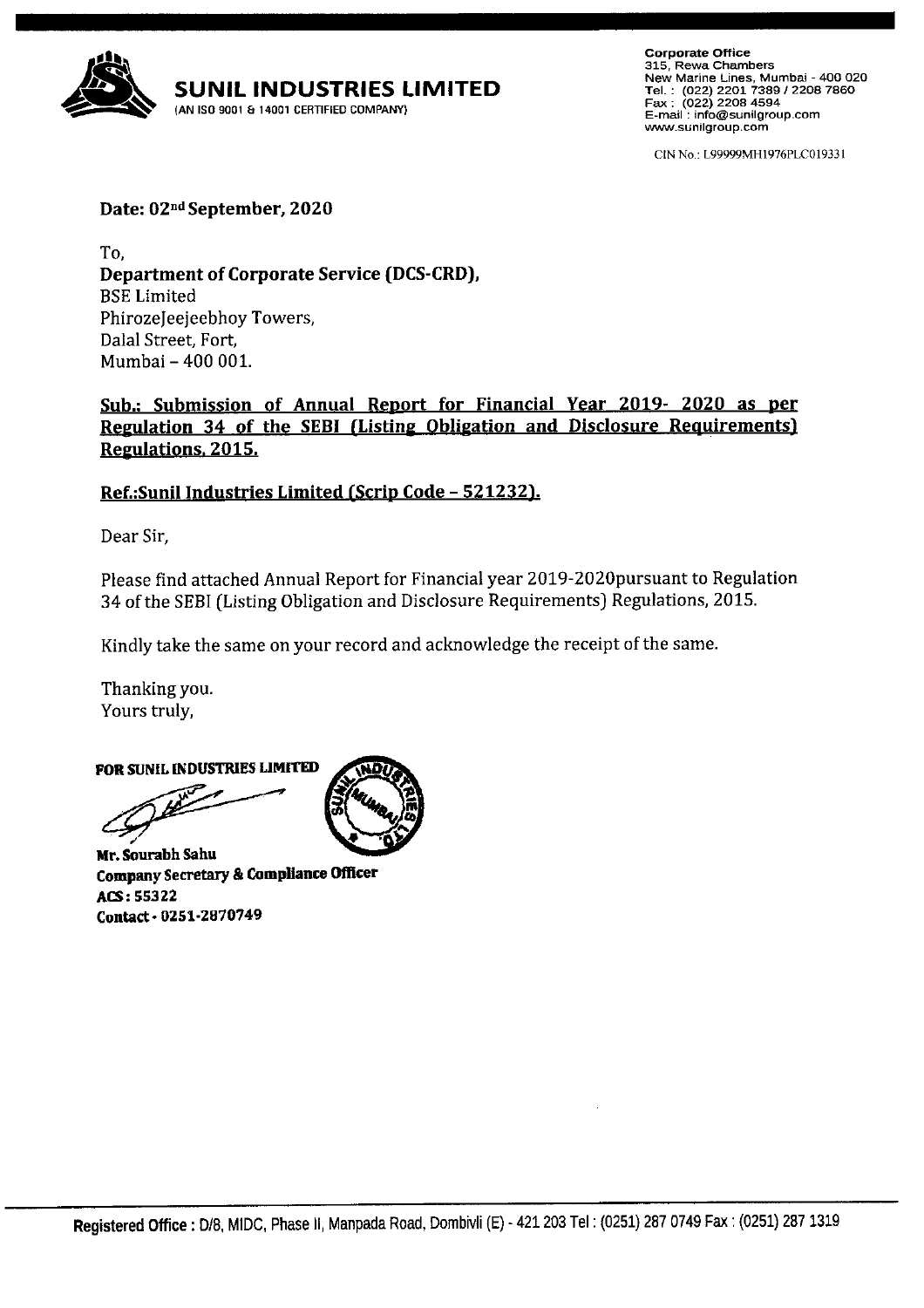**44THANNUAL REPORT**

**2019 ‐ 2020**



# **SUNIL INDUSTRIES LIMITED (L99999MH1976PLC019331)**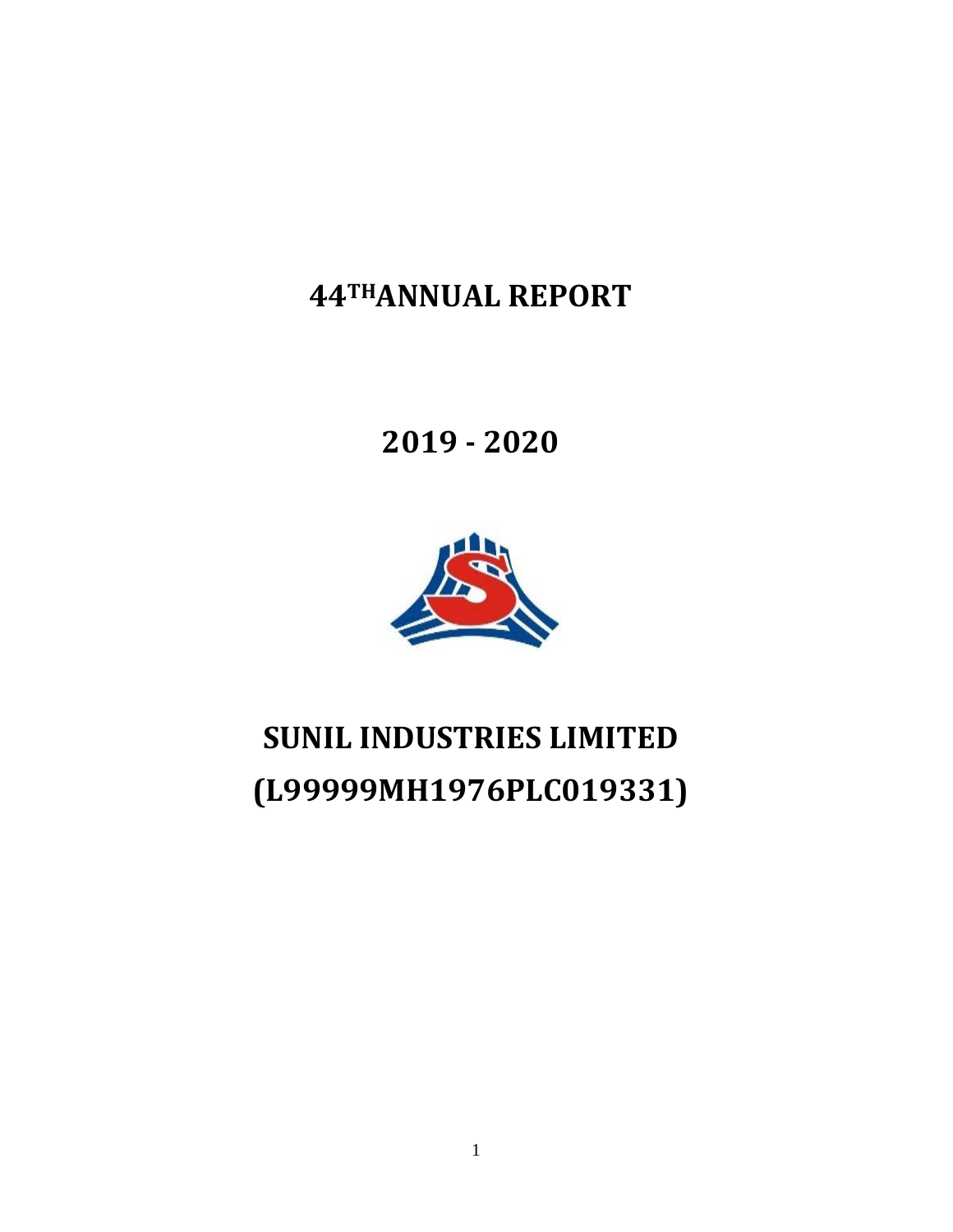| Sr.            | <b>Particulars</b>                                                  | Page      |
|----------------|---------------------------------------------------------------------|-----------|
| N <sub>0</sub> |                                                                     | No.       |
| 1.             | Notice                                                              | $5 - 13$  |
| 2.             | Directors' Report                                                   | $14 - 77$ |
| 3.             | Secretarial Audit Report                                            | $41 - 45$ |
| 4.             | Corporate Governance Report                                         | $46 - 70$ |
| 5.             | Certificate on Corporate Governance by Practicing Company Secretary | 71        |
| 6.             | <b>Management Discussion Report</b>                                 | 73-77     |
| 7.             | Auditors' Report                                                    | 78 - 84   |
| 8.             | Balance-Sheet                                                       | 85        |
| 9.             | Profit & Loss Account                                               | 86        |
| 10.            | <b>Cash Flow Statement</b>                                          | 87        |
| 11.            | <b>Notes</b>                                                        | 88-109    |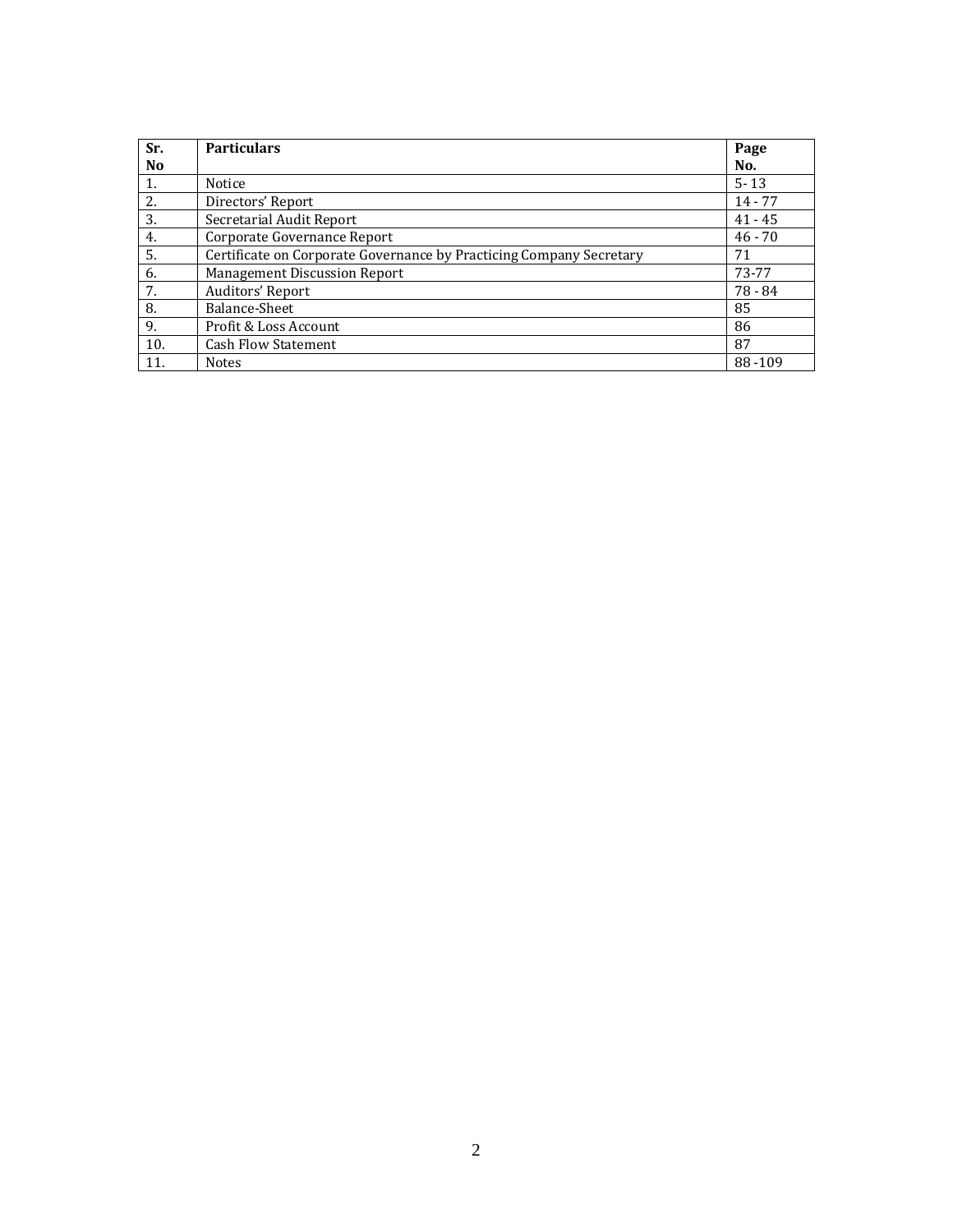# **BOARD OF DIRECTORS:**

| Mr. Vinod Lath (DIN: 00064774)                               | ٠                   | Chairman and Managing Director |
|--------------------------------------------------------------|---------------------|--------------------------------|
| Mr. Pradeep Roongta(DIN: 00130283)                           |                     | Whole-Time Director & CFO      |
| Mr. Ramesh Khanna (DIN: 00130351)                            | ٠                   | Whole-Time Director            |
| Mr. RohitGadia(DIN: 02175342)                                | ٠                   | <b>Independent Director</b>    |
| Mr. Rajesh Tibrewal(DIN: 00130509)                           | ÷                   | <b>Independent Director</b>    |
| Mrs. ShrutiSaraf (DIN: 07521927)                             | ٠<br>$\blacksquare$ | Independent Woman Director     |
| Ms. Saurabh Sahu (ACS: 55322)<br>Appointed w.e.f. 12.03.2020 | ٠<br>$\cdot$        | <b>Company Secretary</b>       |

#### **REGISTERED OFFICE:**

D-8, M.I.D.C., Phase II, Manpada Road, Dombivli (E) - 421 203 Dist. Thane, Maharashtra.

## **MANUFACTURING UNITS:**

## **Spinning Unit:**

S.F.No. 324/1, Karungal Village, K. Anapatti Post, Vedasandur Taluk, Dist. Dindigul –  $624620$ .

#### **Weaving Unit:**

Plot No. 60- B, Parvati Industrial Area, Kondigre Road, Near Gangajal Water Tank, Yadrav,Ichalkaranji. 

## **Processing Unit:**

D-8, MIDC, Phase II, Manpada Road, Dombivli (E), Dist. Thane - 421 203.

#### **BANKERS:**

Standard Chartered Bank

## **STATUTORY AUDITORS:**

M/S P R Agarwal & Awasthi, Chartered Accountants 

## **SECRETARIAL AUDITOR:**

HS Associates, Company Secretaries 

#### **INTERNAL AUDITOR:**

H. Mehta & Co Chartered Accountants, Mumbai 

## **COST AUDITOR:**

M/s Shanker Chaudhary & Co., Cost Accountants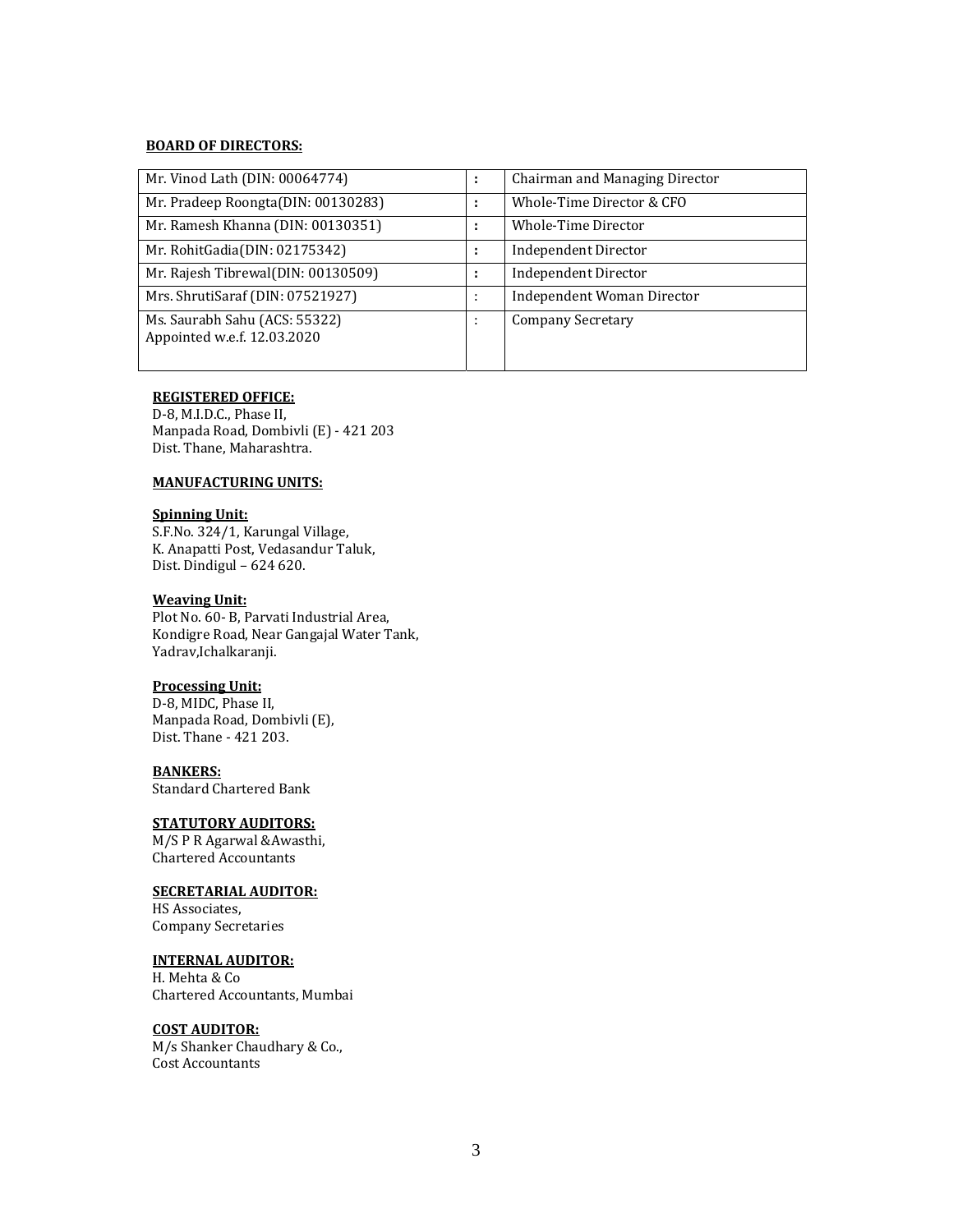## **SHARE TRANSFER AGENTS:**

Link Intime India Private Limited, Add.: C 101, 247 Park, L.B.S.Marg, Vikhroli (West), Mumbai - 400083.

## **SHARES LISTED AT:**

**The Bombay Stock Exchange Limited**  PhirozeJeejeebhoy Towers, Dalal Street, Mumbai - 400 001.

## **44thANNUAL GENERAL MEETING**

| Date:         | 28 <sup>th</sup> September, 2020                                        |
|---------------|-------------------------------------------------------------------------|
| Dav:          | Mondav                                                                  |
| Time:         | 11.00 am                                                                |
| <b>Place:</b> | D-8, MIDC Phase II, Manpada Road, Dombivli (East), Dist – Thane, 421203 |

**Sunil Industries Limited CIN No: L99999MH1976PLC019331 Reg Office: D 8 MIDC PhaseII, Manpada Road, Dombivli (East),Thane,Maharashtra‐421201. Web: www.sunilgroup.com, Tel: 0251‐2870749**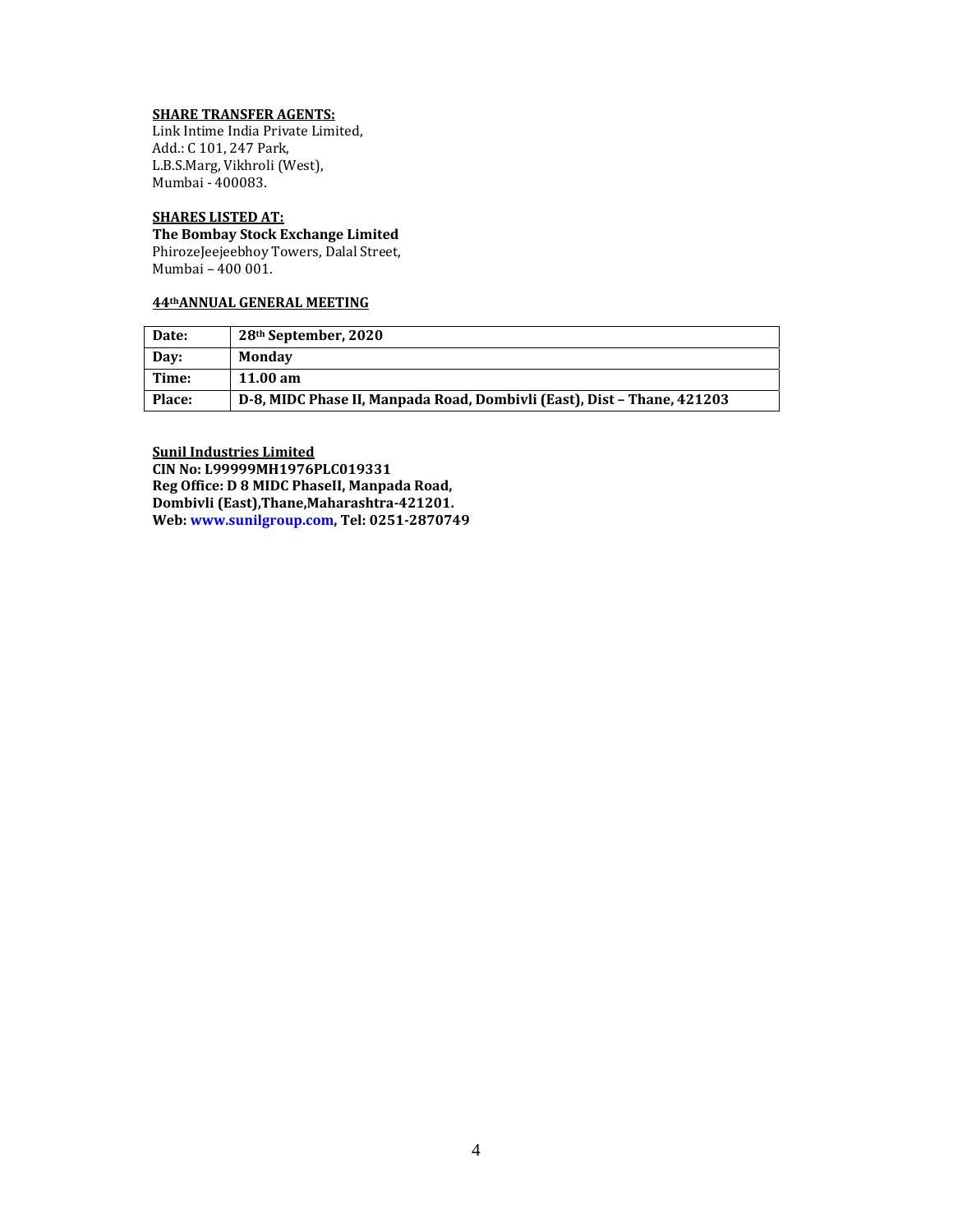#### **NOTICE**

**NOTICE IS HEREBY GIVEN THAT THE 44th ANNUAL GENERAL MEETING OF MEMBERS OF SUNIL INDUSTRIES LIMITED WILL BE HELD ON MONDAY THE 28TH SEPTEMBER, 2020 AT 11.00 THROUGH VIDEO CONFERENCING OR OTHER AUDIO VISUAL MEANS, TO TRANSACT THE FOLLOWING.** 

#### **ORDINARY BUSINESS:**

#### **Item no. 1: :** APPROVAL OF AUDITED FINANCIAL STATEMENTS FOR THE YEAR ENDED 31ST **MARCH 2020**

To receive, consider and adopt the Audited Financial Statements for the year ended  $31<sup>st</sup>$  March 2020 together with the Reports of the Board of Directors and the Auditors thereon.

## **Item No. 2: APPROVAL FOR Re‐APPOINTMENT OF MR. PRADEEP ROONGTA, WHOLE TIME DIRECTOR (HOLDING DIN 00130283) WHO IS RETIRING BY ROTATION AND BEING ELIGIBLE OFFERS HIMSELF FOR RE‐APPOINTMENT**

To appoint Mr. Pradeep Roongta, Whole Time Director (Holding DIN 00130283) who retires by rotationat the ensuing Annual General Meeting, and being eligible offers himself for re-appointment.

## **Item no. 3: APPROVAL OF REMUNERATION PAYABLE TO STATUTORY AUDITORS FOR FY 2020‐ 21.**

To provide and approve remuneration of the auditors of the Company for FY 2020-21.

#### **SPECIAL BUSINESS:**

## **Item no. 4: RATIFICATION OF REMUNERATION PAYABLE TO COST AUDITOR FOR FINANCIAL YEAR 2020‐21**

To consider and if thought fit, to pass with or without modification(s), the following resolution as an **Ordinary Resolution.**

**RESOLVED THAT** pursuant to provisions of Section 148 of the Companies Act, 2013 and the Companies (Audit and Auditors) Rules,  $2014$  (including any statutory modifications(s) or reenactment thereof for the time being in force) and any other applicable provisions, if any, the appointment of  $M/s$  Shanker Chaudhary & Co., Cost Accountants as Cost Auditors of the Company by the Board of Directors of the Company, to conduct the audit of the cost records of the Company for the Financial Year 2020-21at remuneration of Rs. 1,25,000/-p.aplus applicabletaxes as paid to them be and is hereby ratified."

**RESOLVED FURTHER THAT** any of the Directors of the Company and/or the Company Secretary of the Company be and are hereby severally authorized to do all such acts, deeds, matters and things as may be deemed proper, necessary, or expedient, including filing the requisite forms with Ministry of Corporate Affairs or submission of documents with any other authority, for the purpose of giving effect to this Resolution and for matters connected therewith or incidental thereto"

#### **Notes:**

**1)** In view of the massive outbreak of the COVID-19 pandemic, social distancing is to be a prerequisite and pursuant to the Circular Nos. 14/2020, 17/2020 and 20/2020 dated 8th April, 2020, 13th April, 2020 and 5th May, 2020 respectively, the ("the Circulars") issued by the Ministry of Corporate Affairs and Circular No. SEBI/ HO/CFD/CMD1/CIR/P/2020/79 issued by the Securities and Exchange Board of India, physical attendance of the Members at the Annual General Meeting (AGM) is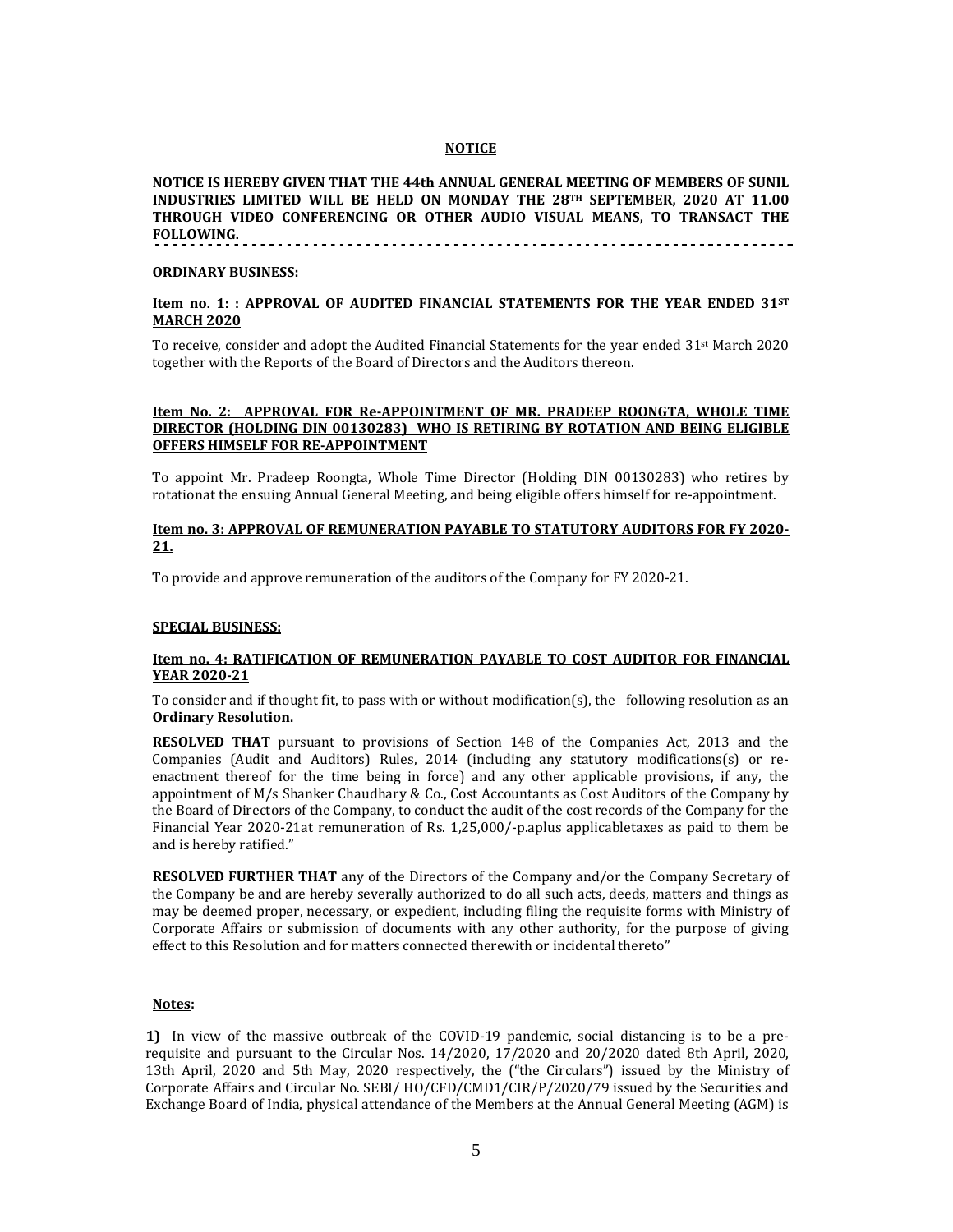not required and the AGM can be held through Video Conferencing (VC) / Other Audio Visual Means (OAVM) wherein the facility to appoint proxy to attend and cast vote for the members will not be available at the AGM. Accordingly, considering the safety of the members of the Company, the AGM of your Company is being scheduled through audio visual means in compliance with the applicable provisions of the Companies Act, 2013 along with rules framed thereunder and the aforementioned circulars. Hence, Members have to attend and participate in the ensuing AGM through audio visual means 

**2)** The ordinary resolution for ratification of Statutory Auditor is not proposed as pursuant to the Companies(Amendment) Act, 2017, the same is omitted w.e.f 7th May, 2018.

**3)** A Member entitled to attend and vote at the meeting is entitled to Appoint Proxy / Proxies to attend and vote instead of himself/herself and the proxy need not be a member of the Company. Since the AGM is being held in accordance with the Circulars through VC, the facility for appointment of proxies by the members will not be available.

**4)** Participation of members through VC will be reckoned for the purpose of quorum for the AGM as per Section103 of the Companies Act, 2013("the Act").

**5)** Members of the Company under the category of Institutional Investors are encouraged to attend and vote at the AGM through VC. Corporate Members intending to authorized representatives to attend the AGM are requested to send a duly certified copy of their Board Resolution/ authorization letter to the Company or upload on the VC portal/ e-voting portal

**6)** Members whose shareholding is in the electronic mode are requested to direct change of address notifications and updating of Savings Bank Account details to their respective Depository Participants. Members whose shareholding is in physical mode are requested to opt for the Electronic Clearing System (ECS) mode to receive dividend on time in line with the Circulars. We urge members to utilize the ECS for receiving dividends. Members holding shares in physical form who wish to avail NACH facility, may submit their bank details viz. Name of the Bank and Branch, their account type and Bank  $A/c$  No. with MICR No. and IFSC code along with the copy of cancelled cheque to the RTA at

**Link Intime India Private Limited** C-101, 247 Park, L.B.S. Marg, Vikhroli (West),Mumbai - 400 083 .Tel: +91 22 49186270 Fax: +91 22 49186060. Email: rnt.helpdesk@linkintime.co.in Website: http://www.linkintime.co.in 

**7)** Members who are holding shares in identical order or names in more than one folio are requested to write to the company to enable the company to consolidate their holdings in one folio.

8) The Register of Directors and Key Managerial Personnel and their shareholding, maintained under Section 170 of the Companies Act, 2013 and Register of Contracts or Arrangements in which the Directors are interested, maintained under Section 189 of the Companies Act, 2013 will be available for inspection by the Members at the Annual General Meeting of the Company, for which the members have to send a E-mail requesting the same.

**9)** The Register of Members and Share Transfer Register in respect of equity shares of the Company will remain closed from **Tuesday, 22ndSeptember, 2020 to Monday, 28th September, 2020 (both days inclusive).**

**10)** In furtherance of Green Initiative in Corporate Governance by Ministry of Corporate Affairs, the Shareholders are requested to register their email id with the Company or with the Registrar and Transfer AgentTo facilitate distribution of Annual Report through E-,mail, Members who have not yet registered their email addresses are requested to register the same with their Depository Participants ("DPs") in case the shares are held by them in electronic form and with Share Transfer Register in case the shares are held by them in physical form.

**11)** Members whose shareholding is in the electronic mode are requested to direct change of address notifications and updation of Savings Bank Account details to their respective Depository Participants.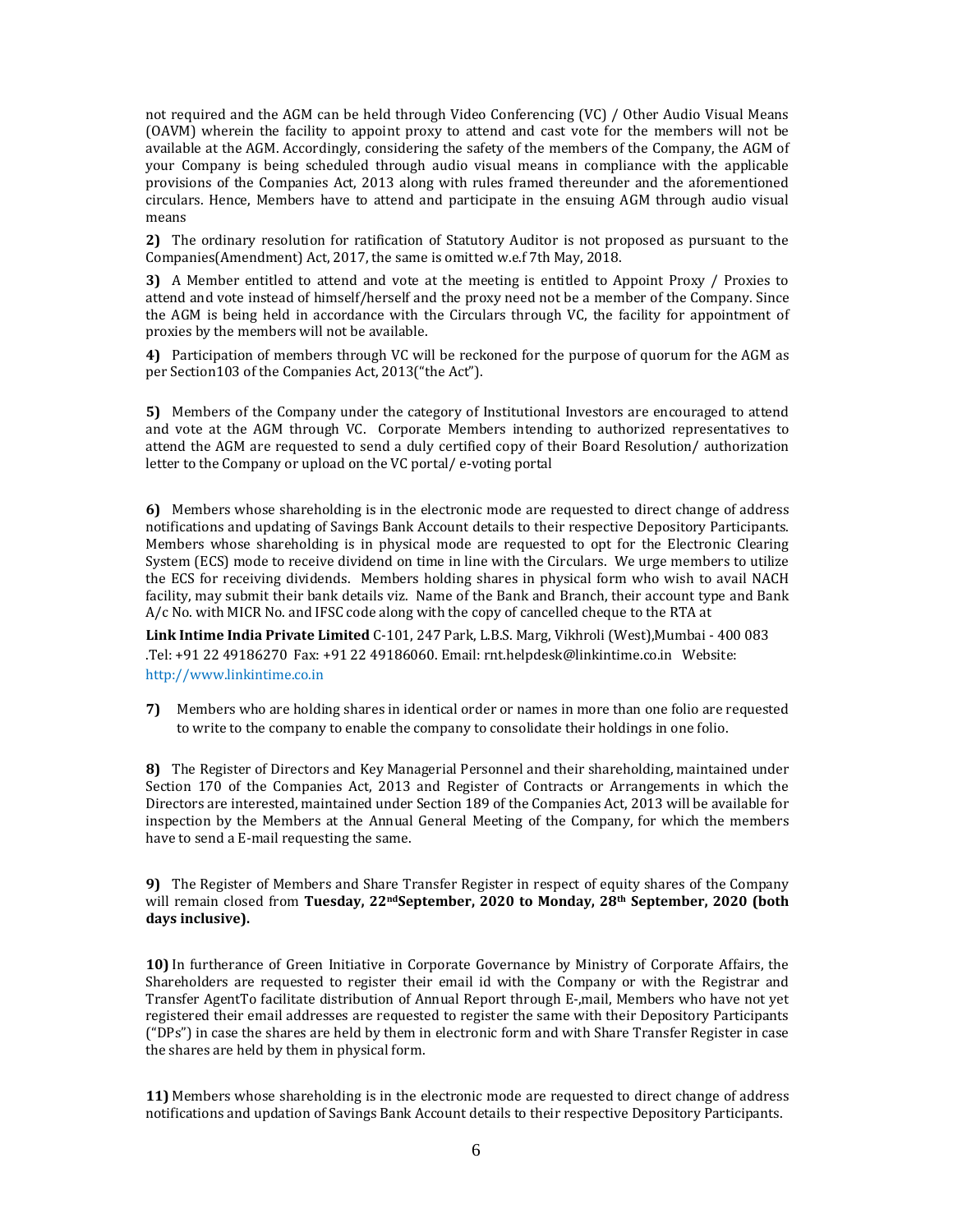**12)** In terms of Section 124 of the Companies Act, 2013 (corresponding to Section 205A Companies Act, 1956), any dividend remaining unpaid for a period of seven years from the due date of payment is required to be transferred to Investor Education and Protection Fund. Members who have not encashed their dividend warrants are requested to write to the Registrars and Share Transfer Agents. The details of dividend unclaimed (if any) are uploaded on the Company's website at http://www.sunilgroup.comfor shareholders information.

**13)** An Electronic copy of the Notice of the 44<sup>th</sup> Annual General Meeting of the Company *inter alia* indicating the process and manner of e-voting is being sent to all the members by email and physical copy of the same will not be made available to the Members of the company in line with the Circulars. For members who have not yet registered their email address, copies of the Notice of the 44<sup>th</sup>Annual General Meeting of the Company *inter alia* indicating the process and manner of e-voting and attending the AGM through video conferencing will be available at the Website of the Company and the Stock Exchange i.e. BSE Limited.

**14)** Members may also note that the Notice of the 44<sup>th</sup> Annual General Meeting and the Annual Report for 2019-20 will also be available on the Company's website www.sunilgroup com for their download. Any member who wants to avail or inspect the docuements available for inspection, can do so by writing a request through E-mail at info@sunilgroup.com. Even after registering for e-communication, members are entitled to receive such communication in physical form, upon making a request for the same, however such documents shall be dispatched taking into consideration the guidelines framed by Central and State Governments and local Administraion and subject to working of postal Servises of India Post. For any communication, the shareholders may also send requests to the Company's investor email id: info@sunilgroup.com.

**15)** Pursuant to Section 72 of the Companies Act, 2013, members holding shares in physical form are advised to file nomination in the prescribed Form SH-13 with the Company's share transfer agent. In respect of shares held in Electronic/ Demat form, the members may please contact their respective depository participant.

**16)** Members are requested to send all communications relating to shares, bonds and unclaimed dividends, change of address etc. to the Registrar and Share Transfer Agents at the following address: **Link Intime India Private Limited** C‐101, 247 Park, L.B.S. Marg, Vikhroli (West),Mumbai ‐ 400 083 .Tel: +91 22 49186270 Fax: +91 22 49186060. Email: rnt.helpdesk@linkintime.co.in Website: http://www.linkintime.co.in. 

**17)** If the shares are held in electronic form, then change of address and change in the Bank Accounts etc. should be furnished to their respective Depository Participants (DPs).

**18)** Voting through electronic means:

- i. In compliance with the provisions of Section 108 of the Act, read with Rule 20 of the Companies (Management and Administration) Rules, 2014, as amended from time to time, and Regulation 44 of the SEBI Listing Regulations, the Company is pleased to provide members facility to exercise their right to vote at the  $44$ <sup>th</sup>Annual General Meeting (AGM) by electronic means and the business may be transacted through e-Voting Services provided by Central Depository Services Limited (CDSL): A member can opt for only one mode of voting i.e. either in person or through proxy at the meeting or through e-voting or by ballot.
- ii. The facility for voting, either through electronic voting shall also be made available at the during the course og AGM and the Members attending the AGM, who have not already cast their vote by remote e-voting, may exercise their right to vote at the AGM through E-voting.
- iii. The Members who have cast their vote by remote e-voting prior to the AGM may also attend the AGM but shall not be entitled to cast their vote again. A Member can vote either by remote e-voting or e-voting at the AGM.

**19)** In case of members receiving e-mail:

i. The voting period begins **on Friday, 25th September, 2020 at 9.00 am and ends on Sunday, 27th September, 2020 at 5.00 pm**. During this period shareholders of the Company, holding shares either in physical form or in dematerialized form, as on the cut-off date (record date) of **Monday, 21st September, 2020** may cast their vote electronically. The e-voting module shall be disabled by CDSL for voting thereafter.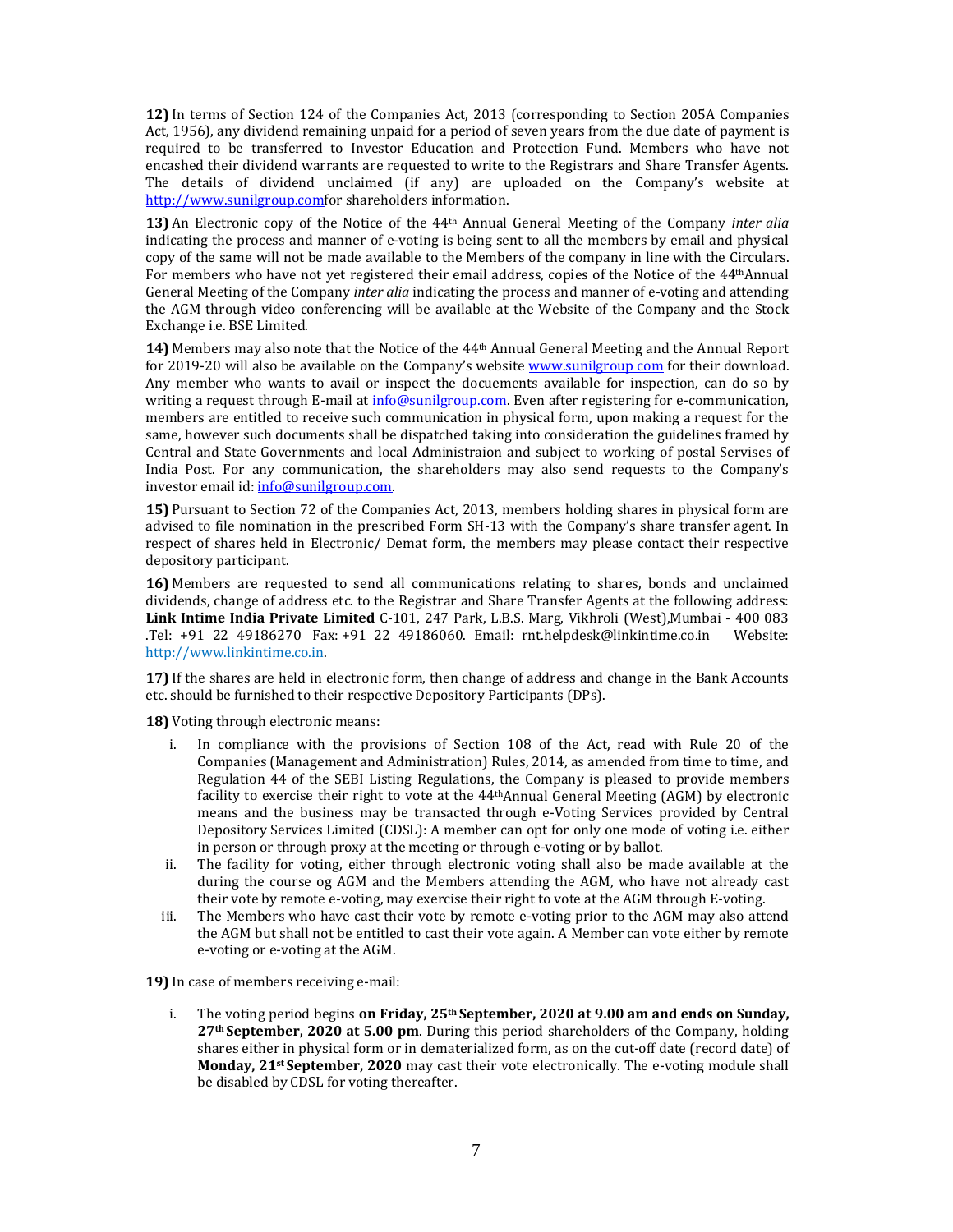- ii. Shareholders who have already voted prior to the meeting date would not be entitled to vote at the meeting venue.
- iii. Open web browser.
- iv. Log on to the e-voting website www.evotingindia.com during the voting period.
- v. Click on "Shareholders" tab.
- vi. Now Enter your User ID:
	- a) For CDSL: 16 digits beneficiary ID;
	- b) For NSDL: 8 Character DP ID followed by 8 Digits Client ID;
	- c) Members holding shares in Physical Form should enter Folio Number registered with the Company.
- vii. Next enter the Image Verification Code / Captcha Code as displayed and Click on Login.
- viii. If you are holding shares in Demat Form and had logged on to www.evotingindia.com and had cast your vote earlier for EVSN of any company/entity, then your existing password is to be used.
- ix. If you are a first-time user follow the steps given below. Now, fill up the following details in the appropriate boxes:

|                              | For Members holding shares in Demat Form and Physical Form                                                                                                                                                                                                                     |
|------------------------------|--------------------------------------------------------------------------------------------------------------------------------------------------------------------------------------------------------------------------------------------------------------------------------|
| PAN <sup>*</sup>             | Enter your 10-digit alpha-numeric *PAN issued by Income Tax Department<br>(Applicable for both Demat shareholders as well as physical shareholders)                                                                                                                            |
|                              | For physical shareholders, please use the first two letters of your                                                                                                                                                                                                            |
|                              | Name and the 8 digits of the sequence number in the PAN field.                                                                                                                                                                                                                 |
|                              | In case the sequence number is less than 8 digits enter the applicable number of 0's<br>before the number after the first two characters of the name in CAPITAL letters. Eg. If<br>your name is Ramesh Kumar with sequence number 1 then enter RA00000001 in the<br>PAN Field. |
| DOB#                         | Enter the Date of Birth as recorded in your demat account or in the company records<br>for the said demat account or folio in dd/mm/yyyy format.                                                                                                                               |
| Dividend<br>Bank<br>Details# | Enter the Dividend Bank Details as recorded in your demat account or in the<br>company records for the said demat account or folio.                                                                                                                                            |
|                              | Please enter the DOB or Dividend Bank Details in order to login.<br>If both the details are not recorded with the depository or company please enter the<br>member id / folio number in the Dividend Bank details field as mentioned in<br>instruction $(v)$ .                 |

- x. After entering these details appropriately, click on "SUBMIT" tab.
- xi. Members holding shares in physical form will then reach directly the "EVSN" selection screen.
- xii. However, Members holding shares in Demat form will now reach 'Password Creation' menu wherein they are required to mandatorily enter their login password in the new password field. Kindly note that this password is to be also used by the Demat holders for voting on resolutions of any other company on which they are eligible to vote, provided that company opts for e-voting through CDSL platform. It is strongly recommended not to share your password with any other person and take utmost care to keep your password confidential.
- xiii. For Members holding shares in physical form, the details can be used only for e-voting on the resolution contained in this Notice.
- xiv. Click on the **200826047** EVSN number of Sunil Industries Limited on which you choose to vote.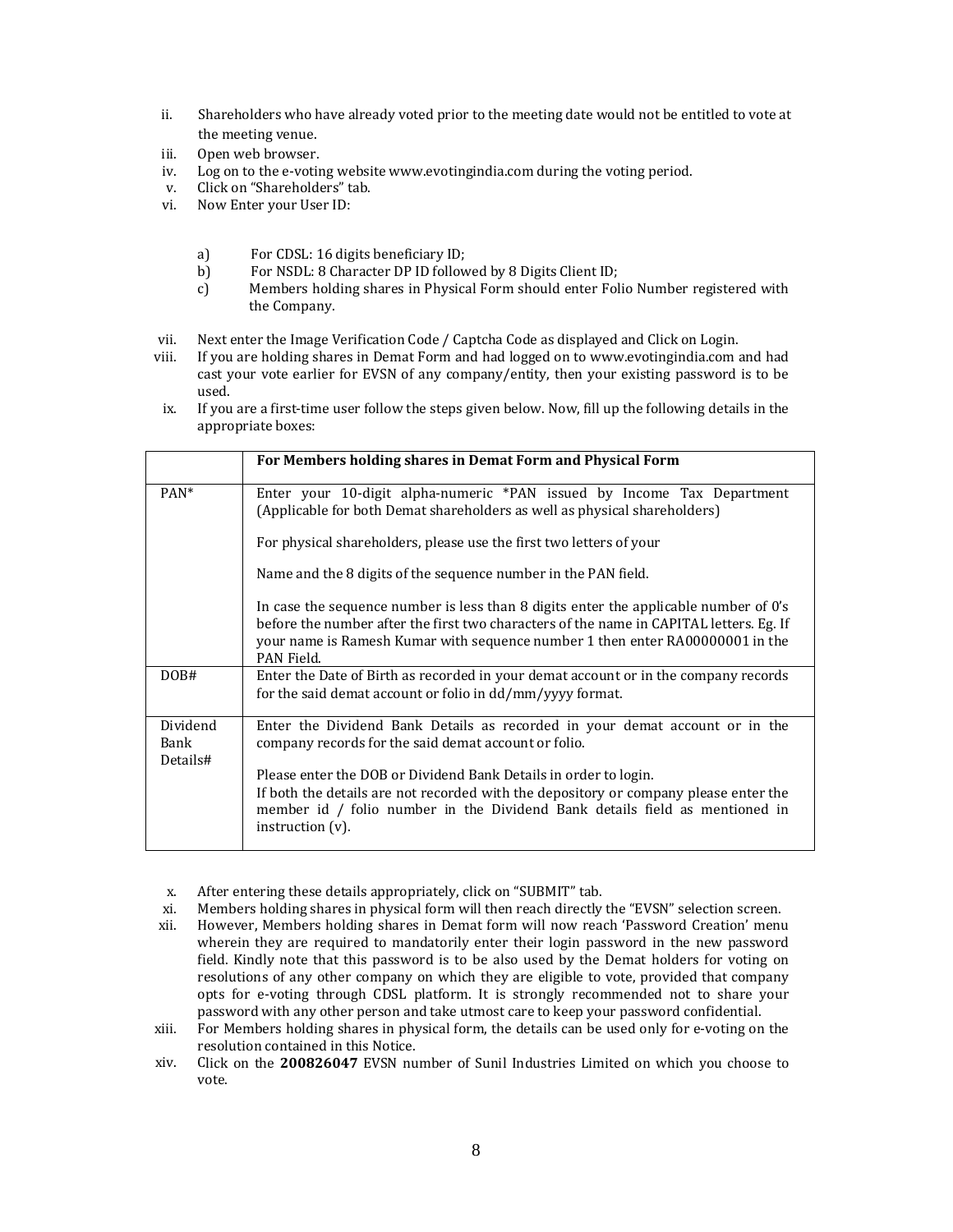- xv. On the voting page, you will see Resolution Description and against the same the option "YES/NO" for voting. Select the option "YES" or "NO" as desired. The option "YES" implies that you assent to the Resolution and option "NO" implies that you dissent to the Resolution.
- xvi. Click on the "Resolutions File Link" if you wish to view the entire Resolutions.
- xvii. After selecting the resolution, you have decided to vote on, click on "SUBMIT". A confirmation box will be displayed. If you wish to confirm your vote, click on "OK", else to change your vote, click on "CANCEL" and accordingly modify your vote.
- xviii. Once you "CONFIRM" your vote on the resolution, you will not be allowed to modify vour vote.
- xix. You can also take out print of the voting done by you by clicking on "Click here to print" option on the Voting page.
- xx. If Demat account holder has forgotten the changed password, then enter the User ID and image verification code/captcha code and click on Forgot Password  $\&$  enter the details as prompted by the system.
- xxi. Shareholders can also cast their vote using CDSL's mobile app "**m-Voting**". The m-Voting app can be downloaded from respective Store. Please follow the instructions as prompted by the mobile app while Remote Voting on your mobile.
- xxii. For Non Individual Shareholders, Custodians and Institutional Shareholders:
	- Non-Individual Shareholders (i.e. other than Individuals, HUF, NRI etc.) and Custodian are required to log on to **www.evotingindia.com**and register themselves as Corporates.
	- A scanned copy of the Registration Form bearing the stamp and sign of the entity should be emailed to helpdesk.evoting@cdslindia.com.
	- After receiving the login details, they have to create a compliance user should be created using the admin login and password. The Compliance user would be able to link the account(s) for which they wish to vote on.
	- The list of accounts should be mailed to helpdesk.evoting@cdslindia.com and on approval of the accounts they would be able to cast their vote.
	- A scanned copy of the Board Resolution and Power of Attorney (POA) which they have issued in favour of the Custodian, if any, should be uploaded in PDF format in the system for the scrutinizer to verify the same.
	- In case you have any queries or issues regarding e-voting, you may refer the Frequently Asked Questions ("FAQs") and e-voting manual available at www.evotingindia.com, under help section or write an email to **helpdesk.evoting@cdslindia.com**.

## **PROCESS FOR THOSE SHAREHOLDERS WHOSE EMAIL ADDRESSES ARE NOT REGISTERED WITH THE DEPOSITORIES FOR OBTAINING LOGIN CREDENTIALS FOR E‐VOTING FOR THE RESOLUTIONS PROPOSED IN THIS NOTICE**:

1. For Physical shareholders- please provide necessary details like Folio No., Name of shareholder, scanned copy of the share certificate (front and back), PAN (self attested scanned copy of PAN card), AADHAR (self attested scanned copy of Aadhar Card) by email to Company/RTA email id.

2. For Demat shareholders -, please provide Demat account details (CDSL-16 digit beneficiary ID or NSDL-16 digit DPID + CLID), Name, client master or copy of Consolidated Account statement, PAN (self attested scanned copy of PAN card), AADHAR (self attested scanned copy of Aadhar Card) to Company/RTA email id. 

3.The company/RTA shall co-ordinate with CDSL and provide the login credentials to the above mentioned shareholders.

## **20) INSTRUCTIONS FOR SHAREHOLDERS ATTENDING THE EGM/AGM THROUGH VC/OAVM ARE AS UNDER**:

i. Shareholder will be provided with a facility to attend the AGM through VC/OAVM through the CDSL e-Voting system. Shareholders may access the same at https://www.evotingindia.com under shareholders/ members login by using the remote e-voting credentials. The link for VC/OAVM will be available in shareholder/members login where the EVSN of Company will be displayed.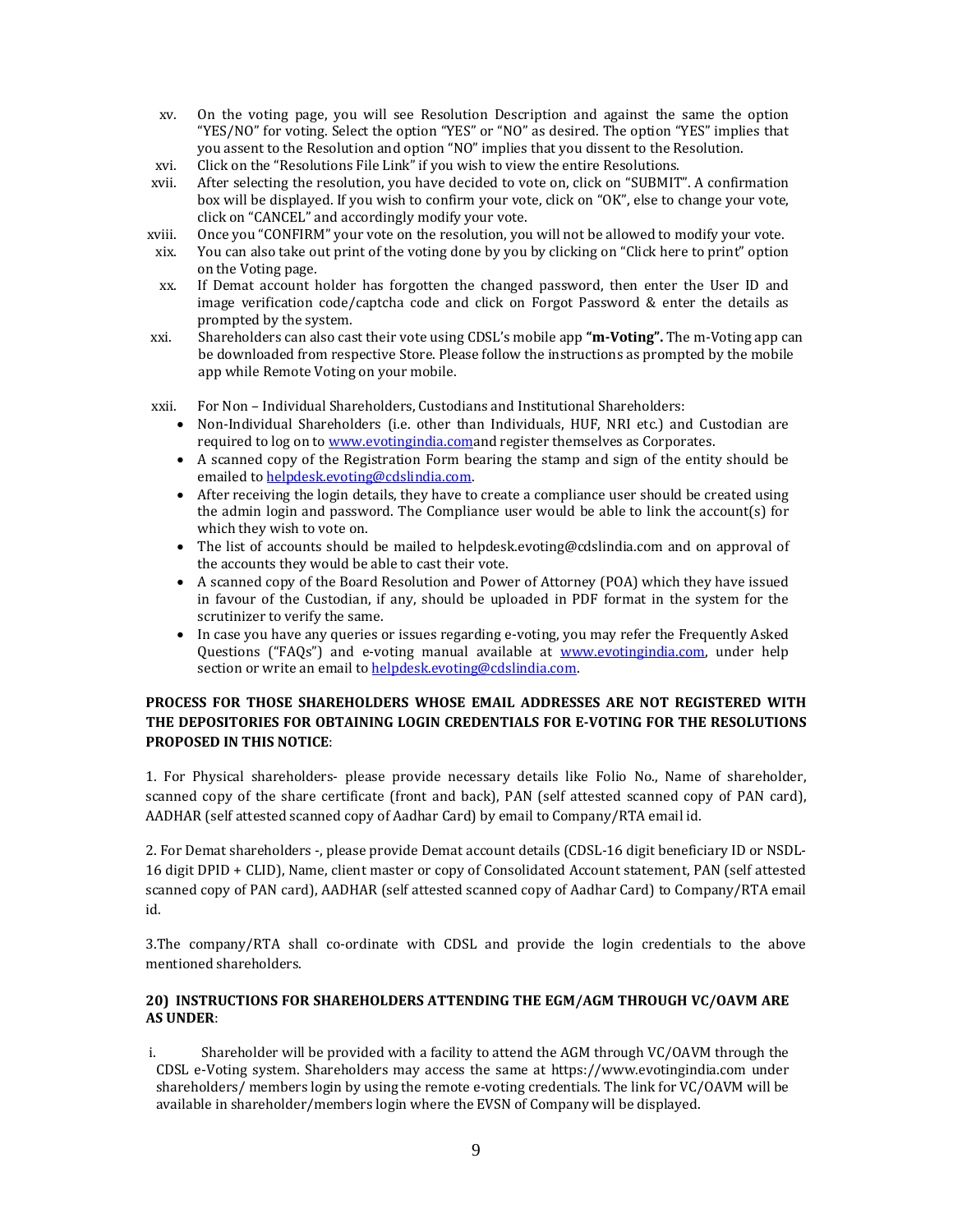- ii. Shareholders are encouraged to join the Meeting through Laptops / IPads for better experience.
- iii. Further shareholders will be required to allow Camera and use Internet with a good speed to avoid any disturbance during the meeting.
- iv. Please note that Participants Connecting from Mobile Devices or Tablets or through Laptop connecting via Mobile Hotspot may experience Audio/Video loss due to Fluctuation in their respective network. It is therefore recommended to use Stable Wi-Fi or LAN Connection to mitigate any kind of aforesaid glitches.
- v. Shareholders who would like to express their views/ ask questions during the meeting may register themselves as a speaker by sending their request in advance atleast 5 days prior to meeting mentioning their name, demat account number/folio number, email id, mobile number at (company email id). The shareholders who do not wish to speak during the AGM but have queries may send their queries in advance 5 days prior to meeting mentioning their name, demat account number/folio number, email id, mobile number at (company email id). These queries will be replied to by the Company suitably by email.
- vi. Those shareholders who have registered themselves as a speaker will only be allowed to express their views/ask questions during the meeting.

INSTRUCTIONS FOR SHAREHOLDERS FOR E-VOTING DURING THE AGM/EGM ARE AS UNDER:-

- 1. The procedure for e-Voting on the day of the AGM is same as the instructions mentioned above for Remote e-voting.
- 2. Only those shareholders, who are present in the AGM through VC/OAVM facility and have not casted their vote on the Resolutions through remote e-Voting and are otherwise not barred from doing so, shall be eligible to vote through e-Voting system available during the AGM.
- 3. If any Votes are cast by the shareholders through the e-voting available during the AGM and if the same shareholders have not participated in the meeting through  $VC/OAVM$  facility, then the votes cast by such shareholders shall be considered invalid as the facility of e-voting during the meeting is available only to the shareholders attending the meeting.
- 4. Shareholders who have voted through Remote e-Voting will be eligible to attend the AGM. However, they will not be eligible to vote at the AGM.

#### **Note for Non – Individual Shareholders and Custodians**

- Non-Individual shareholders (i.e. other than Individuals, HUF, NRI etc.) and Custodians are required to log on to www.evotingindia.com and register themselves in the "Corporates" module.
- A scanned copy of the Registration Form bearing the stamp and sign of the entity should be emailed to helpdesk.evoting@cdslindia.com.
- After receiving the login details a Compliance User should be created using the admin login and password. The Compliance User would be able to link the account(s) for which they wish to vote on.
- The list of accounts linked in the login should be mailed to helpdesk.evoting@cdslindia.com and on approval of the accounts they would be able to cast their vote.
- A scanned copy of the Board Resolution and Power of Attorney (POA) which they have issued in favour of the Custodian, if any, should be uploaded in PDF format in the system for the scrutinizer to verify the same.
- Alternatively Non Individual shareholders are required to send the relevant Board Resolution/ Authority letter etc. together with attested specimen signature of the duly authorized signatory who are authorized to vote, to the Scrutinizer and to the Company at the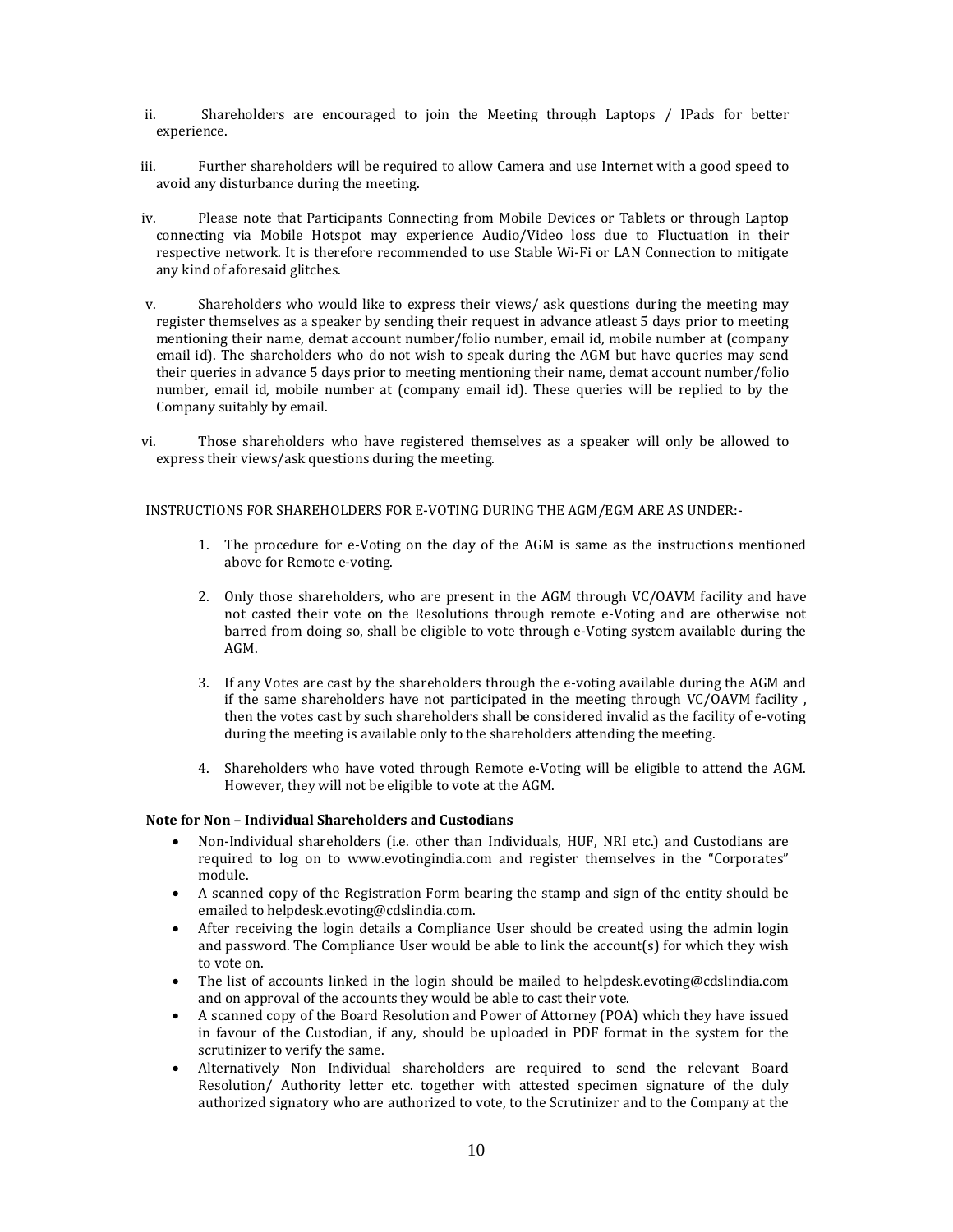email address viz;  $info@sumilgroup.com$  and the Scrutinizer at  $hs@lassociates.net$  , if they have voted from individual tab & not uploaded same in the CDSL e-voting system for the scrutinizer to verify the same.

In case you have any queries or issues regarding e-voting, you may refer the Frequently Asked Questions ("FAQs") and e-voting manual available at www.evotingindia.com, under help section or write an email to helpdesk.evoting@cdslindia.com or call 1800225533.

All grievances connected with the facility for voting by electronic means may be addressed to Mr. Rakesh Dalvi, Manager, (CDSL, ) Central Depository Services (India) Limited, A Wing, 25th Floor, Marathon Futurex, Mafatlal Mill Compounds, N M Joshi Marg, Lower Parel (East), Mumbai - 400013 or send an email to helpdesk.evoting@cdslindia.com or call 1800225533.

#### **Other Instructions**:

- (A) Facility of joining the AGM through VC / OAVM shall open 15 minutes before the time scheduled for the AGM and will be available for Members on first come first served basis. Members who need assistance before or during the AGM, can contact CDSL helpdesk.evoting@cdslindia.com or call 1800225533 or the Video conferencing provider at  $\frac{\text{support@purvashare.com}}{\text{currented purvashare.com}}$  or call Tel: (022) 23016761
- (B) If you are already registered with CDSL for e-voting then you can use your existing user ID and password/PIN for casting your vote.
- (C) You can also update your mobile number and e-mail id in the user profile details of the folio which may be used for sending future communication(s).
- (D) In case you have any queries or issues regarding e-voting, you may refer the Frequently Asked Questions ("FAQs") and e-voting manual available at **www.evotingindia.com** under help section or write an email to helpdesk.evoting@cdslindia.com.
- (E) In case of any queries, you may refer the Frequently Asked Questions (FAQs) for Shareholders and e-voting user manual for Shareholders available at the Downloads section of www.evotingindia.com.
- (F) The voting rights of shareholders shall be in proportion to their shares of the paid-up equity share capital of the Company as on the cut-off date (record date) of **Monday, 21st September, 2020.**
- (G) Mr. Prakash Naringrekar, Partner of M/s HS Associates, Practicing Company Secretaries (Membership No. ACS 5941 and COP 18955) has been appointed as the Scrutinizer to scrutinize voting process for the Annual General Meeting in a fair and transparent manner.
- (H) The Scrutinizer shall within a period not exceeding two 48 hrs from the conclusion of the Annual General Meeting shall unblock the votes in the presence of at least two  $(2)$  witnesses not in the employment of the Company and make a Scrutinizer's Report of the votes cast in favour or against, if any, forthwith to the Chairman of the Company<br>The Results declared along with the Scrutinizer's Re
- (I) The Results declared along with the Scrutinizer's Report shall be placed on the Company's website http://www.sunilgroup.comand on the website of CDSL within two 48 hrs of the conclusion of the AGM of the Company and shall also be communicated to BSE Limited.

**21)** All documents referred to in the accompanying Notice and the Explanatory Statement shall be open for inspection at the during **normal business hours** (9.00 am to 5.00 pm) on all working days, up to and including the date of the Annual General Meeting of the Company by request through E-mail.

#### **ON BEHALF OF THE BOARD FOR SUNIL INDUSTRIES LIMITED**

**SD/‐ VINOD LATH MANAGING DIRECTOR AND CHAIRMAN DIN NO: 00064774 DATE: 28thAUGUST, 2020 PLACE: DOMBIVLI**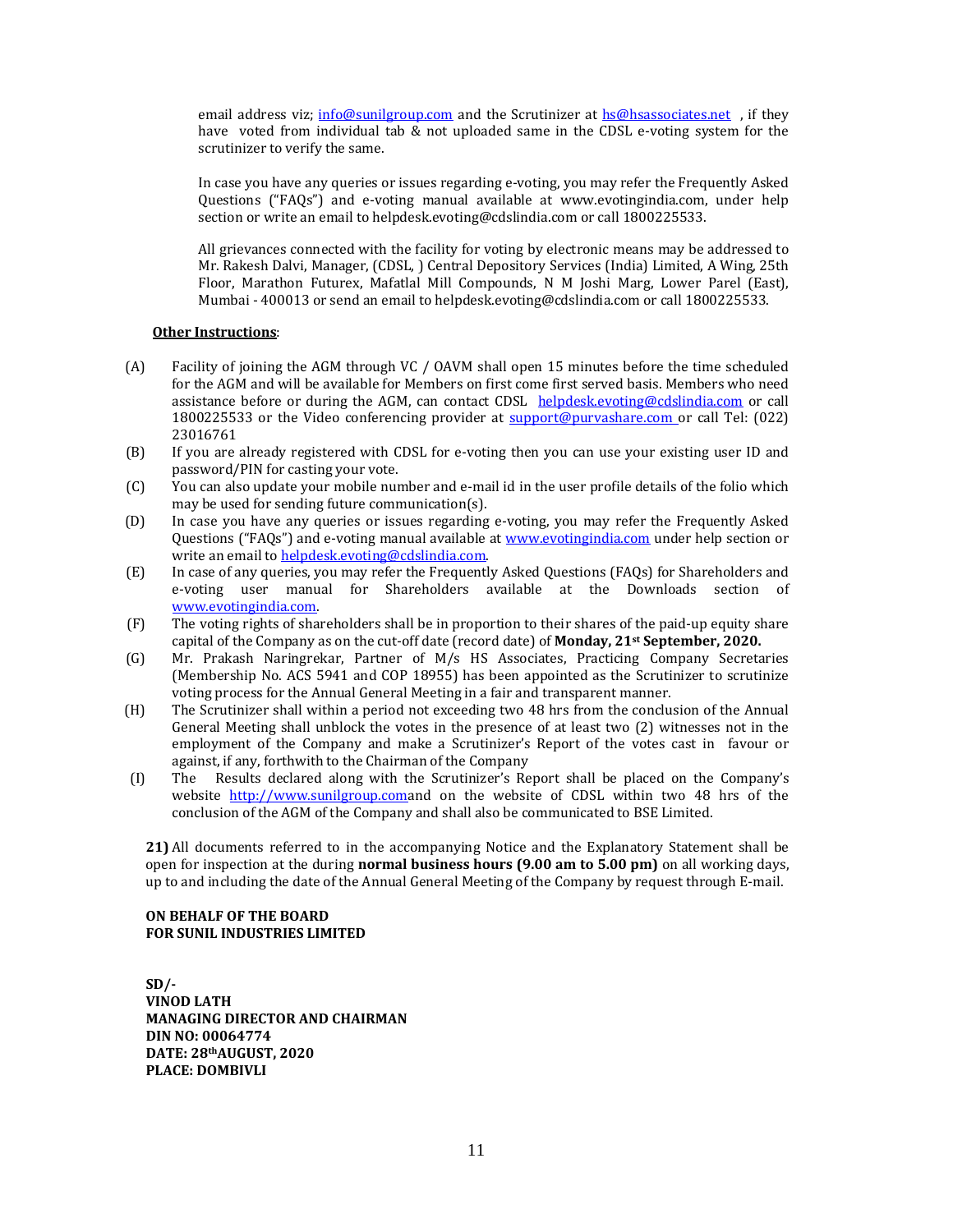#### **EXPLANATORY STATEMENT**

## **AS REQUIRED BY SECTION 102 OF THE COMPANIES ACT, 2013**

#### **Item No. 3:**

The Statutory Auditors were appointed through vide an ordinary resolution at the Annual General Meeting held on 26th September, 2017 for a period of five consecutive years.

The Board, on the recommendation of the Audit Committee, at their meeting held on 14<sup>th</sup>August, 2019 has approved remuneration of Rs. 2,50,000/- p.a payableto  $M/s$  P R Agarwal &Awasthi, Chartered Accountants, the Statutory Auditors of the Company to conduct the statutory audit of the Company for the Financial Year 2020 -21.

Accordingly, consent of the members is sought for passing an Ordinary Resolution as set out at Item No. 3 of the Notice for Remuneration payable to the Statutory Auditors for the Financial Year 2020-21. 

The Board of Directors accordingly recommends the Resolutions set out at Item No. 3 of the accompanying Notice for the approval of the Members.

None of the Directors / Key Managerial Personnel of the Company / their relatives are, in any way, concerned or interested, financially or otherwise, in aforementioned resolution.

#### **Item No. 4:**

The Board, on the recommendation of the Audit Committee, has approved the appointment and Remuneration of Rs. 1,25,000/- p.a to be paid to  $M/s$  Shanker Chaudhary & Co., Cost Accountants as Cost Auditors to conduct the audit of the cost records of the Company for the Financial Year 2020 -21.

In accordance with the provisions of Section 148 of the Act read with the Companies (Audit and Auditors) Rules, 2014, the Remuneration payable to the Cost Auditors has to be ratified by the shareholders of the Company. Accordingly, consent of the members is sought for passing an Ordinary Resolution as set out at Item No. 4 of the Notice for ratification of the Remuneration payable to the Cost Auditors for the Financial Year 2020 - 21.

The Board of Directors accordingly recommends the Resolutions set out at Item No. 4 of the accompanying Notice for the approval of the Members.

None of the Directors / Key Managerial Personnel of the Company / their relatives are, in anyway, concerned or interested, financially or otherwise, in aforementioned resolution.

| <b>Particulars</b>                     | Pradeep Roongta             |
|----------------------------------------|-----------------------------|
| Date of Birth (Age)                    | 58 years                    |
| Date of Appointment/Re-appointment     | 01st September, 2019        |
| Qualifications                         | Commerce Graduate           |
| Expertise in specific functional areas | Production & Administration |

Brief Particulars of Director Seeeking Re-Appointment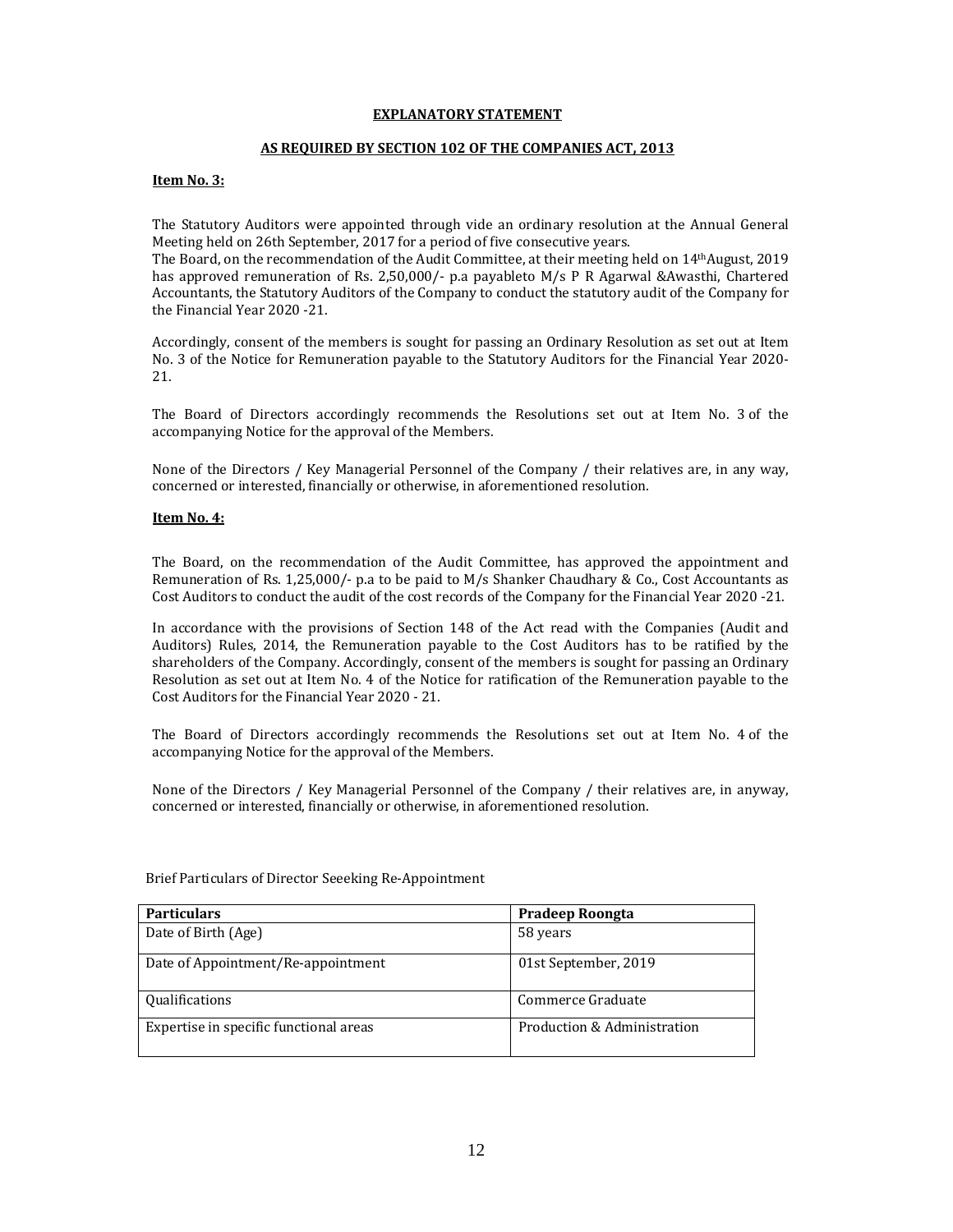| Directorships held in other public companies<br>(excluding foreign companies and Section 8<br>companies                                             | <b>NIL</b> |
|-----------------------------------------------------------------------------------------------------------------------------------------------------|------------|
| Memberships / Chairmanships of committees of other<br>public companies (includes only Audit Committee and<br>Stakeholders' Relationship Committee.) | NIL.       |
| Number of shares held in the Company                                                                                                                | 13.600     |

## **ON BEHALF OF THE BOARD FOR SUNIL INDUSTRIES LIMITED**

**SD/‐ VINOD LATH**

**MANAGING DIRECTOR AND CHAIRMAN DIN NO: 00064774 DATE:28thAugust,2020 PLACE: DOMBIVLI.**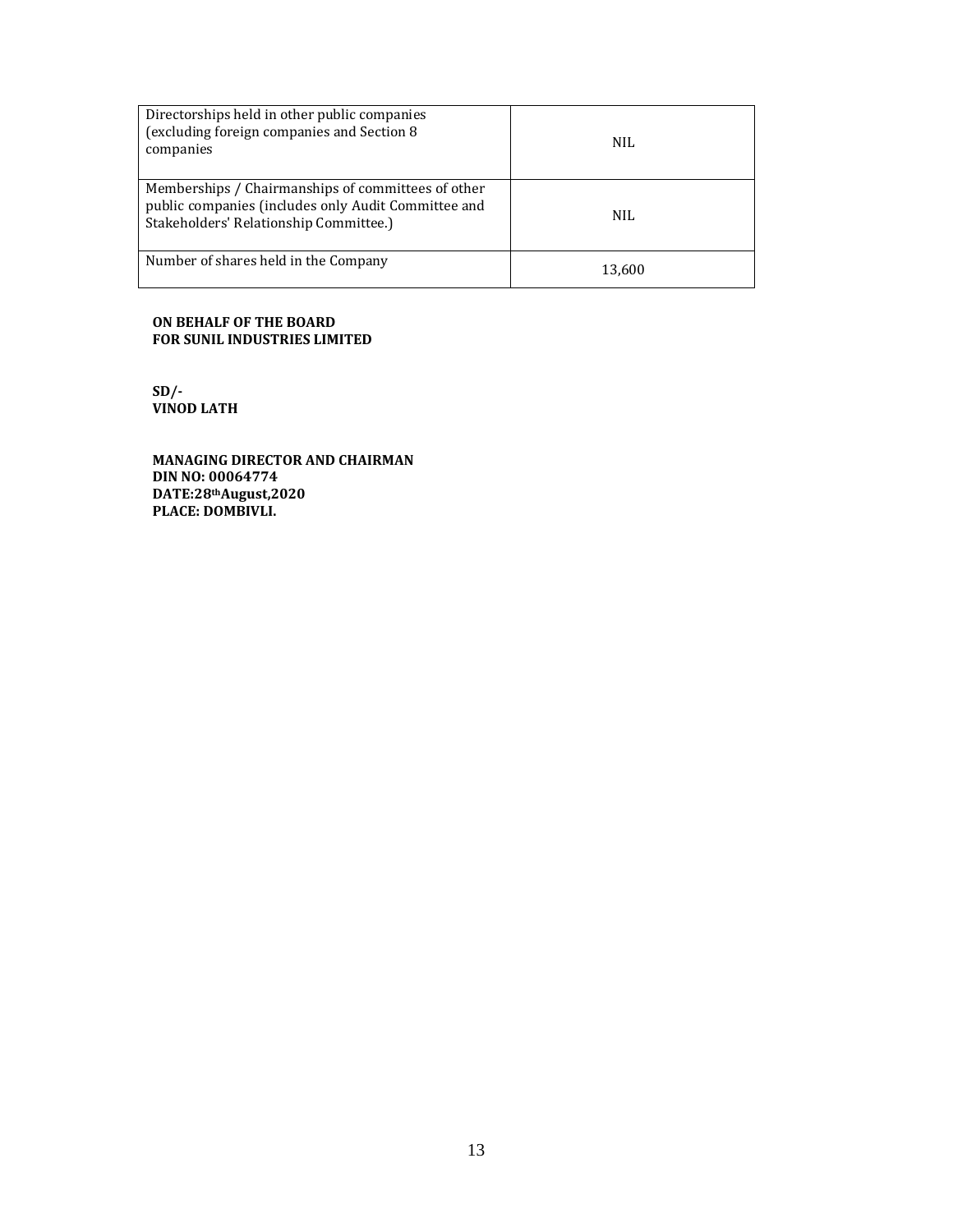## **DIRECTORS' REPORT TO THE SHAREHOLDERS FOR FINANCIAL YEAR ENDED 31ST MARCH, 2020.**

To, 

#### The Members. **SUNIL INDUSTRIES LIMITED, DOMBIVLI.**

Your Directors have great pleasure in presenting 44<sup>th</sup> Annual Report along with the Audited Balance Sheet and Profit and Loss Account for the year ended on 31<sup>st</sup> March, 2020.

## 1. **FINANCIAL RESULTS:**

The Financial Results are briefly indicated below:

| <b>Particulars</b>                                            | <b>Financial Year</b><br>2019-20<br>(FY 2020) | <b>Financial Year</b><br>2018-19<br>(FY 2019) |
|---------------------------------------------------------------|-----------------------------------------------|-----------------------------------------------|
| <b>Total Income</b>                                           | 915,900,633                                   | 108,48,09,802                                 |
| Total Expenditure                                             | 905,228,140                                   | 107,16,57,568                                 |
| Net Profit/(Loss) Before Tax                                  | 10,672,493                                    | 1,31,52,234                                   |
| Provision for Tax                                             | 3,595,545                                     | 24,38,270                                     |
| Net Profit/(Loss) After Tax                                   | 7,076,948                                     | 107,13,964                                    |
| Other Comprehensive Income                                    | (164, 471)                                    | 171,142                                       |
| Net Profit/(Loss) After Tax and Other<br>Comprehensive Income | 6,912,477                                     | 10,885,105                                    |
| Profit/(Loss) b/f Previous Year                               | 122,984,786                                   | 11,20,99,681                                  |
| Balance c/f to Balance Sheet                                  | 129,897,263                                   | 122,984,786                                   |

## **2. PERFORMANCE OF THE COMPANY:**

During the year ended 31st March, 2020, your Company reported total Income of Rs. 915,900,633/whichin comparison to previous year's figures have decreased by approximately 15.57  $\%$ , this is due to Textile Industry experiencing a downfall. The Net Profit after tax and OCI is isRs. 6,912,477/- as compared to 10,885,105/-in previous year marking a reduction of approximately 36.50 % but the overall profit carried forward to the Balance Sheet is Rs. 129,897,263/- which has increased by 5.62% as compared to previous year's figure.

## **3. REPORT ON PERFORMANCE OF SUBSIDIARIES, ASSOCIATES AND JOINT VENTURE COMPANIES:**

The company does not have any Subsidiary, Joint Venture or Associate Company and therefore provision with respect to Section 129 of the Companies Act, 2013 are not applicable to the Company.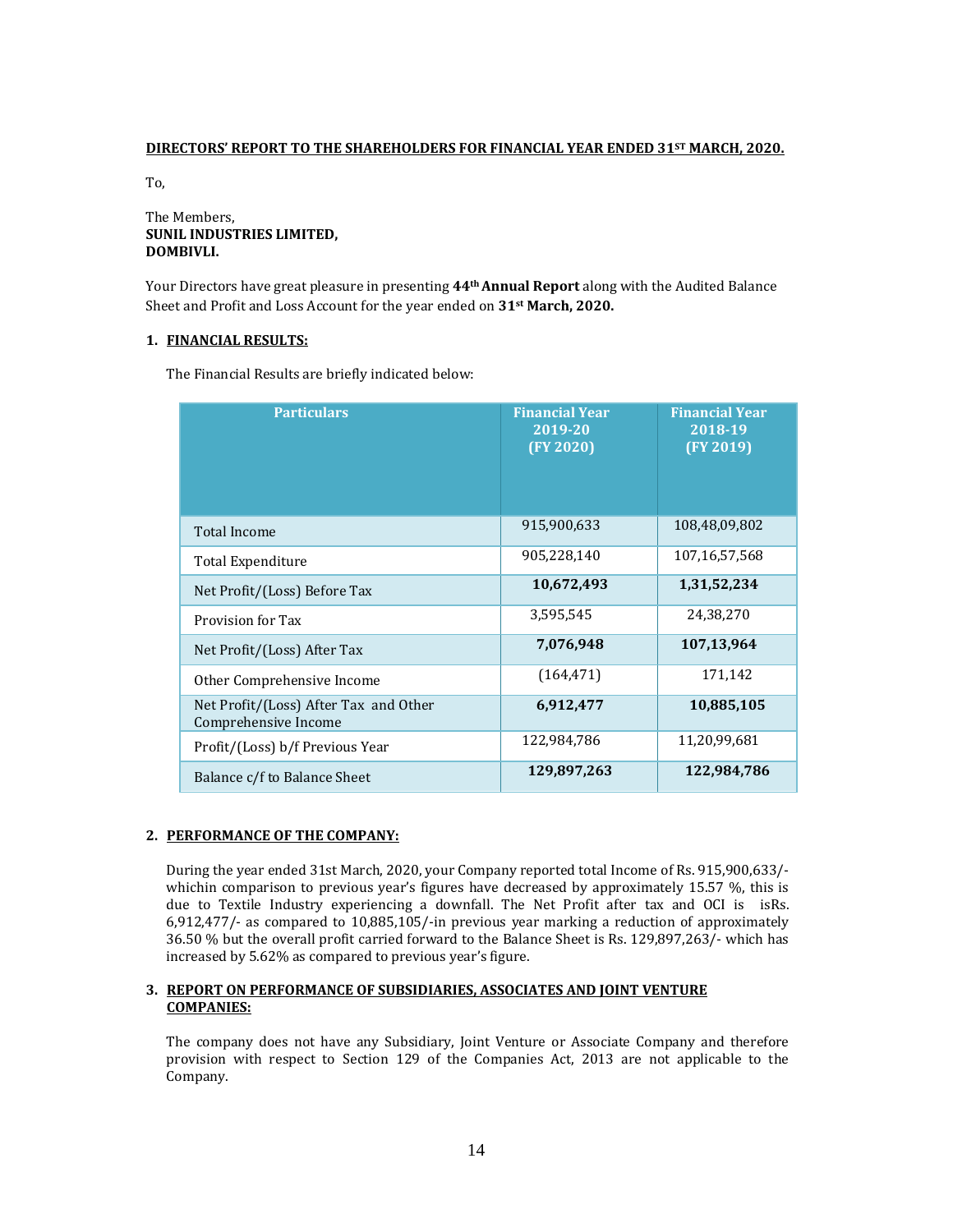## **4. DIVIDEND:**

In order to conserve the reserves for a sustainable future, you're Company does not recommend Dividend for the Financial Year 2019-2020.

#### **5. TRANSFER TO RESERVES:**

During the year under review, no amount is proposed to be transferred to General Reserve out of the net profits of the Company for the Financial Year 2019-20. Hence, the entire amount of profit has been carried forward to the Profit & Loss Reserve Account.

## **6. FUTURE PROSPECTS:**

The domestic textiles and apparel industry contributes 2.3% to India's GDP, 7% of the country's manufacturing production and 13% of the country's export earnings. The textiles and apparel industry in India is the second-largest employer in the country providing employment to 45 million people. It is expected that this number will increase to 55 million by 2020. India has also become the second-largest manufacturer of PPE in the world. More than 600 companies in India are certified to produce PPEs today, whose global market worth is expected to be over \$92.5 bn by 2025, up from \$52.7 bn in 2019. FDI in the textiles and apparel industry has reached up to \$3.4 bn during 2020. Exports in the textiles and apparel industry are expected to reach \$300 bn by 2024-25 resulting in a tripling of Indian market share from  $5\%$  to 15%. Therefore considering potential market and the sound management of your Company, even though not a smooth road ahead due to the ongoing Covid 19 pandemic, your company will strive to achive better than the current Financial Levels.

## **7. THE DETAILS OF SIGNIFICANT AND MATERIAL ORDERS PASSED BY THE REGULATORS OR COURTS OR TRIBUNALS IMPACTING THE GOING CONCERN STATUS AND COMPANY'S OPERATIONS IN FUTURE:**

During the year there has been no significant material orders passed by the Regulators or Courts or Tribunals impacting the going concern status and company's operations in future. However as on the date of Signing this Report the Company along with its 3 Directors has paid aggregate Compounding fees as imposed by Honarable Regional Director, Western Region, of Rs. 5,01,700 ( Five Lakh One Thousand Seven Hundred) on 27.08.2020 for violation of Section 203 of the act towards non- appointment of Company Secretary. Further the Company has also paid Penalty of Rs. 1,08,560/- and Rs. 53,100/- as imposed by SEBI for violation of Reg. 6 of SEBI LODR Regulations, 2015 towards non- appointment of Company Secretary cum Compliance officer, however the Company has made both the defaults good by appointment of Company Secretary and Compliance officer. 

#### **8. THE CHANGE IN THE NATURE OF BUSINESS, IF ANY:**

There is no change in the nature of business of the Company.

#### **9. TRANSFER OF UNCLAIMED DIVIDEND TO INVESTOR EDUCATION AND PROTECTION FUND:**

The provisions of Section  $125(2)$  of the Companies Act, 2013 do not apply as there are no unpaid dividends pending of the Company.

#### **10. STATEMENT CONCERNING DEVELOPMENT AND IMPLEMENTATION OF RISK MANAGEMENT POLICY OF THE COMPANY**

The Company has in place a mechanism to identify, assess, monitor and mitigate various risks to key business objectives. Major risks identified by the businesses and functions are systematically addressed also discussed at the meetings of the Audit Committee and the Board of Directors of the Company. The company has implemented special Covid-19 sanitization measures at all the units to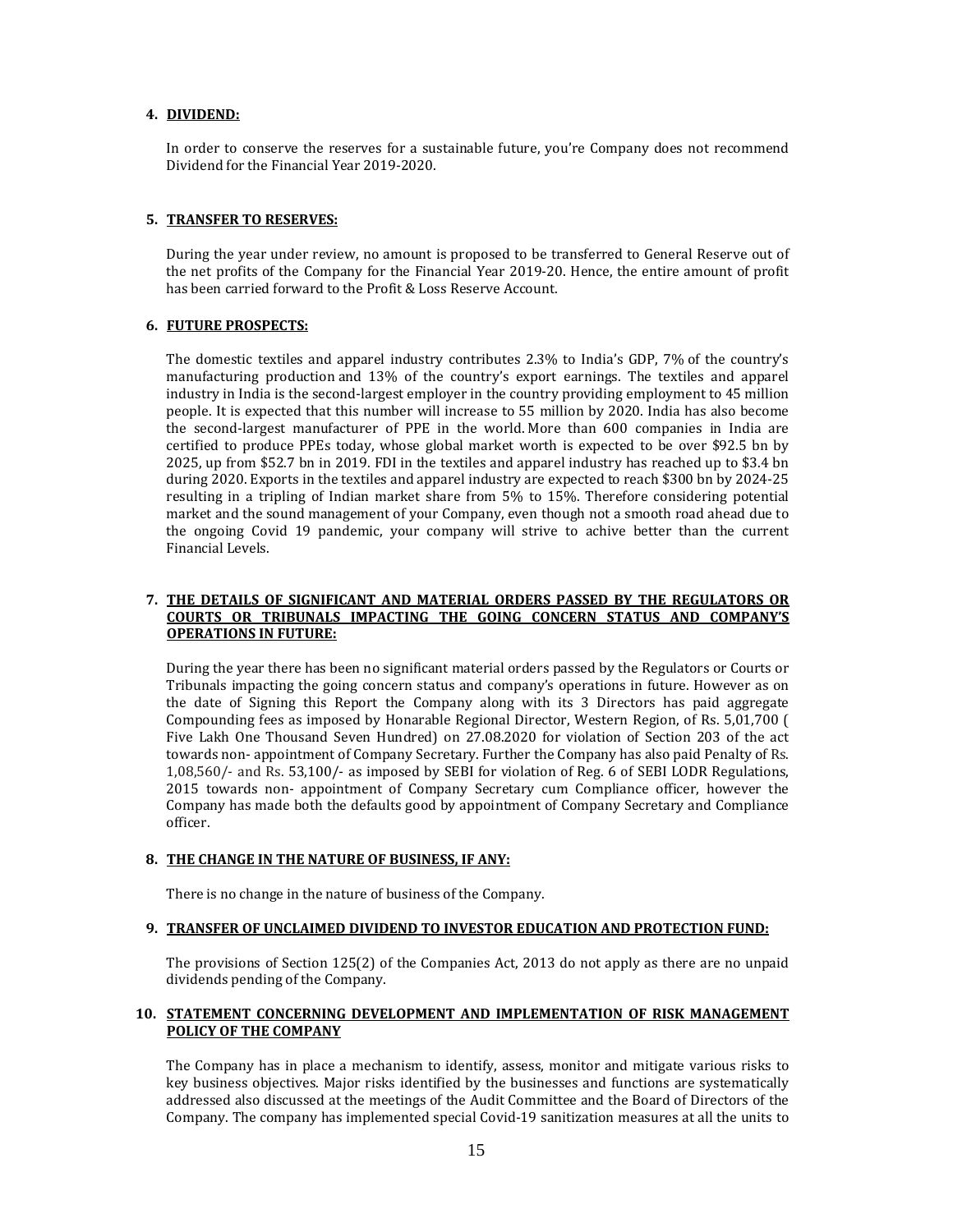ensure safety of personnel operating on premises. Social distancing to mitigate and reduce contact between personnel has also been implemented. Safety at work is being followed at all times.

## **11. INTERNAL CONTROL SYSTEM:**

The Company's internal controls system has been established on values of integrity and operational excellence and it supports the vision of the Company "To be the most sustainable and competitive Company in our industry". The Company's internal control systems are commensurate with the nature of its business and the size and complexity of its operations. These are routinely tested and certified by Statutory as well as Internal Auditors. Significant audit observations and follow up actions thereon are reported to the Audit Committee.

#### **12. MANAGEMENT'S DISCUSSION AND ANALYSIS REPORT:**

The Management's Discussion and Analysis Report for the year under review, as stipulated under regulation  $34$  (3) and Part B of Schedule V of the SEBI (Listing Obligation and Disclosure Requirement) Regulation 2015, is annexed to this Annual Report.

## **13. CORPORATE GOVERNANCE:**

The Company is committed towards maintaining the highest standards of Corporate Governance and adhering to the Corporate Governance requirements as set out by Securities and Exchange Board of India. The Report on Corporate Governance as stipulated under Regulation 34 (3) and Part C of Schedule V of the SEBI (Listing Obligation and Disclosure Requirement), Regulation 2015 forms part of the Annual Report. The Certificate from the practicing Company Secretary confirming compliance with the conditions of Corporate Governance as stipulated under Regulation 34 (3) and Part E of Schedule V of the SEBI (Listing Obligation and Disclosure Requirement), Regulation 2015 is also published in this Annual Report.

## **14. REPORT ON CORPORATE GOVERNANCE:**

The Report on Corporate Governance as stipulated under Regulation 34 (3) and Part C of Schedule V of the SEBI (Listing Obligation and Disclosure Requirement), Regulation 2015 prepared by HS Associates, Company Secretaries, forms part of the Annual Report and is annexed hereto as **Annexure E**. 

## **15. DETAILS OF POLICY DEVELOPED AND IMPLEMENTED BY THE COMPANY ON ITS CORPORATE SOCIALRESPONSIBILITY INITIATIVES:**

The Company is not required to constitute a Corporate Social Responsibility Committee as it does not fall within purview of Section 135 of the Companies Act, 2013 and hence it is not required to formulate policy on corporate social responsibility.

## **16. PARTICULARS OF LOANS, GUARANTEES OR INVESTMENTS MADE UNDER SECTION 186 OF THE COMPANIES ACT, 2013:**

The particulars of investment made under Section 186 of the Companies Act, 2013 have been disclosed in the financial statements in Note 3 of the Financial Statement.

The Company has given not given any loans falling under Section 185 and 186 of the Companies Act 2013 nor has it provided any Corporate Bank guarantee.

## **17. PARTICULARS OF CONTRACTS OR ARRANGEMENTS MADEWITH RELATED PARTIES:**

All the related party transactions are entered on arm's length basis, in the ordinary course of business and are incompliance with the applicable provisions of the Companies Act, 2013 and the Listing Regulations. There are no materially significant related party transactions made by the Company with Promoters, Directors or Key Managerial Personnel etc. which may have potential conflict with the interest of the Company at large or which warrants the approval of the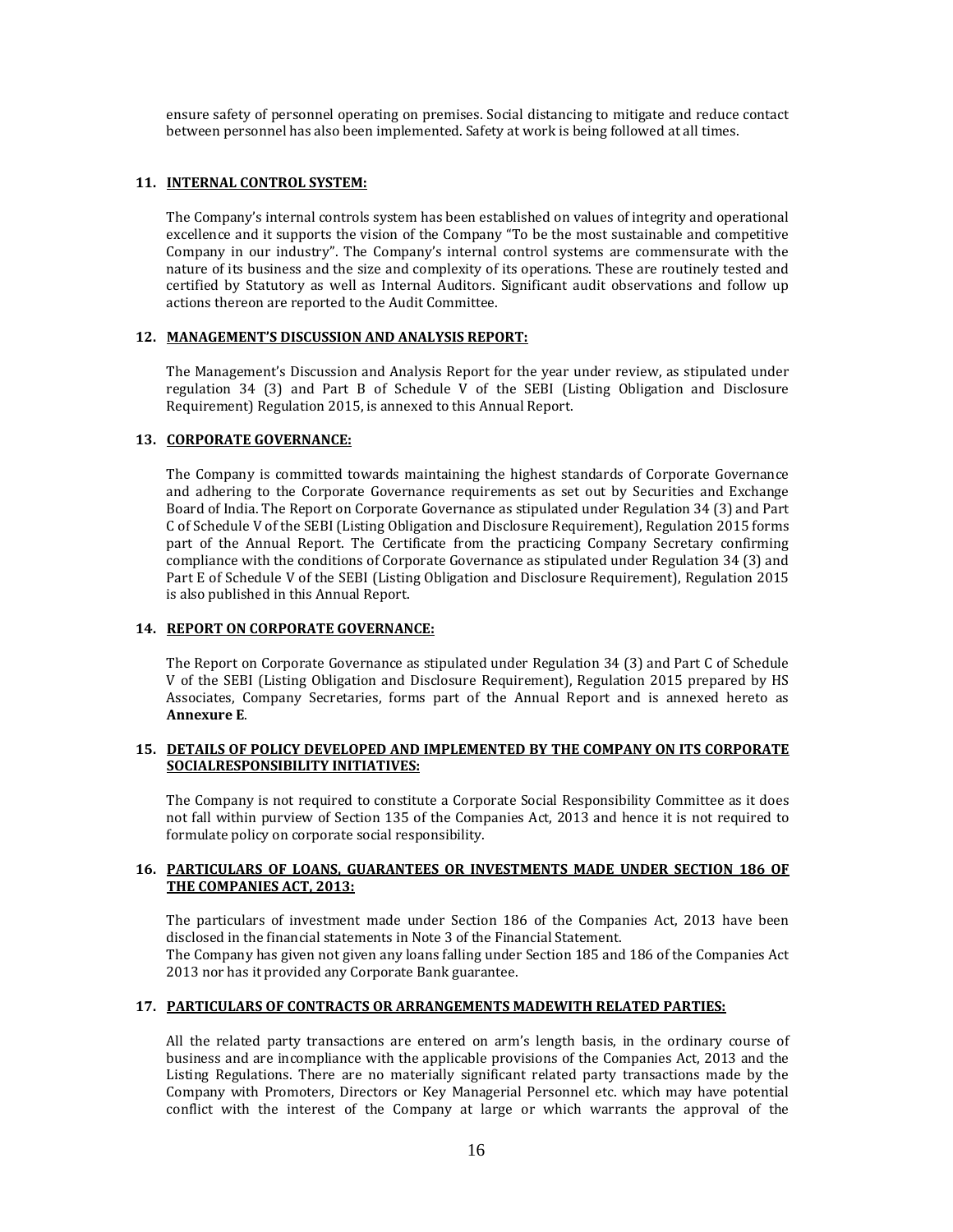shareholders. Accordingly, transactions are being reported in **Form AOC‐2 i.e.Annexure B** in terms of Section 134 Companies (Accounts) Rules, of the Act read with Rule 8 of the 2014. However, the details of the transactions with Related Party are provided in the Company's financial statements in accordance with the Accounting Standards as applicable to the Company.

All Related Party Transactions are presented to the Audit Committee and the Board and wherever forecasted Omnibus approval is obtained for the transactions which are foreseen and repetitive in nature. A statement of all related party transactions is presented before the Audit Committee on a quarterly basis, specifying the nature, value and terms and conditions of the transactions.

The Related Party Transactions Policy as approved by the Board is uploaded on the Company's website at www.sunilgroup.com.

#### **18. POLICY ON SEXUAL HARASSMENT OF WOMEN AT WORKPLACE:**

The Company has zero tolerance towards sexual harassment at the workplace and towards this end, has adopted a policy in line with the provisions of Sexual Harassment of Women at Workplace (Prevention, Prohibition and Redressal) Act, 2013 and the Rules thereunder. All employees (permanent, contractual, temporary, trainees) are covered under the said policy. The company has complied with provisions relating to the constitution of Internal Complaints Committee under the Sexual Harassment of Women at Workplace (Prevention, Prohibition and Redressal) Act, 2013 and it redresses complaints received on sexual harassment. During the financial year under review, the Company has not received any complaints of sexual harassment from any of the employees of the Company. 

## **19. EXPLANATION OR COMMENTS ON QUALIFICATION, RESERVATIONS OR ADVERSE REMARKS OR DISCLAIMERS MADE BY THE AUDITORS AND THE PRACTICISING COMPANY SECRETATRY IN THEIR REPORTS:**

The Auditor's Report does not contain any qualifications, reservations or adverse remarks, but Secretarial Audit Report contains qualifications pursuant to Section 203 of Companies Act, 2013 towards non-appointment of Company Secretary and Regulations 31 (2) of Listing Obligation, Disclosure Requirements, Regulations 2015 for Dematerialization of Promoters shareholding and Section 129 of Companies Act, 2013 for Presentation of Certain items in the Financial Statements of the Company. The company would like to inform that Promoters being distant relatives of each other are scattered all over and hence it is very difficult to convert each promoter's physical holding into Demat, however the company is in the process for conversion of the same as per Regulations 31 (2) of LODR. Further the Company has duly paid the Penalty as imposed under Reg. 6 of SEBI(Listing Obligation and Disclosure Requirements) Regulations, 2015 of Rs. 1,08,560/- and Rs. 53,100/ and has made the Default good by appointment of Company Secretary and Compliance officer on 12.03.2020.Further, the Disclosures as part of SEBI SAST disclosures are to be disclosed by the individual promoters to the Stock Exchanges. The Report of the secretarial auditor in MR-3 is given as an Annexure which forms part of this report.

#### **20. ANNUAL RETURN:**

The extracts of Annual Return pursuant to the provisions of Section 92 read with Rule 12 of (Management and Administration) Rules, 2014 is furnished as Annexure C to Director's Report and is also available at the Website of the Company.

#### **21. DEPOSITS:**

The Company has neither accepted nor renewed any deposits during the year under review.

#### **22. PARTICULARS OF EMPLOYEES AND MEDIAN REMUNERATION:**

The information required under Section  $197$  of the Act read with rule  $5(1)$  of the Companies (Appointment and Remuneration of Managerial Personnel) Rules, 2014 are given below: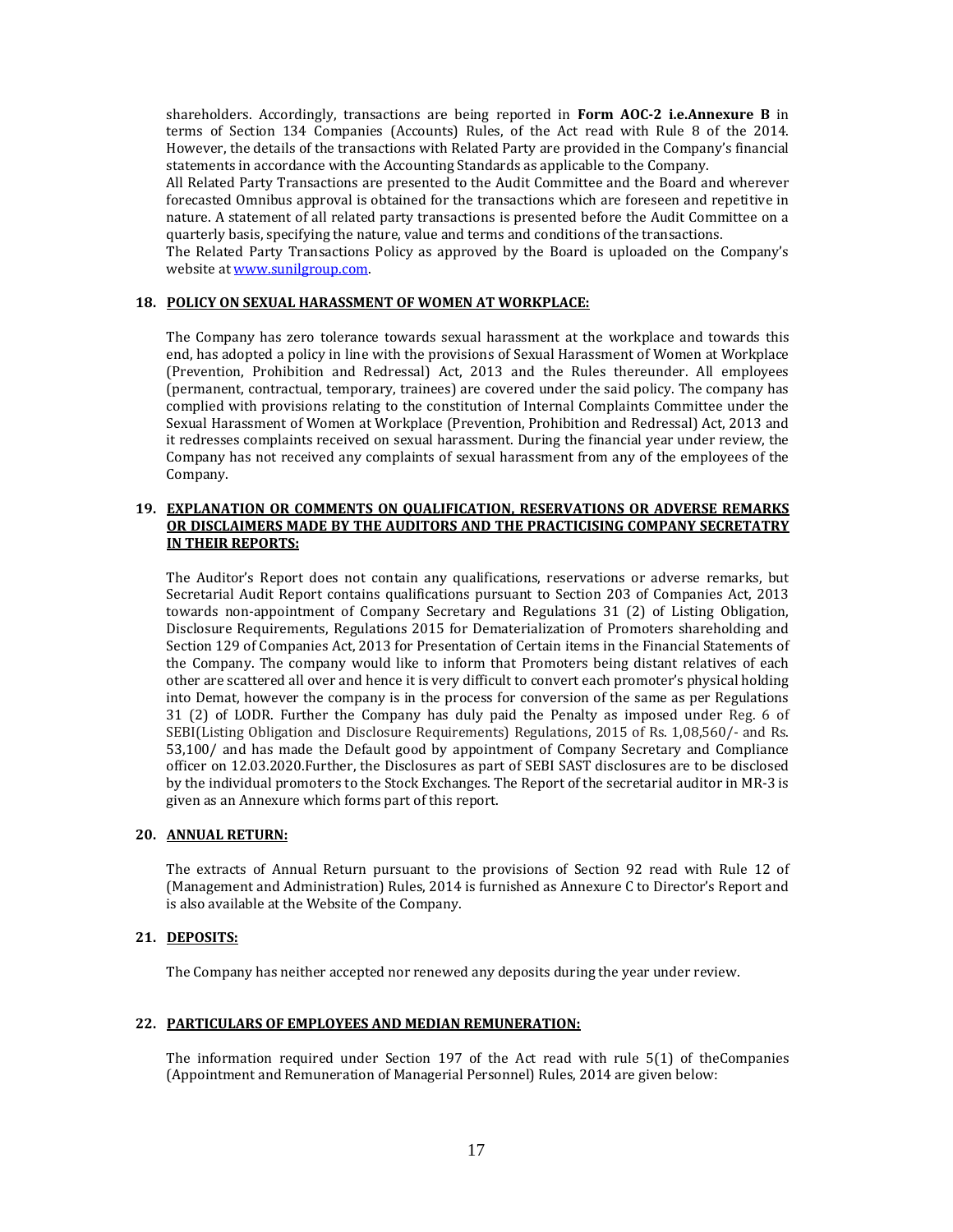**a. The ratio of the remuneration of each director to the median remuneration of the employees of the Company for the Financial Year:**

| <b>Name of the Directors</b>   | <b>Ratio to Median Remuneration</b>    |
|--------------------------------|----------------------------------------|
| <b>Non-executive Directors</b> |                                        |
| Mr. Rajesh Tibrewal            | <b>NA</b>                              |
| Mr. RohitGadia                 | <b>NA</b>                              |
| Mrs. ShrutiSaraf               | <b>NA</b>                              |
| <b>Executive Directors</b>     |                                        |
| Mr. Vinod Lath                 | 1:6.81                                 |
| Mr. Pradeep Roongta            | 1:6.81                                 |
| Mr. Ramesh Khanna              | 1:6.04                                 |
| <b>Company Secretary</b>       |                                        |
| Mr. Saurabh Sahu               | NA (since Appointed w.e.f. 12.03.2020) |

## **b. The percentage increase in remuneration of each director, chief executive officer, chief financial officer, company secretary in the financial year:**

| Directors, Chief Executive Officer, Chief<br><b>Financial Officer and Company Secretary</b> | % Increase in Remuneration in the<br><b>Financial Year</b>     |
|---------------------------------------------------------------------------------------------|----------------------------------------------------------------|
| Mr. RohitGadia                                                                              | <b>NA</b>                                                      |
| Mr. Rajesh Tibrewal                                                                         | <b>NA</b>                                                      |
| Mrs. ShrutiSaraf                                                                            | <b>NA</b>                                                      |
| Mr. Vinod Lath                                                                              | NO Increase from last year                                     |
| Mr. Pradeep Roongta                                                                         | NO Increase from last year                                     |
| Mr. Ramesh Khanna                                                                           | 5.66 % Decrease from last year                                 |
| Mr. Saurabh Sahu                                                                            | Appointedw.e.f.<br>$\%$<br><b>100</b><br>(since<br>12.03.2020) |

- **a.** The median remuneration for the year 2019-20 is **Rs 1,76,254** /
- **b.** The percentage increase/(decrease) in the median remuneration of employees in the financial year: **25.23%**
- **c.** The number of permanent employees on the rolls of Company: **36**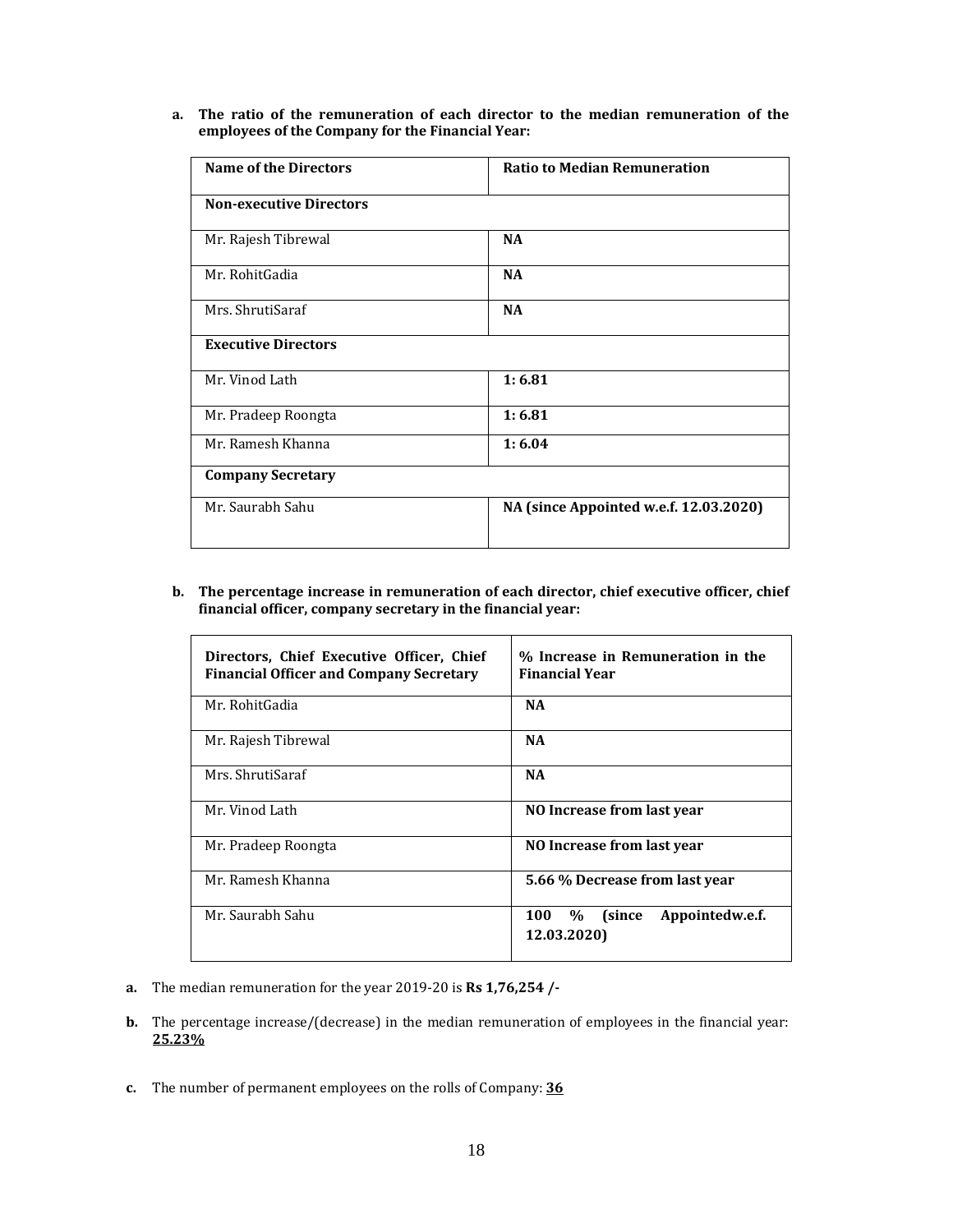#### **d. The explanation on the relationship between average increase in remuneration and Company Performance:**

On an average, employees received an annual decrease of 3.05%.

The increase in remuneration is in line with the market trends prevalent in the Economy. However the overall decerease in aggregate remuneration is due to reduction of 2 employees one of whom has left the job and the other has expired. In order to ensure that remuneration reflects Company performance, the performance pay is also linked to organization performance, apart from an individual's performance.

**e. Comparison of the remuneration of the key managerial personnel against the performance of the Company:**

| Aggregate remuneration of Key Managerial Personnel (KMP) in FY 31.03.2020 |                    |  |  |
|---------------------------------------------------------------------------|--------------------|--|--|
| Revenue                                                                   | Rs. 91,59,00,633/- |  |  |
| Remuneration of KMPs (as a % of revenue)                                  | $0.38\%$           |  |  |
| Profit before Tax (PBT)                                                   | Rs. 1,06,72,493/-  |  |  |
| Remuneration of KMP (as a % of PBT)                                       | 32.57%             |  |  |

**f. Variations in the market capitalisation of the Company, price earnings ratio as at the closing date of the current financial year and previous financial year:**

| <b>Particulars</b>                        | <b>March 31, 2020</b> | March 31, 20219 | % Change    |
|-------------------------------------------|-----------------------|-----------------|-------------|
| Market<br>Capitalisation                  | 5,48,10,000           | 11,13,00,000    | (50.75) %   |
| Price Earnings Ratio<br>(at Market Price) | 13.05:1               | 26.5:1          | $(54.75)\%$ |

**g. Percentage increase over decrease in the market quotations of the shares of the Company in comparison to the rate at which the Company came out with the last public offer:**

| <b>Particulars</b> | March 31, 2020 | <b>IPO</b> | % Change  |
|--------------------|----------------|------------|-----------|
| Market Price (BSE) | 13.05          | 30.00      | (11.67) % |

**h. Average percentile increases already made in the salaries of employees other than the managerial personnel in the last financial year and its comparison with the percentile increase in the managerial remuneration and justification thereof and point out if there are any exceptional circumstances for increase in the managerial remuneration:**

The average annual increase was around **3.05%.** 

There decrease in the managerial remuneration for the relevant year as compared to previous year is **1.50%.**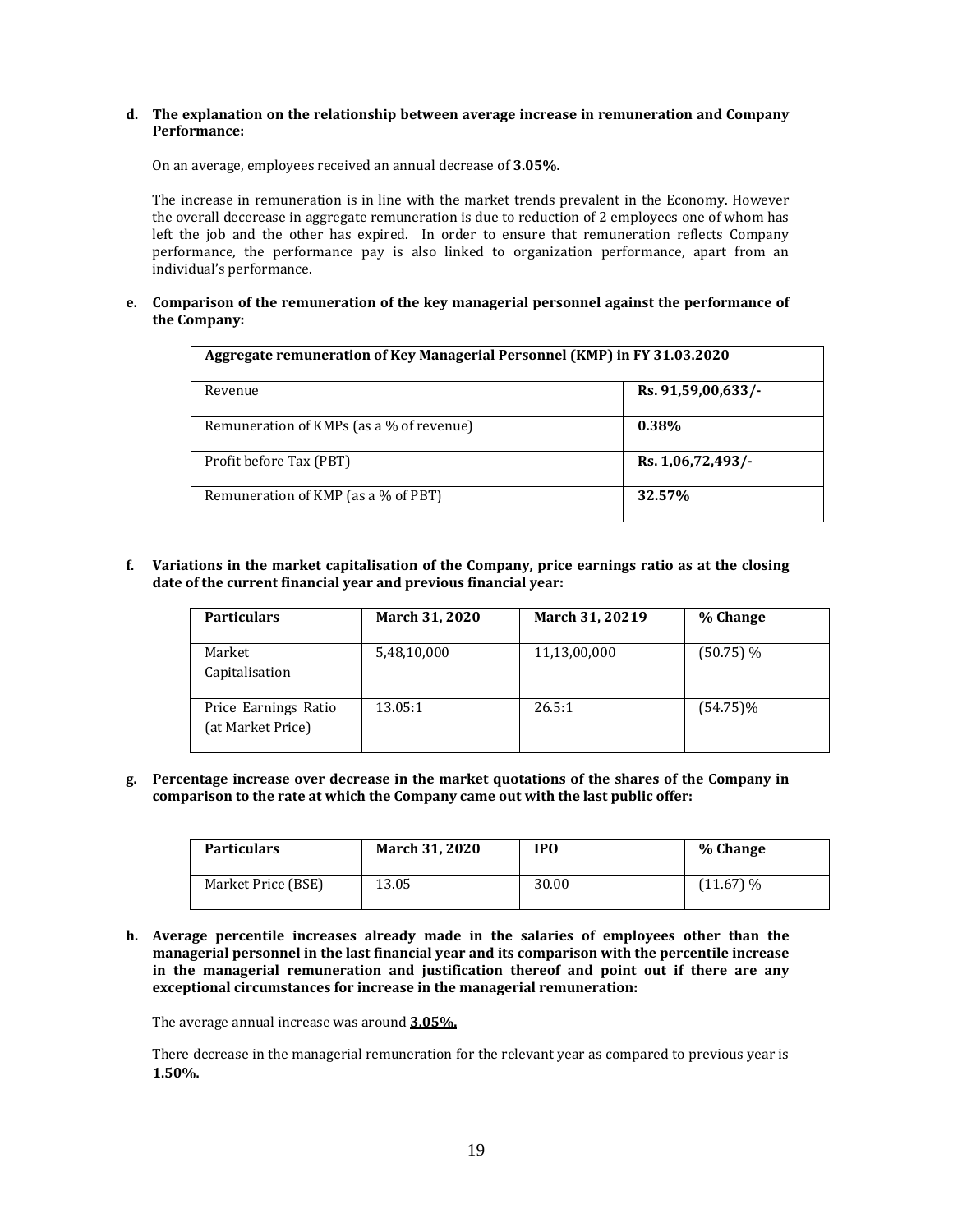|                 | Mr. Vinod Lath                           | Mr. Pradeep   | Mr. Ramesh    | Mr. Saurabh Sahu |  |
|-----------------|------------------------------------------|---------------|---------------|------------------|--|
|                 | (Managing                                | Roongta       | Khanna        | (Present Company |  |
|                 | Director)                                | (Whole-Time   | (Whole-       | Secretary from   |  |
|                 |                                          | Director &    | Time          | 12.03.2020)      |  |
|                 |                                          | CFO)          | Director)     |                  |  |
| Remune          |                                          |               |               |                  |  |
| ration          |                                          |               |               |                  |  |
| <b>FY</b><br>in | Rs. 12,00,000                            | Rs. 12,00,000 | Rs. 10,64,280 | Rs. 12,000       |  |
| 2019-           |                                          |               |               |                  |  |
| 2020            |                                          |               |               |                  |  |
|                 |                                          |               |               |                  |  |
|                 | RevenueRs. 91,59,00,633/-                |               |               |                  |  |
| Remune          |                                          |               |               |                  |  |
| ration          |                                          |               |               |                  |  |
| as % of         | 0.13%                                    | 0.13%         | 0.11%         | 0.0014%          |  |
| Revenu          |                                          |               |               |                  |  |
| e               |                                          |               |               |                  |  |
|                 | Profit before Tax (PBT): Rs. 1,06,72,493 |               |               |                  |  |
| Remune          |                                          |               |               |                  |  |
| ration          |                                          |               |               |                  |  |
| as % of         |                                          |               |               |                  |  |
| Profit          | 11.24%                                   | 11.24%        | 9.97%         | 0.11%            |  |
| before          |                                          |               |               |                  |  |
| Tax             |                                          |               |               |                  |  |
|                 |                                          |               |               |                  |  |

## **i. Comparison of each remuneration of the key managerial personnel against the performance of the Company:**

#### **j. The key parameters for any variable component of remuneration availed by the directors:**

There are no variable components of remuneration provided to the Directors.

**The ratio of the remuneration of the highest paid director to that of the employees who are not directors but receive remuneration in excess of the highest paid director during the year: None**

## **k. Affirmation that the remuneration is as per the remuneration policy of the Company:**

The Nomination and Remuneration Committee of the Company has affirmed at its meeting held on  $30<sup>th</sup>$  August, 2020 that the remuneration is as per the remuneration policy of the Company. The policy is available on the company's website: www.sunilgroup.com.

**l. The statement containing particulars and remuneration paid to employees as required under section 197(12) of the Act read with Rule 5(2) of the Companies (Appointment and Remuneration of Managerial Personnel) Rules, 2014 are not applicable to the Company since there are no employees drawing remuneration in excess of the prescribed limits and hence not disclosed in the Report.**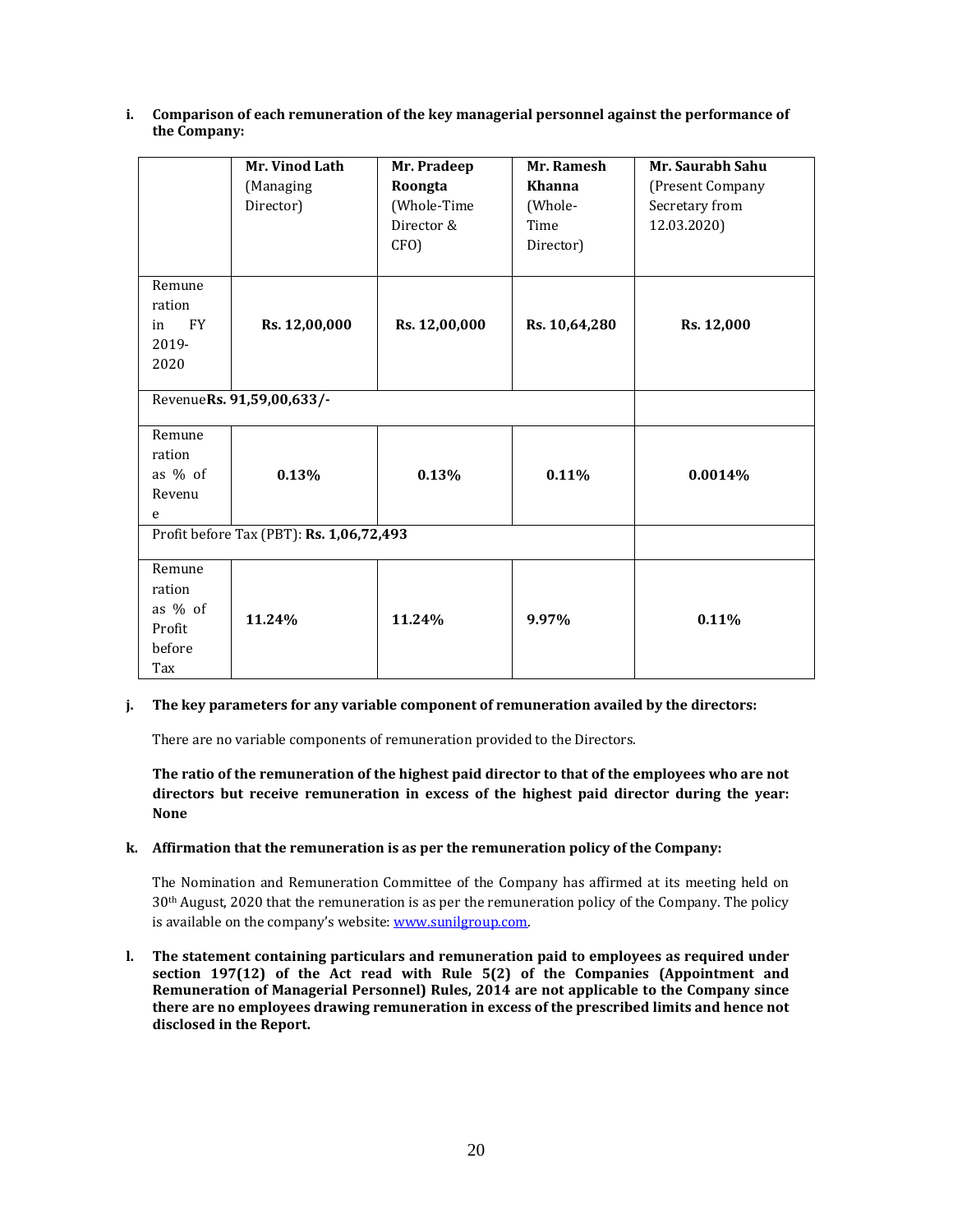#### **23. DIRECTORS & KEY MANAGERIAL PERSONNEL:**

#### **A. Independent Directors/Non‐Executive Directors:**

The present composition of the Board is in compliance with the provisions of Section 149 of the Companies Act, 2013.

As on date, Mr. RohitGadia, Mrs. ShrutiSaraf and Mr. Rajesh Tibrewal are the Independent Directors on the Board.

#### **DECLARATION OF INDEPENDENT DIRECTORS**

The Company has received declarations from all these Independent Directors confirming that they meet with the criteria of independence prescribed under sub-section  $(6)$  of Section 149 of the Companies Act, 2013 and read with the Schedules and Rules issued thereunder as well as Regulation  $16(1)(b)$  of the SEBI (Listing Obligations and Disclosure Requirements) Regulations, 2015.

#### **Opinion of the Board with regard to integrity, expertise and experience (including the proficiency) of the independent directors appointed during the year**

The Board states that during the financial year there has been no new appointment of Independent Directors and its present three Independent Diretors fulfil the conditions of integrity, expertise and experience based on the size and operations of your Company. Further the Board hereby states that as per the due date for the online proficiency self-assessment test has been extended by the Ministry of Corporate affairs till 30.09.2020, the Independent Directors are in the process of Completion of the said proficiency test.

## **Key Managerial Personnel/ Executive Directors:**

Mr. Vinod Lath, Managing Director, Mr. Pradeep Roongta, CFO and Whole Time Director, Mr. Ramesh Khanna, Whole Time Director, Mr. Saurabh Sahu, Company Secretary are the Key Managerial Personnel of the Company. The previous Company Secretary, Ms. Swati Baghhad resigned from her office on 14.02.2020 and Mr. Saurabh Sahu was appointed as a Company Secretary as on 12.03.2020.

Mr. Pradeep Roongta is liable to retire by rotation in this  $44<sup>th</sup>$  Annual General Meeting and being eligible he has offered himself for re-appointment as Director. The Board recommends his re-appointment for your approval.

#### **B. DIRECTORS RESPONSIBILITY STATEMENT:**

In terms of Section  $134(5)$  of the Companies Act, 2013 The Board of Directors of the Company hereby confirms:

- i. That in the preparation of the annual accounts, the applicable accounting standards have been followed and there has been no material departure.
- ii. That the selected accounting policies were applied consistently and the Directors made judgments and estimates that are reasonable and prudent so as to give a true and fair view of the state of affairs of the Company as at  $31^{st}$  March, 2020, and that of the profit of the Company for the year ended on that date.
- iii. That proper and sufficient care has been taken for the maintenance of adequate accounting records in accordance with the provisions of the Companies Act, 2013, for safeguarding the assets of the Company and for preventing and detecting fraud and other irregularities.
- iv. That the annual accounts have been prepared on a going concern basis.
- v. The Board has laid down internal financial controls to be followed by the company and that such internal financial controls are adequate and were operating effectively.

The directors have devised proper systems to ensure compliance with the provisions of all applicable laws and that such systems were adequate and operating effectively.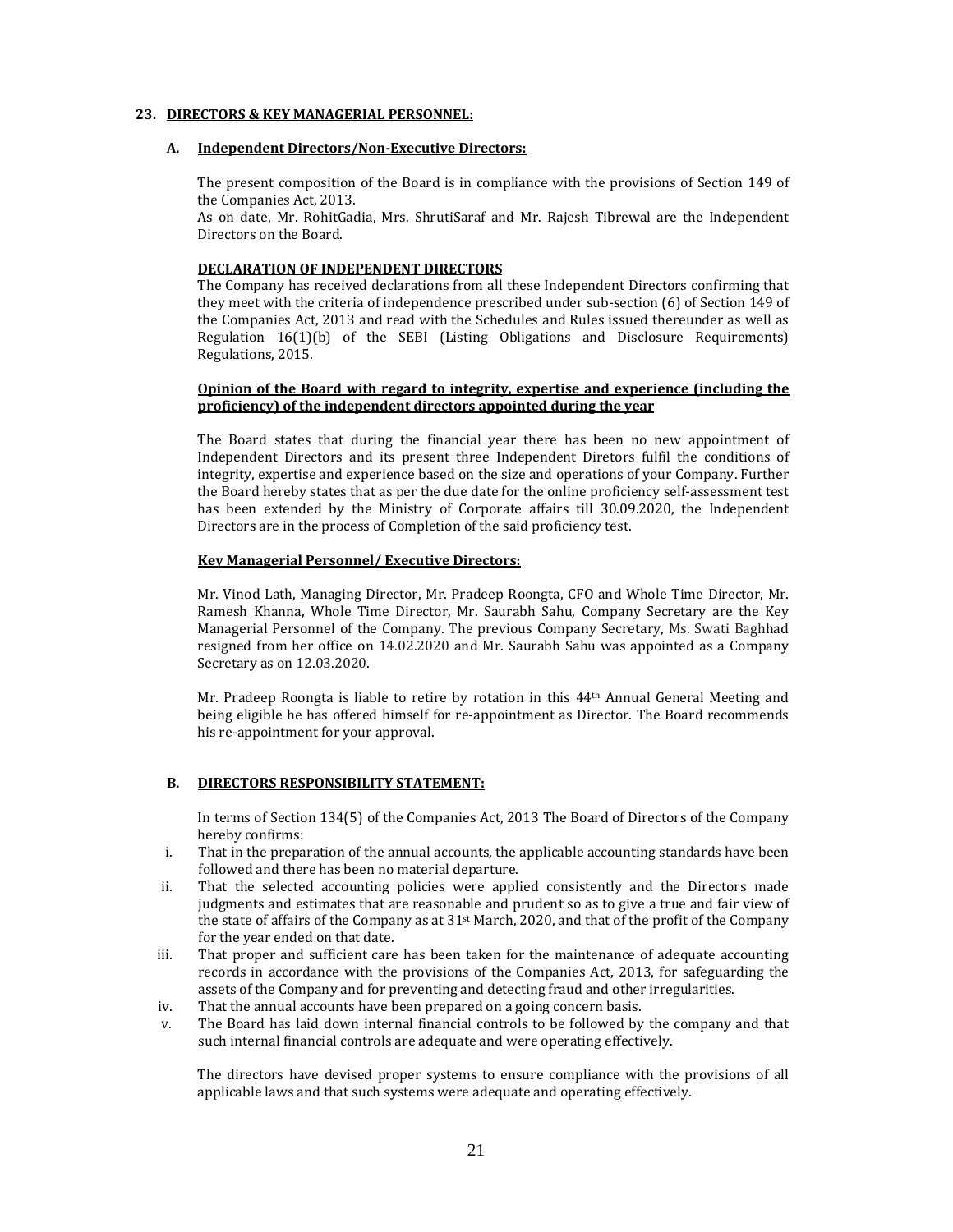#### **C. NUMBER OF BOARD MEETINGS CONDUCTED DURING THE YEAR UNDER REVIEW:**

During the financial year, the Board had met **Seven** (7) times on 30.05.2019; 20.06.2019; **02.08.2019**; **14.08.2019**; **14.11.2019**; **16.12.2019** and **14.02.2020**. 

#### **D. AUDIT COMMITTEE:**

The Audit Committee as on date comprises of four members viz. Mr. Rajesh Tibrewal, Ms. ShrutiSaraf, Mr. RohitGadia (Independent Directors) and Mr. Pradeep Roongta (CFO and Whole Time Director). The above composition of the Audit Committee consists of 3 (three) Independent Directors who form a majority. The Role of the Committee is provided in the Corporate Governance Report. The Audit Committee Met **5(Five)** times in the Financial year. All the recommendations made by the Audit Committee during the year were accepted by the Board. 

#### **E. STAKEHOLDERS' RELATIONSHIP COMMITTEE:**

Pursuant to Section 178 of the Companies Act, 2013, the Stakeholder's Relationship Committee constituted by the Board of Directors to deal with the matters related to stakeholders' grievances met 4 (Four) times during the Financial Year.

The details of status of grievances received from various stakeholders during the financial year are furnished in the Corporate Governance Report.

## **F. NOMINATION, REMUNERATION AND EVALUATION POLICY:**

The Nomination & Remuneration Committee of Directors have approved a policy for selection, appointment and remuneration of Directors which inter-alia requires that composition of remuneration is reasonable and sufficient to attract, retain and motivate Directors, KMP and Senior Management Employees and the Directors appointed shall be of high integrity with relevant expertise and experience so as to have diverse Board and the Policy also lays down the positive attributes/ criteria while recommending the candidature for the appointment as Director. The Committee Met 3 (Three) times in the Financial year.

Details of the Nomination, Remuneration and Evaluation Policy are set out are available at website of the Company at www.sunilgroup.com.

#### **G. ANNUAL EVALUATION BY THE BOARD:**

In compliance with the Companies Act, 2013, and Regulation 17 of the Listing Regulations, 2015 the performance evaluation of the Board and its Committees were carried out during the year under review. More details on the same are given in the Annexure to Corporate Governance Report. 

The evaluation framework for assessing the performance of Directors comprises of the following key areas:

- i. Attendance of Board Meetings and Board Committee Meetings.
- ii. Quality of contribution to Board deliberations.
- iii. Strategic perspectives or inputs regarding future growth of Company and its performance.
- iv. Providing perspectives and feedback going beyond information provided by the management.
- v. Commitment to shareholder and other stakeholder interests.
- vi. The evaluation involves Self-Evaluation by the Board Member and subsequently assessment by the Board of Directors. A member of the Board will not participate in the discussion of his / her evaluation.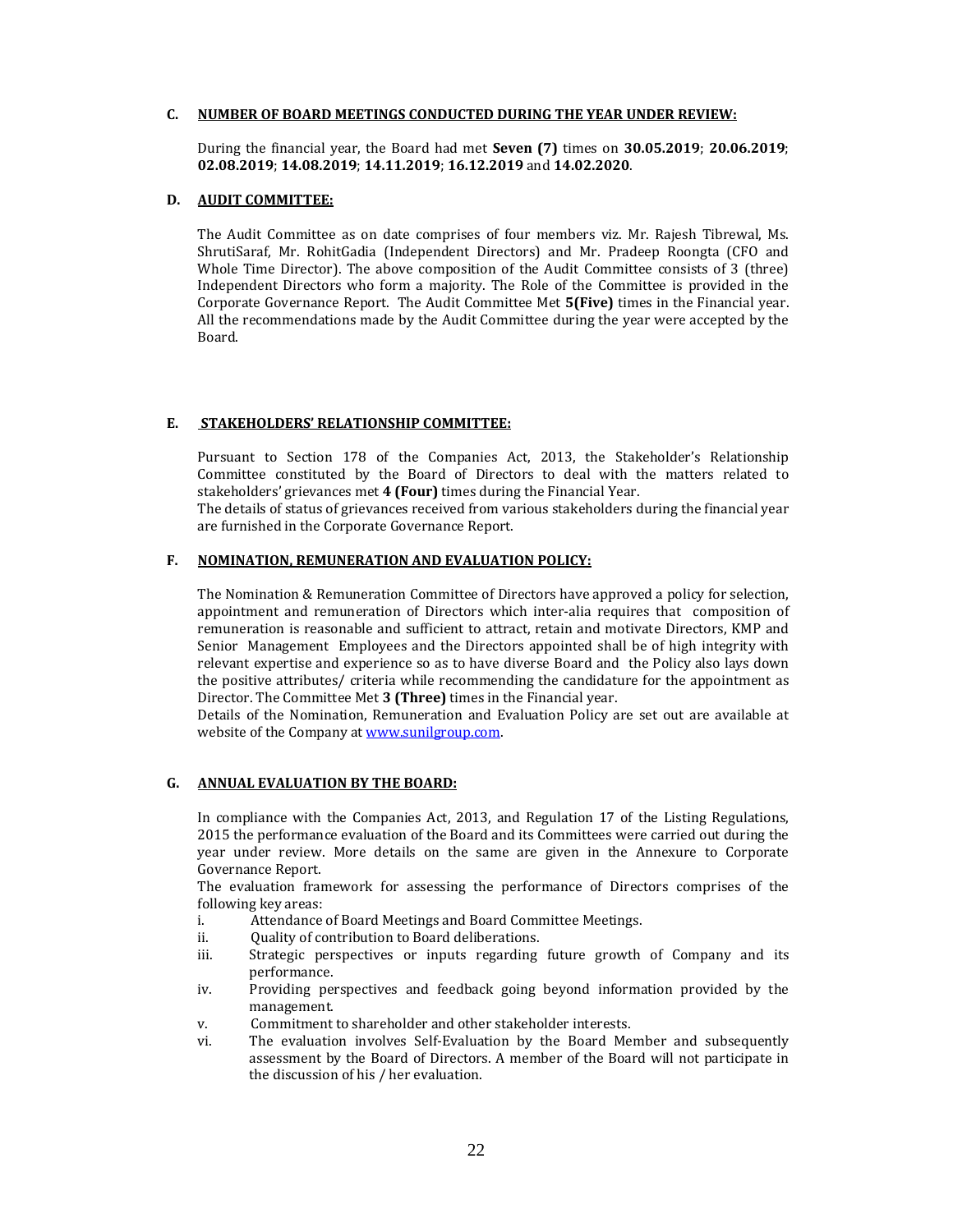#### **H. FAMILIARISATION PROGRAMME FOR INDEPENDENT DIRECTORS:**

The familiarization programme aims to provide Independent Directors with the Textile industry scenario, the socio-economic environment in which the Company operates, the business model, the operational and financial performance of the Company, significant developments so as to enable them to take well informed decisions in a timely manner. The familiarization programme also seeks to update the Directors on the roles, responsibilities, rights and duties under the Act and other statutes. The policy on Company's familiarization programme for Independent Directors is posted on Company's website at www.sunilgroup.com along with the Familiarization programme for F.Y 2019-20 along with the hours spent on the Programme.

## **I. SECRETARIAL STANDARDS:**

Directors state that applicable Secretarial Standards, i.e. SS-1 and SS-2 as revised by the ICSI, relating to 'Meetings of the Board of Directors' and 'General Meetings', respectively, have been followed by the Company.

#### **24. VIGIL MECHANISMPOLICY FOR DIRECTORS AND EMPLOYEES:**

The Board of Directors of the Company has, pursuant to the provisions of Section  $178(9)$  of the Companies Act, 2013 read with Rule 7 of the Companies (Meetings of Board and its Powers) Rules, 2014, framed "Whistle Blower Policy" for Directors and employees of the Company to provide a mechanism which ensures adequate safeguards to employees and Directors from any victimization on raising of concerns of any violations of legal or regulatory requirements, incorrect or misrepresentation of any, financial statements and reports, etc.

The Company has also provided direct access to Chairman of Audit Committee on reporting issues concerning the interests of co-employees and the Company. The Vigil Mechanism Policy is available at the website of the company: www.sunilgroup.com. No instance under the Whistle Blower Policy was reported during the financial year 2018-19.

#### **25. PUBLIC DEPOSITS:**

The Company has neither accepted nor renewed any deposits during the year under review.

## **26. REPORTING OF FRAUD BY AUDITORS**

During the year under review, the Auditors of the Company have not reported any instances of frauds committed in the Company by its Officers or Employees to the Audit Committee under section  $143(12)$  of the Act.

#### **27. AUDITORS AND AUDITORS REPORT:**

## **A. STATUTORY AUDITORS:**

P R Agarwal &Awasthi, Chartered Accountants, Mumbai registered with the Institute of Chartered Accountants of India vide Firm Registration  $No.117940$  were appointed as Statutory Auditors at the Annual General Meeting held on Tuesday,  $26<sup>th</sup>$  September, 2017 for the period of five (5) years. i.e. upto the Annual General Meeting to be held in year 2022.

Pursuant to the Notification issued by the Ministry of Corporate Affairs on 7th May, 2018, amending Section 139 of the Companies Act, 2013, the mandatory requirement for ratification of appointment of Auditors by the Members at every AGM has been omitted and hence your Company has not proposed ratification of appointment of Statutory Auditors at the forthcoming AGM.

The Company has received letter from them to the effect that their appointment is valid and within the prescribed limits under Section  $141(3)(g)$  of the Companies Act, 2013 and that they are not disqualified from appointment. The resolution for approval for payment of remuneration is put forward for your approval in the ensuing Annual General Meeting.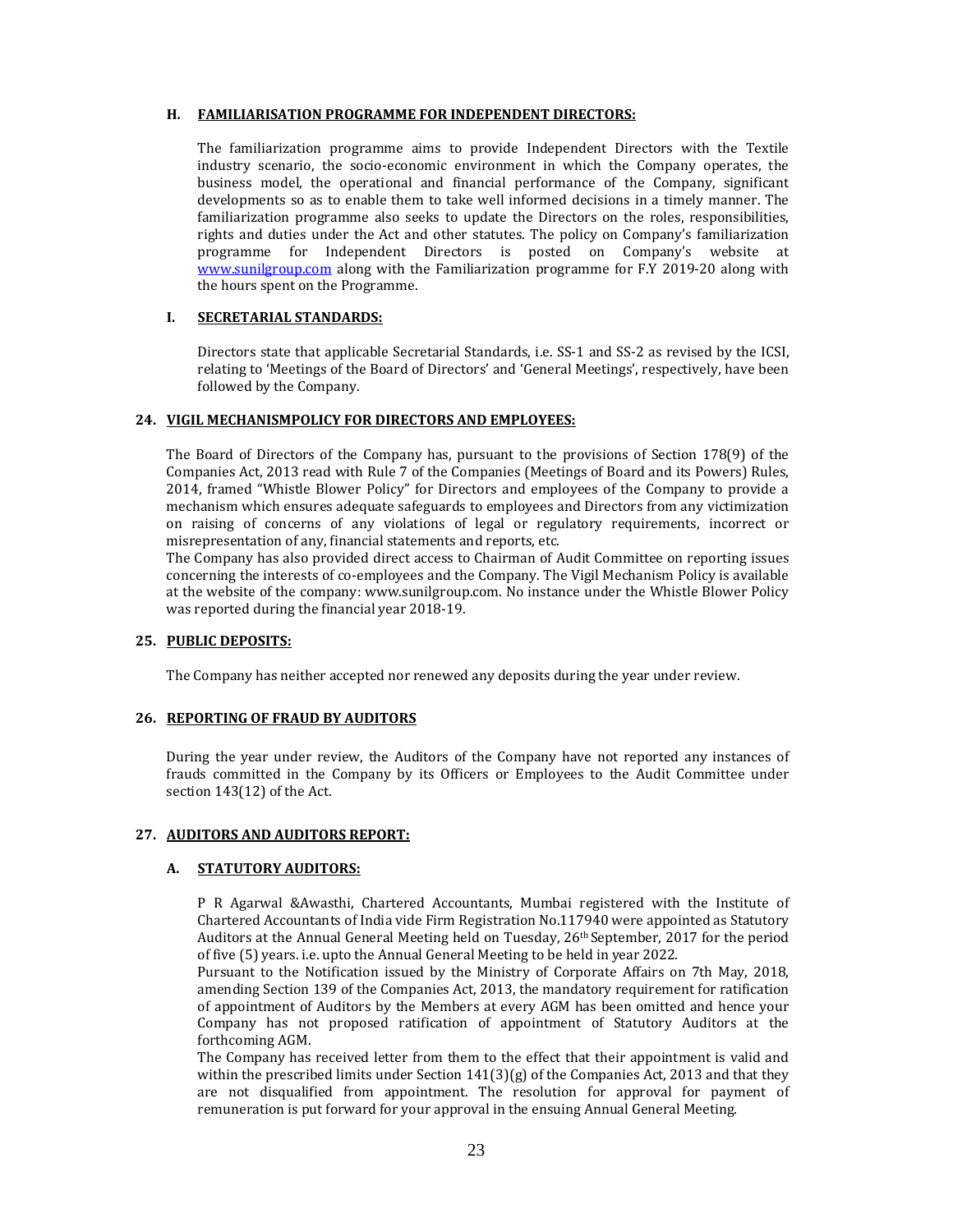## **B. COST RECORDS AND COST AUDIT**

Maintenance of cost records and requirement of cost audit as prescribed under the provisions of Section 148(1) of the Companies Act, 2013 is applicable to your Company.

## **C. COST AUDITOR:**

 $M/s$  Shanker Chaudhary & Co, Cost Accountant are appointed as Cost Accountants in compliance of Section 148(1) read with Section 139 of the Companies Act, 2013 to audit Cost records maintained by the Company for the financial year ended  $31<sup>st</sup>$  March, 2020. The resolution for ratification of remuneration to be paid to them for FY 2020-21 is put forward for your approval in compliance of Section 148 read with Companies (Audit and Auditors) Rules, 2014. 

## **D. INTERNAL AUDITORS:**

The company had appointed H. Mehta & Co., Chartered Accountants, Mumbai, as Internal Auditor of the company for Financial Year 2019-20.

## **E. SECRETARIAL AUDITOR:**

The Company has appointed M/s HS Associates, Company Secretaries, as Secretarial Auditors of the Company to carry out the Secretarial Audit for the Financial Year 2018-19 and to issue Secretarial Audit Report as per the prescribed format under rules in terms of Section 204(1) of the Companies Act, 2013 and Rule 9 of the Companies (Appointment and Remuneration of Managerial Personnel) Rules, 2014. The report of secretarial Auditor is appended to this report as **Annexure D** to Director's Report.

#### **28. STATUTORY STATEMENT:**

## **A. CONSERVATION OF ENERGY‐TECHNOLOGY ABSORPTION AND FOREIGN EXCHANGE ETC:**

The information pertaining to conservation of energy, technology absorption, Foreign exchange Earnings and outgo as required under Section  $134$  (3)(m) of the Companies Act, 2013 read with Rule 8(3) of the Companies (Accounts) Rules, 2014 is **Annexure A to Director's Report.**

## **B. MATERIAL CHANGES AND COMMITMENTS, IF ANY, AFFECTING THE FINANCIAL POSITION OF THE COMPANY WHICH HAVE OCCURRED BETWEEN THE END OF THE FINANCIAL YEAR OF THE COMPANY TO WHICH THE FINANCIAL STATEMENTS RELATE AND THE DATE OF THE REPORT:**

There have being no material changes and commitments affecting the financial position of the Company occurred during the financial year.

#### **29. POLICIES:**

The Company seeks to promote highest levels of ethical standards in the normal business transaction guided by the value system. The SEBI (Listing Obligations and Disclosure Requirements) Regulations, 2015 mandates formulation of certain policies for Listed Companies. The Policies are reviewed periodically by the Board and are updated based on the need and compliance as per the applicable laws and rules and amended from time to time. The policies are available on the website of the Company at www.sunilgroup.com.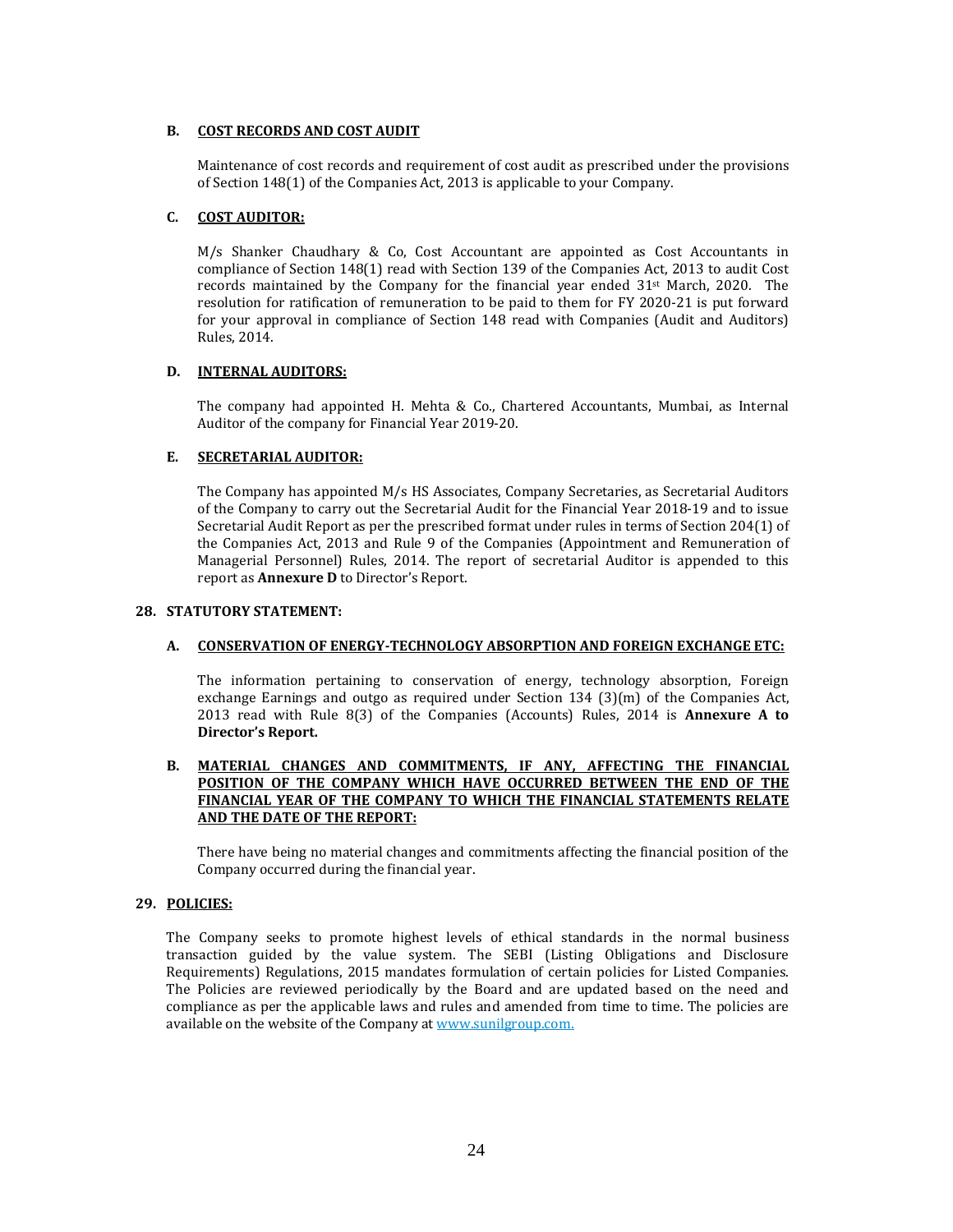## **30. OTHER DISCLOSURES:**

The company does not have any Employees Stock Option Scheme in force and hence particulars are not furnished, as the same are not applicable.

Pursuant to Regulation 27 of (Listing Obligation and Disclosure Requirements), Regulations 2015, report on Corporate Governance is given in **Annexure** E.

## **31. CAUTIONARY STATEMENT**

Statements in the Board's Report and the Management Discussion  $\&$  Analysis describing the Company's objectives, expectations or forecasts may be forward looking within the meaning of applicable securities laws and regulations. Actual results may differ materially from those expressed in the statement. Important factors that could influence the Company's operation include global and domestic demand and supply conditions affecting selling prices of Raw Materials, Finished Goods, input availability and prices, changes in government regulations, tax laws, economic developments within and outside the country and other various other factors.

## **32. ACKNOWLDEGEMENTS**

Your Company wishes to sincerely thank all the customers, commercial banks, financial institution, creditors etc. for their continuing support and co-operation.

Your Directors express their appreciation for the dedicated and sincere services rendered by the employees of the company and also sincerely thank the shareholders for the confidence reposed by them in the company and from the continued support and co-operation extended by them

#### **ON BEHALF OF THE BOARD**

## **FOR SUNIL INDUSTRIES LIMITED**

**SD/‐ VINOD LATH MANAGING DIRECTOR& CHAIRMAN DIN NO: 00064774**

**DATE: 28<sup>th</sup> <b>AUGUST**, 2020. **PLACE: DOMBIVLI.**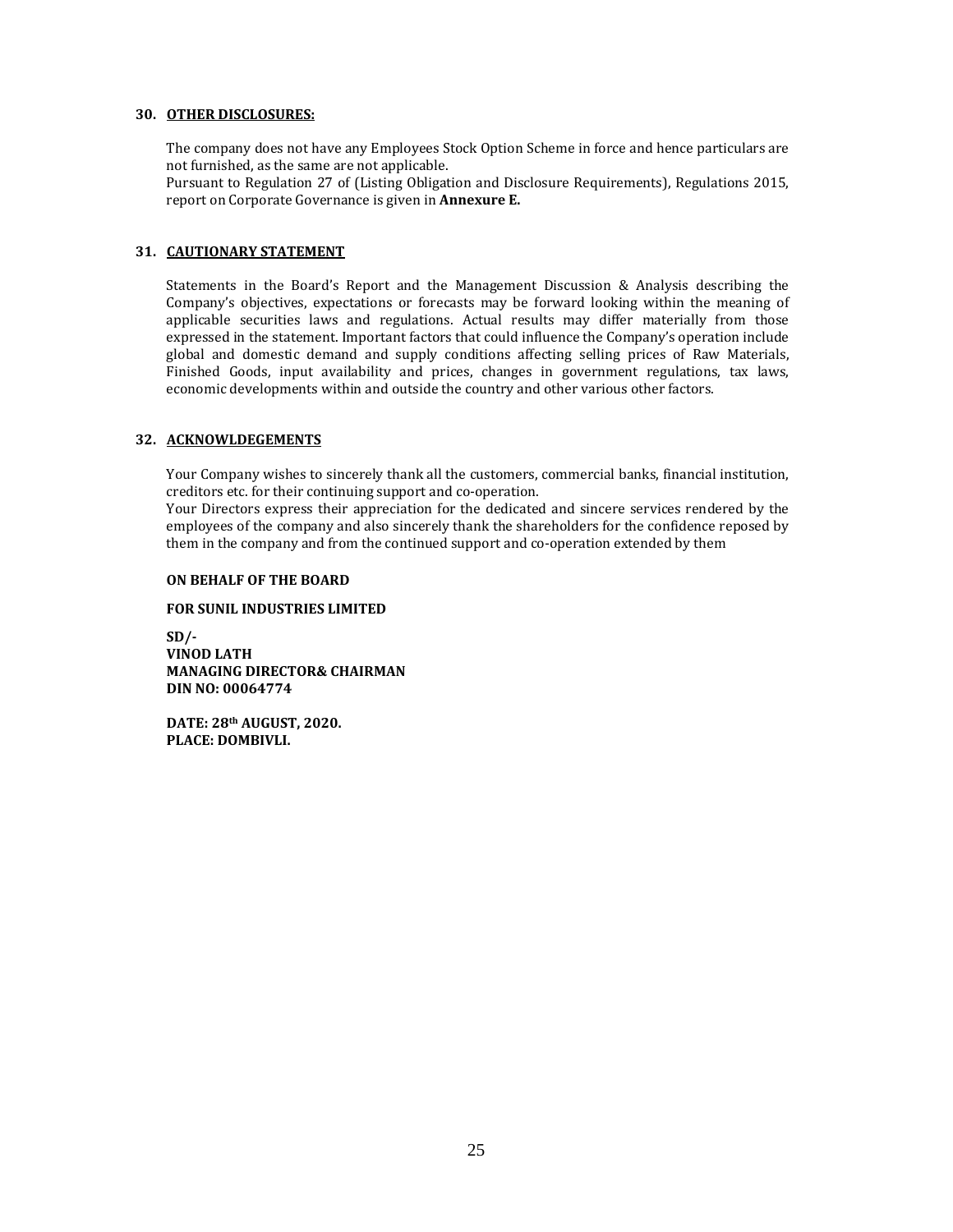## **ANNEXURE A TO THE DIRECTORS' REPORT FOR THE YEAR ENDED 31ST MARCH 2020**

Information pursuant to the Companies (Accounts) Rules, 2014.

## **A. CONSERVATION OF ENERGY:**

In line with the company's commitment towards conservation of energy, all units continue with their endeavour to make more efficient use of energy through improved operational and maintenance practices. The measures taken in this direction at the units are as under:

- Replaced inefficient motors with energy efficient motors;
- Installed power factor capacitor banks to save energy;
- Heat recovery from CRP hot water to boiler feed;
- Increase in temperature of feed water for saving on coal consumption in boilers;
- Shades were covered by installing Natural ventilation equipment;
- Made use of waste water generated by cooling coil moisture;
- Trimming of impellers to save on power consumption in chilled water pumps;

|           |                                                                            | 31/03/2020 | 31/03/2019 |
|-----------|----------------------------------------------------------------------------|------------|------------|
| A.        | <b>POWER &amp; FUEL CONSUMPTION</b>                                        |            |            |
| 1.        | Electricity                                                                |            |            |
| a)        | Purchased                                                                  |            |            |
|           | Units (in lakhs) (in kwh)                                                  | 17.90      | 31.34      |
|           | Amount in Rupees (in lakhs)                                                | 138.38     | 231.88     |
|           | Rate per Unit (in Rupees)                                                  | 7.73       | 7.40       |
| <b>B.</b> | <b>CONSUMPTION</b><br><b>PER</b><br><b>UNIT</b><br>0F<br><b>PRODUCTION</b> |            |            |
|           | Fabrics (kwh/meter)                                                        | 0.21       | 0.33       |

#### **B. TECHNOLOGY ABSORBTION**

Regarding Research and development and technology absorption is not enclosed due to the fact that there is at present no scope for R&D and absorbing any new technology in view of type of product which is accepted by the customers. However, your company shall certainly go for it in future if any new development in technology takes place.

## **C. RESEARCH AND DEVELOPMENT**

Regarding Research and development and technology absorption is not enclosed due to the fact that there is at present no scope for R&D and absorbing any new technology in view of type of product which is accepted by the customers. However, your company shall certainly go for it in future if any new development in technology takes place.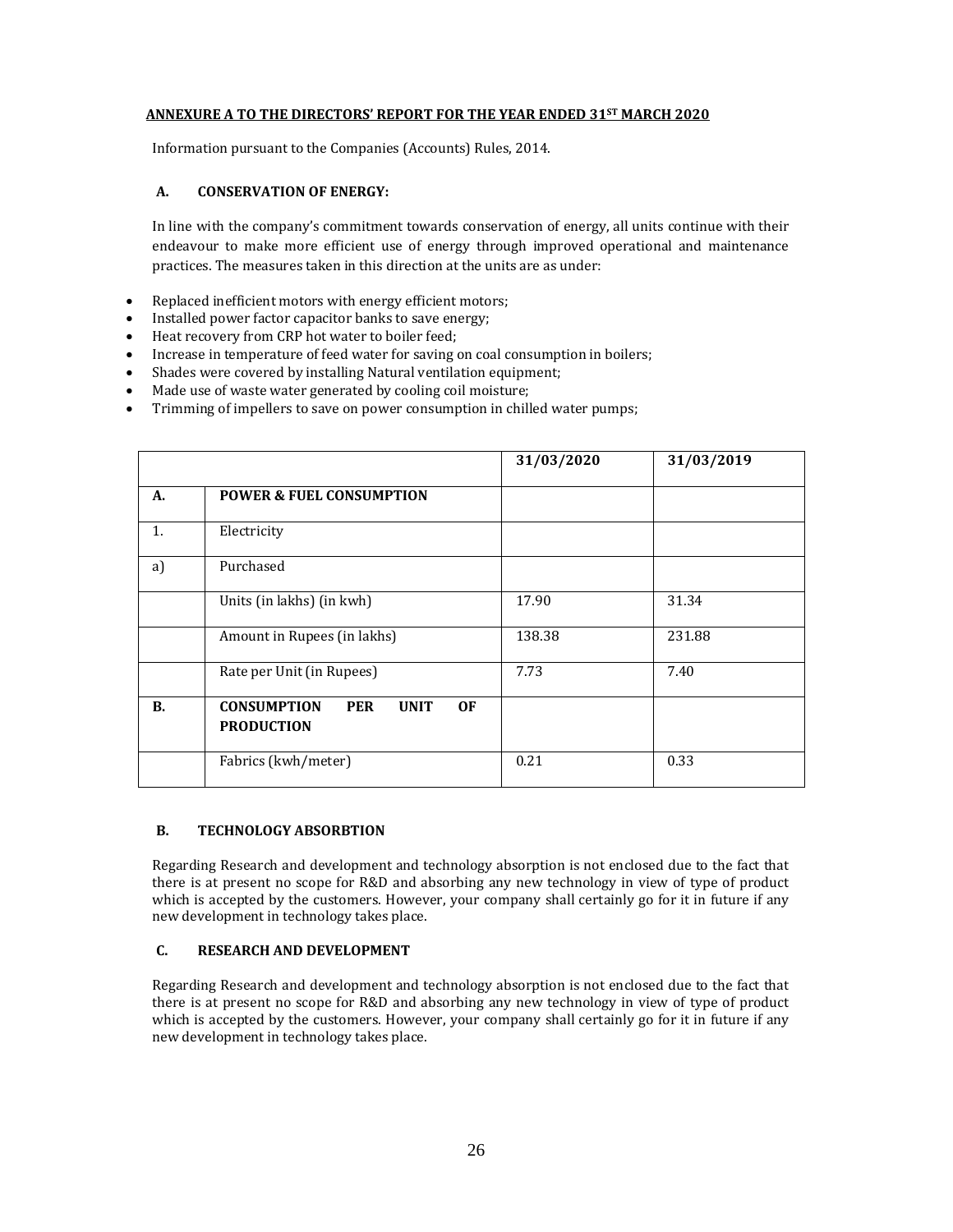| Research and Development (R & D) | 31/03/2020 | 31/03/2019 |  |
|----------------------------------|------------|------------|--|
|                                  | Rs.        | Rs.        |  |
| Expenditure on $(R & D)$         | Nil        | Nil        |  |

## **FOREIGN EXCHANGE EARNINGS AND OUTGO**

The Foreign Exchange earned in terms of actual inflows during the year and the Foreign Exchange outgo during the year in terms of actual outflows are as under

| <b>Particulars</b>               | 31/03/2020         | 31/03/2019         |
|----------------------------------|--------------------|--------------------|
|                                  | <b>Rs</b> in Lakhs | <b>Rs</b> in Lakhs |
| <b>Foreign exchange Earnings</b> | --                 | --                 |
| (FOB Value of Exports)           | --                 |                    |
| <b>Foreign Exchange outgo:</b>   |                    |                    |
| Cloth imported (Purchased)       | --                 | $ -$               |
| Stores Imported (CIF Value)      | --                 |                    |
| Foreign travel                   | --                 |                    |

## **ON BEHALF OF THE BOARD**

**FOR SUNIL INDUSTRIES LIMITED**

**SD/‐ VINOD LATH MANAGING DIRECTOR& CHAIRMAN DIN NO: 00064774**  $DATAE: 28<sup>th</sup> AUGUST,2020$ **PLACE: DOMBIVLI**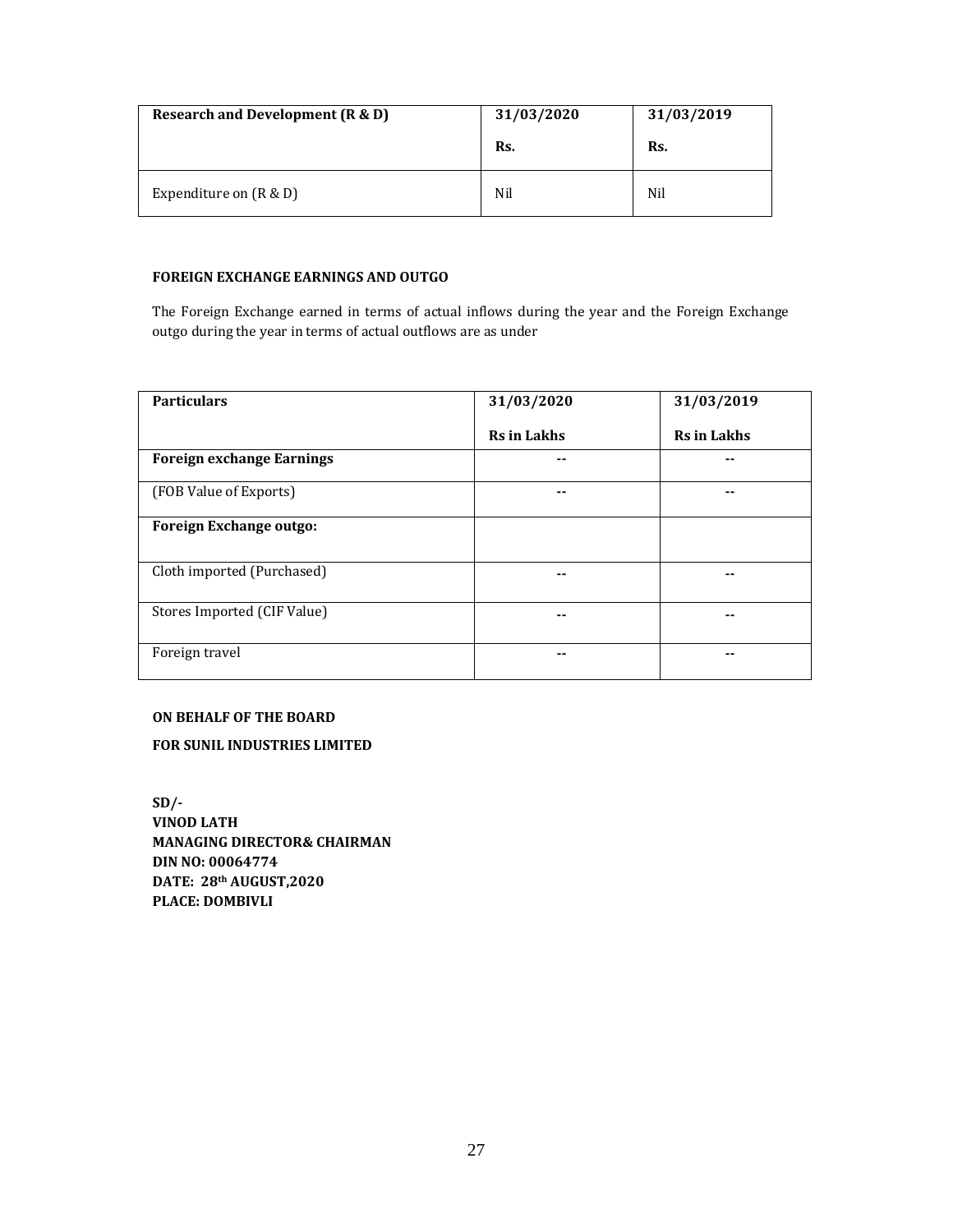## **ANNEXURE B TO THE DIRECTORS' REPORT**

## **FORM NO. AOC – 2**

[Pursuant to clause (h) of sub-section (3) of section 134 of the Companies Act, 2013 and Rule 8(2) of the Companies (Accounts) Rules, 2014]

Form for disclosure of particulars of contracts  $/$  arrangements entered into by Sunil Industries Limited with the related parties referred to in sub-section  $(1)$  of section 188 of the Companies Act, 2013 including certain arms-length transactions under third proviso thereto.

## **1. Details of contracts or arrangements or transactions not at Arm's Length Basis:**

| (a) Name(s) of the related party and nature of relationship                                                              |     |
|--------------------------------------------------------------------------------------------------------------------------|-----|
| (b) Nature of contracts/arrangements/transactions                                                                        |     |
| (c) Duration of the contracts / arrangements/transactions                                                                |     |
| (d) Salient terms of the contracts or arrangements or transactions including the<br>value, if any                        |     |
| Justification for entering into such contracts or arrangements or<br>(e)<br>transactions                                 | NH. |
| (f) Date(s) of approval by the Board                                                                                     |     |
| (g) Amount paid as advances, if any                                                                                      |     |
| (h) Date on which the special resolution was passed in general meeting as<br>required under first proviso to section 188 |     |

## **2. Details of material contracts or arrangement or transactions at Arm's Length Basis:**

| (a)<br>Name(s)<br>of<br>the<br>related<br>party and<br>nature of<br>\relations<br>hip | <b>Rarefab</b><br><b>Textiles</b><br><b>Private</b><br>Limited | <b>EskeTex</b><br>India<br><b>Private</b><br>Limited | <u>Vanda</u><br>na<br><u>Lath</u> | <b>Sunil</b><br><b>Fabrics</b><br><b>Private</b><br><b>Limited</b> | <b>Beena</b><br><b>Roongta</b> | <b>Prateek</b><br><b>Roongta</b> |
|---------------------------------------------------------------------------------------|----------------------------------------------------------------|------------------------------------------------------|-----------------------------------|--------------------------------------------------------------------|--------------------------------|----------------------------------|
| (b) Nature<br>of<br>contracts/<br>arrangem<br>ents/<br>transactio<br>ns               | Weaving<br>Charges                                             | Interest<br>Paid                                     | Rent<br>Paid                      | Rent Paid                                                          | Salary<br>Paid                 | Salary Paid                      |
| (c)<br>Duration<br>of<br>the<br>contracts<br>arrangem<br>ents/trans<br>actions        | 12 months                                                      | 12<br>months                                         | 12<br>months                      | 12<br>months                                                       | 12<br>months                   | 12 months                        |
| (d) Salient<br>of<br>terms                                                            | Rs.<br>36,96,756/-                                             | Rs.<br>9,74,727/                                     | Rs.<br>6,00,00                    | Rs. 5,000<br>per                                                   | Rs.<br>8,40,000                | Rs.<br>6,00,000                  |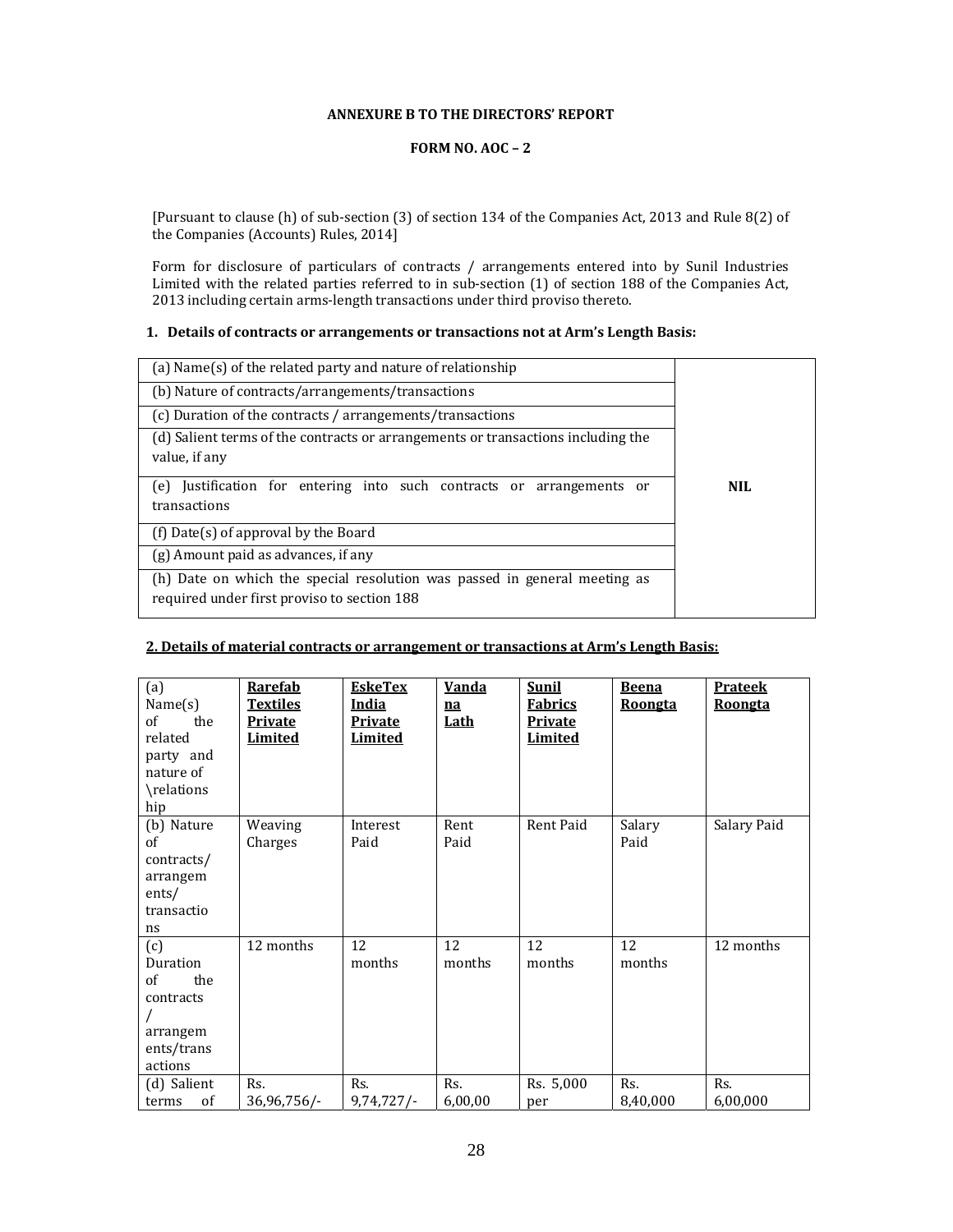| the                   | per annum                | per annum             | $\mathbf{0}$<br>per | annum      | per         | per annum                |
|-----------------------|--------------------------|-----------------------|---------------------|------------|-------------|--------------------------|
| contracts             |                          |                       | annum               |            | annum       |                          |
| or                    |                          |                       |                     |            |             |                          |
| arrangem              |                          |                       |                     |            |             |                          |
| ents<br><sub>or</sub> |                          |                       |                     |            |             |                          |
| transactio            |                          |                       |                     |            |             |                          |
| ns                    |                          |                       |                     |            |             |                          |
| including             |                          |                       |                     |            |             |                          |
| the value,            |                          |                       |                     |            |             |                          |
| if any                |                          |                       |                     |            |             |                          |
| $(e)$ Date $(s)$      | 30 <sup>th</sup><br>May, | 30 <sup>th</sup> May, | 30 <sup>th</sup>    | 30th May,  | $30th$ May, | 30 <sup>th</sup><br>May, |
| of                    | 2019                     | 2019                  | May,                | 2019       | 2019        | 2019                     |
| approval              |                          |                       | 2019                |            |             |                          |
| by<br>the             |                          |                       |                     |            |             |                          |
| Board, if             |                          |                       |                     |            |             |                          |
| any:                  |                          |                       |                     |            |             |                          |
| (f)                   | <b>NIL</b>               | <b>NIL</b>            | <b>NIL</b>          | <b>NIL</b> | <b>NIL</b>  | <b>NIL</b>               |
| Amount                |                          |                       |                     |            |             |                          |
| paid<br>as            |                          |                       |                     |            |             |                          |
| advances,             |                          |                       |                     |            |             |                          |
| if any                |                          |                       |                     |            |             |                          |

## **ON BEHALF OF THE BOARD**

**FOR SUNIL INDUSTRIES LIMITED**

**SD/‐ VINOD LATH MANAGING DIRECTOR& CHAIRMAN DIN NO: 00064774 DATE: 28th AUGUST, 2020 PLACE: DOMBIVLI**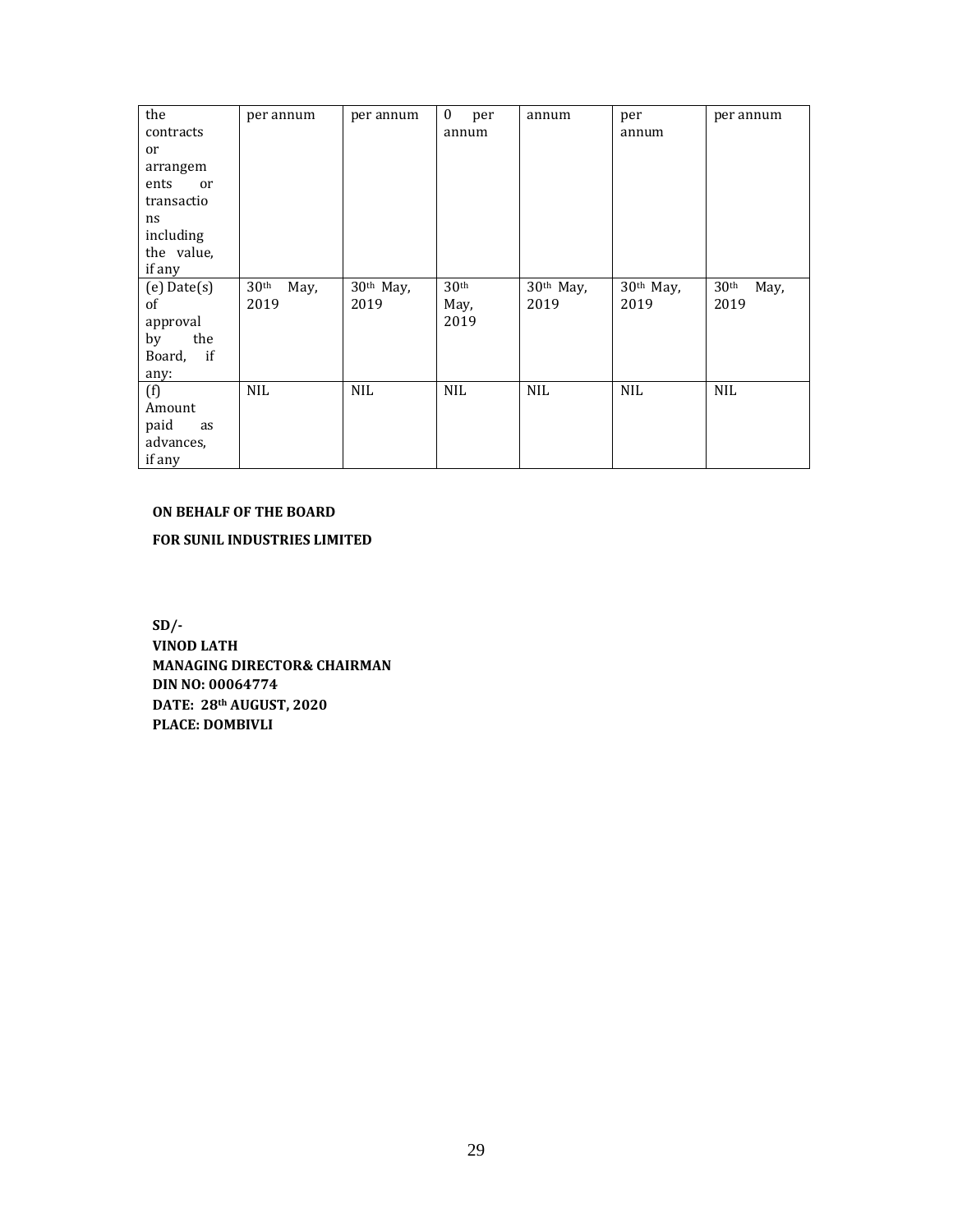## **ANNEXURE C TO THE DIRECTORS REPORT**

## **FORM NO. MGT - 9 EXTRACT OF ANNUAL RETURN as on the financial year ended 31.03.2019 [Pursuant to Section 92(3) of the Companies Act, 2013, and Rule 12(1) of the Companies (Management and Administration) Rules, 2014]**

## **I. REGISTRATION AND OTHER DETAILS:**

|     | <b>CIN</b>                             | L99999MH1976PLC019331                          |
|-----|----------------------------------------|------------------------------------------------|
| ii  | <b>Registration Date</b>               | 19/11/1976                                     |
| iii | Name of the Company                    | <b>SUNIL INDUSTRIES LIMITED</b>                |
| iv  | Category/Sub-Category<br>of<br>the     | <b>Public Company</b>                          |
|     | Company                                |                                                |
| V   | <b>Whether listed Company (Yes/No)</b> | <b>Yes</b>                                     |
| vi  | Address of the Registered Office and   | D/8, M.I.D.C., Phase II, Manpada Road,         |
|     | contact details                        | Dombivli (East), Thane - 421203.               |
|     |                                        | Tel: 0251-2870749                              |
|     |                                        | Fax - 0251-2870749                             |
|     |                                        | Email - info@sunilgroup.com                    |
|     |                                        |                                                |
| vii | Name, Address and Contact details      | Link<br><b>Intime</b><br>India<br>Ltd<br>Pvt.  |
|     | of Registrar and Transfer Agent, if    | C-101, 247 Park, L.B.S. Marg, Vikhroli (West), |
|     | any                                    | Mumbai - 400 083.                              |
|     |                                        | Tel: +91 22 49186270                           |
|     |                                        | Fax: +91 22 49186060                           |
|     |                                        | Email: rnt.helpdesk@linkintime.co.in           |
|     |                                        | Website: http://www.linkintime.co.in           |
|     |                                        |                                                |

#### **II. PRINCIPAL BUSINESS ACTIVITIES OF THE COMPANY:**

All the business activities contributing 10% or more of the total turnover of the company shall be stated: -

| Sr. | Name and Description of          | NIC Code of the | % to Total Turnover of the |
|-----|----------------------------------|-----------------|----------------------------|
| No. | <b>Main Product/Services</b>     | <b>Product</b>  | Company                    |
|     | <b>Finished Textile Products</b> | 1313            | <b>100%</b>                |

## **III. PARTICULARS OF HOLDING, SUBSIDIARY AND ASS OCIATE COMPANIES ‐**

| Sr.<br>No. | Name and<br><b>Address of</b><br>the<br>Company | CIN/GIN | Holding/<br>Subsidiary of<br>the Company | $%$ of<br>shares<br>held | Applicable<br><b>Section</b> |
|------------|-------------------------------------------------|---------|------------------------------------------|--------------------------|------------------------------|
|            | NOT APPLICABLE                                  |         |                                          |                          |                              |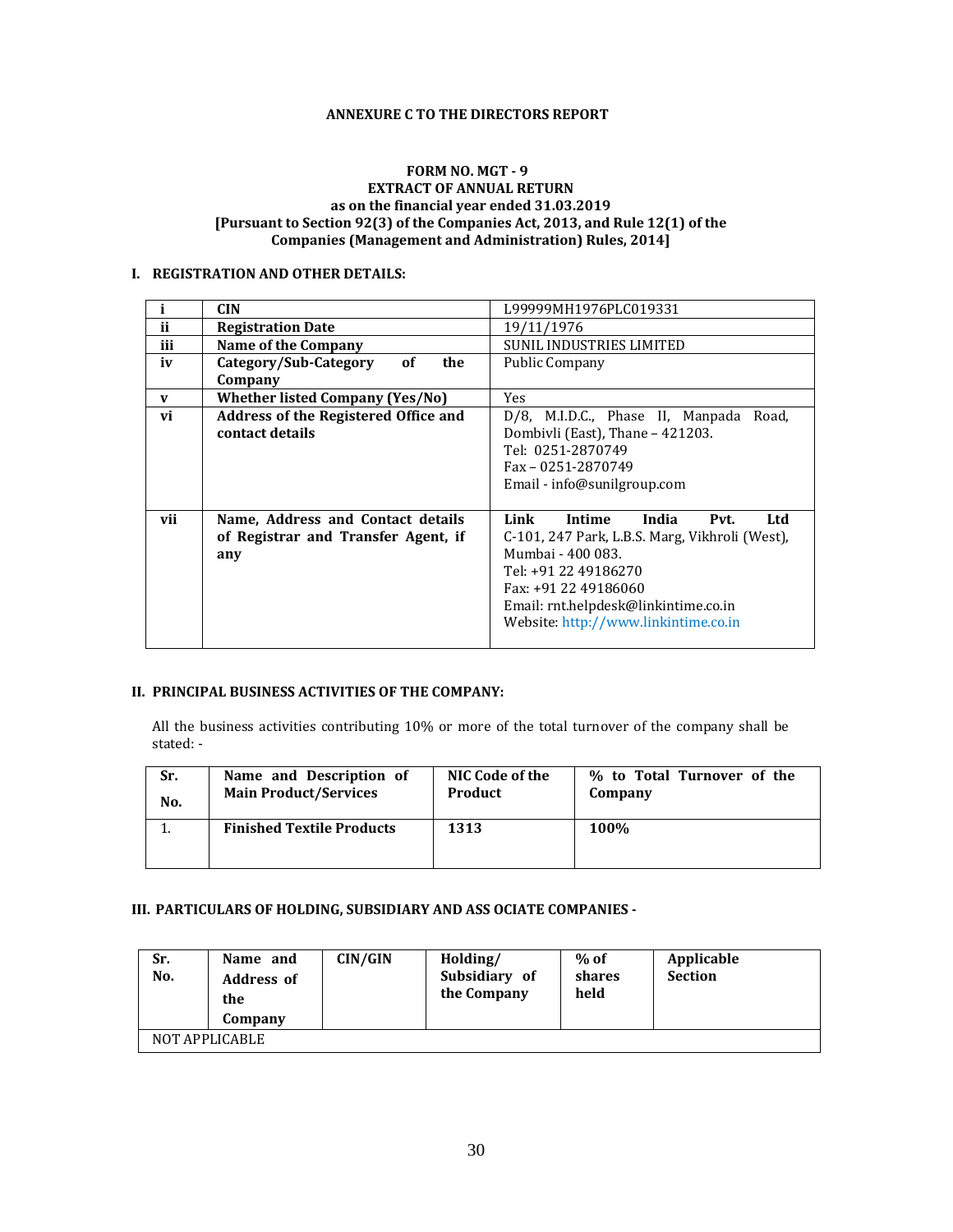# **IV. SHARE HOLDING PATTERN (Equity Share Capital Breakup as percentage of Total Equity)**

# **(i) Category‐wise Share Holding**

| Category of<br>Shareholde<br>rs                                                          | No. of Shares held at the beginning of<br>the year (1 <sup>st</sup> April, 2019) |                     |                    | No. of Shares held at the End of the year<br>(31st March, 2020 |                    |                     |                  | $\frac{0}{0}$<br>Chan<br>ge<br>durin<br>g the<br>year |                          |
|------------------------------------------------------------------------------------------|----------------------------------------------------------------------------------|---------------------|--------------------|----------------------------------------------------------------|--------------------|---------------------|------------------|-------------------------------------------------------|--------------------------|
|                                                                                          | Demat                                                                            | <b>Phys</b><br>ical | <b>Total</b>       | $%$ of<br><b>Tota</b><br>L<br><b>Shar</b><br>es                | Dema<br>t          | <b>Phys</b><br>ical | <b>Total</b>     | $%$ of<br><b>Tota</b><br>L<br><b>Shar</b><br>es       |                          |
| 1. Indian                                                                                |                                                                                  |                     |                    | A. Promoters                                                   |                    |                     |                  |                                                       |                          |
|                                                                                          |                                                                                  |                     |                    |                                                                |                    |                     |                  |                                                       |                          |
| a)<br>Individual/<br><b>HUF</b>                                                          | 11,26,600                                                                        | 52,000              | 11,78,600          | 28.06                                                          | 11,26,600          | 52,000              | 11,78,600        | 28.06                                                 |                          |
| b)<br>Central<br>Govt.                                                                   | $\mathbf{0}$                                                                     | $\boldsymbol{0}$    | $\mathbf{0}$       | $\mathbf{0}$                                                   | $\boldsymbol{0}$   | $\boldsymbol{0}$    | $\mathbf{0}$     | $\boldsymbol{0}$                                      |                          |
| c)State<br>$Govt(s)$ .                                                                   | $\mathbf{0}$                                                                     | 0                   | $\boldsymbol{0}$   | $\mathbf{0}$                                                   | $\boldsymbol{0}$   | $\boldsymbol{0}$    | $\boldsymbol{0}$ | $\boldsymbol{0}$                                      |                          |
| d)Bodies<br>Corp.                                                                        | 9,74,600                                                                         | 3,17,500            | 12,92,100          | 30.76                                                          | 9,74,600           | 3,17,500            | 12,92,100        | 30.76                                                 |                          |
| e) Bank/ $\overline{FI}$                                                                 | $\boldsymbol{0}$                                                                 | $\mathbf{0}$        | $\boldsymbol{0}$   | $\boldsymbol{0}$                                               | $\boldsymbol{0}$   | $\mathbf{0}$        | $\theta$         | $\boldsymbol{0}$                                      | $\overline{\phantom{a}}$ |
| f) Any Other                                                                             | $\overline{0}$                                                                   | $\overline{0}$      | $\boldsymbol{0}$   | $\overline{0}$                                                 | $\boldsymbol{0}$   | $\mathbf{0}$        | $\boldsymbol{0}$ | $\boldsymbol{0}$                                      |                          |
| Sub-Total<br>(A)(1)                                                                      | 21,01,200                                                                        |                     | 3,69,500 24,70,700 | 58.83                                                          | 21,01,200 3,69,500 |                     | 24,70,700        | 58.83                                                 | 0.00                     |
| 2. Foreign                                                                               | $\mathbf{0}$                                                                     | $\boldsymbol{0}$    | $\boldsymbol{0}$   | $\boldsymbol{0}$                                               | $\boldsymbol{0}$   | $\boldsymbol{0}$    | $\mathbf{0}$     | $\mathbf{0}$                                          | $\overline{\phantom{a}}$ |
| a) NRIs-<br>Individuals                                                                  | 0                                                                                | 0                   | $\bf{0}$           | $\boldsymbol{0}$                                               | $\boldsymbol{0}$   | 0                   | 0                | $\mathbf{0}$                                          | $\overline{\phantom{a}}$ |
| b) Other-<br>Individuals                                                                 | $\mathbf{0}$                                                                     | 0                   | $\bf{0}$           | $\bf{0}$                                                       | $\boldsymbol{0}$   | $\mathbf{0}$        | $\boldsymbol{0}$ | $\boldsymbol{0}$                                      | ٠                        |
| c) Bodies<br>Corp.                                                                       | $\mathbf{0}$                                                                     | 0                   | $\boldsymbol{0}$   | $\boldsymbol{0}$                                               | $\boldsymbol{0}$   | $\mathbf{0}$        | $\boldsymbol{0}$ | $\boldsymbol{0}$                                      | ٠                        |
| d) Bank/FI                                                                               | $\boldsymbol{0}$                                                                 | 0                   | 0                  | 0                                                              | $\boldsymbol{0}$   | $\mathbf{0}$        | $\mathbf{0}$     | $\boldsymbol{0}$                                      | $\overline{\phantom{a}}$ |
| e) Any Other                                                                             | $\boldsymbol{0}$                                                                 | $\boldsymbol{0}$    | $\boldsymbol{0}$   | $\boldsymbol{0}$                                               | $\boldsymbol{0}$   | $\boldsymbol{0}$    | $\boldsymbol{0}$ | $\mathbf{0}$                                          | $\overline{\phantom{a}}$ |
| Sub-Total                                                                                | $\bf{0}$                                                                         | $\bf{0}$            | $\bf{0}$           | $\pmb{0}$                                                      | $\bf{0}$           | $\bf{0}$            | $\bf{0}$         | $\bf{0}$                                              | $\blacksquare$           |
| (A)(2)<br><b>Total</b><br>shareholdin<br>g of<br>Promoter<br>(A)<br>$(A)(1) +$<br>(A)(2) | 21,01,200                                                                        |                     | 3,69,500 24,70,700 | 58.83                                                          | 21,01,200          | 3,69,500            | 24,70,700        | 58.83                                                 | 0.00                     |
|                                                                                          |                                                                                  |                     |                    | <b>B. Public Shareholding</b>                                  |                    |                     |                  |                                                       |                          |
| 1.<br><b>Institutions</b>                                                                |                                                                                  |                     |                    |                                                                |                    |                     |                  |                                                       |                          |
| a)Mutual<br>Funds                                                                        | $\boldsymbol{0}$                                                                 | 4800                | 4800               | 0.11                                                           | $\boldsymbol{0}$   | 4800                | 4800             | 0.1<br>$\mathbf{1}$                                   | $\boldsymbol{0}$         |
| b)Bank/FI                                                                                | $\boldsymbol{0}$                                                                 | 300                 | 300                | $0.01\,$                                                       | $\boldsymbol{0}$   | 300                 | 300              | $0.0\,$<br>$\mathbf{1}$                               | $\bf{0}$                 |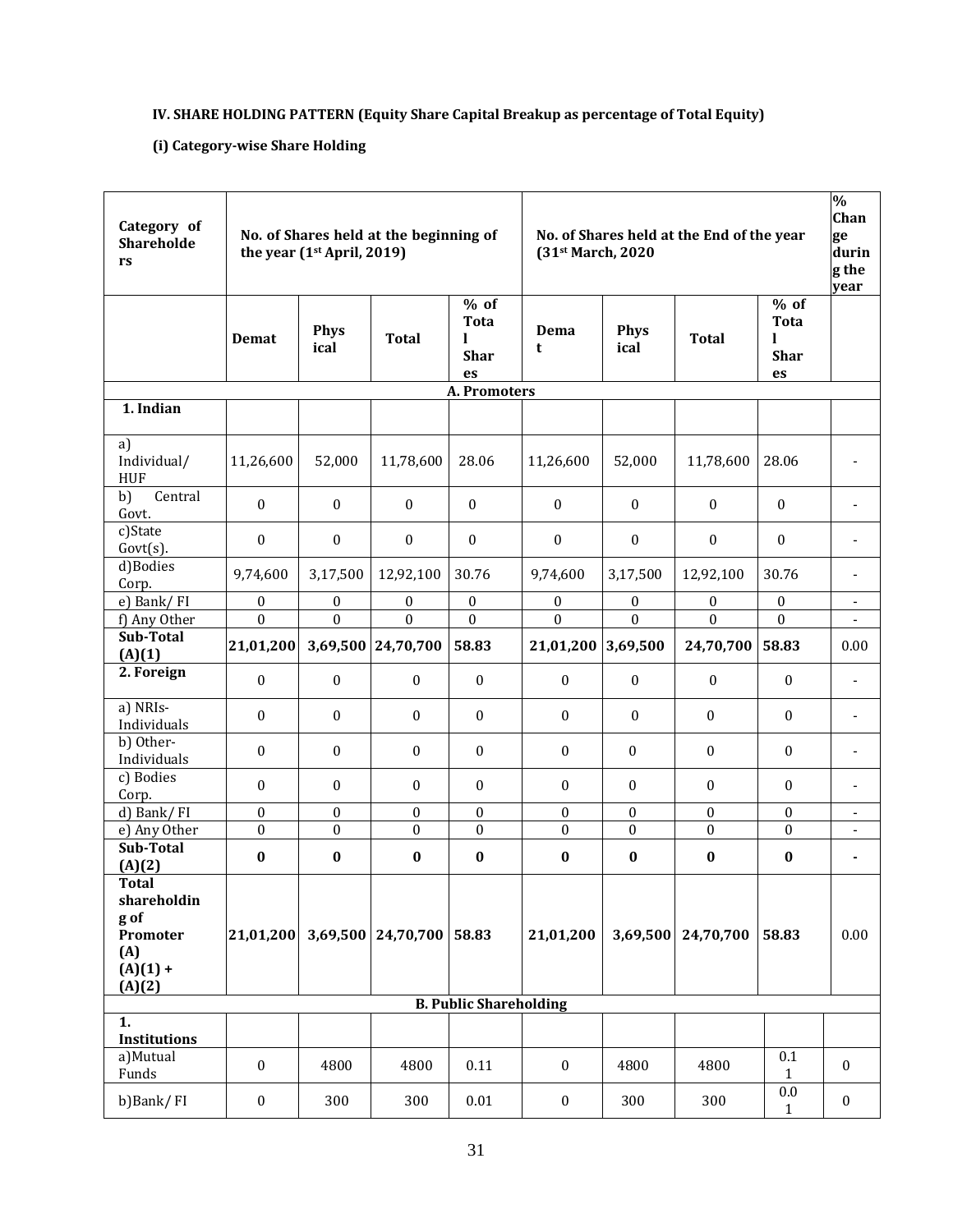| c)Central<br>Govt.                                                                                                    | $\boldsymbol{0}$ | $\boldsymbol{0}$ | $\boldsymbol{0}$ | $\boldsymbol{0}$ | $\boldsymbol{0}$ | $\boldsymbol{0}$ | $\boldsymbol{0}$ | $\boldsymbol{0}$ | $\overline{\phantom{a}}$ |
|-----------------------------------------------------------------------------------------------------------------------|------------------|------------------|------------------|------------------|------------------|------------------|------------------|------------------|--------------------------|
| d)State<br>$Govt(s)$ .                                                                                                | $\boldsymbol{0}$ | $\boldsymbol{0}$ | $\boldsymbol{0}$ | $\boldsymbol{0}$ | $\boldsymbol{0}$ | $\boldsymbol{0}$ | $\boldsymbol{0}$ | $\boldsymbol{0}$ | $\overline{\phantom{0}}$ |
| e) Venture<br>Capital<br>Funds                                                                                        | $\boldsymbol{0}$ | $\boldsymbol{0}$ | $\boldsymbol{0}$ | $\boldsymbol{0}$ | $\boldsymbol{0}$ | $\boldsymbol{0}$ | $\boldsymbol{0}$ | $\boldsymbol{0}$ |                          |
| f) Insurance<br>Companies                                                                                             | $\boldsymbol{0}$ | $\mathbf{0}$     | $\boldsymbol{0}$ | $\boldsymbol{0}$ | $\mathbf{0}$     | $\boldsymbol{0}$ | $\mathbf{0}$     | $\mathbf{0}$     | $\overline{\phantom{a}}$ |
| g) FIIs                                                                                                               | $\boldsymbol{0}$ | $\boldsymbol{0}$ | $\boldsymbol{0}$ | $\boldsymbol{0}$ | $\boldsymbol{0}$ | $\boldsymbol{0}$ | $\boldsymbol{0}$ | $\boldsymbol{0}$ | $\overline{\phantom{a}}$ |
| h) Foreign                                                                                                            |                  |                  |                  |                  |                  |                  |                  |                  |                          |
| Venture<br>Capital<br>Funds                                                                                           | $\boldsymbol{0}$ | $\boldsymbol{0}$ | $\boldsymbol{0}$ | $\boldsymbol{0}$ | $\boldsymbol{0}$ | $\boldsymbol{0}$ | $\boldsymbol{0}$ | $\boldsymbol{0}$ |                          |
| i)Others<br>(specify)                                                                                                 | $\boldsymbol{0}$ | $\boldsymbol{0}$ | $\boldsymbol{0}$ | $\boldsymbol{0}$ | $\boldsymbol{0}$ | $\boldsymbol{0}$ | $\boldsymbol{0}$ | $\boldsymbol{0}$ | $\overline{\phantom{a}}$ |
| Sub-Total<br>(B)(1)                                                                                                   | $\bf{0}$         | 5100             | 5100             | 0.12             | $\pmb{0}$        | 5100             | 5100             | 0.12             | $\bf{0}$                 |
| 2. Non-                                                                                                               |                  |                  |                  |                  |                  |                  |                  |                  |                          |
| <b>Institutions</b>                                                                                                   |                  |                  |                  |                  |                  |                  |                  |                  |                          |
| a) Bodies<br>Corp.                                                                                                    |                  |                  |                  |                  |                  |                  |                  |                  |                          |
| i) Indian                                                                                                             | 30200            | 151500           | 181700           | 4.33             | 34,200           | 1,51,500         | 1,85,700         | 4.42             | 2.20                     |
| a) Overseas                                                                                                           | $\boldsymbol{0}$ | $\boldsymbol{0}$ | $\boldsymbol{0}$ | $\boldsymbol{0}$ | $\boldsymbol{0}$ | $\boldsymbol{0}$ | $\boldsymbol{0}$ | $\boldsymbol{0}$ | $\overline{\phantom{a}}$ |
| b)<br>Individuals                                                                                                     | $\boldsymbol{0}$ | $\boldsymbol{0}$ | $\boldsymbol{0}$ | $\boldsymbol{0}$ | $\boldsymbol{0}$ | $\boldsymbol{0}$ | $\boldsymbol{0}$ | $\boldsymbol{0}$ | $\overline{a}$           |
| i)Individual<br>shareholde<br>rs holding<br>nominal<br>share<br>capital<br>uptoRs. 2<br>lakh                          | 204200           | 925000           | 1129200          | 26.89            | 2,07,600         | 9,13,300         | 11,20,900        | 26.69            | (0.7)<br>3)              |
| ii)Individua<br>$\mathbf{I}$<br>shareholde<br>rs holding<br>nominal<br>share<br>capital in<br>excess of<br>Rs. 2 lakh | 115800           | 35000            | 150800           | 3.59             | 1,26,600         | 35000            | 1,61,600         | 3.85             | 7.16                     |
| b) Others<br>(specify)                                                                                                |                  |                  |                  |                  |                  |                  |                  |                  |                          |
| <b>HUF</b>                                                                                                            | 17200            | $\boldsymbol{0}$ | 17200            | 0.41             | 11,100           | $\boldsymbol{0}$ | 11,100           | 0.26             | (35.47)                  |
| CLEARING<br>MEMBER                                                                                                    | 200              | $\boldsymbol{0}$ | 200              | 0.00             | $\boldsymbol{0}$ | $\boldsymbol{0}$ | $\boldsymbol{0}$ | $\boldsymbol{0}$ | (100)                    |
| <b>OFFICE</b>                                                                                                         | $\boldsymbol{0}$ | 11900            | 11900            | $0.28\,$         | $\boldsymbol{0}$ | 11,700           | 11,700           | 0.28             | $\overline{\phantom{a}}$ |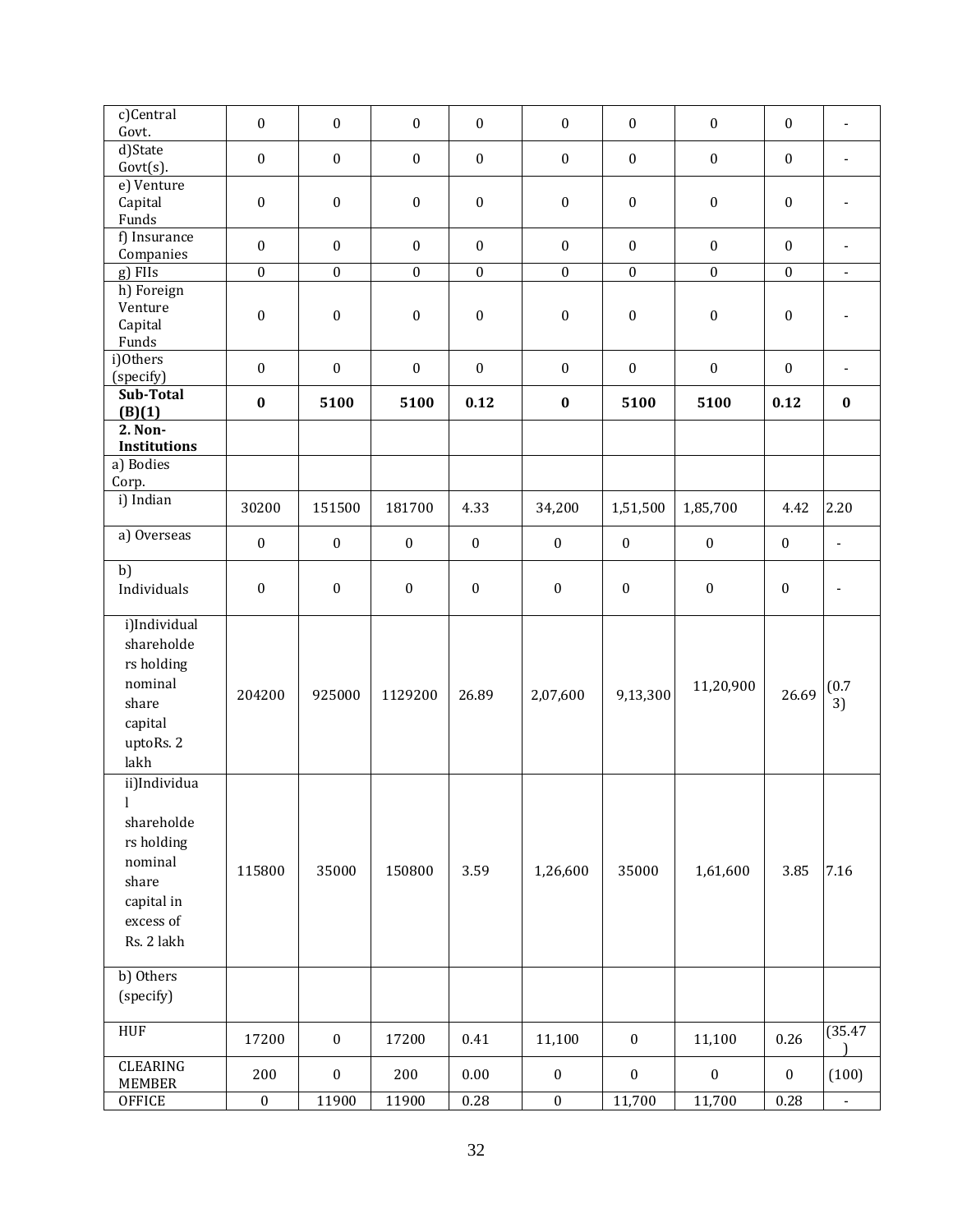| <b>BEARERS</b>                                                         |          |                     |                      |       |                     |           |           |       |  |
|------------------------------------------------------------------------|----------|---------------------|----------------------|-------|---------------------|-----------|-----------|-------|--|
| NON-<br><b>RESIDENT</b><br><b>INDIANS</b><br>(REPAT&<br>NON-<br>REPAT) | 4000     | 229200              | 233200               | 5.55  | 4000                | 229200    | 233200    | 5.55  |  |
| <b>Total Public</b><br>shareholdin<br>g(B) (B)(1)<br>$+(B)(2)$         | 3,71,600 |                     | 13,57,700  17,29,300 | 41.17 | 3,83,500            | 13,45,800 | 17,29,300 | 41.17 |  |
| Shares held by Custodian for GDRs & ADRs<br>C.                         |          |                     |                      |       |                     |           |           |       |  |
| <b>NIL</b>                                                             |          |                     |                      |       |                     |           |           |       |  |
| <b>Grand Total</b><br>(A+B+C)                                          |          | 24,72,800 17,27,200 | 42,00,000            | 100   | 24,84,700 17,15,200 |           | 42,00,000 | 100   |  |

# **(iii) Shareholding of Promoters:**

| Sr.<br>No.     | <b>Sharehold</b><br>er's Name   | Shareholding<br>the<br>at<br>beginning of the year 1st<br><b>April, 2019</b> |                                                                        |                                                                                                     | Shareholding at the end of<br>the year 31 <sup>st</sup> March, 2020 | $\overline{\frac{0}{0}}$<br>change<br>in<br>shareho<br><b>Iding</b><br>during<br>the<br>year |                                                                                              |                          |
|----------------|---------------------------------|------------------------------------------------------------------------------|------------------------------------------------------------------------|-----------------------------------------------------------------------------------------------------|---------------------------------------------------------------------|----------------------------------------------------------------------------------------------|----------------------------------------------------------------------------------------------|--------------------------|
|                |                                 | No. of<br><b>Shares</b>                                                      | $\frac{0}{0}$<br>of<br>total<br><b>Shares</b><br>of the<br>compan<br>y | $\frac{0}{0}$<br>of<br><b>Shares</b><br>Pledged<br>$\prime$<br>encumb<br>ered to<br>total<br>shares | No. of<br><b>Share</b><br>$\mathbf{s}$                              | of<br>$\frac{0}{0}$<br>total<br><b>Shares</b><br>of the<br>compa<br>ny                       | $\frac{0}{0}$<br>of<br><b>Shares</b><br>Pledged /<br>encumbe<br>red<br>total<br>to<br>shares |                          |
| $\mathbf{1}$   | Ashok S<br>Maheshwari           | 2600                                                                         | 0.06                                                                   | $\overline{\phantom{a}}$                                                                            | 2600                                                                | 0.06                                                                                         | $\qquad \qquad \blacksquare$                                                                 | $\overline{\phantom{a}}$ |
| 2              | Beena P<br>Roongta              | 12800                                                                        | 0.3                                                                    | $\overline{a}$                                                                                      | 12800                                                               | 0.3                                                                                          | $\blacksquare$                                                                               | $\blacksquare$           |
| 3              | BhaveshHas<br>mukhlal<br>Mehta  | 5000                                                                         | 0.12                                                                   |                                                                                                     | 5000                                                                | 0.12                                                                                         | $\overline{a}$                                                                               | $\overline{\phantom{m}}$ |
| $\overline{4}$ | Bindudevi<br>Lath               | 100                                                                          | $\mathbf{0}$                                                           | $\overline{\phantom{a}}$                                                                            | 100                                                                 | $\boldsymbol{0}$                                                                             | $\overline{a}$                                                                               | $\blacksquare$           |
| 5              | Chandra<br>Kumar K<br>Jain      | 5000                                                                         | 0.12                                                                   |                                                                                                     | 5000                                                                | 0.12                                                                                         |                                                                                              |                          |
| 6              | Chandrapra<br>kashSinghan<br>ia | 700                                                                          | 0.02                                                                   |                                                                                                     | 700                                                                 | 0.02                                                                                         |                                                                                              |                          |
| 7              | Deepak Lath                     | 300                                                                          | 0.01                                                                   | $\overline{\phantom{a}}$                                                                            | 300                                                                 | 0.01                                                                                         | $\overline{a}$                                                                               | $\blacksquare$           |
| 8              | <b>EskeTex</b><br>India Pvt Ltd | 128200                                                                       | 3.05                                                                   | $\overline{\phantom{a}}$                                                                            | 128200                                                              | 3.05                                                                                         | $\overline{a}$                                                                               |                          |
| 9              | Jagadish<br>Kumar<br>Sanwalka   | 3200                                                                         | 0.05                                                                   |                                                                                                     | 3200                                                                | 0.05                                                                                         |                                                                                              |                          |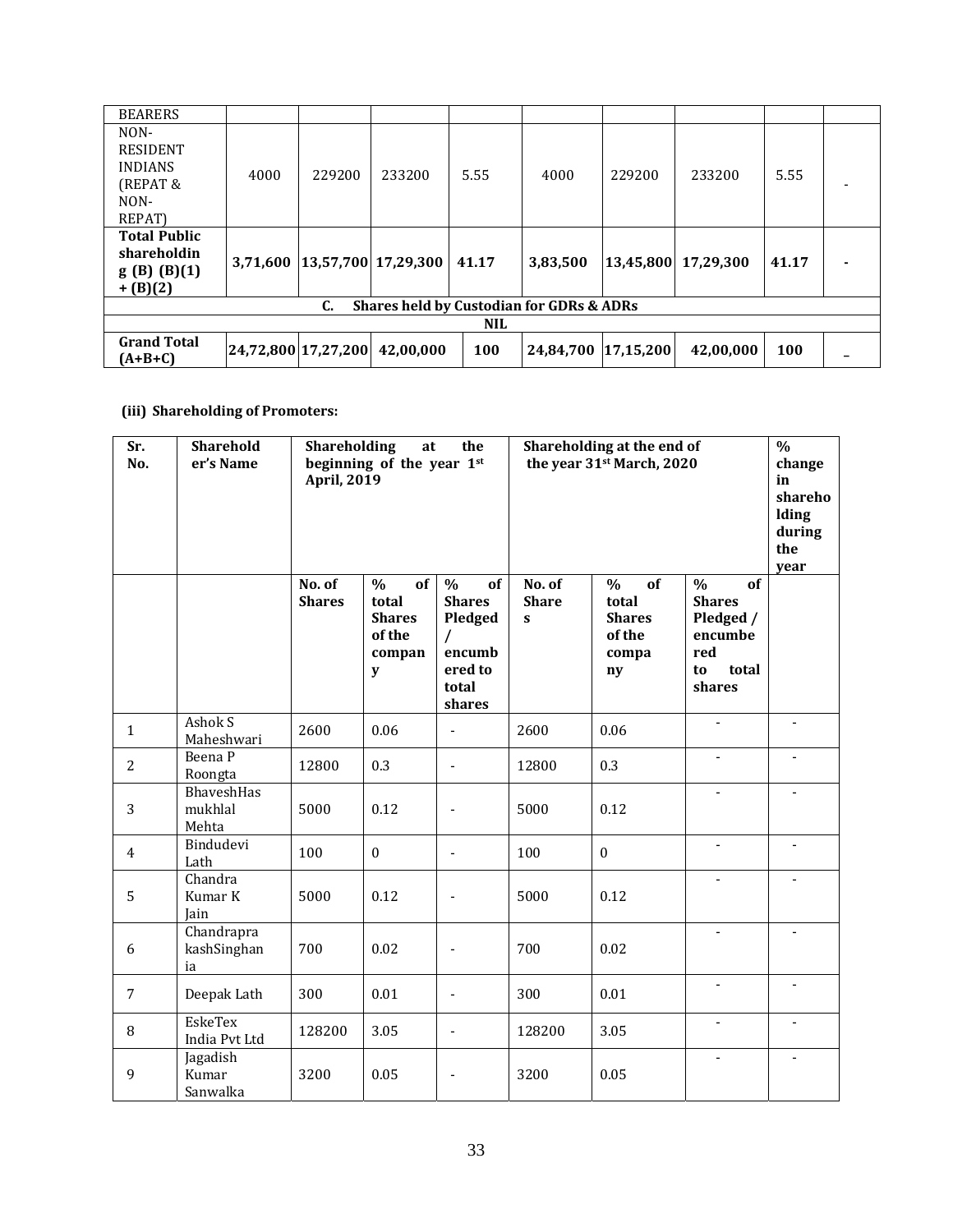| 10 | JugalKishor<br>Tela                | 1500    | 0.04             | ÷,                           | 1500    | 0.04             |                          |                              |
|----|------------------------------------|---------|------------------|------------------------------|---------|------------------|--------------------------|------------------------------|
| 11 | Jyoti Lath                         | 300     | 0.01             | $\blacksquare$               | 300     | 0.01             |                          |                              |
| 12 | Kamal<br>Kumar<br>Choudhary        | 4400    | 0.1              |                              | 4400    | 0.1              | $\overline{a}$           | $\overline{\phantom{a}}$     |
| 13 | Kamaluddin<br>EssabhaiVas<br>tani  | 4400    | 0.1              |                              | 4400    | 0.1              |                          |                              |
| 14 | Laxmikant<br>Lath                  | 235600  | 5.61             | $\blacksquare$               | 235600  | 5.61             | $\overline{a}$           | $\overline{\phantom{a}}$     |
| 15 | Leena J Salot                      | 10000   | 0.24             | $\blacksquare$               | 10000   | 0.24             | $\blacksquare$           | $\overline{\phantom{a}}$     |
| 16 | Mahesh<br>Tibrewal                 | 200     | $\boldsymbol{0}$ | $\blacksquare$               | 200     | $\boldsymbol{0}$ | $\blacksquare$           | ä,                           |
| 17 | Pradeep<br>Roongta                 | 13600   | 0.32             | $\overline{a}$               | 13600   | 0.32             |                          |                              |
| 18 | Prakash<br>Raichand<br>Shah        | 5000    | 0.12             | ٠                            | 5000    | 0.12             | $\overline{a}$           |                              |
| 19 | Preeti Lath                        | 400     | $0.01\,$         | ä,                           | 400     | 0.01             | $\overline{\phantom{0}}$ | $\overline{\phantom{a}}$     |
| 20 | Pushpadevi J<br>Sanwalka           | 1500    | 0.04             | $\overline{\phantom{a}}$     | 1500    | 0.04             | $\overline{\phantom{a}}$ | ٠                            |
| 21 | Raj Jaisingh                       | 4400    | 0.1              | $\overline{\phantom{a}}$     | 4400    | 0.1              | $\overline{a}$           |                              |
| 22 | Rajshree<br>Fiscal<br>Services Ltd | 317500  | 7.56             | $\overline{\phantom{a}}$     | 317500  | 7.56             | $\overline{a}$           | $\overline{a}$               |
| 23 | Ramashanka<br>r Lath               | 9600    | 0.23             | $\blacksquare$               | 9600    | 0.23             | $\overline{\phantom{a}}$ | $\overline{\phantom{a}}$     |
| 24 | Saroj Vinod<br>Lath                | 335200  | 7.98             | $\blacksquare$               | 335200  | 7.98             |                          |                              |
| 25 | Sunil Exim<br>Pvt Ltd              | 344900  | 8.21             | $\overline{\phantom{a}}$     | 344900  | 8.21             | $\overline{a}$           |                              |
| 26 | Sunil Fabrics<br>Pvt Ltd           | 161000  | 3.83             | $\overline{\phantom{a}}$     | 161000  | 3.83             | $\overline{\phantom{a}}$ | $\overline{\phantom{a}}$     |
| 27 | <b>Sunil Prints</b><br>Pvt Ltd     | 204400  | 4.87             | $\overline{\phantom{a}}$     | 204400  | 4.87             | $\overline{\phantom{0}}$ | $\qquad \qquad \blacksquare$ |
| 28 | Sunil<br>Synthetics<br>Pvt Ltd     | 136100  | 3.24             |                              | 136100  | 3.24             | $\overline{\phantom{a}}$ | $\overline{\phantom{a}}$     |
| 29 | VandanaLax<br>mikant Lath          | 119200  | 2.84             | $\overline{\phantom{a}}$     | 119200  | 2.84             | $\overline{\phantom{a}}$ | $\overline{\phantom{a}}$     |
| 30 | Vinod<br>Dharnidhark<br>$\rm{a}$   | 1000    | 0.02             | $\blacksquare$               | 1000    | 0.02             | $\centerdot$             | $\blacksquare$               |
| 31 | Vinod<br>Gajanand<br>Lath          | 322200  | 7.67             | ä,                           | 322200  | 7.67             | $\overline{a}$           |                              |
| 32 | Vinod<br>Gajanand<br>Lath HUF      | 80400   | 1.91             | $\qquad \qquad \blacksquare$ | 80400   | 1.91             | $\overline{\phantom{a}}$ | $\overline{\phantom{a}}$     |
|    |                                    | 2470700 | 58.83            |                              | 2470700 | 58.83            |                          | $\overline{\phantom{a}}$     |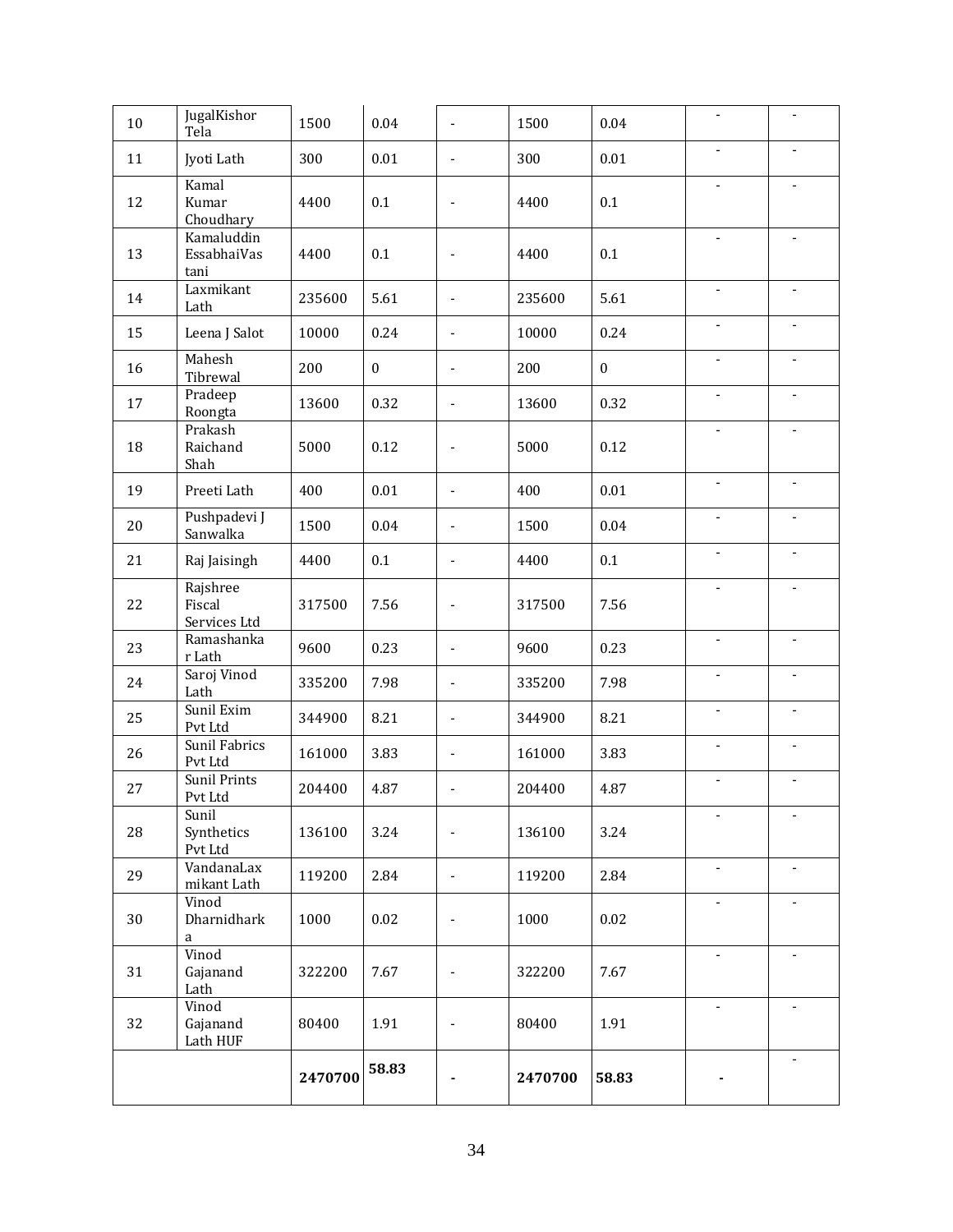| $\%$<br>0f<br>$\%$<br>No. of<br>No. of<br>of<br><b>Shares</b><br><b>Shares</b><br>total<br>total<br><b>Shares</b><br><b>Shares</b><br>of the<br>of the<br>company<br>company | Sr.<br>No. | Shareholding<br>beginning of the year<br>(1 <sup>st</sup> April, 2019) | the<br>at | <b>Cumulative</b><br>Shareholding during<br>the year $(31st March,$<br>2020) |  |  |
|------------------------------------------------------------------------------------------------------------------------------------------------------------------------------|------------|------------------------------------------------------------------------|-----------|------------------------------------------------------------------------------|--|--|
|                                                                                                                                                                              |            |                                                                        |           |                                                                              |  |  |

**(iv) Change in Promoters' Shareholding (please specify, if there is no change)**

**(v) Shareholding Pattern of top ten Shareholders (other than Directors, Promoters and Holders of GDRs and ADRs):**

| <b>Sr</b><br>No. |                                      | Shareholding at the<br>beginning of the year<br>$-2019$ |                                                        | <b>Transactions during the</b><br>year |                                | Cumulative<br>Shareholding at the<br>end of the year - |                                                                |
|------------------|--------------------------------------|---------------------------------------------------------|--------------------------------------------------------|----------------------------------------|--------------------------------|--------------------------------------------------------|----------------------------------------------------------------|
|                  | Name & Type of<br><b>Transaction</b> | NO.OF<br><b>SHARES</b><br><b>HELD</b>                   | % OF<br><b>TOTAL</b><br><b>SHARES</b><br><b>OF THE</b> | <b>DATE OF</b><br><b>TRANSACTION</b>   | <b>NO. OF</b><br><b>SHARES</b> | NO OF<br><b>SHARES</b><br><b>HELD</b>                  | 2020<br>% OF<br><b>TOTAL</b><br><b>SHARES</b><br><b>OF THE</b> |
|                  | <b>MAHENDRA</b>                      |                                                         | <b>COMPANY</b>                                         |                                        |                                |                                                        | <b>COMPANY</b>                                                 |
| $\mathbf{1}$     | GIRDHARILAL                          | 46300                                                   | 1.1024                                                 |                                        |                                | 46300                                                  | 1.1024                                                         |
|                  | Transfer                             |                                                         |                                                        | 06 Dec 2019                            | 5400                           | 51700                                                  | 1.2310                                                         |
|                  | Transfer                             |                                                         |                                                        | 13 Dec 2019                            | 100                            | 51800                                                  | 1.2333                                                         |
|                  | Transfer                             |                                                         |                                                        | 31 Dec 2019                            | 200                            | 52000                                                  | 1.2381                                                         |
|                  | Transfer                             |                                                         |                                                        | 17 Jan 2020                            | 200                            | 52200                                                  | 1.2429                                                         |
|                  | Transfer                             |                                                         |                                                        | 31 Jan 2020                            | 100                            | 52300                                                  | 1.2452                                                         |
|                  | Transfer                             |                                                         |                                                        | 07 Feb 2020                            | 200                            | 52500                                                  | 1.2500                                                         |
|                  | Transfer                             |                                                         |                                                        | 14 Feb 2020                            | 500                            | 53000                                                  | 1.2619                                                         |
|                  | Transfer                             |                                                         |                                                        | 28 Feb 2020                            | 300                            | 53300                                                  | 1.2690                                                         |
|                  | Transfer                             |                                                         |                                                        | 13 Mar 2020                            | 100                            | 53400                                                  | 1.2714                                                         |
|                  | Transfer                             |                                                         |                                                        | 20 Mar 2020                            | 200                            | 53600                                                  | 1.2762                                                         |
|                  | Transfer                             |                                                         |                                                        | 27 Mar 2020                            | 100                            | 53700                                                  | 1.2786                                                         |
|                  | <b>AT THE END OF</b><br>THE YEAR     |                                                         |                                                        |                                        |                                | 53700                                                  | 1.2786                                                         |
| $\overline{2}$   | <b>DHEERAJ KUMAR</b><br>LOHIA        | 32900                                                   | 0.7833                                                 |                                        |                                | 32900                                                  | 0.7833                                                         |
|                  | Transfer                             |                                                         |                                                        | 14 Jun 2019                            | 6000                           | 38900                                                  | 0.9262                                                         |
|                  | <b>AT THE END OF</b><br>THE YEAR     |                                                         |                                                        |                                        |                                | 38900                                                  | 0.9262                                                         |
| 3                | ASHOK S.<br>MAHESHWARI               | 36600                                                   | 0.8714                                                 |                                        |                                | 36600                                                  | 0.8714                                                         |
|                  | AT THE END OF<br>THE YEAR            |                                                         |                                                        |                                        |                                | 36600                                                  | 0.8714                                                         |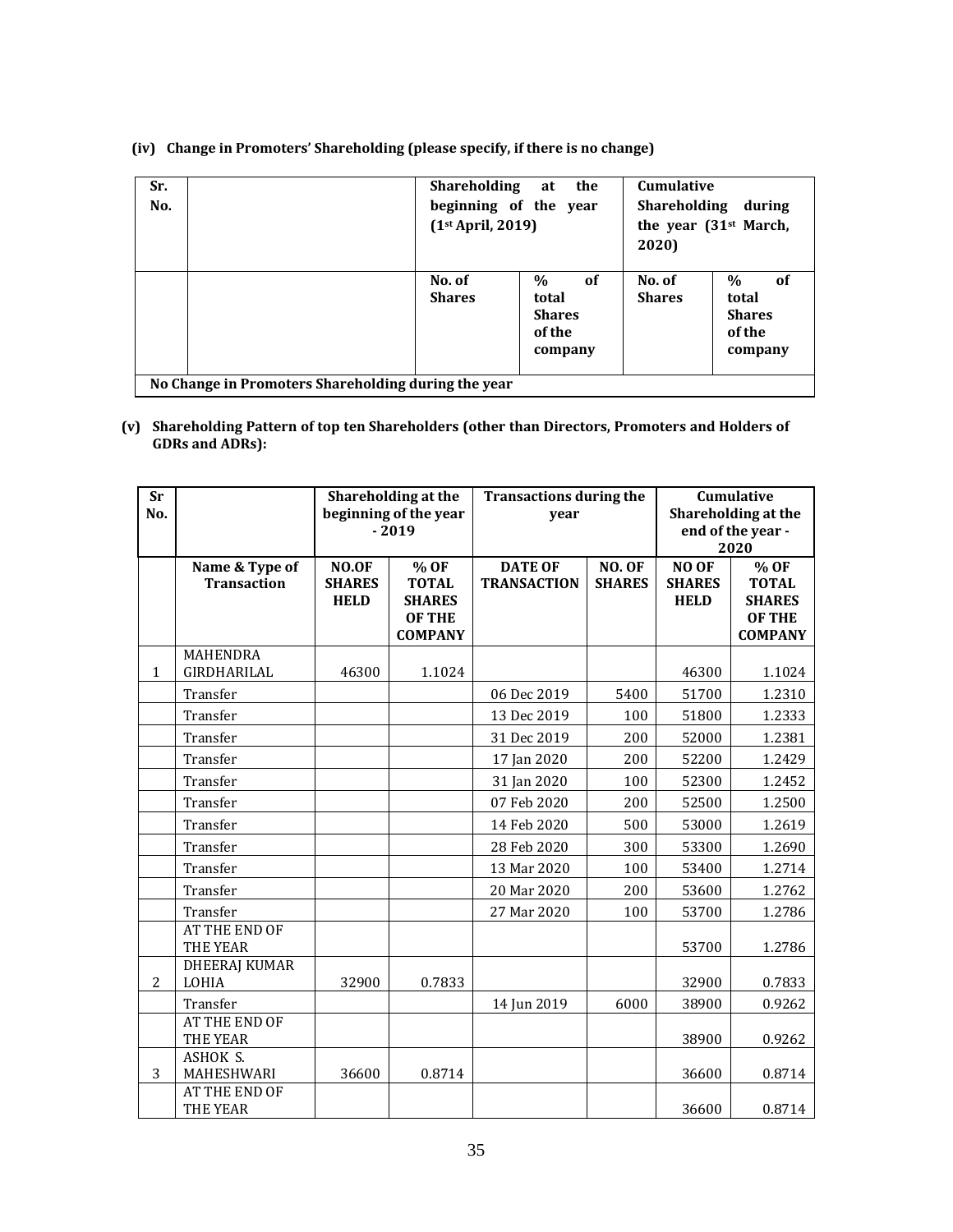| 4  | MITA D DOSHI         | 35000            | 0.8333 | 35000            | 0.8333 |
|----|----------------------|------------------|--------|------------------|--------|
|    | AT THE END OF        |                  |        |                  |        |
|    | THE YEAR             |                  |        | 35000            | 0.8333 |
|    | MONOTONA             |                  |        |                  |        |
| 5  | <b>SECURITIES TD</b> | $\mathbf{0}$     | 0.0000 | $\mathbf{0}$     | 0.0000 |
|    | AT THE END OF        |                  |        |                  |        |
|    | THE YEAR             |                  |        | $\boldsymbol{0}$ | 0.0000 |
|    | SHELL SECURITIES     |                  |        |                  |        |
| 6  | <b>LTD</b>           | $\boldsymbol{0}$ | 0.0000 | $\mathbf{0}$     | 0.0000 |
|    | AT THE END OF        |                  |        |                  |        |
|    | THE YEAR             |                  |        | $\mathbf{0}$     | 0.0000 |
| 7  | RAJ KAUSHIK          | $\mathbf{0}$     | 0.0000 | $\mathbf{0}$     | 0.0000 |
|    | AT THE END OF        |                  |        |                  |        |
|    | THE YEAR             |                  |        | $\mathbf{0}$     | 0.0000 |
| 8  | <b>PAWAN KAUSHIK</b> | $\mathbf{0}$     | 0.0000 | $\mathbf{0}$     | 0.0000 |
|    | AT THE END OF        |                  |        |                  |        |
|    | THE YEAR             |                  |        | $\mathbf{0}$     | 0.0000 |
|    | KRISHNAMURTHY        |                  |        |                  |        |
| 9  | <b>VAIDYANATHAN</b>  | $\mathbf{0}$     | 0.0000 | $\mathbf{0}$     | 0.0000 |
|    | AT THE END OF        |                  |        |                  |        |
|    | THE YEAR             |                  |        | $\mathbf{0}$     | 0.0000 |
|    | <b>SANJAY KUMAR</b>  |                  |        |                  |        |
| 10 | KHANDELWAL           | $\boldsymbol{0}$ | 0.0000 | $\mathbf{0}$     | 0.0000 |
|    | AT THE END OF        |                  |        |                  |        |
|    | THE YEAR             |                  |        | $\boldsymbol{0}$ | 0.0000 |

# **(vi) Shareholding of Directors and Key Managerial Personnel:**

| Sr.<br>No.     |                                                                            | Shareholdi<br>ng at the<br>beginning<br>of the year |                                                  | Shareholding<br>at the end of<br>the year. |                                                  |
|----------------|----------------------------------------------------------------------------|-----------------------------------------------------|--------------------------------------------------|--------------------------------------------|--------------------------------------------------|
|                | of the<br>Name<br>Director / KMP                                           | No. of<br><b>Shares</b>                             | % of total<br><b>Shares</b><br>of the<br>company | No. of<br><b>Shares</b>                    | % of total<br><b>Shares</b><br>of the<br>company |
| 1.             | Vinod Lath                                                                 | 322200                                              | 7.66                                             | 322200                                     | 7.66                                             |
| 2.             | Pradeep<br>Roongta                                                         | 13600                                               | 0.32                                             | 13600                                      | 0.32                                             |
| 3.             | Ramesh Khanna                                                              | Nil                                                 | Nil                                              | Nil                                        | Nil                                              |
| 4.             | RohitGadia                                                                 | Nil                                                 | Nil                                              | Nil                                        | Nil                                              |
| 5.             | Rajesh Tibrewal                                                            | Nil                                                 | Nil                                              | Nil                                        | Nil                                              |
| 6.             | ShrutiSaraf                                                                | Nil                                                 | Nil                                              | Nil                                        | Nil                                              |
| 7 <sub>1</sub> | Bagh<br>Swati<br>Ms.<br>(Former Company<br>Secretary<br>till<br>14.02.2020 | Nil                                                 | Nil                                              | Nil                                        | Nil                                              |
| 8.             | Saurabh<br>Mr.<br>Sahu(Present<br>Company                                  | Nil                                                 | Nil                                              | Nil                                        | Nil                                              |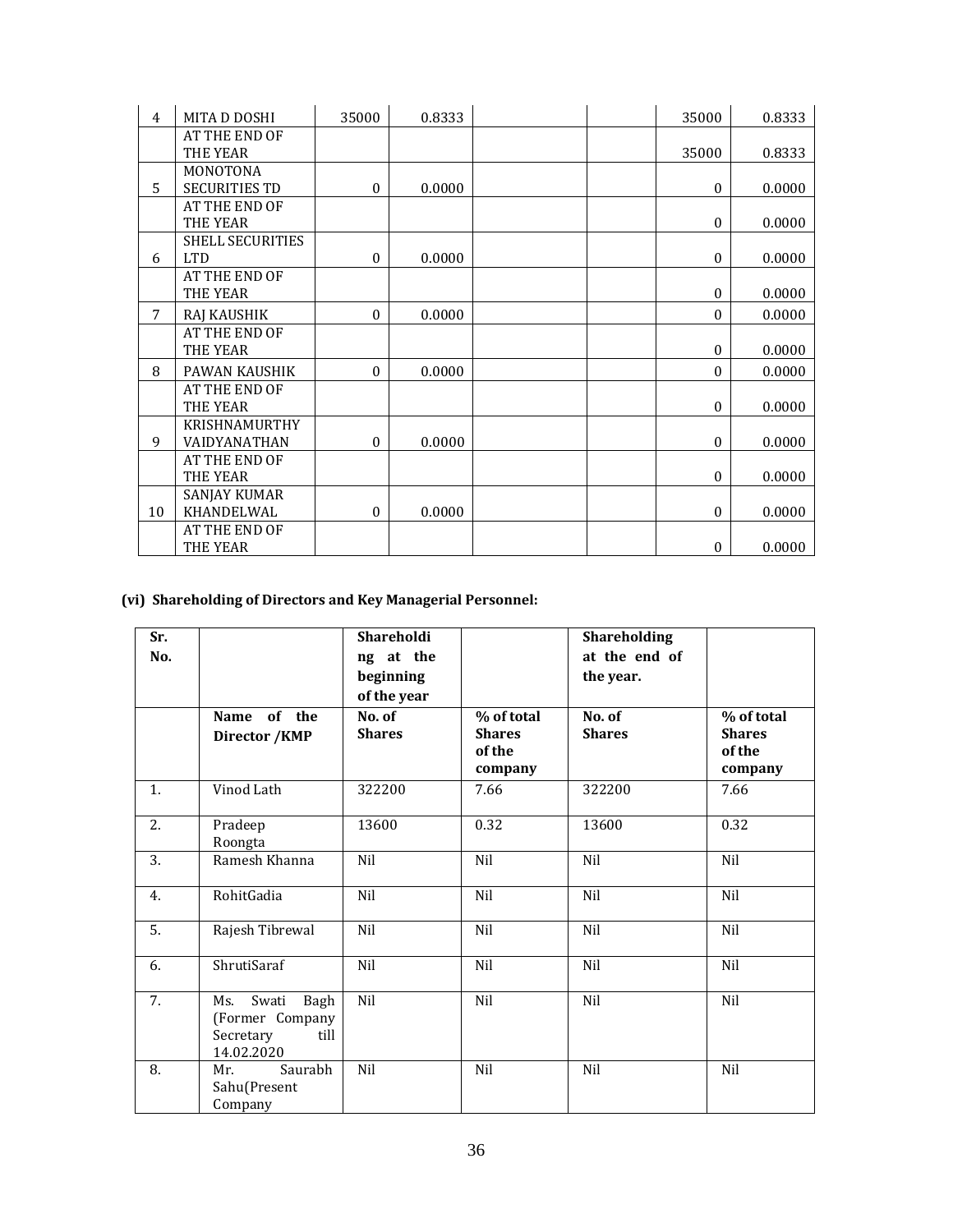| Secretary<br>appointed<br>w.e.f. |  |  |
|----------------------------------|--|--|
| 12.03.2020                       |  |  |

**V. INDEBTEDNESS (Indebtedness of the Company including interest outstanding/accrued but not due for payment):** 

|                                                                        | <b>Secured</b><br>Loans<br>excluding<br>deposits | <b>Unsecured</b><br>Loans | <b>Deposits</b> | <b>Total</b><br><b>Indebtedness</b> |
|------------------------------------------------------------------------|--------------------------------------------------|---------------------------|-----------------|-------------------------------------|
| <b>Indebtedness</b><br>at<br>the beginning of<br>the Financial<br>Year |                                                  |                           |                 |                                     |
| Principal<br>i)<br>Amount                                              | 153238611                                        | 159473002                 | <b>NIL</b>      | 312711613                           |
| ii) Interest due but<br>paid<br>not                                    |                                                  | 10504438                  |                 | 10504438                            |
| iii)<br>Interest<br>accrued but not<br>due                             | 106428                                           |                           |                 | 106428                              |
| Total (i+ii+iii)                                                       | 153345039                                        | 169977440                 | $\overline{a}$  | 323322479                           |
| Change<br>in<br><b>Indebtedness</b><br>during<br>the financial year    |                                                  |                           |                 |                                     |
| Addition                                                               |                                                  |                           |                 |                                     |
| Reduction                                                              | 8216795                                          | 20407187                  |                 | 28623982                            |
| <b>Net Change</b>                                                      | (8216795)                                        | (20407187)                | $\overline{a}$  | (28623982)                          |
| Indebtedness at<br>the end of<br>the financial<br>year                 |                                                  |                           |                 |                                     |
| i)<br>Principal<br>Amount                                              | 144982773                                        | 140087205                 |                 | 285069978                           |
| ii) Interest due but                                                   | $\overline{\phantom{a}}$                         | 9483048                   | $\overline{a}$  | 9483048                             |
| Interest<br>iii)<br>accrued but not                                    | 145471                                           |                           |                 | 145471                              |
| Total (i+ii+iii)                                                       | 145128244                                        | 149570253                 |                 | 294698497                           |

# **VI. REMUNERATION OF DIRECTORS AND KEY MANAGERIAL PERSONNEL:**

# **A. Remuneration to Managing Director, Whole‐Time Directors and/or Manager:**

| Sr. | <b>Particulars of</b> | Name of MD/WTD/Manager | Total  |
|-----|-----------------------|------------------------|--------|
| No. | Remuneration          |                        | Amount |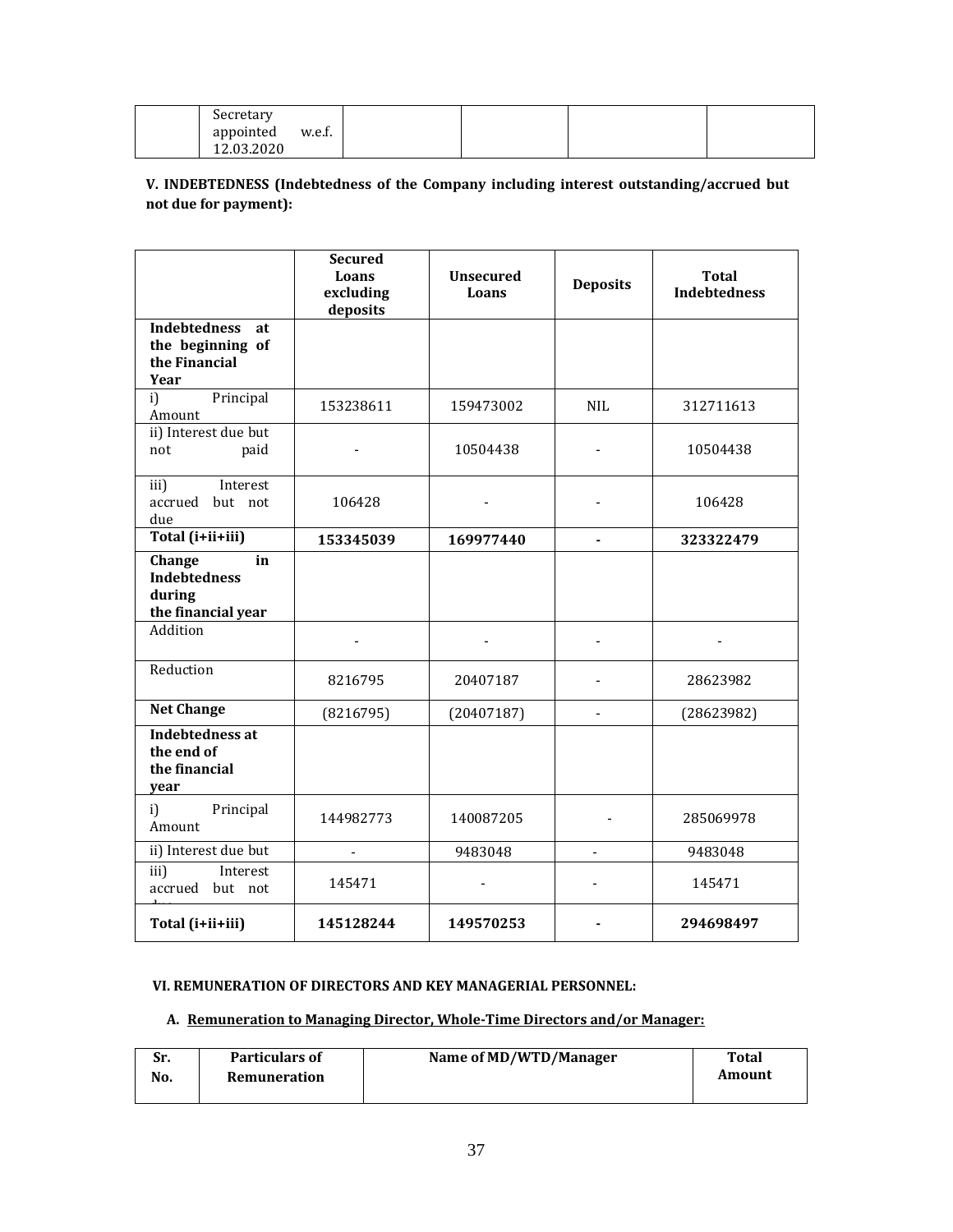|    |                                                                                                  | <b>Vinod</b><br>Lath-<br>(Managing<br>Director) | Pradeep<br>Roongta-<br>(Whole<br>Time<br>Director &<br>CFO) | Ramesh<br>Khanna-<br>(Whole<br>Time<br>Director) |                  |
|----|--------------------------------------------------------------------------------------------------|-------------------------------------------------|-------------------------------------------------------------|--------------------------------------------------|------------------|
| 1. | <b>Gross Salary</b>                                                                              |                                                 |                                                             |                                                  |                  |
|    | Salary<br>as<br>per<br>provisions<br>contained<br>in<br>section $17(1)$ of the<br>Income Tax Act | 12,00,000                                       | 12,00,000                                                   | 10,64,280                                        | 34,64,280        |
|    | Value of perquisites<br>$u/s$ 17(2) Income<br>Tax Act, 1961                                      | $\Omega$                                        | $\mathbf{0}$                                                | $\theta$                                         | $\mathbf{0}$     |
|    | Profits in lieu of<br>salary<br>under<br>Section<br>17(3)<br>Income<br>Tax Act,<br>1961          | $\theta$                                        | $\theta$                                                    | $\theta$                                         | $\mathbf{0}$     |
| 2. | <b>Stock Option</b>                                                                              | $\Omega$                                        | $\theta$                                                    | $\theta$                                         | $\theta$         |
| 3. | <b>Sweat Equity</b>                                                                              | $\Omega$                                        | $\theta$                                                    | $\theta$                                         | $\theta$         |
| 4. | Commission<br>- As % of Profit<br>- Others, specify                                              | $\Omega$                                        | $\mathbf{0}$                                                | $\mathbf{0}$                                     | $\mathbf{0}$     |
| 5. | Others,<br>please<br>specify                                                                     | $\theta$                                        | $\mathbf{0}$                                                | $\mathbf{0}$                                     | $\boldsymbol{0}$ |
|    | <b>Total</b>                                                                                     | 12,00,000                                       | 12,00,000                                                   | 10,64,280                                        | 34,64,280        |
|    | Ceiling as per the<br>Act                                                                        | <b>NA</b>                                       | <b>NA</b>                                                   | <b>NA</b>                                        | <b>NA</b>        |

# **B. Remuneration to Other Key Managerial Personnel:**

| Sr.<br>No.     | <b>Particulars</b><br>of<br>Remuneration                                                                     | Name of other Key Managerial Personnel                               | <b>Total</b><br>Amount                                                                     |                                                                                           |            |
|----------------|--------------------------------------------------------------------------------------------------------------|----------------------------------------------------------------------|--------------------------------------------------------------------------------------------|-------------------------------------------------------------------------------------------|------------|
|                |                                                                                                              | Ms. Astha<br>Jain (Former<br>Company<br>Secretary till<br>01.08.2019 | Ms. Swati<br>Bagh<br>(Former)<br>Company<br>Secretary from<br>16.12.2019 to<br>14.02.2020) | Mr.<br><b>Saurabh</b><br>Sahu<br>(Present)<br>Company<br>Secretary<br>from<br>12.03.2020) |            |
| 1 <sub>1</sub> | Gross Salary<br>Salary<br>as<br>per<br>provisions<br>contained<br>in<br>section $17(1)$ of<br>the Income Tax | $30,000/-$                                                           | $35,865/-$                                                                                 | $12,000/-$                                                                                | $77,865/-$ |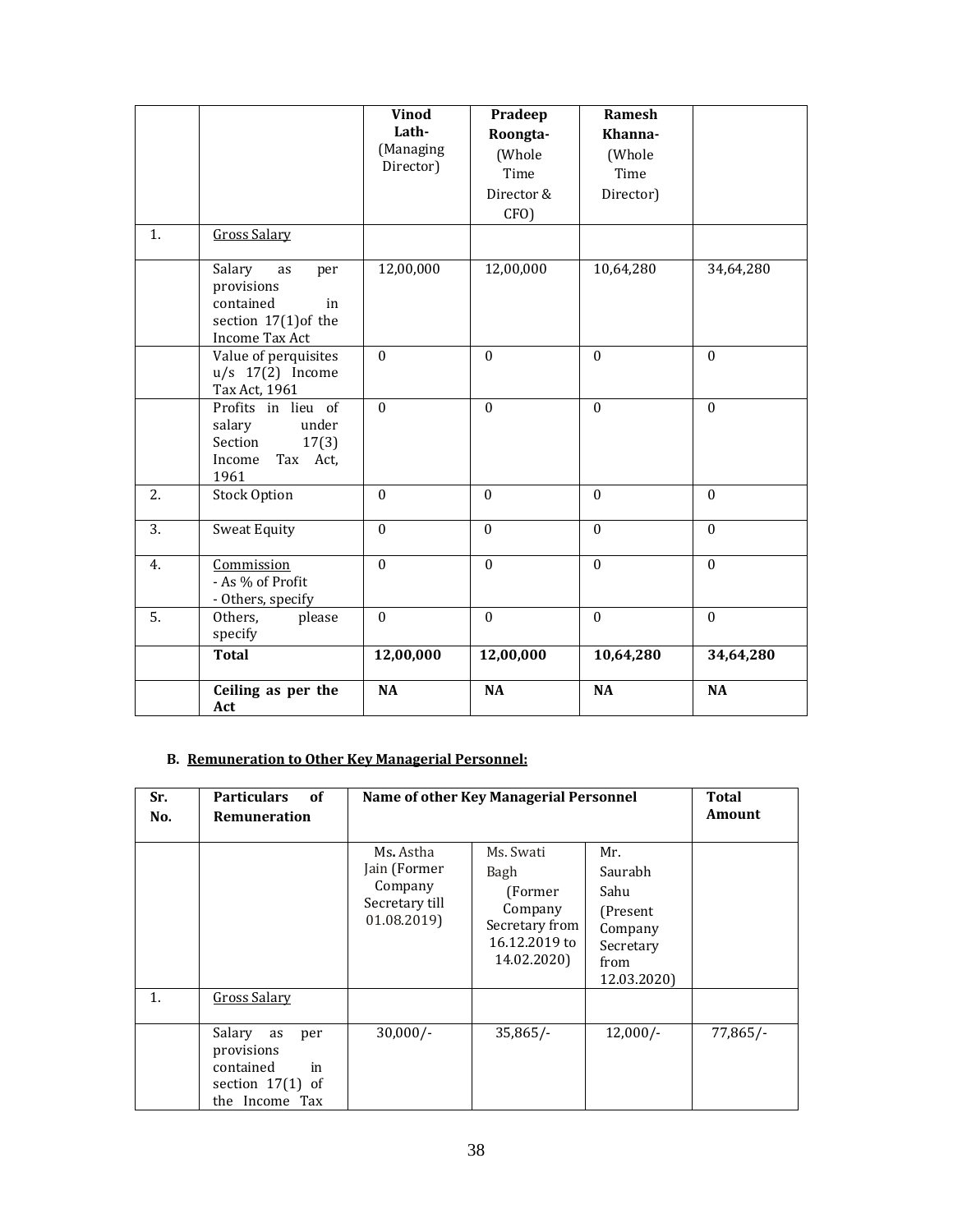|    | Act                                                                               |                  |                  |            |              |
|----|-----------------------------------------------------------------------------------|------------------|------------------|------------|--------------|
|    | of<br>Value<br>perquisites u/s<br>17(2)<br>Income<br>Tax Act, 1961                | $\mathbf{0}$     | $\mathbf{0}$     |            | $\theta$     |
|    | Profits in lieu of<br>under<br>salary<br>Section 17(3)<br>Income Tax Act,<br>1961 | $\theta$         | $\theta$         |            | $\theta$     |
| 2. | <b>Stock Option</b>                                                               | $\mathbf{0}$     | $\mathbf{0}$     |            | $\mathbf{0}$ |
| 3. | Sweat Equity                                                                      | $\mathbf{0}$     | $\mathbf{0}$     |            | $\mathbf{0}$ |
| 4. | Commission<br>- As % of Profit<br>- Others, specify                               | $\boldsymbol{0}$ | $\boldsymbol{0}$ |            | $\mathbf{0}$ |
| 5. | please<br>Others,<br>specify                                                      | $\theta$         | $\theta$         |            | $\mathbf{0}$ |
|    | <b>Total</b>                                                                      | $30,000/-$       | $35,865/-$       | $12,000/-$ | $77,865/-$   |
|    | Ceiling as per<br>the Act                                                         | <b>NA</b>        | <b>NA</b>        |            | <b>NA</b>    |

# **C. Remuneration of other Directors:**

| Sr.<br>No. | <b>Particulars of</b><br>Remuneration            | <b>Names of other Directors</b>                        | <b>Total</b><br>Amount                                  |                                                   |              |
|------------|--------------------------------------------------|--------------------------------------------------------|---------------------------------------------------------|---------------------------------------------------|--------------|
|            |                                                  | <b>RohitGad</b><br>ia<br>(Indepen<br>dent<br>Director) | Rajesh<br><b>Tibrewal</b><br>(Independen<br>t Director) | ShrutiSaraf(<br>Independent<br>Woman<br>Director) |              |
|            | Independent<br><b>Directors</b>                  | $\theta$                                               | $\Omega$                                                | $\theta$                                          | $\theta$     |
|            | Fee for attending<br>board committee<br>meetings | $\Omega$                                               | $\theta$                                                | $\boldsymbol{0}$                                  | $\theta$     |
|            | Commission                                       | $\mathbf{0}$                                           | $\mathbf{0}$                                            | $\mathbf{0}$                                      | $\mathbf{0}$ |
|            | Others,<br>please<br>specify                     | $\theta$                                               | $\theta$                                                | $\theta$                                          | $\theta$     |
|            | Total<br>Remuneration                            | $\mathbf{0}$                                           | $\bf{0}$                                                | $\bf{0}$                                          | $\bf{0}$     |
|            | Overall Ceiling as<br>per the Act                | N.A.                                                   | N.A.                                                    | N.A.                                              | N.A.         |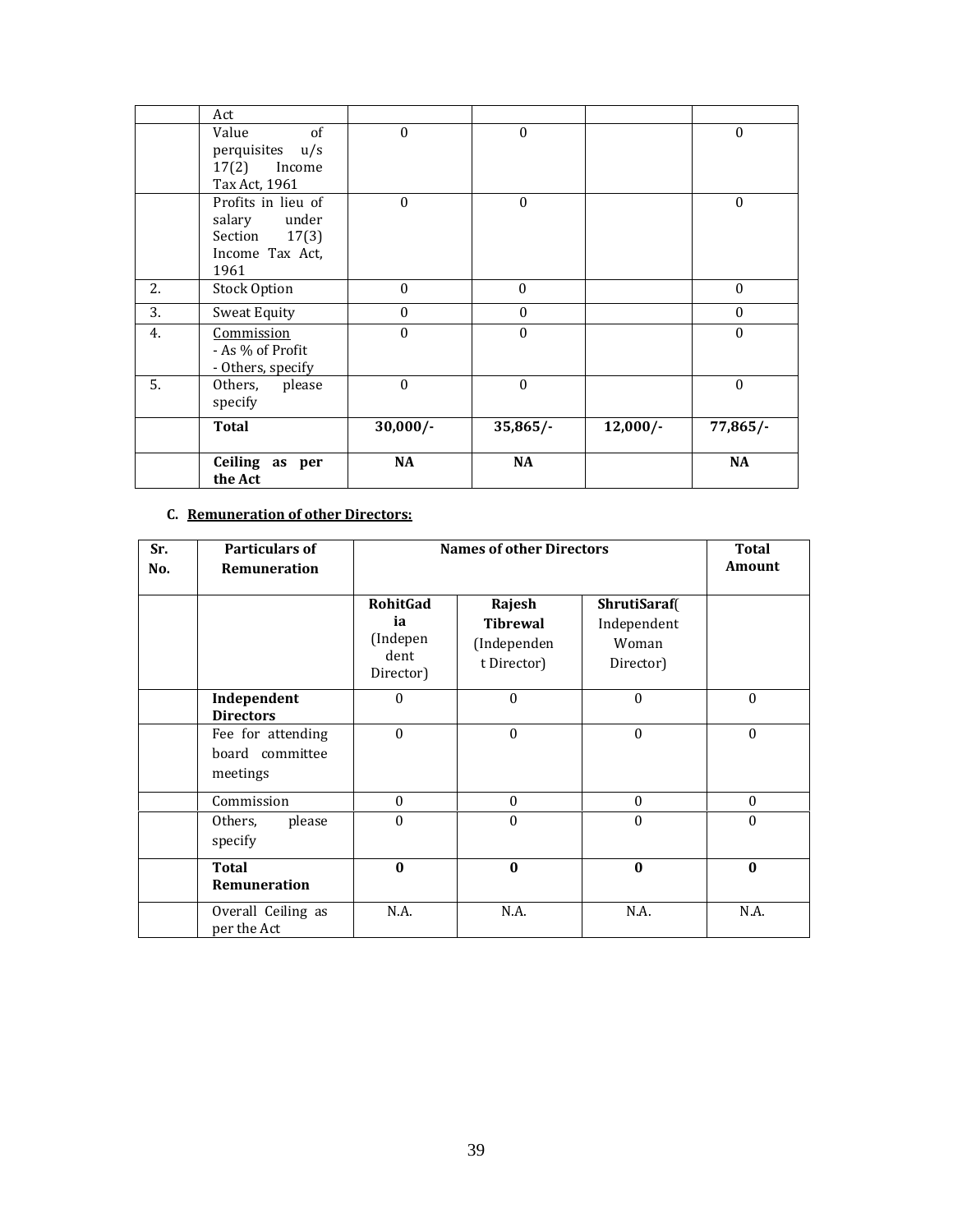# **VI. PENALTIES/ PUNISHMENT/ COMPOUNDING OF OFFENCES**

| <b>Type</b>                        | <b>Section</b><br>of<br>the<br>Compani<br>es Act | <b>Brief</b><br><b>Descri</b><br>ption                              | <b>Details</b><br>of<br><b>Penalty/Punishment</b><br>/Compounding fees<br>imposed                       | Authority<br>[RD/NCLT/COUR<br>T] | App<br>eal,<br>if<br>any |
|------------------------------------|--------------------------------------------------|---------------------------------------------------------------------|---------------------------------------------------------------------------------------------------------|----------------------------------|--------------------------|
| <b>COMPANY</b><br>A.               |                                                  |                                                                     |                                                                                                         |                                  |                          |
| Penalty                            |                                                  |                                                                     | $\blacksquare$                                                                                          |                                  |                          |
| Punishment                         |                                                  |                                                                     |                                                                                                         |                                  |                          |
| Compounding*                       | 203                                              | Non-<br>For<br>Appointm<br>of<br>ent<br>Company<br>Secretary        | Rs. 1,00,000/- (One<br>Lakh)                                                                            | RD,<br>Western<br>Region         | <b>NA</b>                |
| <b>DIRECTORS</b><br>$\mathbf{B}$ . |                                                  |                                                                     |                                                                                                         |                                  |                          |
| Penalty                            |                                                  |                                                                     |                                                                                                         |                                  |                          |
| Punishment                         | ٠                                                |                                                                     |                                                                                                         |                                  |                          |
| Compounding*                       | 203                                              | Non-<br>For<br>Appointme<br>of<br>nt<br>Company<br><b>Secretary</b> | Rs. 4,01,700/- (Four<br>Lakh One Thousand<br>Seven Hundred)<br>(i.e 1,33,900/- each<br>for 3 Directors) | RD,<br>Western<br><b>Region</b>  | <b>NA</b>                |
| C.                                 | <b>OTHER OFFICERS IN DEFAULT</b>                 |                                                                     |                                                                                                         |                                  |                          |
| Penalty                            |                                                  |                                                                     | $\blacksquare$                                                                                          | $\blacksquare$                   | ٠                        |
| Punishment                         | $\blacksquare$                                   | $\blacksquare$                                                      | $\blacksquare$                                                                                          |                                  | ٠                        |
| Compounding                        | $\overline{\phantom{a}}$                         |                                                                     |                                                                                                         |                                  | ٠                        |

**\* As on the date of Signing this Report the Company along with its 3 Directors has paid aggregate Compounding fees of Rs. 5,01,700 ( Five Lakh One Thousand Seven Hundred) on 27.08.2020 for violation of Section 203 of the act towards non‐ appointment of Company Secretary.**

### **ON BEHALF OF THE BOARD**

**FOR SUNIL INDUSTRIES LIMITED**

**SD/‐ VINOD LATH MANAGING DIRECTOR& CHAIRMAN DIN NO: 00064774**  $DATA$  **DATE:**  $28$ <sup>TH</sup> **AUGUST**, 2019 **PLACE: DOMBIVLI**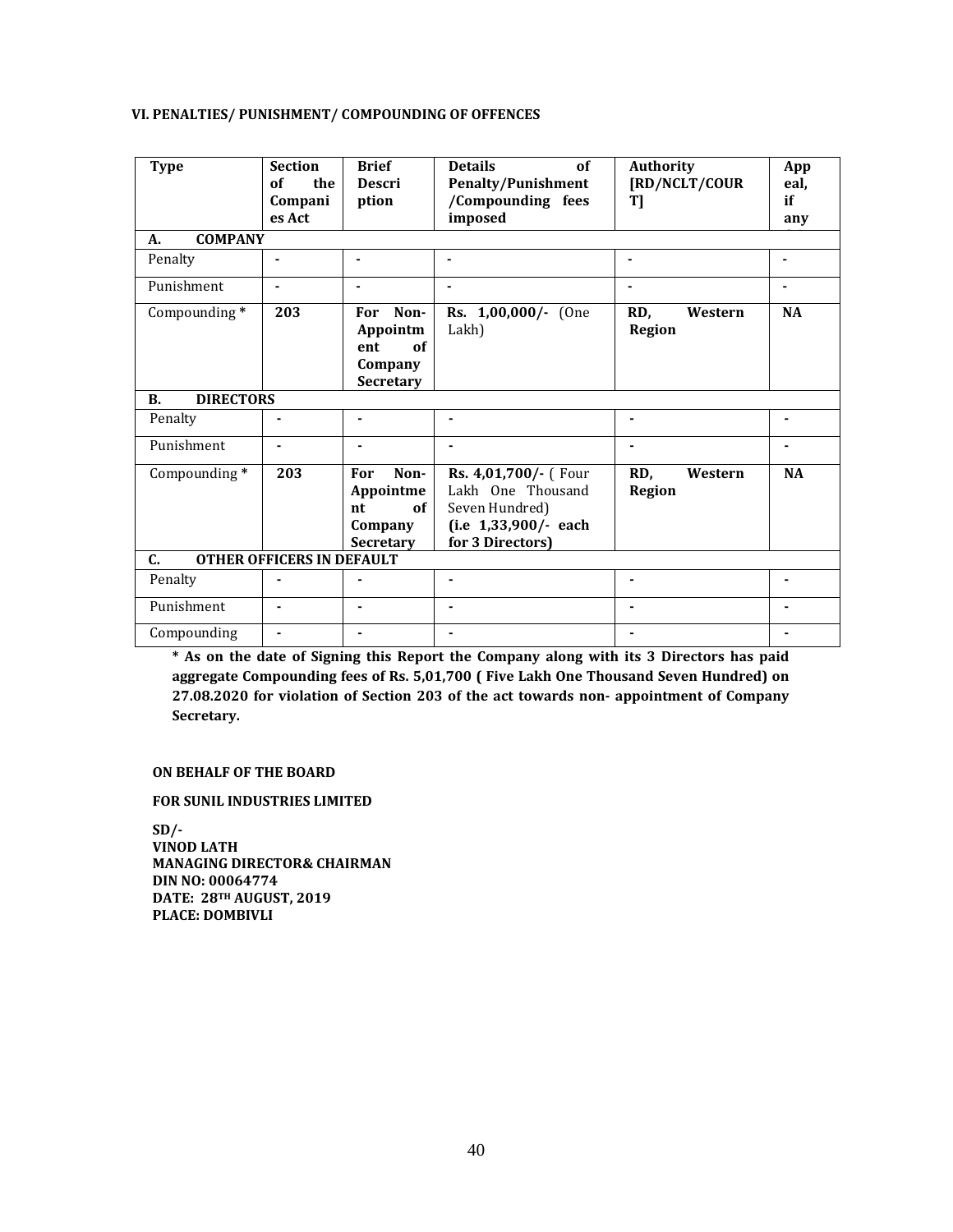#### **ANNEXURE D TO DIRECTORS REPORT**

#### **Form No. MR‐3**

#### **FOR FINANCIAL YEAR ENDED ON 31STMARCH, 2020**.

[Pursuant to Section 204(1) of the Companies Act, 2013 and Rule No. 9 of the Companies (Appointment and Remuneration of Managerial Personnel) Rules, 2014]

To, 

The Members.

### **Sunil Industries Limited**

We have conducted the Secretarial Audit of the compliance of applicable statutory provisions and the adherence to good corporate practices by **Sunil Industries Limited** (hereinafter called "The Company"). Secretarial Audit was conducted in a manner that provided us a reasonable basis for evaluating the corporate conducts/statutory compliances and expressing our opinion thereon.

Based on our verification of the Company's books, papers, minute books, forms and returns filed and other records maintained by the Company and also the information provided by the Company, its officers, agents and authorized representatives during the conduct of Secretarial Audit, we hereby report that in our opinion, the Company has, during the audit period ended on  $31^{st}$  March, 2020, complied with the statutory provisions listed hereunder and also that the Company has proper Boardprocesses and compliance-mechanism in place to the extent, in the manner and subject to the reporting made hereinafter:

We have examined the books, papers and minute books, forms and returns filed and other records maintained by the Company for the Financial Year ended on  $31<sup>st</sup>$  March 2020, to the extent applicable provisions of:

- **i.** The Companies Act, 2013 ("The Act") and the Rules made thereunder;
- ii. The Securities Contracts (Regulation) Act, 1956 ("SCRA") and the Rules made thereunder;
- **iii.** The Depositories Act, 1996 and the Regulations and Bye-laws framed thereunder;
- **iv.** Foreign Exchange Management Act, 1999 and the Rules and Regulations made thereunder to the extent of Foreign Direct Investment, Overseas Direct Investment and External Commercial Borrowings;
- **v.** The following Regulations and Guidelines prescribed under the Securities and Exchange Board of India Act, 1992 ("SEBI Act") to the extent applicable to the Company:
	- a. The Securities and Exchange Board of India (Substantial Acquisition of Shares and Takeovers) Regulations, 2011;
	- b. The Securities and Exchange Board of India (Prohibition of Insider Trading) Regulations, 2015;
	- c. The Securities and Exchange Board of India (Issue of Capital and Disclosure Requirements) Regulations, 2009;
	- d. The Securities and Exchange Board of India (Registrars to an Issue and Share Transfer Agents) Regulations, 1993;
	- e. The Company has complied with the requirements under the Equity Listing Agreements entered into with BSE Limited.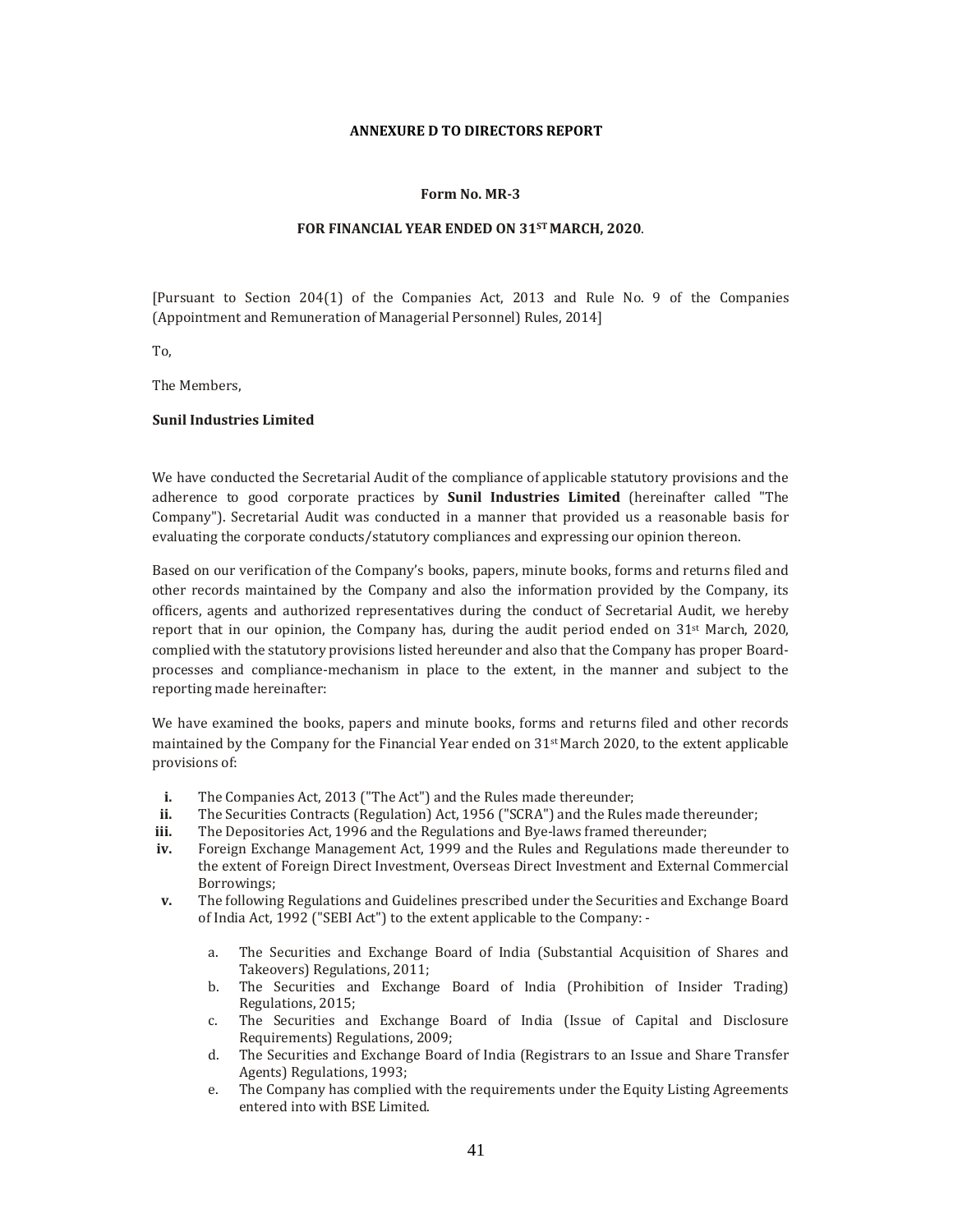**vi.** The Management has identified and confirmed the Sector Specific Laws as applicable to the Company being in Textile Sector as given in **Annexure – 2.**

We have also examined compliances with the applicable clauses of the following:

- a. Secretarial Standards 1 and 2 issued and revised by The Institute of Company Secretaries of India with effect from October 1<sup>st</sup>, 2017.
- b. The Securities and Exchange Board of India (Listing Obligation and Disclosure Requirements) Regulations, 2015.

During the period under review the company has complied with the provisions of the Act, Rules, Regulations, and Guidelines, mentioned above subject to the following observation.

- *1. The Company has not Dematerialized 100 % of Shareholding of Promoter and Promoter Group as per Regulation 31 (2) of Listing Obligation and Disclosure requirements, Regulations 2015.*
- *2. The Company has been levied penalty for Non‐Compliance of Reg. 6 of SEBI(Listing Obligation and Disclosure Requirements) Regulations, 2015 of Rs. 53,100/‐ (Fifty Three Thousand One Hundred) by BSE Limited for the Quarter ended 31.03.2019 and penalty of Rs. Rs.1,08,560/‐ (One Lakh Eight Thousand Five Hundred Sixty) for FY 2018‐19 and Company paid both the requisite penalties with delay. Further for Delayed payment of Penalty the entire holding of the Promoter and Promoter Group was Freezed by the Depositories at the direction of BSE Limited.*
- *3. The Annual Disclosure submitted by promoters and Promoter group of the Company is not appearing on the website of the Stock Exchange for Financial Year 2018‐19.*

# **We further report that**:

The Board of Directors of the Company is duly constituted with proper balance of Executive Directors, Non-Executive Directors and Independent Directors. The changes in the composition of the Board of Directors that took place during the year under review were carried out in compliance with the provisions of the Act.

Adequate notice is given to all Directors to schedule the Board Meetings, agenda and detailed notes on agenda were sent at least seven days in advance, and a system exists for seeking and obtaining further information and clarifications on the agenda items before the meeting and for meaningful participation at the meeting.

**We further report that** there are adequate systems and processes in the company commensurate with the size and operations of the Company to monitor and ensure compliance with applicable laws, rules, regulations and guidelines.

We further report that during the audit period:

- 1. The Company has ratified payment of remuneration payable to Cost Auditors for FY 2019-2020 at the Annual General Meeting of the Company held on 28<sup>th</sup> September, 2019.
- 2. The Company has ratified payment of remuneration payable to Statutory Auditors for FY 2019-20 at the Annual General Meeting of the Company held on  $28<sup>th</sup>$  September, 2019.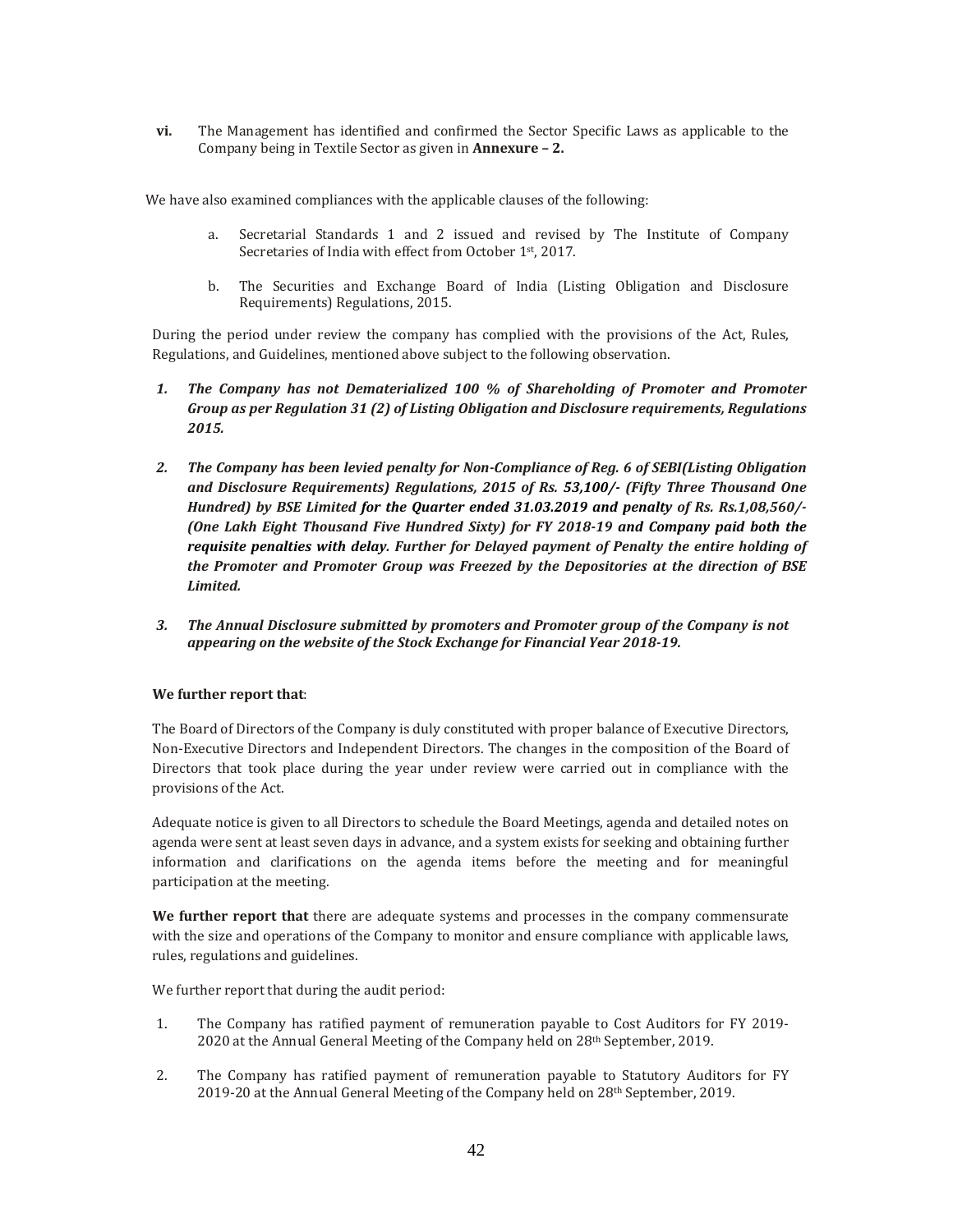- 3. The Company has approved Related Party Transactions up to a maximum limit of Rs. 75 (Seventy Five) crores with each related party at the Annual General Meeting of the Company held on 28<sup>th</sup> September, 2019.
- 4. The Company has Re-appointed Mr. RohitGadia (DIN 02175342) as Independent Director for a second consecutive term of five years, at the Annual General Meeting of the Company held on 28<sup>th</sup> September, 2019.
- 5. The Company has Re-appointed Mr. Vinod Lath (DIN 00064774) as Managing Director of the Company for a period of 5 consecutive years with effect from 1st September, 2019 up to 31st August, 2024, at the Annual General Meeting of the Company held on 28<sup>th</sup> September, 2019.
- 6. The Company has Re-appointed Mr. Pradeep Roongta (DIN: 00130283) as Whole-Time Director and CFO of the Company for a period of 5 consecutive years with effect from 1st September, 2019 up to 31st August, 2024, at the Annual General Meeting of the Company held on 28<sup>th</sup> September, 2019.
- 7. The Company has Re-appointed Mr. Ramesh Khanna (DIN: 00130351) as Whole-Time Director of the Company for a period of 5 consecutive years with effect from 1st September, 2019 up to 31st August, 2024, at the Annual General Meeting of the Company held on  $28<sup>th</sup>$  September, 2019.
- 8. Altered Memorandum of Association as per the provisions of the Companies Act, 2013 at the Annual General Meeting of the Company held on 28<sup>th</sup> September, 2019.
- 9. Ms. Astha Jain who was appointed as a Company Secretary and Compliance Officer on  $14.02.2019$ , resigned from the said post on 01.08.2019. Ms. Swati Bagh was subsequently appointed as a Company Secretary and Compliance Officer on 16.12.2019, and resigned from the said post on  $14.02.2020$ . Mr. Saurabh Sahu was subsequently appointed as a Company Secretary and Compliance Officer on 12.03.2020
- 10. As on the date of Signing this Report the Company along with its 3 Directors has paid aggregate Compounding fees of Rs. 5,01,700 ( Five Lakh One Thousand Seven Hundred) on 27.08.2020 for violation of Section 203 of the Companies Act, 2013 towards non- appointment of Company Secretary.

**Place:Mumbai.**

**Date: 28.08.2020**

**ICSI UDIN: F002827B000622655**

**\_\_\_\_\_\_\_\_\_\_\_\_\_\_\_\_\_\_\_\_\_\_\_ Hemant S. Shetye Partner FCS No.: 2827 CP No.: 1483**

**For HS Associates Company Secretaries**

This report is to be read with our letter of even date which is annexed as **Annexure** I and forms an integral part of this report.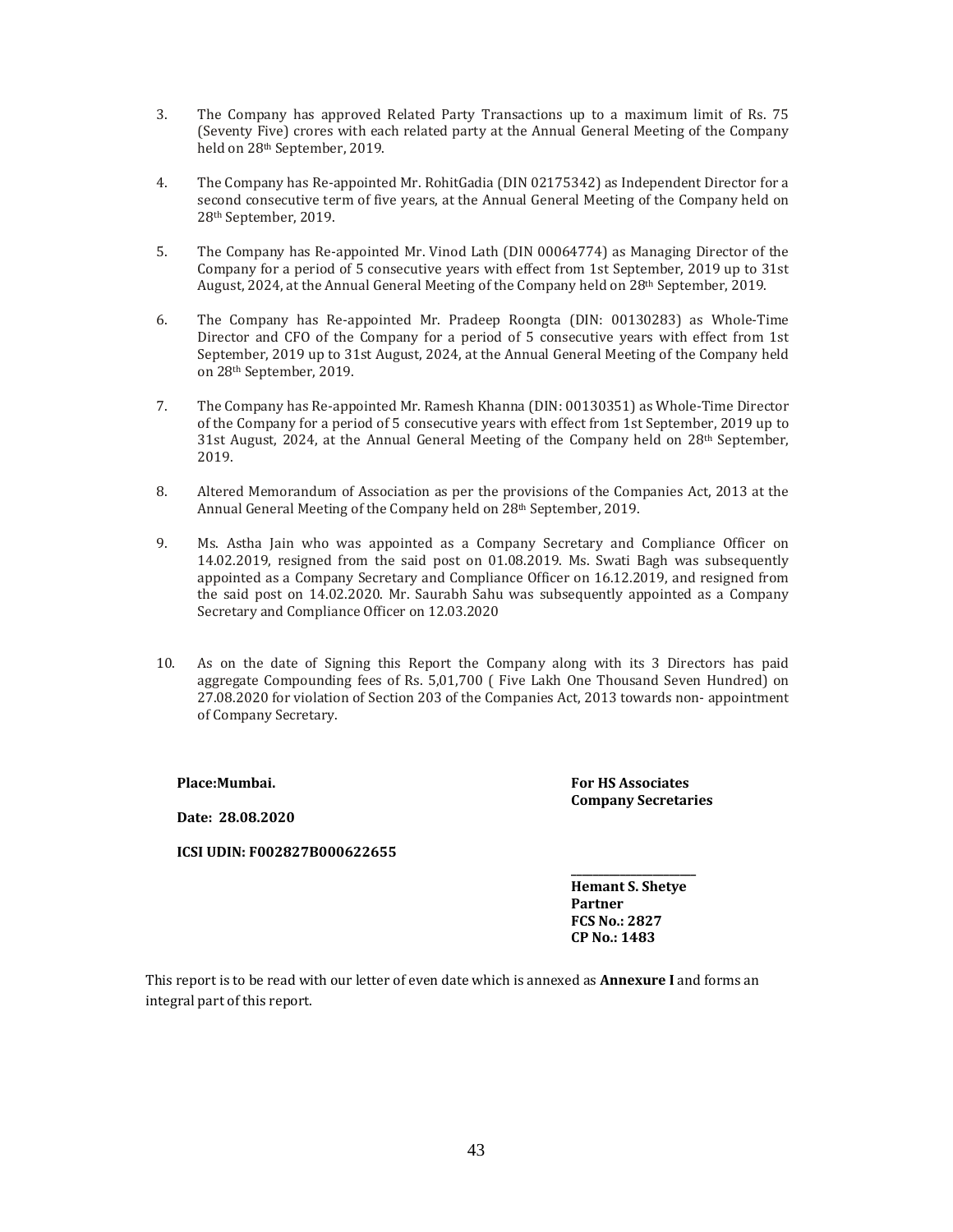### **Annexure I**

To, The Members. Sunil Industries Limited

Our report of even date is to be read along with this letter.

- 1. Maintenance of secretarial record is the responsibility of the management of the Company. Our responsibility is to express an opinion on these Secretarial records based on our audit.
- 2. We have followed the audit practices and processes as were appropriate to obtain reasonable assurance about the correctness of the contents of the Secretarial records. The verification was done on test basis to ensure that correct facts are reflected in Secretarial records. We believe that the processes and practices, we followed provide a reasonable basis for our opinion.
- 3. We have not verified the correctness appropriateness of financial records and books of accounts of the Company.
- 4. Where ever required, we have obtained the Management Representation about the compliance of laws, rules and regulations and happening of events etc.
- 5. The compliance of the provisions of corporate and other applicable laws, rules, regulations, standards is the responsibility of the management. Our examination was limited to the verification of procedures on test basis.
- 6. The Secretarial audit report is neither an assurance as to the future viability of the Company nor of the Company nor of the efficacy or effectiveness with which the management has conducted the affairs of the Company.
- 7. Data received from the Company partially through electronic mode as physical verification of the data and corresponding documents could not be accessed during the course of audit due to the ongoing COVID-19 pandemic.

**Place:Mumbai.**

**For HS Associates Company Secretaries**

**Date: 28.08.2020**

**ICSI UDIN: F002827B000622655**

**\_\_\_\_\_\_\_\_\_\_\_\_\_\_\_\_\_\_\_\_\_\_\_ Hemant S. Shetye Partner FCS No.: 2827 CP No.: 1483**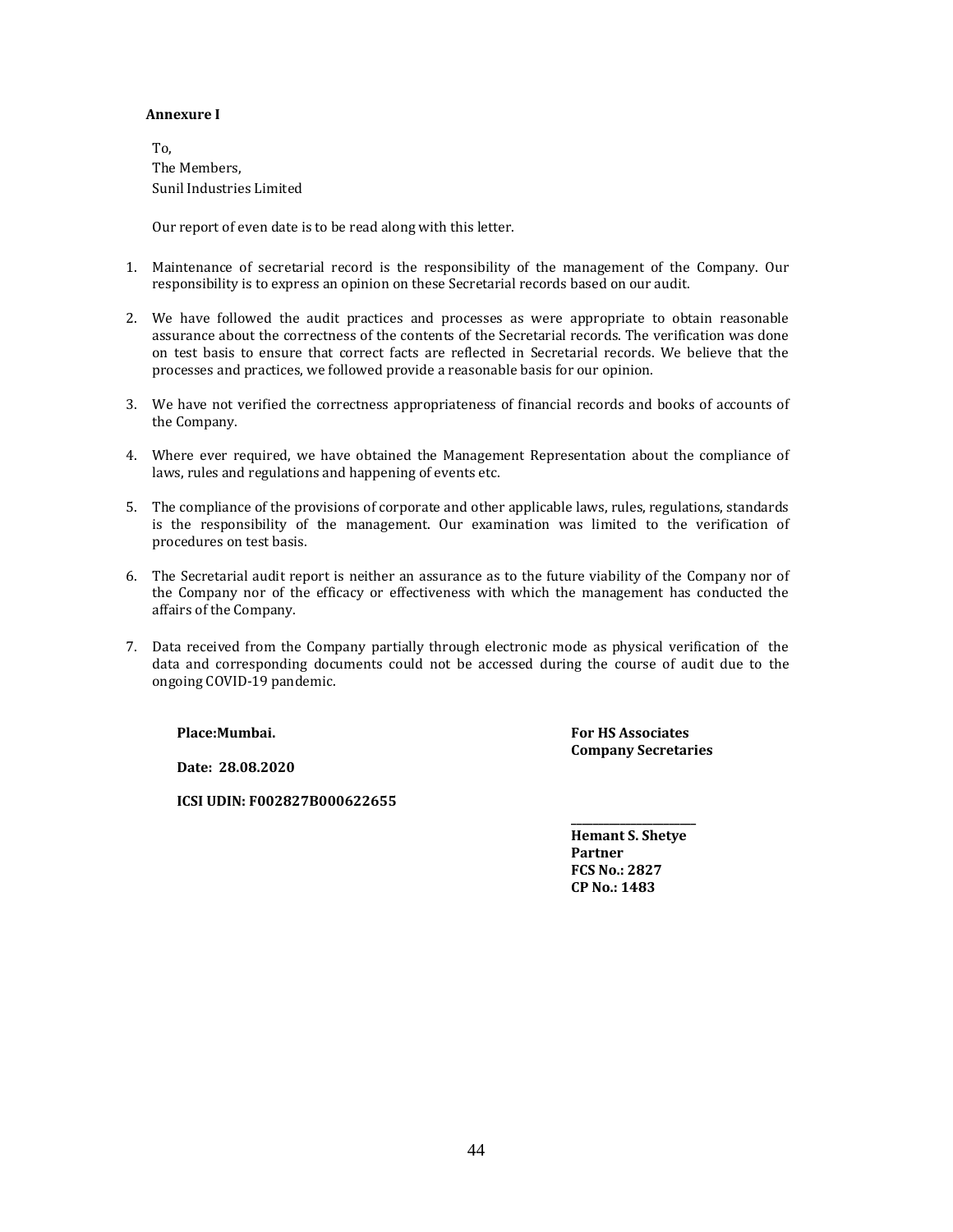# Annexure - 2

## **Sector Specific Laws as applicable and identified by the Company being in Textile Industry:**

- 1. The Air (Prevention and Control of Pollution) Act, 1981 and the Rules made thereunder
- 2. The Water (Prevention and Control of Pollution) Cess Act and Rules.
- 3. Environment Protection Act, 1986 read with Environment (Protection) Rules, 1986
- 4. Pollution Prevention and Control Act 1999.

**Place:Mumbai.**

**For HS Associates Company Secretaries**

**Date: 28.08.2020**

# **ICSI UDIN: F002827B000622655**

**Hemant S. Shetye Partner FCS No.: 2827 CP No.: 1483**

**\_\_\_\_\_\_\_\_\_\_\_\_\_\_\_\_\_\_\_\_\_\_\_**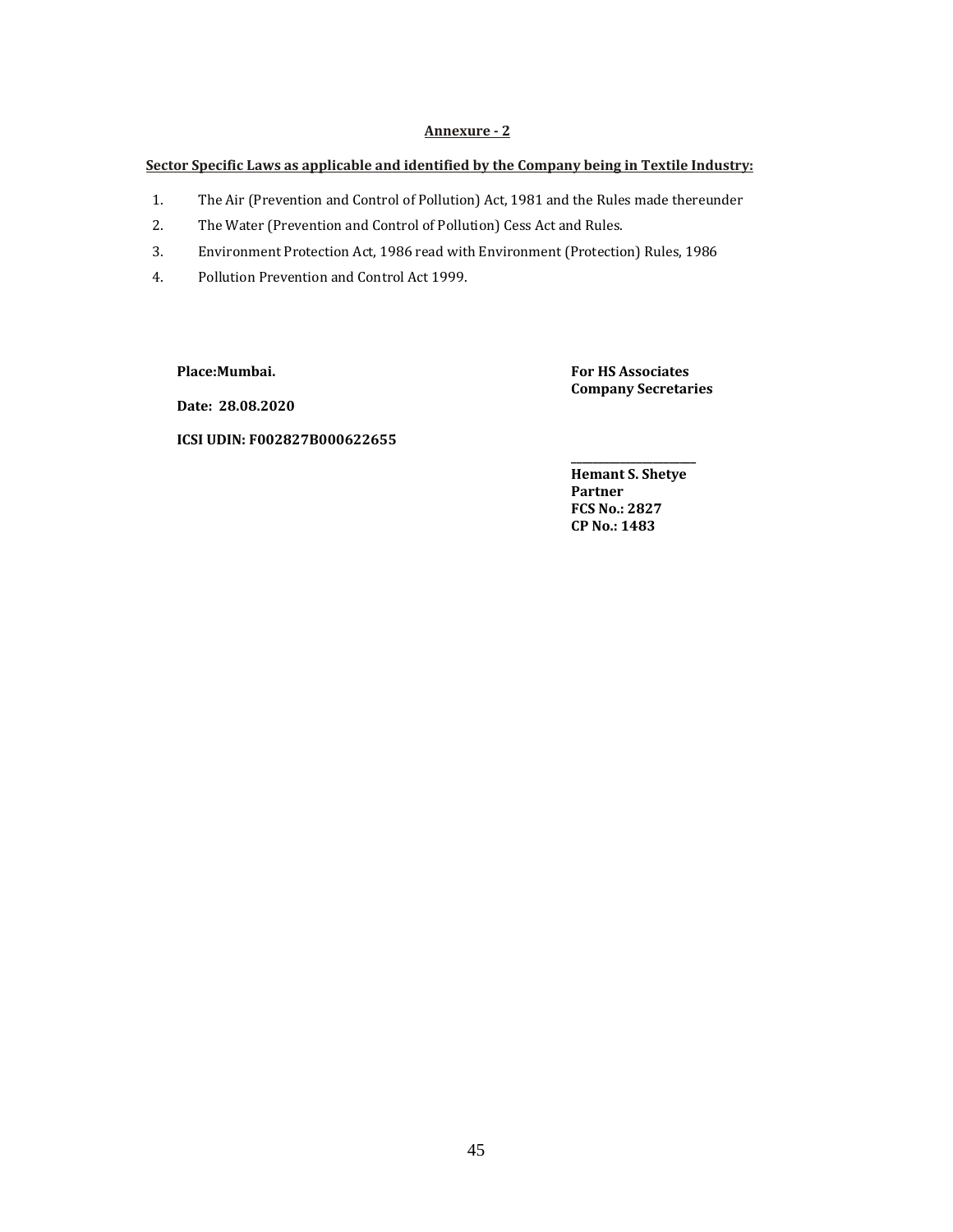### **ANNEXURE E TO THE DIRECTORS REPORT**

### **CORPORATE GOVERNANCE REPORT**

### **1. COMPANY'S PHILOSOPHY ON CODE OF CORPORATE GOVERNANCE:**

The Corporate Governance regulations were issued by Security and Exchange Board of India (SEBI) (Listing Obligation and Disclosure Requirements) Regulations, 2015 (with effect from 1st December, 2015) and as amended from time to time. The same has been implemented by the Company.

The Company believes in maximum utilization of resources at minimum cost and attaining maximum long-term shareholders value.

### **2. BOARD OF DIRECTORS:**

### **a) Composition and Category of Board of Directors:**

- The Board of the Company comprised of 6 (Six) Directors as on March 31, 2020 out of which 1 (One) is Managing Director, 2 (Two) are Whole Time Directors, 2 (Two) are Independent Non-Executive Directors and 1 (One) Women Non-Executive Independent Director of the Company.
- There isn't any Nominee Director or Institutional Directors appointed in the Company.
- None of Directors has pecuniary or business relationship with the Company other than as mentioned elsewhere in Annual Report. No Director of the Company is either member in more than 10 (Ten) committees and/or Chairman of more than 5 (Five) committees across all Companies in which he or she is a Director.

### **b) Details of attendance of each director at the meeting of the board of Directors and the last Annual General Meeting:**

The following table gives the attendance of the Directors at Board Meetings of the Company and also other Directorship other than the Company and Chairmanship/Membership in Board Committees of public limited companies:

| Sr.<br>No. | <b>Name</b><br><sub>of</sub><br><b>Directo</b><br>r | Category                           | <b>Board</b><br><b>Meetings</b><br><b>Attended</b>                                                   | Atten<br>dance<br>at<br>Last<br><b>AGM</b> | $*$ No.<br><b>of</b><br>other<br><b>Direct</b><br>orshi<br>p | No. of Other<br>Committee<br>Membershi<br>p/chairman<br>ship<br>in other<br><b>Companies</b> |
|------------|-----------------------------------------------------|------------------------------------|------------------------------------------------------------------------------------------------------|--------------------------------------------|--------------------------------------------------------------|----------------------------------------------------------------------------------------------|
| 1.         | Mr. Vinod<br>Lath                                   | Chairman &<br>Managing<br>Director | 30.05.2019,<br>20.06.2019,<br>02.08.2019,<br>14.08.2019,<br>14.11.2019,<br>16.12.2019,<br>14.02.2020 | <b>Yes</b>                                 | <b>Nil</b>                                                   | Nil                                                                                          |
| 2.         | Mr.<br>Pradeep<br>Roongta                           | Whole<br>Time<br>Director          | 30.05.2019,<br>20.06.2019,<br>02.08.2019,<br>14.08.2019,<br>14.11.2019,                              | <b>Yes</b>                                 | <b>Nil</b>                                                   | Nil                                                                                          |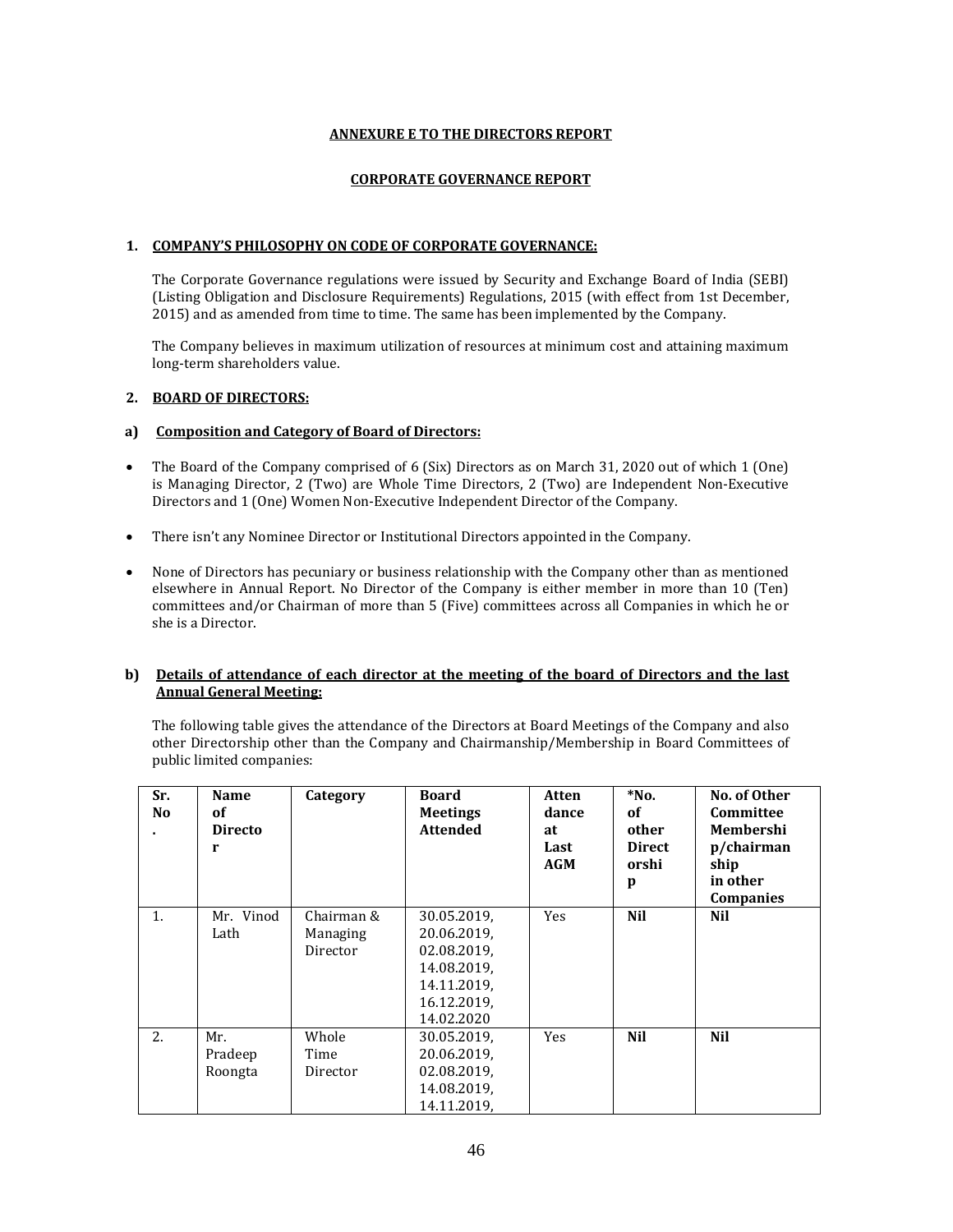|     |            |                  | 16.12.2019, |            |            |            |
|-----|------------|------------------|-------------|------------|------------|------------|
|     |            |                  | 14.02.2020  |            |            |            |
| 3.  | Mr.        | Whole            | 30.05.2019, | <b>Yes</b> | <b>Nil</b> | <b>Nil</b> |
|     | Ramesh     | Time             | 20.06.2019, |            |            |            |
|     | Khanna     | Director         | 02.08.2019, |            |            |            |
|     |            |                  | 14.08.2019, |            |            |            |
|     |            |                  | 14.11.2019, |            |            |            |
|     |            |                  | 16.12.2019, |            |            |            |
|     |            |                  | 14.02.2020  |            |            |            |
| 4.  | Mr. Rajesh | Independe        | 30.05.2019, | <b>Yes</b> | <b>Nil</b> | <b>Nil</b> |
|     | Tibrewal   | nt and Non-      | 20.06.2019, |            |            |            |
|     |            | Executive        | 02.08.2019, |            |            |            |
|     |            | <b>Directors</b> | 14.08.2019, |            |            |            |
|     |            |                  | 14.11.2019, |            |            |            |
|     |            |                  | 16.12.2019, |            |            |            |
|     |            |                  | 14.02.2020  |            |            |            |
| .5. | Mr.        | Independe        | 30.05.2019, | <b>Yes</b> | <b>Nil</b> | <b>Nil</b> |
|     | Rohit      | nt and Non-      | 20.06.2019, |            |            |            |
|     | Gadia      | Executive        | 02.08.2019, |            |            |            |
|     |            | Directors        | 14.08.2019, |            |            |            |
|     |            |                  | 14.11.2019, |            |            |            |
|     |            |                  | 16.12.2019, |            |            |            |
|     |            |                  | 14.02.2020  |            |            |            |
| 6.  | Ms.        | Woman            | 30.05.2019, | Yes        | <b>Nil</b> | <b>Nil</b> |
|     | Shruti     | Independe        | 20.06.2019, |            |            |            |
|     | Saraf      | Non-<br>nt       | 02.08.2019, |            |            |            |
|     |            | Executive        | 14.08.2019, |            |            |            |
|     |            | Director         | 14.11.2019, |            |            |            |
|     |            |                  | 16.12.2019, |            |            |            |
|     |            |                  | 14.02.2020  |            |            |            |

\* Directorship only of public limited company is considered 

### **c) Number of other board of directors or committees in which a Directors is a member or Chairperson**

| Sr.<br>No. | Name of<br><b>Director</b> | *No. of other<br>Directorship | No. of Other<br>Committee<br>Membership<br>in other<br>Companies | No. of Other<br>Committee<br>Chairmanship<br>in other<br>Companies |
|------------|----------------------------|-------------------------------|------------------------------------------------------------------|--------------------------------------------------------------------|
| 1.         | Mr. Vinod<br>Lath          | <b>Nil</b>                    | <b>Nil</b>                                                       | Nil                                                                |
| 2.         | Mr.<br>Pradeep<br>Roongta  | Nil                           | Nil                                                              | Nil                                                                |
| 3.         | Mr.<br>Ramesh<br>Khanna    | Nil                           | Nil                                                              | Nil                                                                |
| 4.         | Mr. Rajesh<br>Tibrewal     | <b>Nil</b>                    | <b>Nil</b>                                                       | Nil                                                                |
| 5.         | Mr. Rohit<br>Gadia         | $\mathbf{1}$                  | <b>Nil</b>                                                       | Nil                                                                |
| 6.         | Ms. Shruti<br>Saraf        | Nil                           | Nil                                                              | Nil                                                                |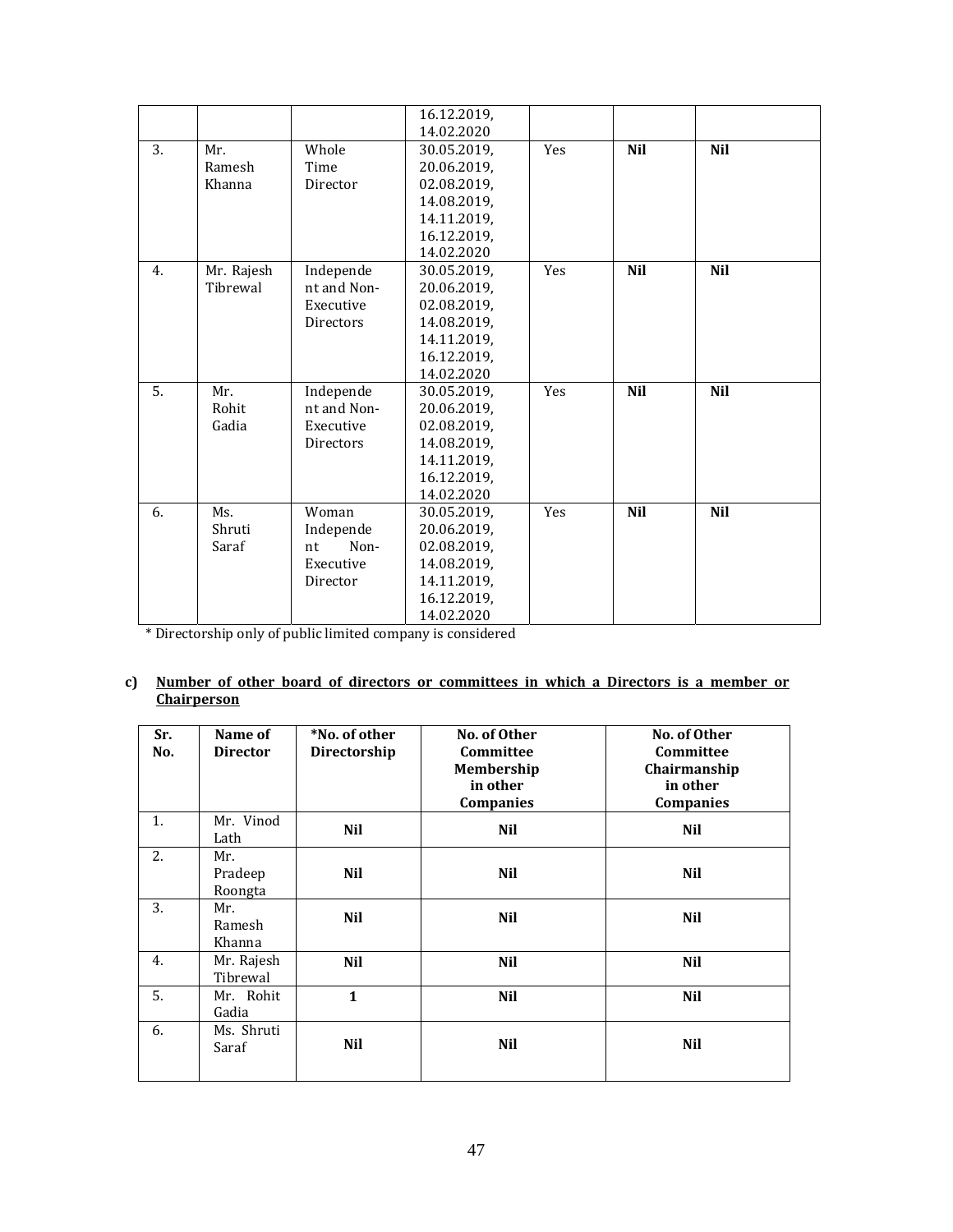# **d) Number of meetings of the board of directors held and dates on which held:**

- During the year, there were in total **Seven (Seven)** Board Meetings were held. The time gap between the two meetings was not more than 120 days. All the information required to be furnished to the Board was made available to them along with detailed Agenda notices.
- The dates on which the Board Meetings were held are as follows **30.05.2019; 20.06.2019; 02.08.2019; 14.08.2019; 14.11.2019; 16.12.2019 and 14.02.2020**.

# **e) Disclosure of Relationships between Directors Inter‐se:**

- Mr. Vinod Lath is the Managing Director & Chairman and is related to Mr. Pradeep Roongta being a relative as per Companies Act, 2013.
- Mr. Pradeep Roongta is the CFO & Whole-time Director and is related to Mr. Vinod Lath being a relative as per Companies Act, 2013.
- Mr. Ramesh Khanna is a Whole-time Director and is not related to any of the other Members of the Board of Directors.
- Mr. RohitGadia is a Non-Executive Independent Director and is not related to any of the other Members of the Board of Directors.
- Mr. Rajesh Tibrewal is a Non-Executive Independent Director and is not related to any of the other Members of the Board of Directors.
- Ms. ShrutiSaraf is a Non-Executive Independent Woman Director and is not related to any of the other Members of the Board of Directors.

| Sr.<br>No. | Name of the Non-Executive<br><b>Director</b> | No. of<br><b>Shares held</b> | No.<br>convertible<br>0f<br>instruments held |
|------------|----------------------------------------------|------------------------------|----------------------------------------------|
| 1.         | Rajesh Tibrewal                              | Nil                          | Nil                                          |
| 2.         | ShrutiSaraf                                  | Nil                          | Nil                                          |
| 3.         | Mr. RohitGadia                               | Nil                          | Nil                                          |

### **f) Number of shares and convertible instruments held by Non‐executive Directors;**

### **g) Details of Familiarization programmed imparted to Independent Directors for FY 2019‐20:**

On appointment, the concerned Director is issued a Letter of appointment setting out in detail, the terms of appointment, duties, responsibilities and expected time commitments. Each newly appointed Independent Director is taken through an induction and familiarization program including the presentation and interactive session with the Managing Director  $\&$  CEO, Executive Committee Members and other Functional Heads on the Company's manufacturing, marketing, finance and other important aspects. The program also includes visit to the plant to familiarize them with all facets of textile manufacturing. The details of familiarization program imparted for FY 2019-20 can be accessed from the website: www.sunilgroup.com

### **h) The Board has identified the following skills/expertise/ competencies fundamental for the effective functioning of the Company which are currently available with the Board:**

| <b>Business</b>                                                                              | Understanding of business dynamics, during various market conditions,    |  |
|----------------------------------------------------------------------------------------------|--------------------------------------------------------------------------|--|
| <b>Management</b>                                                                            | industry verticals and regulatory jurisdictions and applying the same in |  |
|                                                                                              | organising, planning and analysing company's business operation.         |  |
| Setting priorities, focusing resources and motivating employees towards<br>Strategy, Leading |                                                                          |  |
| and Planning                                                                                 | achievement of common goal and objective of the organisation.            |  |
| Corporate                                                                                    | Developing good corporate governance practices that impacts all aspects  |  |
| Governance                                                                                   | of the organisation linked to transparency, accountability and trust,    |  |
|                                                                                              | which serve the best interests of all stakeholders and strike a right    |  |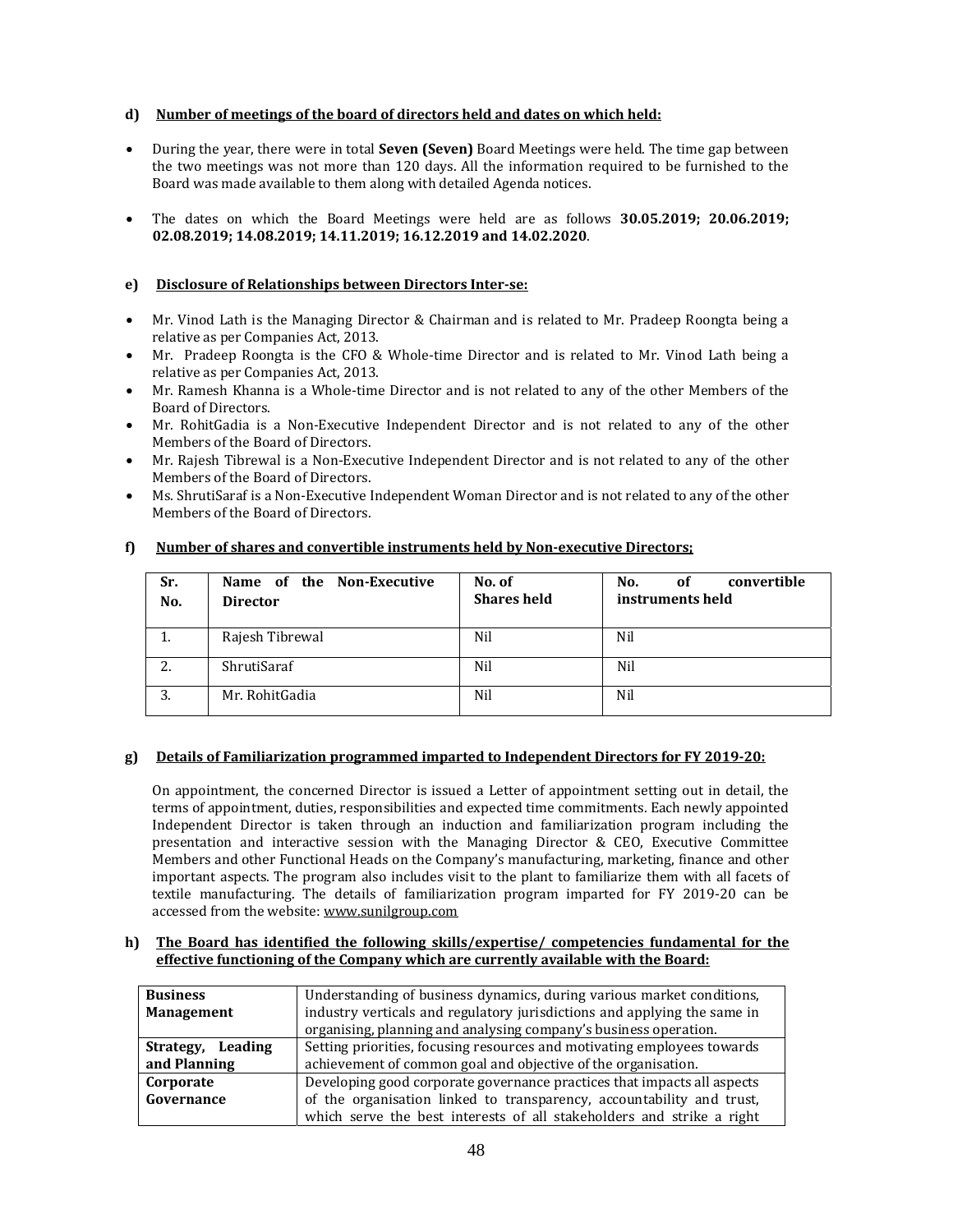| Sr.<br>No. | Name of<br><b>Director</b> | <b>Business</b><br><b>Management</b> | Leading<br>Strategy,<br>and Planning | Corporate<br>Governance |
|------------|----------------------------|--------------------------------------|--------------------------------------|-------------------------|
| 1.         | Mr. Vinod<br>Lath          | <b>Yes</b>                           | <b>Yes</b>                           | <b>Yes</b>              |
| 2.         | Mr.<br>Pradeep<br>Roongta  | <b>Yes</b>                           | <b>Yes</b>                           | ٠                       |
| 3.         | Mr.<br>Ramesh<br>Khanna    | <b>Yes</b>                           |                                      | <b>Yes</b>              |
| 4.         | Mr. Rajesh<br>Tibrewal     | <b>Yes</b>                           | <b>Yes</b>                           | <b>Yes</b>              |
| 5.         | Mr.<br>RohitGadia          | <b>Yes</b>                           |                                      | <b>Yes</b>              |
| 6.         | Ms.<br>ShrutiSaraf         | Yes                                  |                                      | <b>Yes</b>              |

### **In the table below, the areas of core competencies, skills and attributes of Individual Directors have been highlighted**

### **i) Confirmation that in the opinion of the board, the independent directors fulfil the conditions specified in these regulations and are independent of the management.**

The Board confirms that the Independent Directors of the Company fulfil the conditions specified in SEBI LODR regulations, 2015 and the Companies Act, 2013 and are independent of the management. Further there has been no resignation of an Independent Director before the expiry of his tenure during the Financial Year 2019-20.

#### **3. Audit Committee:**

#### **a) Brief Description of Terms of Reference:**

Broad terms of reference of the Audit Committee are as per following:

- 1) Oversight of the Company's financial reporting process and the disclosure of its financial information to ensure that the financial statement is correct, sufficient and credible.
- 2) Recommending the appointment, remuneration and terms of appointment of auditors of the company.
- 3) Approval of payment to statutory auditors for any other services rendered by the statutory auditors.
- 4) Reviewing, with the management the annual financial statements and the auditor's report thereon, before submission to the board for approval, with particular reference to:
- a. Matters required to be included in the director's responsibility statement to be included in the board's report in terms of clause  $(c)$  of sub-section  $(3)$  of Section 134 of the Companies Act, 2013.
- b. Changes, if any, in accounting policies and practices and reasons for the same.
- c. Major accounting entries based on exercise of judgment by management.
- d. Significant adjustments made in the financial statements arising out of audit findings.
- e. Compliance with listing and other legal requirements relating to financial statements.
- f. Disclosure of any related party transactions.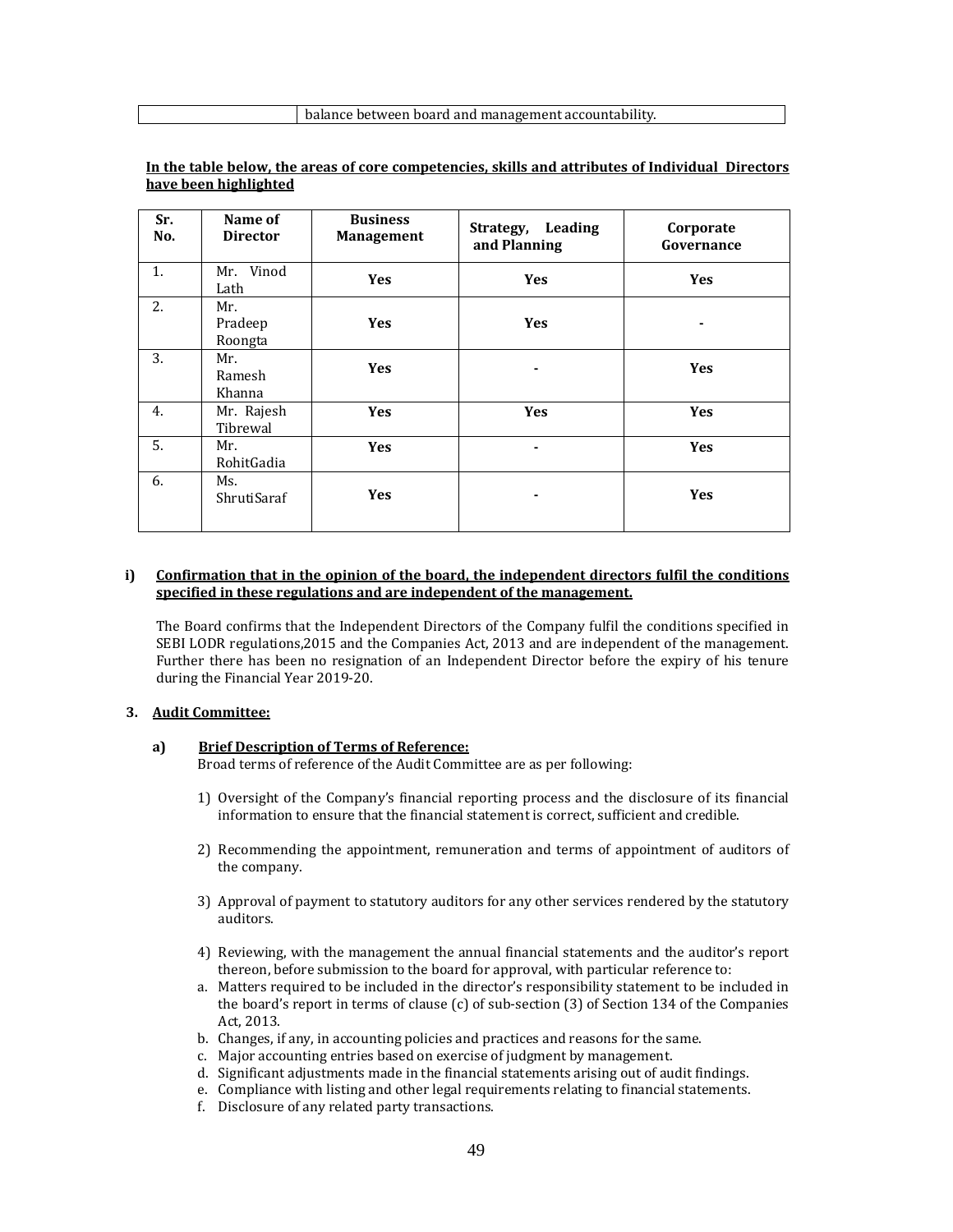- g. Modified opinion(s) in the draft audit report.
- 5) Reviewing, with the management, the quarterly financial statements before submission to the Board for approval.
- 6) Reviewing, with the management, the statement of uses  $/$  application of funds raised through an issue (public issue, rights issue, preferential issue, etc.), the statement of funds utilized for purposes other than those stated in the offer document / prospectus / notice and the report submitted by the monitoring agency monitoring the utilization of proceeds of a public or rights issue, and making appropriate recommendations to the board to take up steps in this matter.
- 7) Review and monitor the auditors' independence and performance, and effectiveness of audit process.
- 8) Approval or any subsequent modification of transactions of the company with related parties
- 9) Scrutiny of inter-corporate loans and investments.
- 10) Valuation of undertakings or assets of the company, wherever it is necessary;
- 11) Evaluation of internal financial controls and risk management systems;
- 12) Reviewing, with the management, performance of statutory and internal auditors, adequacy of the internal control systems;
- 13) Reviewing the adequacy of internal audit function, if any, including the structure of the internal audit department, staffing and seniority of the official heading the department, reporting structure coverage and frequency of internal audit
- 14) Discussion with internal auditors of any significant findings and follow up there on.
- 15) Reviewing the findings of any internal investigations by the internal auditors into matters where there is suspected fraud or irregularity or a failure of internal control systems of a material nature and reporting the matter to the board.
- 16) Discussion with statutory auditors before the audit commences about nature and scope of audit as well as post-audit discussion to ascertain any area of concern.
- 17) To look into the reasons for substantial defaults in the payment to the depositors, debenture holders, shareholders (in case of non-payment of declared dividends) and creditors.
- 18) To review the functioning of the Whistle Blower mechanism.
- 19) Approval of appointment of chief financial officer after assessing the qualifications, experience and background, etc. of the candidate.
- 20) To review report submitted by Monitoring Agency informing material deviations in the utilization of issue proceeds and to make necessary recommendations to the Board, if, when and where applicable.
- 21) Carrying out any other function as is mentioned in the terms of reference of the Audit committee.

#### **b) Composition, Name of Members and Chairperson:**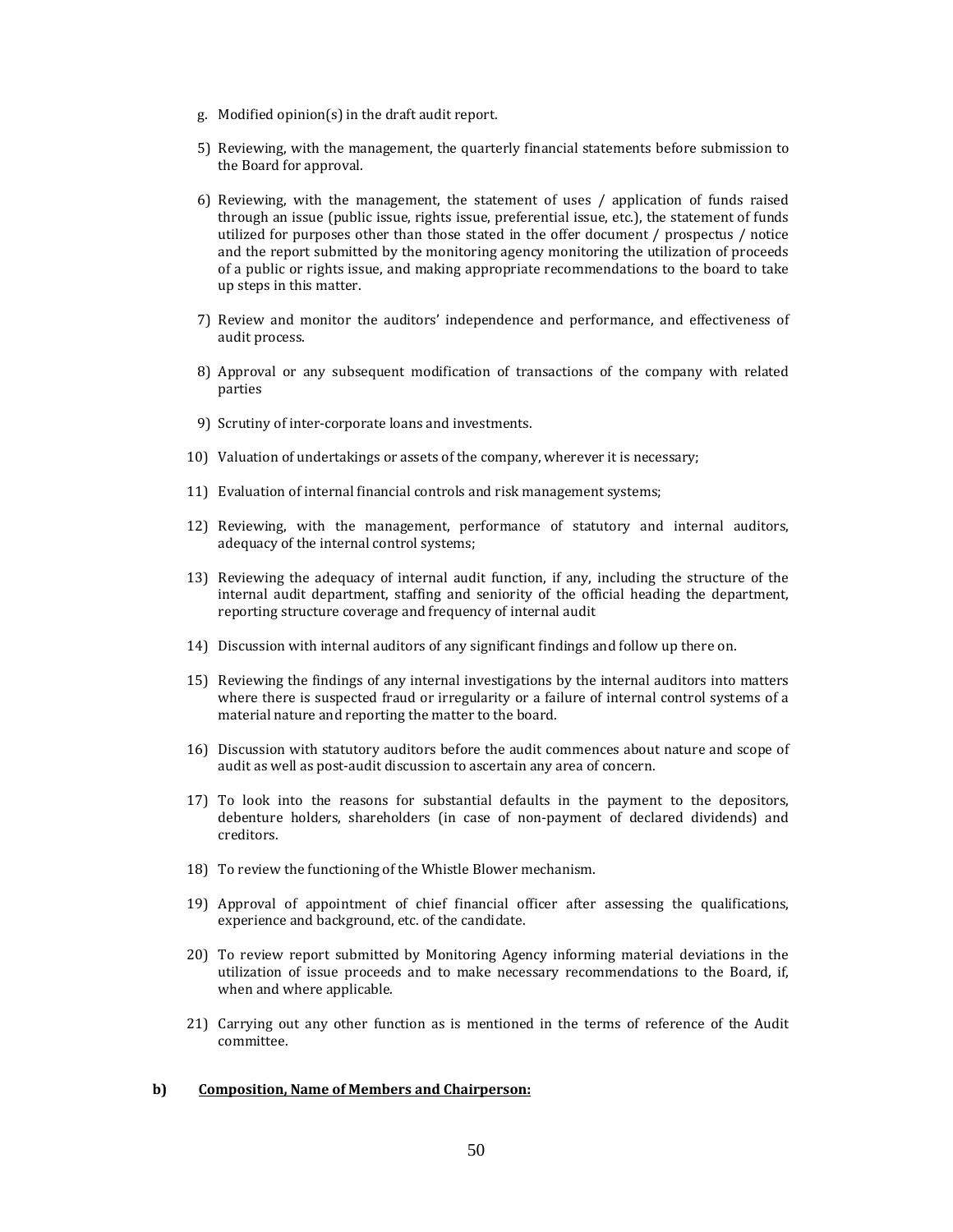The Audit Committee of the Company is constituted in line with the provisions of Section 177 of the Companies Act, 2013 read with Regulation 18 Listing Obligation and Disclosure Requirement, 2015. The Audit Committee comprises of 3 Non-Executive Independent Directors and 1 Executive Director.

The Audit Committee met Five (5) times in financial year 2019-20 viz: 30.05.2019; 20.06.2019; 14.08.2019; 14.11.2019 and 14.02.2020. The necessary quorum was present in the said meetings. The Chairman of the Audit Committee was present at the last Annual General Meeting of the Company held on  $28<sup>th</sup>$  September, 2019. The composition of the Committee during the year 2019-20 and the details of meetings held and attended by the Directors are as under:

| Mr. Rajesh Tibrewal | Chairman |
|---------------------|----------|
| Mr. RohitGadia      | Member   |
| MS. ShrutiSaraf     | Member   |
| Mr. Pradeep Roongta | Member   |

Mr. Saurabh Sahu, Company Secretary is the secretary to the Audit Committee w.e.f 12.03.2020 

### **c) Meetings and Attendance during the year:**

The Audit Committee has held  $5$  (Five) meetings during the year and attendance of the meetings is given below:

The Audit Committee met **5** (Five) times in Financial Year 2019-20 viz 30.05.2019; 20.06.2019; 14.08.2019; 14.11.2019 and 14.02.2020.

| Name of Director    | <b>Category of Directorship</b> | No. of Committee<br><b>Meetings</b><br>attended |
|---------------------|---------------------------------|-------------------------------------------------|
| Mr. Rajesh Tibrewal | Independent Director            | 5                                               |
| Mr. RohitGadia      | Independent Director            | 5                                               |
| MS. ShrutiSaraf     | Independent Director            | 5                                               |
| Mr. Pradeep Roongta | Whole-Time Director             | 5                                               |

### **4. Nomination & Remuneration Committee:**

### **a) Brief Description of Terms of Reference:**

The Nomination and Remuneration Committee of the Company is constituted in line with the provisions of Section 178(3) and  $(4)$  of the Companies Act, 2013 read with Regulation 19 Security and Exchange Board of India (SEBI) (Listing Obligation and Disclosure Requirements) Regulations, 2015. Nomination and Remuneration Committee comprises of 3 Non-Executive Independent Directors.

The Nomination and Remuneration Committee met (3) **Three**times during the year 2019-20. The necessary quorum was present in the said meetings. The Chairman of the Nomination and Remuneration Committee was present at the last Annual General Meeting of the Company held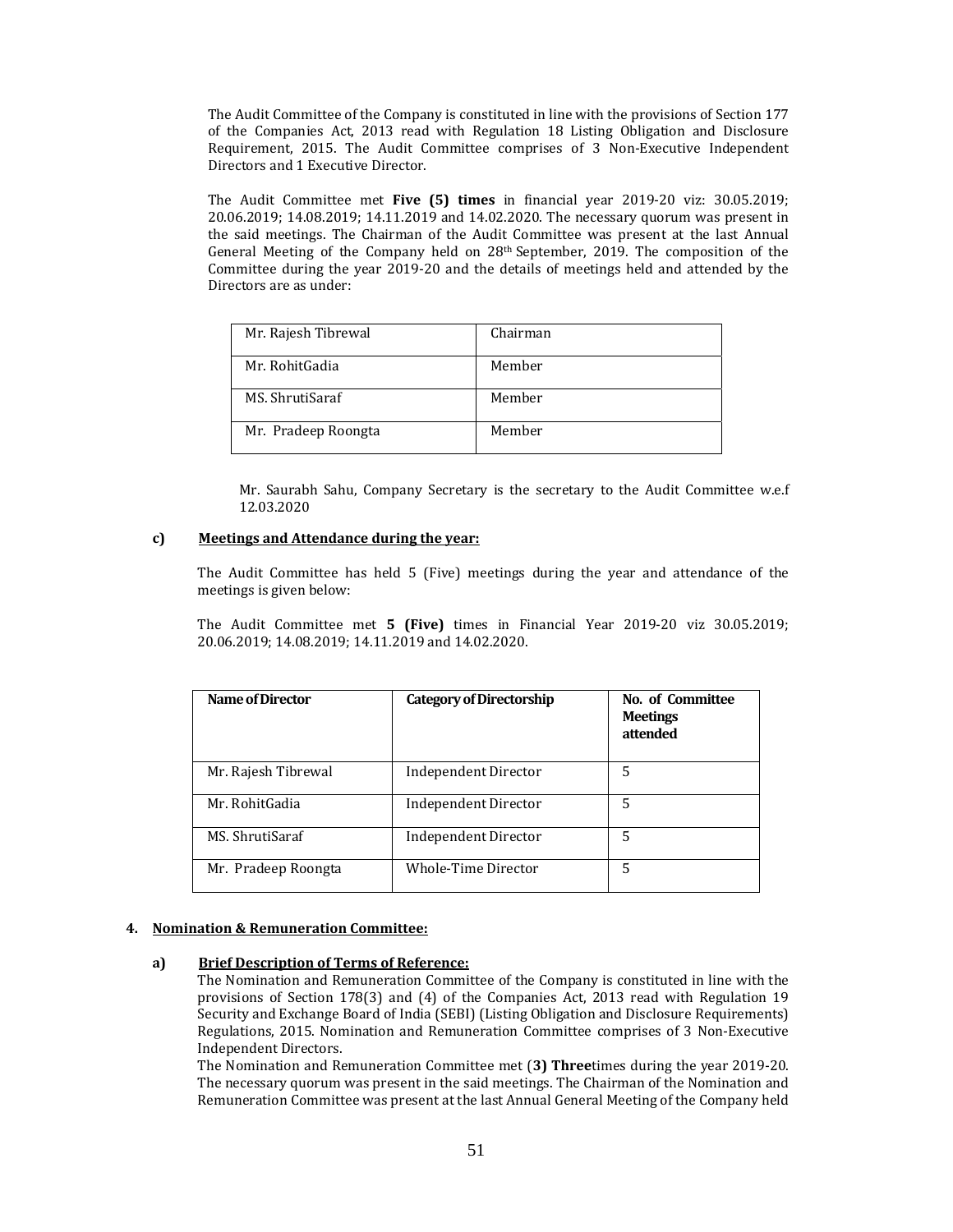on 28<sup>th</sup> September, 2019. The Committee comprises of 3 Non-Executive Independent Directors. 

**ROLE OF NOMINATION AND REMUNERATION COMMITTEE**, inter‐alia, include the following: 

- 1. Formulation of the criteria for determining qualifications, positive attributes and independence of a director and recommend to the board of directors a policy relating to, the remuneration of the directors, key managerial personnel and other employees;
- 2. Formulation of criteria for evaluation of performance of independent directors and the board of directors;
- 3. Devising a policy on diversity of board of directors;
- 4. Identifying persons who are qualified to become directors and who may be appointed in senior management in accordance with the criteria laid down, and recommend to the board of directors their appointment and removal;
- 5. Whether to extend or continue the term of appointment of the Independent Director, on the basis of the report of performance evaluation of Independent Directors;
- 6. Criteria for evaluation of performance of independent directors and the board of directors and the Chairman of the Company;
- 7. Nomination and Remuneration Committee shall carry out evaluation of every director's performance.

### **b) Composition, Name of Members and Chairperson:**

The composition of the Nomination and Remuneration Committee during the Financial Year  $2019 - 20$  is as follows:

| Mr. Rajesh Tibrewal | Chairman |
|---------------------|----------|
| Mr. RohitGadia      | Member   |
| Ms. ShrutiSaraf     | Member   |

Mr. Saurabh Sahu, Company Secretary is the secretary to the Committee w.e.f 12.03.2020

### **c) Meeting and Attendance during the year:**

The Nomination and Remuneration Committee has held 3 (Three) meetings viz 14.08.2019; 16.12.2019 and 14.02.2020 during the year. The attendance of the meetings is given below.

| Name of Director    | 0f<br>Category<br>Directorship               | Committee<br>No.<br>of<br><b>Meetings attended</b> |
|---------------------|----------------------------------------------|----------------------------------------------------|
| Mr. Rajesh Tibrewal | Non-executive<br><b>Independent Director</b> | 3                                                  |
| Mr. RohitGadia      | Non-executive<br><b>Independent Director</b> | 3                                                  |
| Ms. ShrutiSaraf     | Non-executive<br><b>Independent Director</b> | 3                                                  |

# **d) Performance Evaluation Criteria for Independent Directors:**

 **Guidelines regarding appointment of directors:** The Nomination & Remuneration Committee have approved a Policy for the Selection, Appointment and Remuneration of Directors. In line with the said Policy, the Committee facilitate the Board in identification and selection of the Directors who shall be of high integrity with relevant expertise and experience so as to have well diverse Board.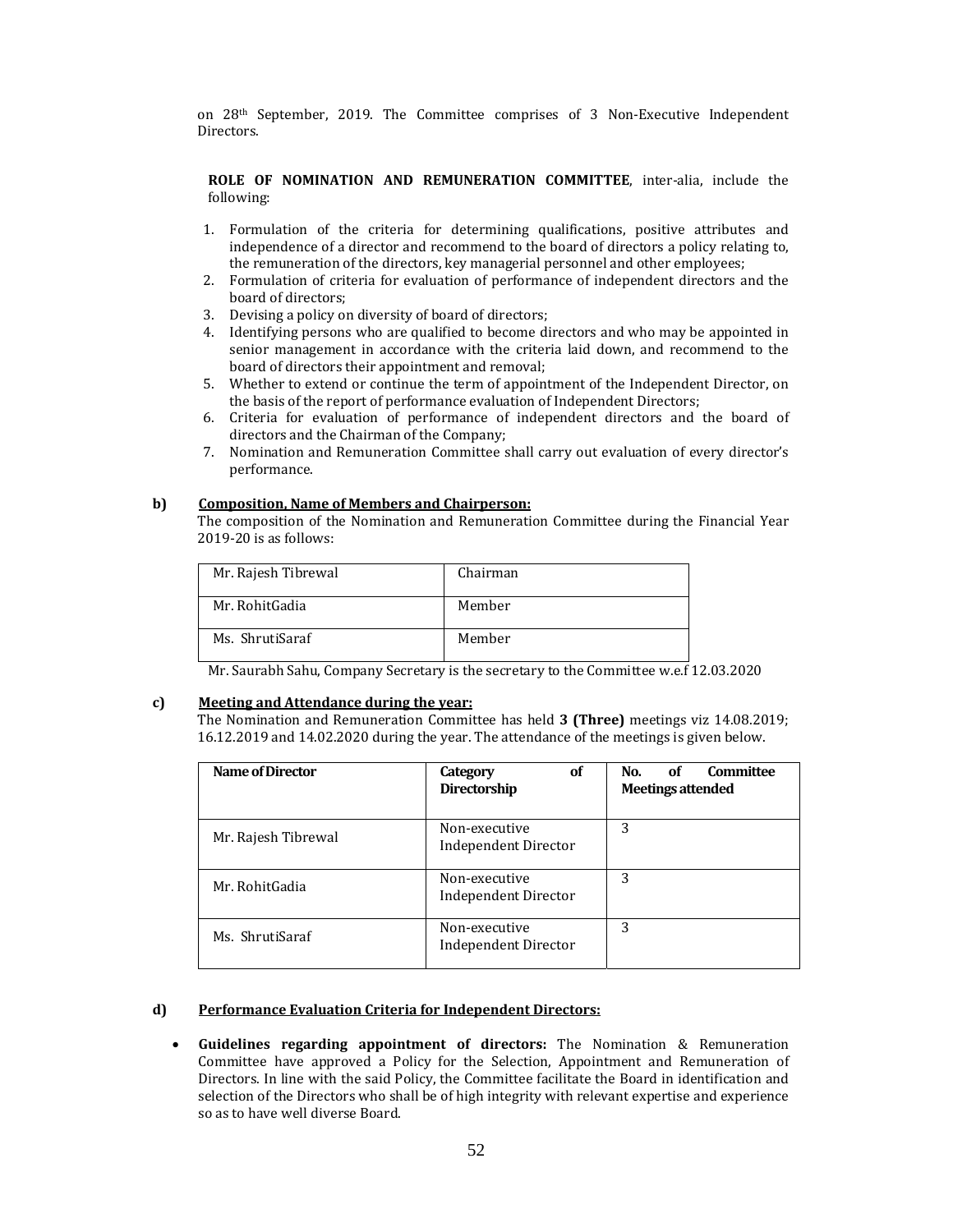Directors are appointed or re-appointed with the approval of the shareholders and shall remain in office in accordance with the provisions of the law and the retirement policy laid down by the Board from time-to-time. The Managing Director and all the Non-Executive Directors (except Independent Directors) are liable to retire by rotation unless otherwise specifically provided under the Articles of Association or under any statute. As required under Regulation  $46(2)(b)$  of the Listing Obligation and Disclosure Requirements, Regulations, 2015 the Company has issued formal letters of appointment to the Independent Directors. The terms & conditions of appointment of their appointment are posted on the Company's website and can be accessed at **www.sunilgroup.com.** 

- **Membership term:**As per the Articles of Association of the Company, at least two-thirds of the Board of Directors should be retiring Directors. One-third of these Directors are required to retire every year and if eligible, the retiring Directors qualify for re-appointment.
- Meeting of Independent Directors: The Company's Independent Directors met on 14th February 2020 without the presence of the Managing Director & CEO, Non-Independent Directors and the Management Team. The meeting was attended by all the Independent Directors and was conducted informally to enable the Independent Directors to discuss matters pertaining to the Company's affairs and put forth their combined views to the Board of Directors of the Company
- **Succession policy:** The Board constantly evaluates the contribution of its members and recommends to shareholders their re-appointment periodically as per the statute. Executive Directors are appointed by the shareholders for a maximum period of Five years of one term, but are eligible for re-appointment upon completion of their term. Non-Independent, Non-Executive Directors do not have any term, but retire by rotation as per the law.
- **•** The Board has adopted a retirement policy for its Executive Directors: The maximum age of retirement of Executive Directors is seventy years, provided that the term of the person holding this position may be extended beyond the age of Seventy Years with the approval of shareholders by passing a special resolution based on the explanatory statement annexed to the notice for such motion indicating the justification for extension of appointment beyond seventy years.
- **•** Performance Evaluation Criteria of Independent Directors: During the year, the Board adopted a formal mechanism for evaluating its performance and effectiveness as well as that of its Committees and individual Directors, including the Chairman of the Board. The exercise was carried out through a structured evaluation process covering various aspects of the Boards functioning such as composition of the Board & committees, experience & competencies, performance of specific duties & obligations, governance issues, quality of contribution to Board deliberations, commitment to shareholders and other stakeholder interests etc.
- **Code of Conduct:** The Board of Directors has adopted the code of conduct for the directors and senior management and the same has been placed on the company's website **http://www.sunilgroup.com.**All board members and senior management personnel have affirmed compliance with the code of conduct for the period under review. A declaration to that effect signed by the Managing Director is attached and forms part of the Annual Report of the Company.

### **5. Remuneration to Directors:**

**a) Pecuniary relationship or transactions of the non‐executive Directors:** There are no pecuniary relationships or transactions of Non-Executive Directors vis-à-vis the Company which has Potential conflict with the interests of the Company at large.

### **b) Criteria of making payments to non‐executive Directors:**

The Nomination and Remuneration Policy devised in accordance with Section 178 (3) and  $(4)$ of the Companies Act, 2013 is available at the website of the Company: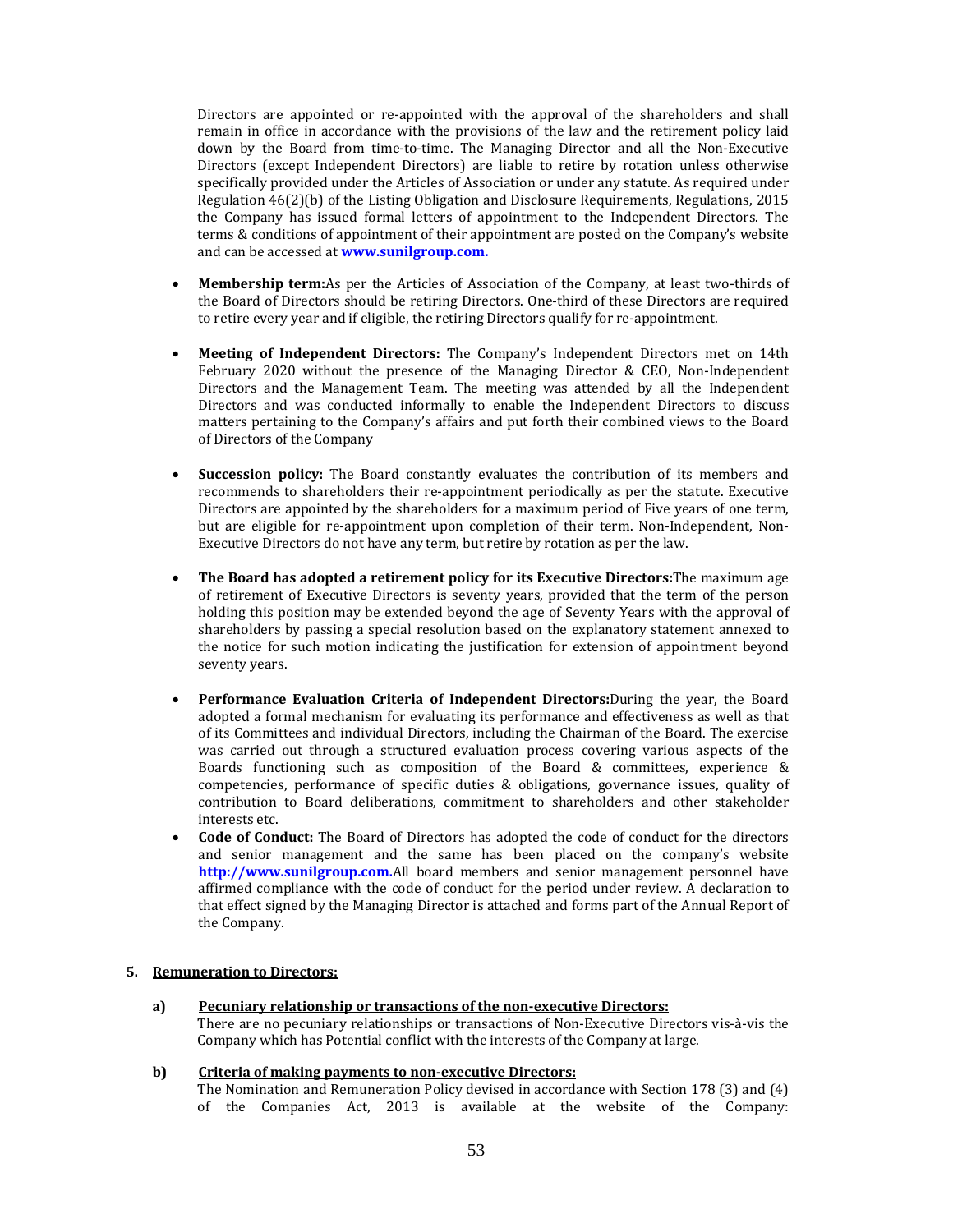http://www.sunilgroup.com. Further, criteria of making payments to non-executive directors, the details of remuneration paid to all the Directors and the other disclosures required to be made under Listing Obligation and Disclosure Requirement, 2015 have been provided in the said policy and Nomination and remuneration policy adheres to the terms and conditions of the policy while approving the remuneration payable.

# **c) Disclosures with respect to remuneration:**

### **i. Details of Remuneration Paid to the Directors:**

The remuneration of the managing director and executive director is recommended by the Remuneration Committee, then approved by the Board of Directors and subsequently by the shareholders in general meeting within the limits prescribed in Companies Act, 2013.

| Name of<br><b>Director</b>                  | Mr. Vinod<br>Lath    | Mr. Pradeep<br>Roongta                              | Mr. Ramesh<br>Khanna   |
|---------------------------------------------|----------------------|-----------------------------------------------------|------------------------|
| <b>Designation</b>                          | Managing<br>Director | Chief Financial<br>Officer & Whole<br>Time Director | Whole Time<br>Director |
| <b>Salary</b>                               | Rs. 12,00,000        | Rs. 12,00,000                                       | Rs. 10,64,280          |
| <b>Performance</b><br><b>bonus</b>          |                      |                                                     |                        |
| Provident<br>Fund &<br><b>Gratuity Fund</b> |                      |                                                     |                        |
| <b>Stock Option</b>                         |                      |                                                     |                        |

### **Details of remuneration paid to Executive Directors:**

**Details of remuneration paid to Non‐Executive Directors:**

| Name                                         | Mr. Rajesh<br><b>Tibrewal</b> | Mr.<br><b>RohitGadia</b> | Ms.<br><b>ShrutiSaraf</b> |
|----------------------------------------------|-------------------------------|--------------------------|---------------------------|
| <b>Sitting fees</b>                          | Nil                           | Nil                      | Nil                       |
| Remuneration                                 | Nil                           | Nil                      | Nil                       |
| No. of Equity shares                         | Nil                           | Nil                      | Nil                       |
| Commission                                   | Nil                           | Nil                      | Nil                       |
| <b>Non-Convertible</b><br><b>Instruments</b> | Nil                           | Nil                      | Nil                       |
| <b>Stock Option</b>                          | Nil                           | Nil                      | Nil                       |

- **ii.** Directors are not provided with any performance linked incentives, along with the performance linked criteria.
- **iii.** None of the Directors have Services Contracts, apart from agreements made towards their appointment as Whole-time Directors/ Managing Director. The notice period for Resignation is 30 days however due to certain inadvertent or significant unavoidable circumstances notice of Resignation can be served and accepted without the mandatory period of 30 days.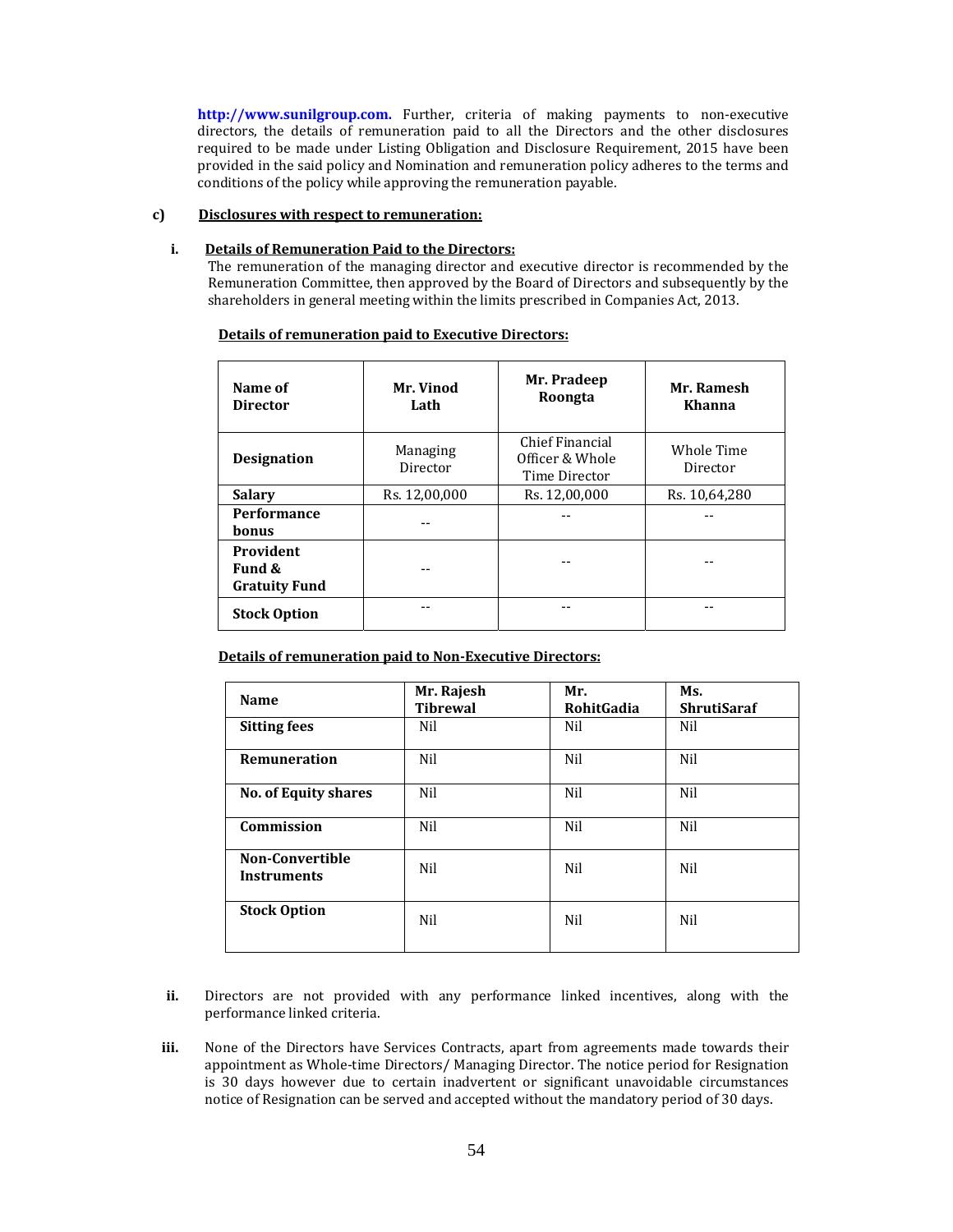**iv.** The company has not issued any Stock Options either to its Directors or to its Employees.

## **6. Stakeholder's Relationship Committee:**

The Stakeholders' Relationship Committee of the Company is constituted in line with the provisions of Section 178(5) of the Companies Act, 2013 read with Regulation 20 Security and Exchange Board of India (SEBI) (Listing Obligation and Disclosure Requirements) Regulations, 2015. Stakeholders' Relationship Committee of 2 Non-Executive Independent Directors, one executive Director and one Managing Director/ Compliance Officer.

The Committee periodically reviews the status of Stakeholders' Grievances and Redressal of the same. The Committee met (4)Four times in FY 2019-20 - viz: 30.05.2019; 14.08.2019; 14.11.2019 and 14.02.2020. The composition of the Committee during financial year 2019-120 and the details of meetings held and attended by the Directors are as under:

The Stakeholder Relationship Committee has been constituted with 3 members. The committee consists of three Non-Executive Independent Directors. The committee looks into the shareholders and investors grievances that are not settled at the level of Compliance Officer and helps to expedite the share transfers and related matters.

### **Following are the members of the Committee.**

| Mr. Rajesh Tibrewal | Chairman |
|---------------------|----------|
| Mr. RohitGadia      | Member   |
| Ms. ShrutiSaraf     | Member   |

Mr. Saurabh Sahu, Company Secretary is the secretary to the Committee w.e.f 12.03.2020

# **Meeting and Attendance during the year:**

The Stakeholder's Relationship Committee has (4) Four times in FY 2019-20 - viz: 30.05.2019; 14.08.2019; 14.11.2019 and 14.02.2020. The attendance of the meetings is given below.

| Name of Director    | <b>Category</b><br>οf<br>Directorship        | <b>Committee</b><br>No.<br>of<br><b>Meetings attended</b> |
|---------------------|----------------------------------------------|-----------------------------------------------------------|
| Mr. Rajesh Tibrewal | Non-executive<br><b>Independent Director</b> | 4                                                         |
| Mr. RohitGadia      | Non-executive<br><b>Independent Director</b> | 4                                                         |
| Ms. ShrutiSaraf     | Non-executive<br><b>Independent Director</b> | 4                                                         |

# **a) Name of Non‐Executive Director heading the committee:**

Mr. Rajesh Tibrewal, the Chairman and Independent Non-Executive Directoris the head of the committee. 

# **b) Name and Designation of Compliance Officer:**

Mr. Saurabh Sahu, who is Company Secretary is also the Compliance Officer of the Companyw.e.f 12.03.2020 

**c) Number of Shareholder's Complaints received so far:**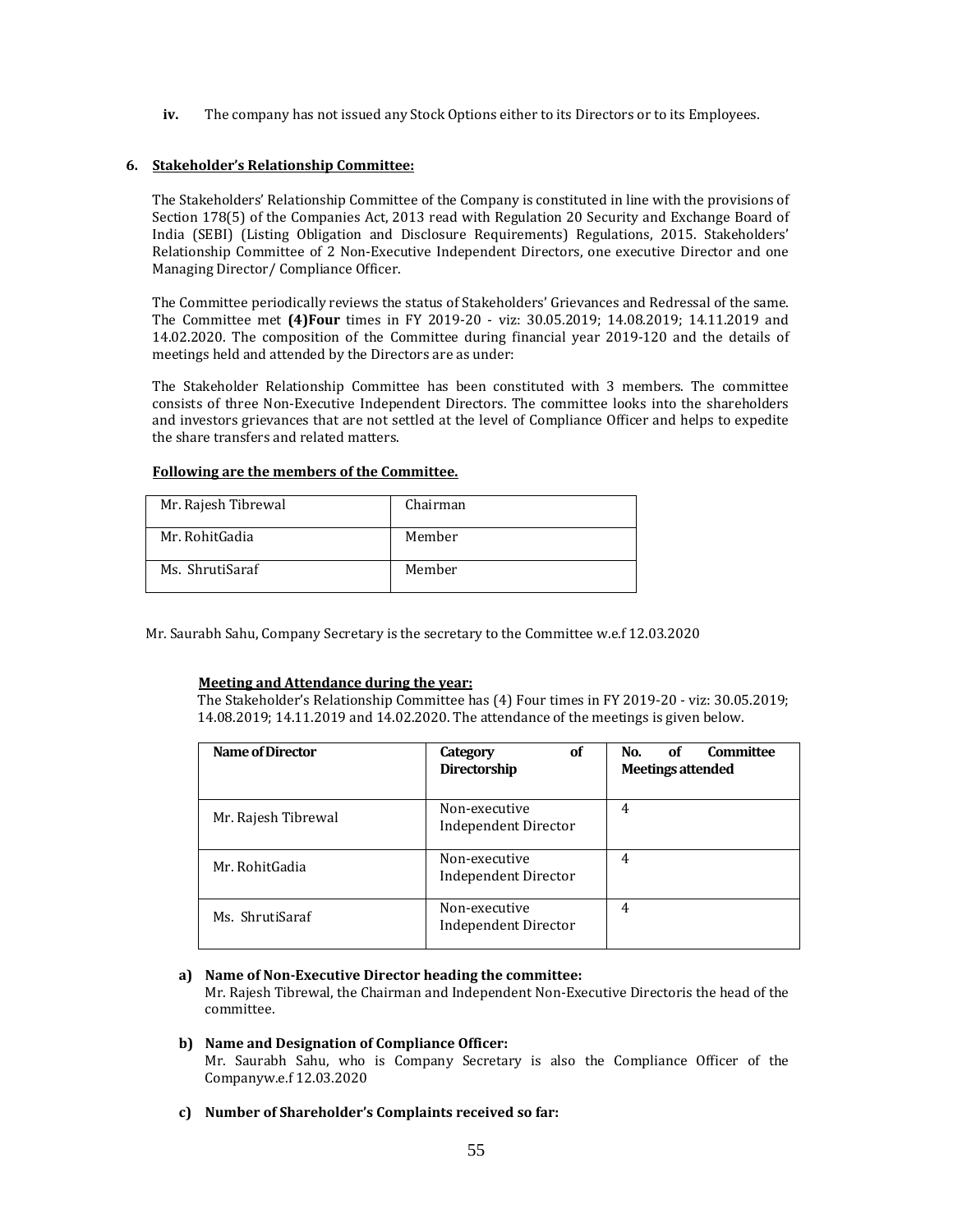The company received (Nil) complaints from Shareholders during the Financial Year 2019-20. 

**d) Number unsolved to the satisfaction of shareholders:**

There were no unsolved complaints to the satisfaction of shareholders.

**e) Number of Pending Complaints:** There were no Shareholder Complaints .

# **7. General Body Meetings:**

### **a) Details of last 3 (Three) Annual General Meetings and whether any Special Resolutions were passed in those three Annual General Meeting are given below**:

| 2016-2017<br>26.09.2017<br>11.00<br>$D-8$ ,<br>MIDC,<br>Nil<br>Manpada<br>am<br>Road,<br>Dombivli<br>(E),<br>Thane - 421 201<br>2017-2018<br>27.09.2018<br>11.00<br>$D-8$ ,<br>MIDC,<br>Approval<br>of<br>1.<br>Manpada<br>Maximum Amount<br>am<br>Dombivli<br>Road,<br>for<br>creation<br>of<br>(E),<br>charge<br>the<br>on<br>Thane - 421 201<br>Assets and to sell,<br>lease or otherwise<br>dispose<br>of<br>the<br>whole<br>or<br>substantially<br>the<br>whole<br>the<br>of<br>undertaking<br>in<br>excess<br>of<br>limits<br>specified<br>under<br>Section 180 (1) (A)<br>of Companies Act,<br>2013.<br>2.<br>Approval<br>for<br>increase<br>in<br>borrowing limits in<br>excess of<br>limits<br>specified<br>under<br>Section 180 (1) (c)<br>of Companies Act,<br>2013.<br>3.<br>Approval<br>for<br>making investment<br>$(s)$ ,<br>loans,<br>guarantees<br>and | <b>Financial</b><br>Year | Date | <b>Time</b> | Location | <b>Special</b><br><b>Resolution(s)</b> |
|-------------------------------------------------------------------------------------------------------------------------------------------------------------------------------------------------------------------------------------------------------------------------------------------------------------------------------------------------------------------------------------------------------------------------------------------------------------------------------------------------------------------------------------------------------------------------------------------------------------------------------------------------------------------------------------------------------------------------------------------------------------------------------------------------------------------------------------------------------------------------|--------------------------|------|-------------|----------|----------------------------------------|
|                                                                                                                                                                                                                                                                                                                                                                                                                                                                                                                                                                                                                                                                                                                                                                                                                                                                         |                          |      |             |          |                                        |
| of limits specified<br>under Section 186<br>of Companies Act,<br>2013.                                                                                                                                                                                                                                                                                                                                                                                                                                                                                                                                                                                                                                                                                                                                                                                                  |                          |      |             |          | security in excess                     |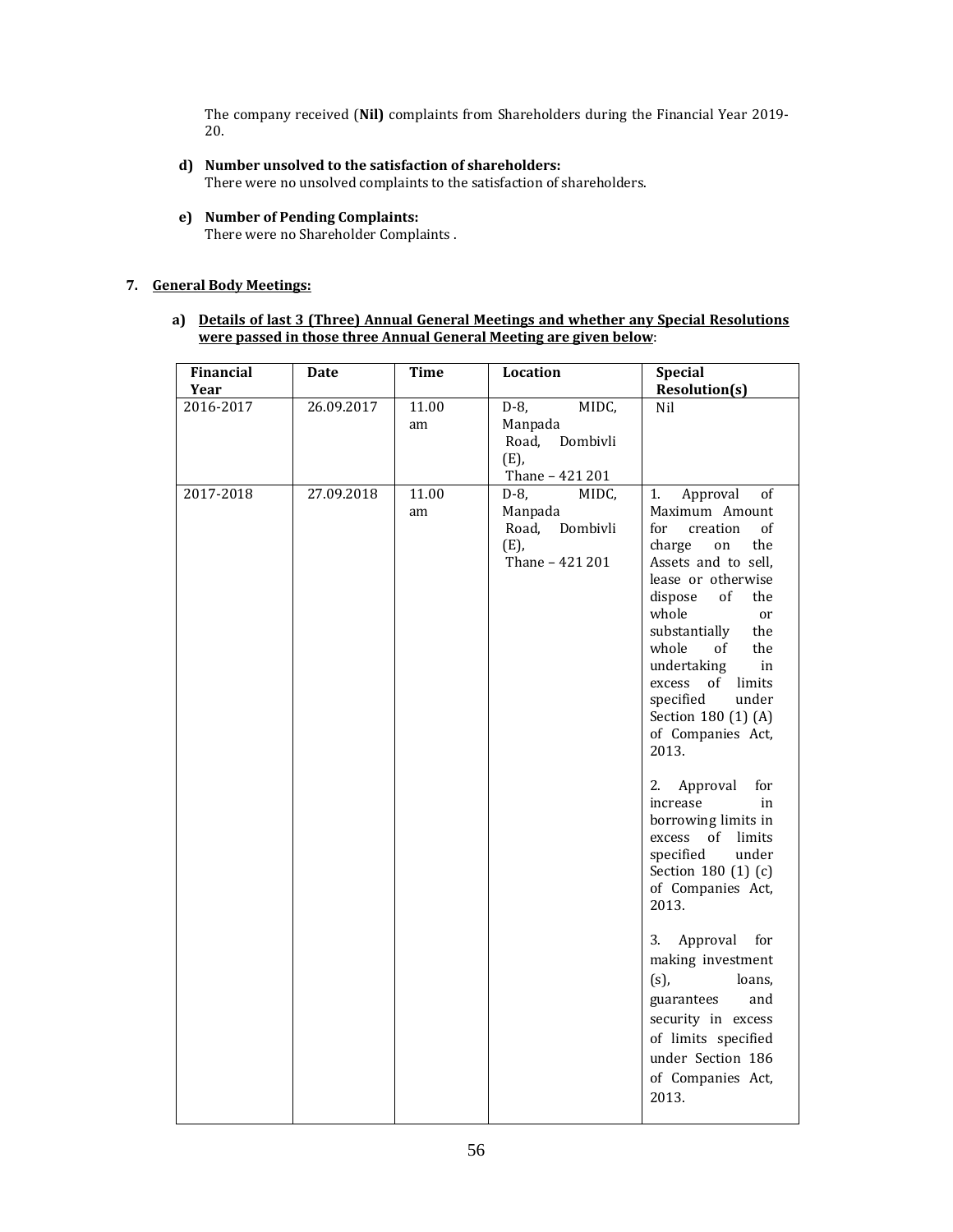| 2018-2019 | 28.09.2019 | 11.00 | MIDC,<br>D-8,     | 1. Re-Appointment       |
|-----------|------------|-------|-------------------|-------------------------|
|           |            | am    | Manpada           | of RohitGadia as an     |
|           |            |       | Dombivli<br>Road, | Independent             |
|           |            |       | (E),              | Director                |
|           |            |       | Thane - 421 201   |                         |
|           |            |       |                   | 2.5<br>Alteration<br>of |
|           |            |       |                   | Memorandum<br>of        |
|           |            |       |                   | Association as per      |
|           |            |       |                   | the provisions of       |
|           |            |       |                   | the Companies Act,      |
|           |            |       |                   | 2013                    |
|           |            |       |                   | 3. Re-Appointment       |
|           |            |       |                   | of Vinod Lath AS        |
|           |            |       |                   | Managing Director       |
|           |            |       |                   | and approval for        |
|           |            |       |                   | payment<br>of           |
|           |            |       |                   | remuneration            |
|           |            |       |                   | 4. Re-Appointment       |
|           |            |       |                   | of Pradeep Roongta      |
|           |            |       |                   | Whole<br>Time<br>as     |
|           |            |       |                   | Director and Chief      |
|           |            |       |                   | officer<br>Financial    |
|           |            |       |                   | and approval for        |
|           |            |       |                   | payment<br>of           |
|           |            |       |                   | remuneration.           |
|           |            |       |                   |                         |
|           |            |       |                   | 5. Re-appointment       |
|           |            |       |                   | of Ramesh Khanna        |
|           |            |       |                   | Whole<br>Time<br>as     |
|           |            |       |                   | Director<br>and         |
|           |            |       |                   | for<br>approval         |
|           |            |       |                   | of<br>payment           |
|           |            |       |                   | remuneration.           |

**b)** There were no Special/Ordinary resolutions passed during last year through Postal Ballot nor does the Company thus far has any plan to conduct postal Ballot and hence is not required to produce Procedure of Postal Ballot.

### **8. MEANS OF COMMUNICATION:**

### **a) Yearly/Quarterly Results:**

The yearly/quarterly results are duly reviewed by the Audit Committee and subsequently approved by the Board of Directors of the Company and the same have been submitted to BSE in due course of time. The Company has its website named as www.sunilgroup.com.

### **b) Newspapers where Yearly/Quarterly Results are Published:**

The Yearly/Quarterly results are published in one English language newspaper being the Free PressJournal and one Marathi language newspaper being Navshakti.

### **c) Website where Yearly/Quarterly Results are Published:**

The Yearly/Quarterly results are duly hosted on the Website of the Company at www.sunilgroup.com and is easily accessible in public domain at the Website of BSE Limited at http://www.bseindia.com/stock-share-price/sunil-industries-ltd/suniltx/521232/. The results and other mandatory information about the Company is hosted at the website of the Company at www.sunilgroup.com. The website contains details as required under LODR, 2015 and Companies Act, 2013.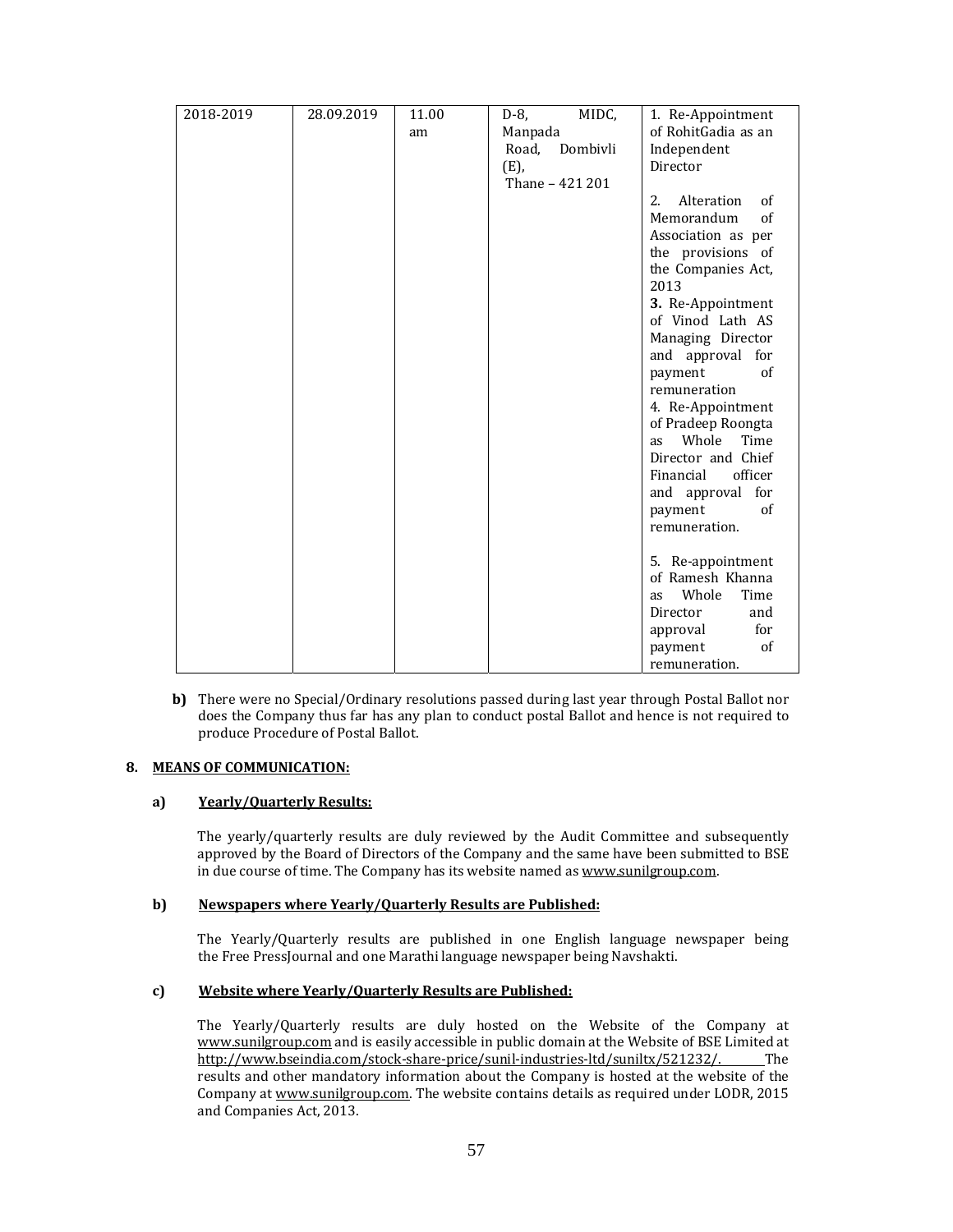### **d) News Releases and Presentations made to Institutional Investors or to the Analysts:**

The company has not made any official news releases nor it has made any presentations made to Institutional Investors or to the analysts hence the same are not disclosed to BSE or on the website of the Company.

### **9. GENERAL SHAREHOLDERS INFORMATION:**

### **a) Annual General Meeting ‐ Date, Time and Venue:**

The 44thAnnual General Meeting is scheduled to be held on **Monday, the 28th day of September, 2020** at **11.00 am** at **D‐8, MIDC Phase II, Manpada Road, Dombivli (East), District – Thane, 421‐203**. 

### **b) Financial Year:**

The Financial year of the company is from April to March. The financial calendar is as per following. 

| First Quarter Results (30 <sup>th</sup> June)       | $28th$ August, 2020              |
|-----------------------------------------------------|----------------------------------|
| Annual General Meeting                              | 28 <sup>th</sup> September, 2020 |
| Second Quarter Results (30 <sup>th</sup> September) | By Mid-November, 2020            |
| Third Quarter Results (31 <sup>st</sup> December)   | By Mid-February, 2021            |
| Fourth Quarter / Annual Results                     | By End of May, 2021              |

### **c) Payment of Dividend:**

The Board of Directors have not proposed any dividend for the Financial Year ended  $31^{st}$ March, 2020 with a view to conserve resources for a sustainable future.

# **d) Listing of Stock Exchange:**

The company's shares are listed at Bombay, Ahmedabad, Delhi and Calcutta Stock Exchanges out of which Bombay Stock Exchange is the only functional Stock Exchange and hence all the Listing Compliances including payment of Listing Fees are made to BSE Limited only.

The Company has paid listing fees up to  $31<sup>st</sup>$  March, 2020 to the Bombay Stock Exchange (BSE Limited). 

# **e) BSE Stock Code:**

Scrip Name: SUNIL INDUSTRIES LIMITED Scrip Code: 521232

# **f) Market Price Data:**

The Stock Market Price for the period April 2019 to the end of March 2020 at BSE is given hereunder: 

| Month     | BSE   |       |                                            |
|-----------|-------|-------|--------------------------------------------|
|           | High  | Low   | <b>Volume of</b><br>shares traded<br>(Nos) |
| Apr- $19$ | 25.20 | 25.20 | 100                                        |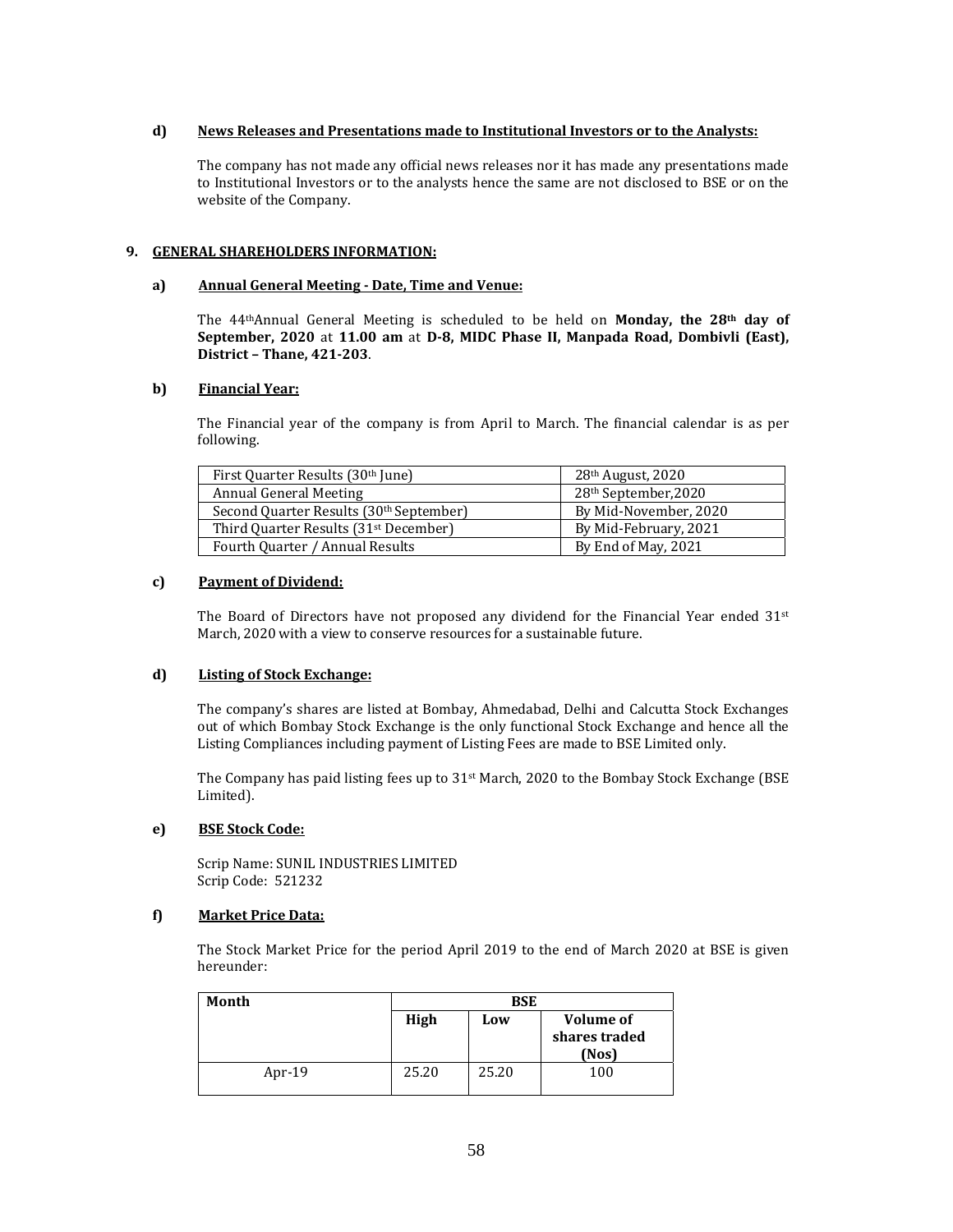| <b>May-19</b> | 25.20 | 25.20 |       |
|---------------|-------|-------|-------|
| Jun-19        | 23.95 | 22.80 | 6,800 |
| Jul-19        | 23.95 | 22.80 |       |
| Aug-19        | 23.95 | 22.80 |       |
| $Sep-19$      | 23.95 | 22.80 |       |
| Oct-19        | 23.95 | 22.80 |       |
| $Nov-19$      | 21.70 | 21.70 | 600   |
| $Dec-19$      | 20.65 | 16.95 | 5,300 |
| Jan-20        | 18.55 | 16.95 | 400   |
| Feb-20        | 20.25 | 15.15 | 1,500 |
| $Mar-20$      | 14.40 | 13.05 | 400   |

# **g) Performance in comparison to broad‐based indices of BSE:**

**Relative Performance of the Company's Shares Price with BSE Sensex**: Share Price of Sunil Industries Limited  $v/s$  BSE Sensex Index for the year 2019-20:

| <b>Months</b> | <b>Sunil Industries Share</b><br>Price (Rs.) | <b>BSE Sensex (Rs.)</b> |
|---------------|----------------------------------------------|-------------------------|
| Apr-19        | 25.20                                        | 39,031.55               |
| $May-19$      | 25.20                                        | 39,714.20               |
| Jun-19        | 22.80                                        | 39,394.64               |
| Jul-19        | 22.80                                        | 37,481.12               |
| Aug-19        | 22.80                                        | 37,332.79               |
| $Sep-19$      | 22.80                                        | 38,667.33               |
| $Oct-19$      | 22.80                                        | 40,129.05               |
| $Nov-19$      | 21.70                                        | 40,793.81               |
| $Dec-19$      | 16.95                                        | 41,253.74               |
| Jan-20        | 18.55                                        | 40,723.49               |
| Feb-20        | 15.15                                        | 38,297.29               |
| Mar-20        | 13.05                                        | 29,468.49               |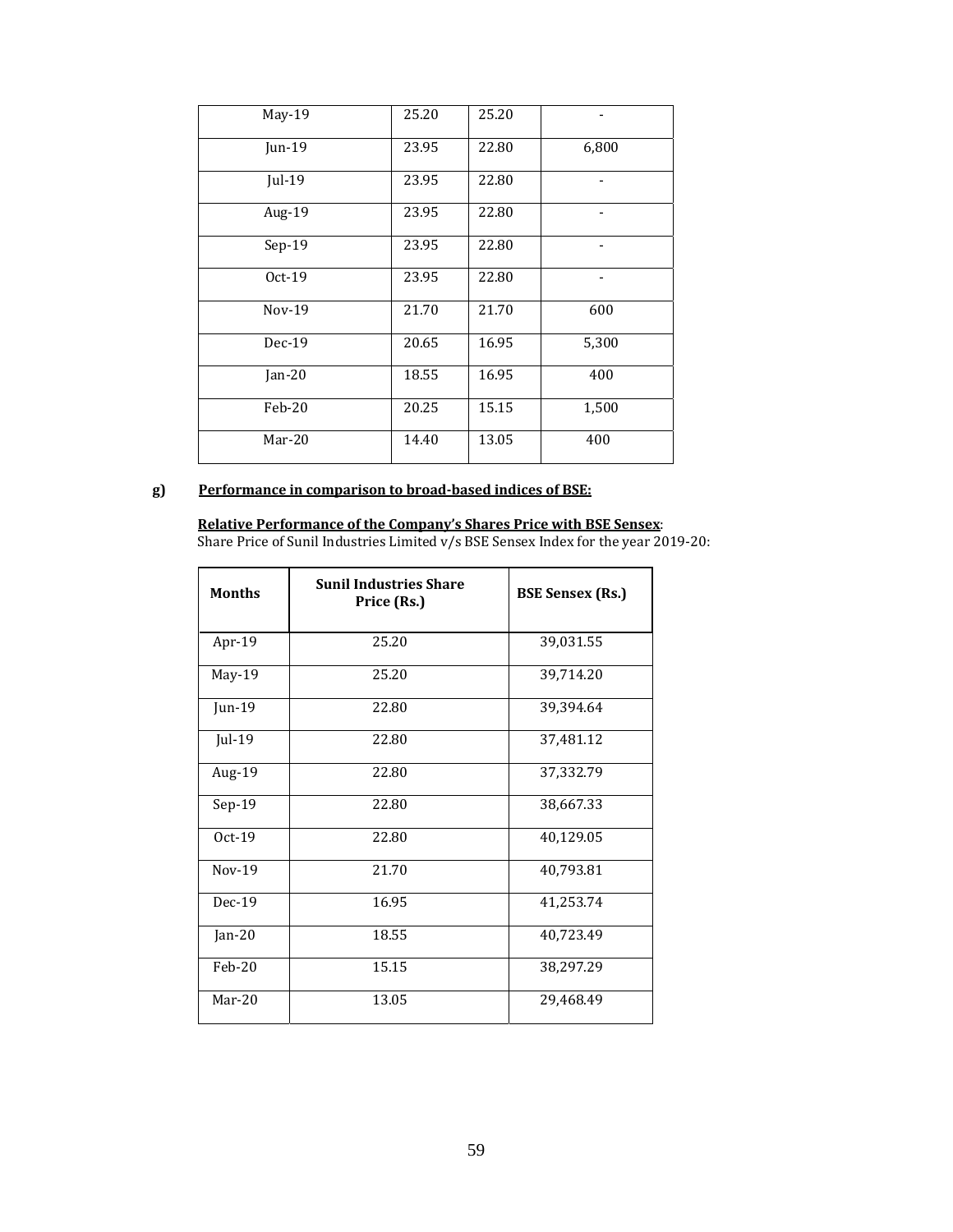

#### **h) The Securities of the Company are not suspended from trading and hence no explanation is provided.**

### **i) Registrars and Share Transfer Agents:**

Address of Registrars and Share Transfer Agent is as follows:

**Link Intime India Private Limited**. Add.: C 101, 247 Park, L.B.S. Marg, Vikhroli (West), Mumbai - 400083.

### **j) Share Transfer System:**

The share transfer of securities in physical form are registered, duly transferred and dispatched within 30 days of the receipt, if the transfer documents are in order, and rejection are communicated within 15 days if the documents are not found in order. The share transfers are approved on fixed time interval by the persons authorized to do so by the Board. The shares in de-materialized form are processed and transferred within 21 days from receipt of dematerialization requests.

#### **k) Distribution of shareholding as on 31stMarch, 2020**

| <b>Shareholding of Shares</b> |        | <b>Number</b><br>of<br><b>Sharehol</b><br>ders | $\frac{0}{0}$<br><b>of</b><br>Total<br><b>Sharehol</b><br>ders | No. of Shares | $\%$<br>of<br>Total<br><b>Shares</b> |
|-------------------------------|--------|------------------------------------------------|----------------------------------------------------------------|---------------|--------------------------------------|
|                               | 5000   | 6153                                           | 95.4397                                                        | 766500        | 18.2500                              |
| 5,001                         | 10,000 | 146                                            | 2.2646                                                         | 122000        | 2.9048                               |
| 10,001                        | 20,000 | 47                                             | 0.7290                                                         | 75000         | 1.7857                               |
| 20,001                        | 30,000 | 19                                             | 0.2947                                                         | 49100         | 1.1690                               |
| 30,001                        | 40,000 | 10                                             | 0.1551                                                         | 35100         | 0.8357                               |
| 40,001                        | 50,000 | 19                                             | 0.2947                                                         | 49100         | 1.1690                               |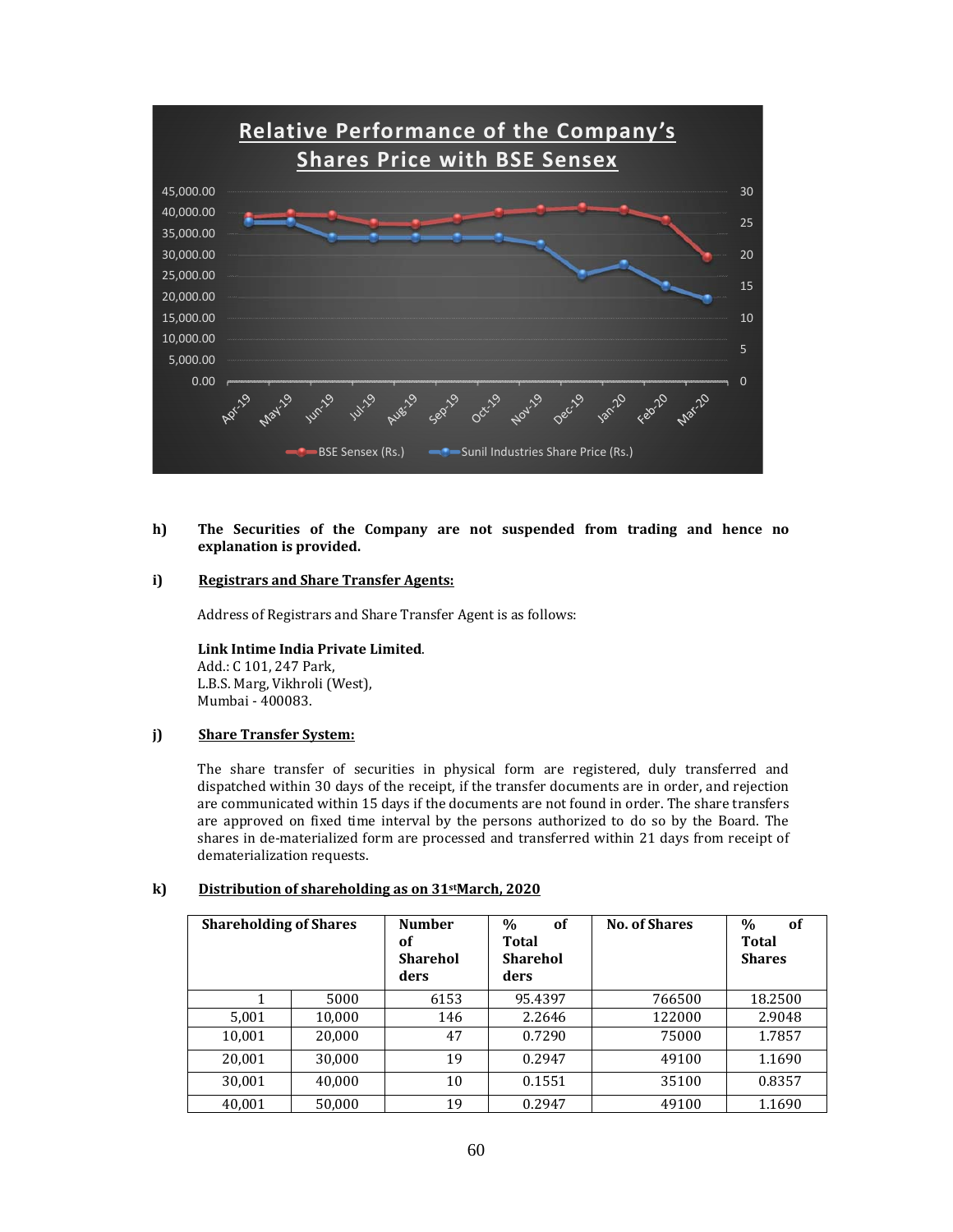| 50.001         | 1,00,00 | 17   | 0.2637 | 140100  | 3.3357  |
|----------------|---------|------|--------|---------|---------|
| Above 1,00,001 |         | 36   | 0.5584 | 2921700 | 69.5643 |
| TOTAL          |         | 6447 | 100.00 | 4200000 | 100.00  |

# **l) Categories of Shareholders as on 31st March, 2020**

| Category                                               | <b>No. of Shares Held</b> | % Shareholding |
|--------------------------------------------------------|---------------------------|----------------|
| Bodies(Promoter<br>Corporate<br>Companies)             | 1292100                   | 30.7643        |
| Other Bodies Corporate                                 | 185700                    | 4.4214         |
| Directors                                              | 368000                    | 8.7619         |
| Hindu Undivided Family                                 | 11100                     | 0.2643         |
| Mutual Fund                                            | 4800                      | 0.1143         |
| <b>Non Nationalised Banks</b>                          | 300                       | 0.0071         |
| Non-Resident (Non Repatriable)                         | 3000                      | 0.0714         |
| Non-Resident Indians                                   | 230200                    | 5.4810         |
| Office Bearers                                         | 11700                     | 0.2786         |
| Persons Acting in Concert                              | 6200                      | 0.1476         |
| <b>Public</b>                                          | 1334500                   | 31.7738        |
| Promoters (excluding directors and<br>their relatives) | 55800                     | 1.3286         |
| <b>Relative of Directors</b>                           | 702800                    | 16.7333        |
| <b>TOTAL</b>                                           | 4200000                   | 100.00         |

# **m) Dematerialization of securities and liquidity:**

**Names of depositories for dematerialization of equity shares are as under:**

| Name of depository                          | ISIN No.     |
|---------------------------------------------|--------------|
| National Securities Depository<br>Ltd.      | INE124M01015 |
| Central Depository Services<br>(India) Ltd. | INE124M01015 |

As on 31<sup>st</sup> March, 2020, 59.16% of the Company's total shares representing 24,84,700shares were held in de-materialized form and the balance 40.84% representing 17,34,800 shares in paper form. The details are given below:

| <b>Type</b>               | <b>No. of Shares</b><br>Held | % Shareholding |
|---------------------------|------------------------------|----------------|
| De-materialized shares    |                              |                |
| With N.S.D.L.             | 12,54,095                    | 29.86          |
| With C.D.S.L.             | 12,30,605                    | 29.30          |
| <b>Total Demat shares</b> | 24,84,700                    | 59.16          |
| <b>Physical shares</b>    | 17,15,300                    | 40.84          |
| <b>TOTAL</b>              | 42,00,000                    | 100.00%        |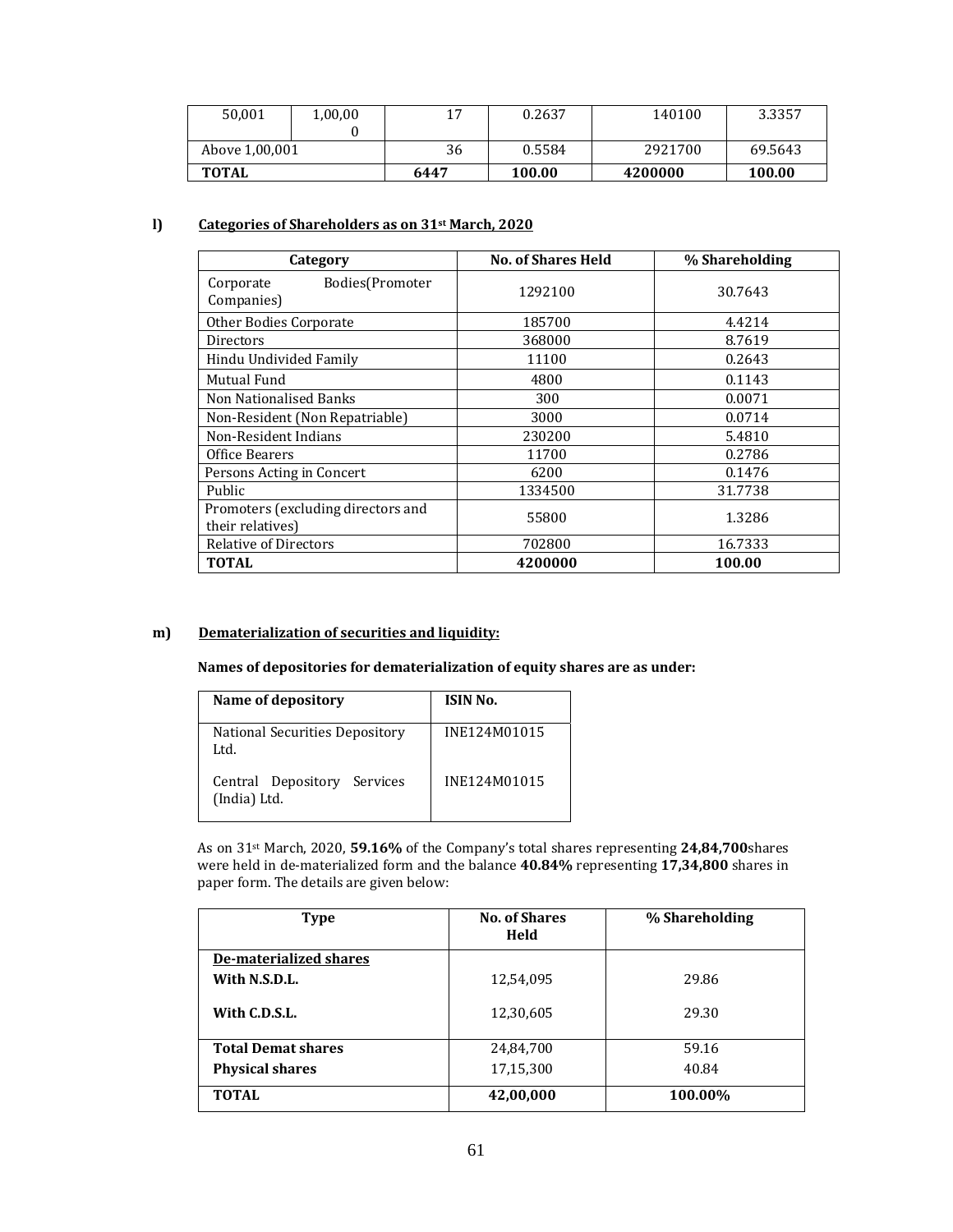**n) The Company does not have any outstanding Global Depository Receipts (GDR's) or American Depository Receipts (ADR's) or warrants or any convertible instruments as on date.**

#### **o) Commodity price risk or foreign exchange risk and hedging activities:**

The Company does not have any Commodity Price Risk or Foreign Exchange Risk and hedging activities as the same are not applicable to the Company.

#### **p) Plant locations:**

The Company's Plant is located as under.

 **Spinning Unit:** S. F. Mo. 324/1, Karungal Village, Anapatti Post, Vedasandur Taluk, Dist. Dindigul – 624 620

### **Weaving Unit:**

Plot No. 60-B, Parvati Industrial Area, Kondigre Road, Near Gangajal Water Tank, Yadrav, Ichalkaranji 

 **Processing Unit:** D-8, MIDC, PHASE II, Manpada Road, Dombivli (E), Dist. Thane

### **q) Address for correspondence:**

Shareholders of the company can send correspondence at company's share & Transfer Agent's Office or the Registered office of the company situated at following address:

D-8, MIDC, Phase II, Manpada Road, Dombivli (East), Dist. Thane 421201

**r) Credit ratings need not be obtained by the entity during the relevant financial year as the financials do not consists of any debt instruments or any fixed deposit programme or any scheme or proposal of the listed entity involving mobilization of funds, whether in India or abroad.**

### **10. Other Disclosures**

### **a. Materially significant related party transactions:**

There are no materially significant transactions with the related parties viz. Promoters, Directors or the Management or their relatives or that had potential conflict with the Company's interest and which require shareholders' approval. Suitable disclosure as required by the Accounting Standard (AS 18) and AOC-2 have been made in the Annual Report. The Related Party Transactions Policy as approved by the Board is available on the Company's website at www.sunilgroup.com.

#### **b. Details of non‐compliance:**

The Company has complied with the necessary provisions of Listing Obligation and Disclosure Requirements, Regulations 2015 apart from Regulation 31(2) towards compulsory Demat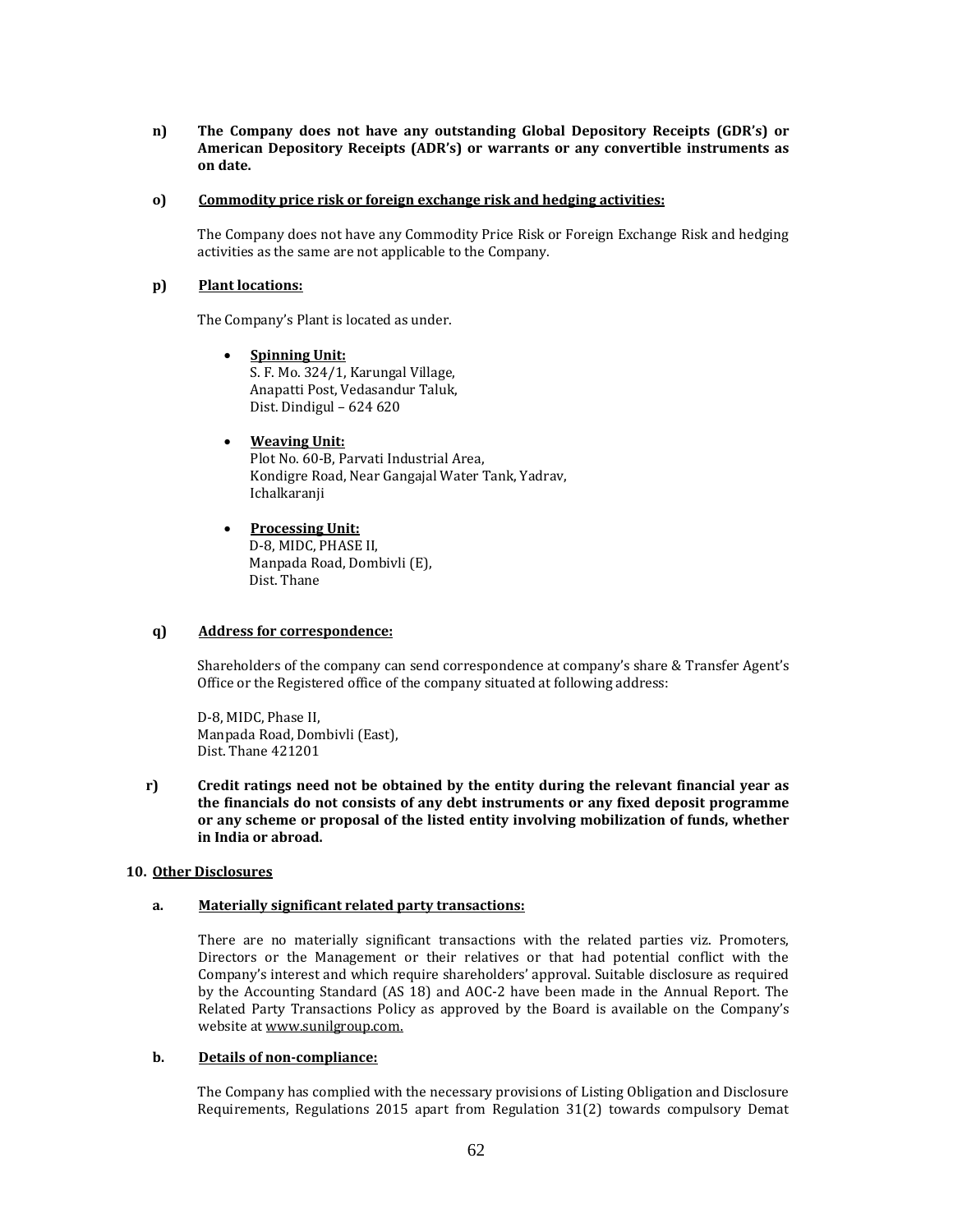holding of Promoters. The Promoters being distant relatives of each other are scattered all over and hence it is very difficult to convert each promoter's physical holding into Demat, however the company is in the process for conversion of the same as per Regulations 31 (2) of LODR, 2015.

There had been delay in the appointment of Company Secretary since the casual vacancy caused by previous Company Secretary due to unavailability of suitable candidate. The Company has also paid Penalty of Rs. 1,08,560/- and Rs. 53,100/- as imposed by SEBI for violation of Reg. 6 of SEBI LODR Regulations, 2015 towards non- appointment of Company Secretary cum Compliance officer, however the Company has made the requisite payment of penalties and has the default good by appointment of Company Secretary and Compliance officer. 

There had been a casual vacancy caused by resignation of previous Company Secretary and hence during the period of vacancy Reg  $7(3)$  and Reg  $27(2)$  was signed by Managing Director

#### **c. Details of establishment of Vigil Mechanism, Whistle Blower Policy and affirmation that no personnel have been denied access to the Chairman:**

Pursuant to Section  $177(9)$  and  $(10)$  of the Companies Act, 2013 and Regulation27(2) of Security and Exchange Board of India (SEBI) (Listing Obligation and Disclosure Requirements) Regulations, 2015., the Company has a Whistle-Blower Policy for establishing a vigil mechanism for Directors and employees to report genuine concerns regarding unethical behaviour, actual or suspected fraud or violation of the Company's Code of Conduct and Ethics policy. The said mechanism also provides for adequate safeguards against victimization of persons who use such mechanism and makes provision for direct access to the chairperson of the Audit Committee in appropriate or exceptional cases. The Company also affirms that no employee of the Company was denied access to the Audit Committee. The said Whistle-Blower Policy has been hosted on the website of the Company at www.sunilgroup.com

#### **d. Details of compliance with mandatory requirements and adoption of the non‐ mandatory requirements:**

The Company has complied with the mandatory requirements of Corporate Governance as stipulated under Schedule V of the SEBI (Listing Obligations and Disclosure Requirements) Regulations, 2015. Further the Company has also complied with the corporate governance requirements specified in Regulations 17 to 27 and the mandatory requirements under Schedule II and Regulation 46 of the SEBI (Listing Obligations and Disclosure Requirements) Regulations, 2015. The company to the extent possible has adopted certain non-mandatory requirements as part of good corporate governance practice.

### **e. Web link where policy of determining 'material' Subsidiaries is disclosed:**

The company does not have any subsidiary hence formation of material subsidiary policy is not applicable to the company.

### **f. Web link where policy on dealing with Related Party Transactions:**

There are no materially significant transactions with the related parties viz. Promoters, Directors or the Management or their relatives or that had potential conflict with the Company's interest and which require shareholders' approval. Suitable disclosure as required by the Accounting Standard (AS 18) and AOC-2 has been made in the Annual Report. The Related Party Transactions Policy as approved by the Board is uploaded on the Company's website at www.sunilgroup.com.

### **g. Disclosure of commodity price risks and commodity hedging activities:**

Disclosures are not required since the Company does not have a Commodity Price Risk or foreign exchange risk and hedging activities as the same are not applicable Company.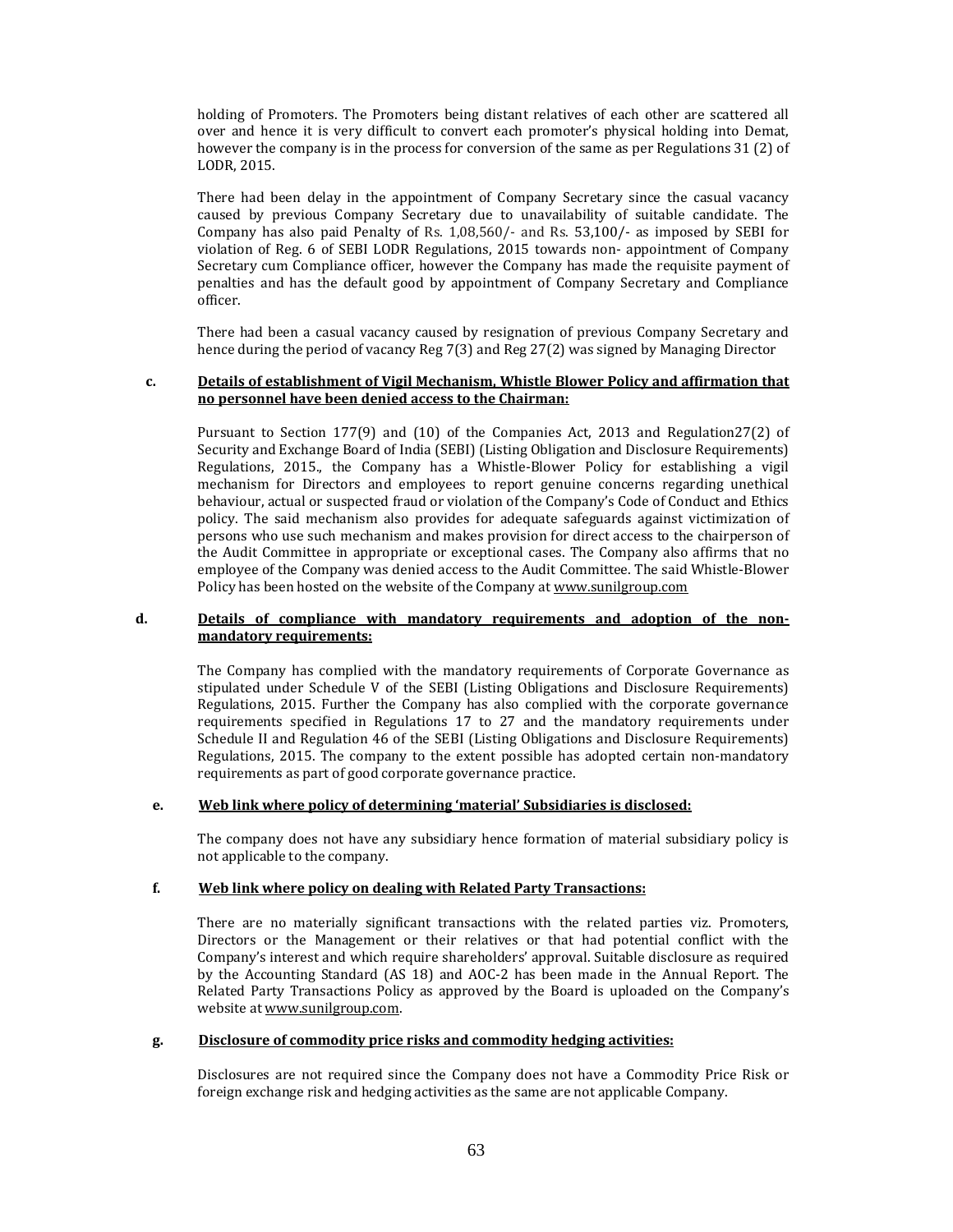**h. Details of utilization of funds raised through Preferential Allotment or Qualified Institutions Placement as specified under Regulation 32 (7A).**

There hasn't been any utilisation of funds through Preferential Allotment or Qualified Institutional Placement as per Regulation 32 (7A) in the Financial Year.

**i. Certificate from a Company Secretary in practice that none of the Directors on the Board of the company have been debarred or disqualified from being appointed or continuing as directors of companies by the Board/Ministry of Corporate Affairs or any such statutory authority.**

A certificate that none of the Directors on the Board of the Company have been disqualified or debarred from continuing or being appointed as directors of companies by the Board/Ministry of Corporate Affairs or any such statutory authority has been obtained for HS Associates, Practicising Company Secretaries and is attached to this report.

- **j. The board had accepted all the recommendations obtained by the committees of the board which was otherwise mandatorily required to be obtained in the relevant Financial Year.**
- **k. Total fees for all services paid by the listed entity, to the statutory auditor and all entities in the network firm/network entity of which the statutory auditor is a part.**

### **l. Disclosures in relation to the Sexual Harassment of Women at Workplace (Prevention, Prohibition and Redressal) Act, 2013:**

- i. Number of complaints filed during the Financial Year: NIL
- ii. Number of complaints disposed of during the Financial Year: NIL
- iii. Number of complaints pending as on end of the Financial Year:NIL

### **m. Dates of Book Closure:**

From **Tuesday, 22nd September, 2020 to Monday, 28th September, 2020** (both days inclusive). 

### **n. Debentures:**

There are no outstanding debentures as the company has not issued Debentures at any point of time.

### **o. E‐Voting Facility to Members:**

In compliance with provisions of Section 108 of the Companies Act, 2013 and Rule 20 of the Companies (Management and Administration) Rules, 2014, the Company is pleased to provide members the facility to exercise their right to vote at the  $43rd$  Annual General Meeting (AGM) by electronic means and the business may be transacted through e-Voting Services provided by Central Depository Services (India) Limited (CDSL).

Pursuant to the amendments made in Regulation 44 of SEBI (Listing Obligation and Disclosure Requirements) Regulations, 2015, the company has sent assent/dissent forms to the members to enable those who do not have access to E-Voting facility to cast their vote on the shareholders resolution to be passed at the ensuing Annual General Meeting, by sending their assent or dissent in writing.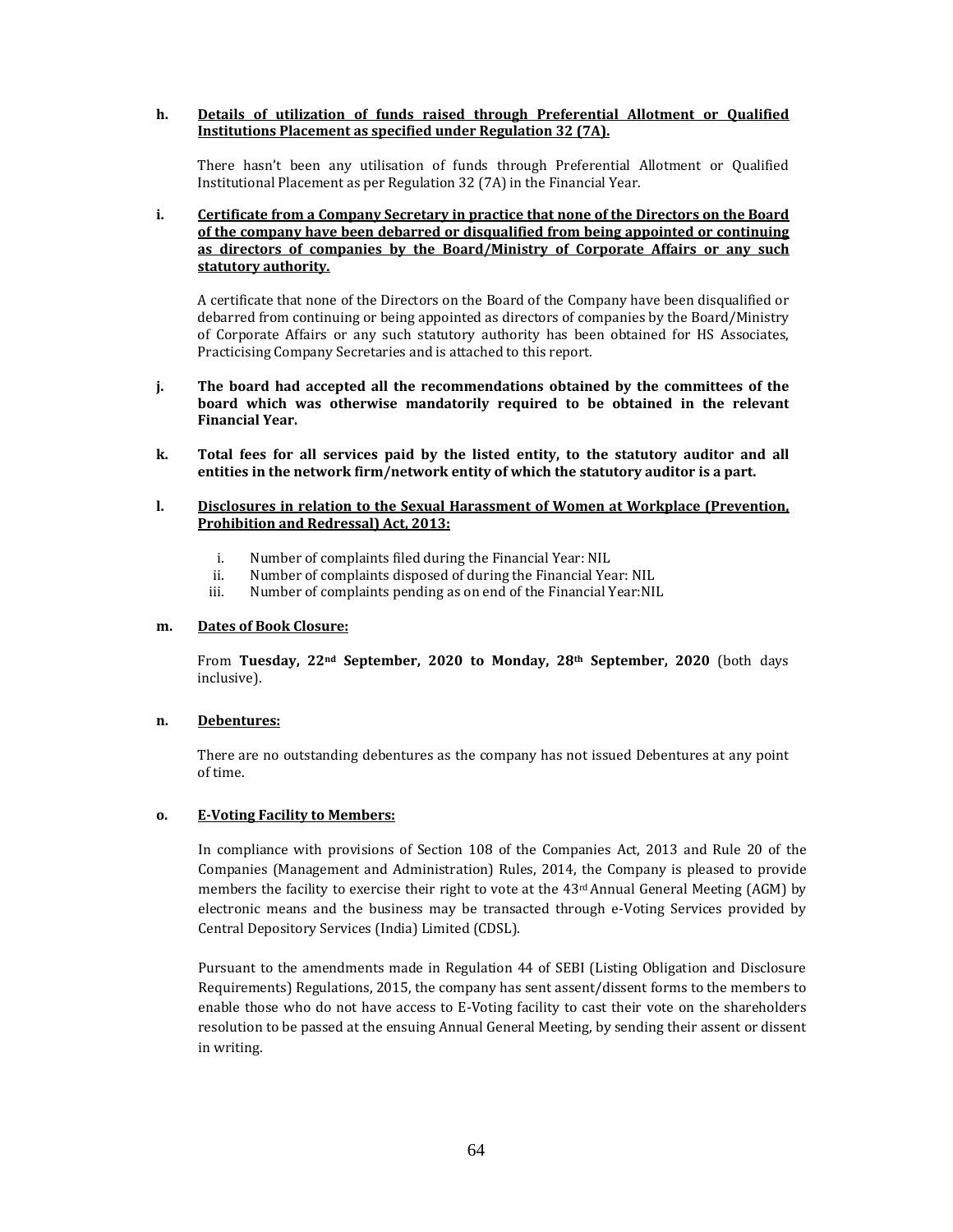### **11. Non‐compliance of any requirement of corporate governance report of sub‐paras (2) to (10) above, with reasons thereof shall be disclosed:**

The Company has complied with the necessary provisions of Listing Obligation and Disclosure Requirements, Regulations  $2015$  apart from Regulation  $31(2)$  towards not holding promoters holding in Demat. The Promoters being distant relatives of each other are scattered all over and hence it is very difficult to convert each promoter's physical holding into Demat, however the company is in the process for conversion of the same as per regulations  $31$  (2) of LODR, 2015. 

The Company has also paid Penalty of Rs.  $1,08,560/$ - and Rs.  $53,100/$ - as imposed by SEBI for violation of Reg. 6 of SEBI LODR Regulations, 2015 towards non- appointment of Company Secretary cum Compliance officer, however the Company has made the requisite payment of penalties and has the default good by appointment of Company Secretary and Compliance officer. 

There had been a casual vacancy caused by resignation of previous Company Secretary and hence during the period of vacancy Reg 7(3) and Reg 27(2) was signed by Managing Director. The Company has paid the requisite penalty imposed under Reg 6 for non -appoinment of Company Secretary. 

### **12. The corporate governance report shall also disclose the extent to which the discretionary requirements as specified in Part E of Schedule II have been adopted:**

- **The Board:** AExecutive chairperson maintains the office of Chairperson as the Company, as he is the founder promoter of the Company.
- Shareholder Rights: A half-yearly status of financial performance in the form of Financial Results is available at the website of the Company, the same can be downloaded from company's website. Further all the Significant transactions that have taken place during the Financial year are disclosed as per the requirement of SEBI LODR regulations.
- Modified opinion(s) in Audit Report: The listed entity's financial statements has an unmodified audit opinion.
- Reporting of Internal Auditor: The internal auditor reports directly to the audit committee.
- **D. Declaration signed by the chief executive officer stating that the members of board of directors and senior management personnel have affirmed compliance with the code of conduct of board of directors and senior management.**

The same has been annexed which forms Part of this Report.

### **E. Compliance certificate from either the auditors or practicing company secretaries regarding compliance of conditions of corporate governance shall be annexed with the directors' report.**

The same has been annexed which forms Part of this Report.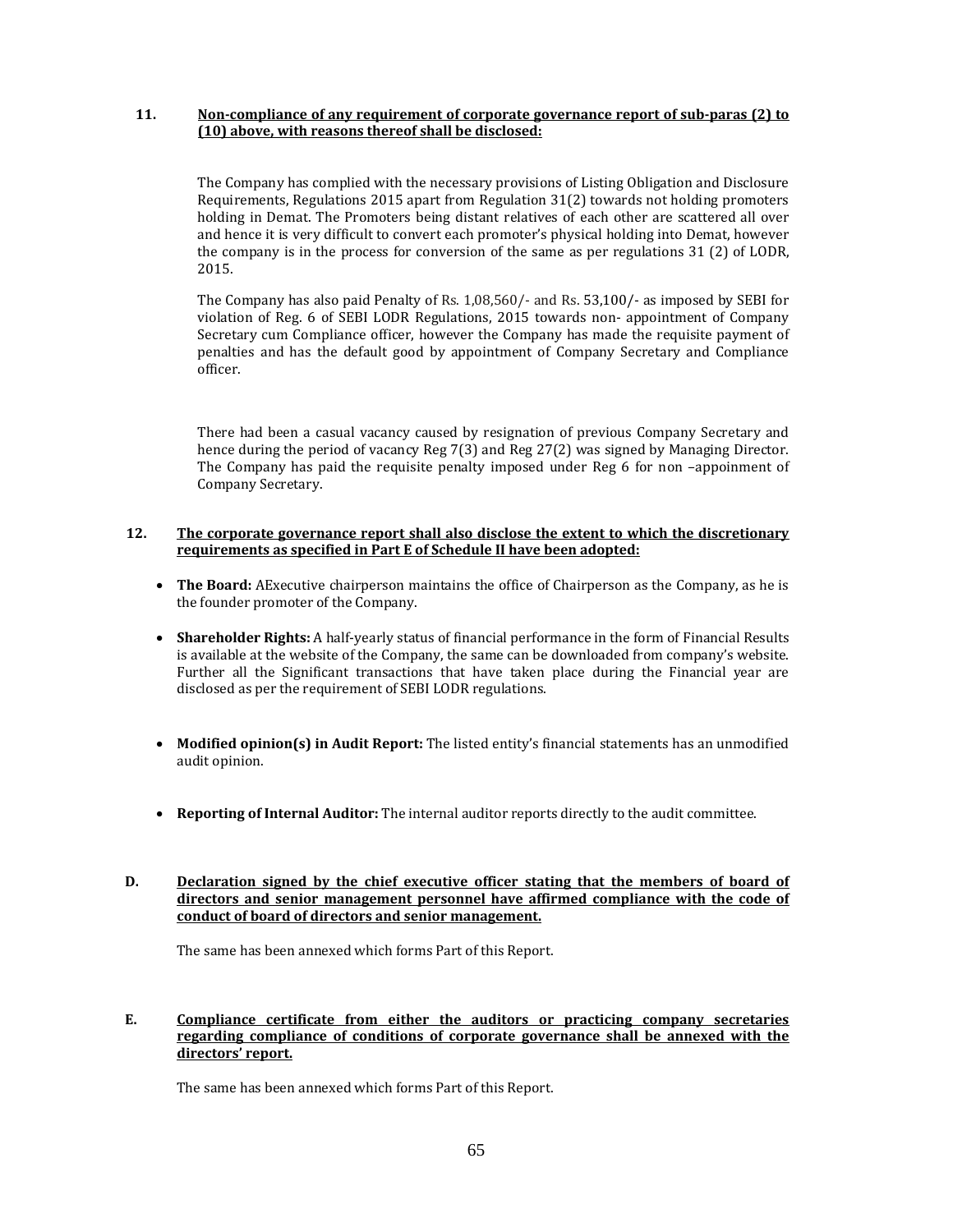### **F. Disclosure with respect to Demat suspense account/ unclaimed suspense account:**

- **a) Aggregate number of shareholders and the outstanding shares in the suspense account lying at the beginning of the year:** NIL
- **b) Number of shareholders who approached listed entity for transfer of shares from suspense account during the year:** NIL
- **c) Number of shareholders to whom shares were transferred from suspense account during the year; aggregate number of shareholders and the outstanding shares in the suspense account lying at the end of the year:** NIL
- **d) That the voting rights on these shares shall remain frozen till the rightful owner of such shares claims the shares:**Not Applicable

**ON BEHALF OF THE BOARD FOR SUNIL INDUSTRIES LIMITED SD/‐ VINOD LATH MANAGING DIRECTOR& CHAIRMAN DIN NO: 00064774 DATE:28th AUGUST, 2020 PLACE: DOMBIVLI**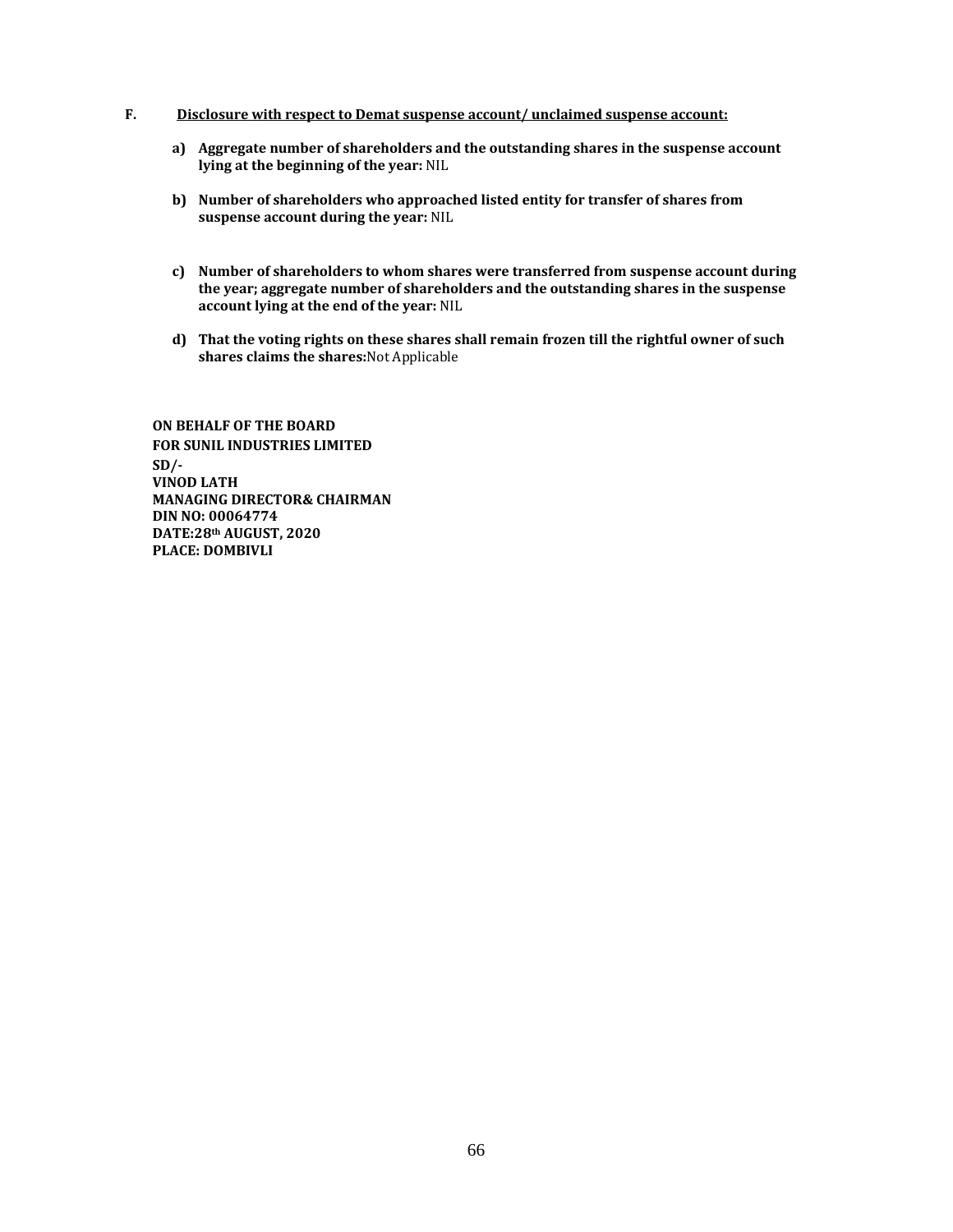### **CEO/CFO CERTIFICATION**

### **DISCLOSURES:**

### **Disclosure of accounting Treatment**:

The Company follows accounting standards notified by the Central Government of India under the Companies (Accounting Standards) Rules, 2006 and/or by the institute of chartered accountants of India in the preparation of financial statements and has not adopted a treatment different from that prescribed in any accounting standard.

### **CEO/CFO Certification**:

The Managing Director (CEO) and the Chief Finance Officer (CFO) have certified to the Board in accordance with Regulation 27 of the Listing obligation and Disclosure Requirements, Regulations 2015 pertaining to  $CEO/CFO$  certification for the Financial Year ended  $31<sup>st</sup>$  March, 2020 which is annexed separately in Annual report.

The board affirms that no person has been denied access to the Audit Committee during the year. The company has complied with mandatory provisions of corporate governance and is in the process of adopting the non-mandatory provisions of corporate governance.

### **Material Related Party Transaction:**

There are no materially significant transactions with the related parties viz. Promoters, Directors or the Management, or their relatives or that had potential conflict with the Company's interest and which require shareholders' approval. Suitable disclosure as required by the Accounting Standard (AS 18) and AOC-2 has been made in the Annual Report. The Related Party Transactions Policy as approved by the Board is uploaded on the Company's website at www.sunilgroup.com.

### **Pecuniary Relationships**

There are no pecuniary relationships or transactions of Non-Executive Directors vis-à-vis the Company which has potential conflict with the interests of the Company at large.

### **Penalties:**

The Company has also paid Penalty of Rs. 1,08,560/- and Rs. 53,100/- as imposed by SEBI for violation of Reg. 6 of SEBI LODR Regulations, 2015 towards non- appointment of Company Secretary cum Compliance officer, however the Company has made the requisite payment of penalties and has the default good by appointment of Company Secretary and Compliance officer, apart from that company was not subject to any penalties or strictures by Stock Exchange or SEBI or any statutory authority on any matter related to capital markets during the last three years.

### **Material Subsidiaries Policy:**

Material Subsidiaries Policy is not applicable to the company as the company does not have a Subsidiary.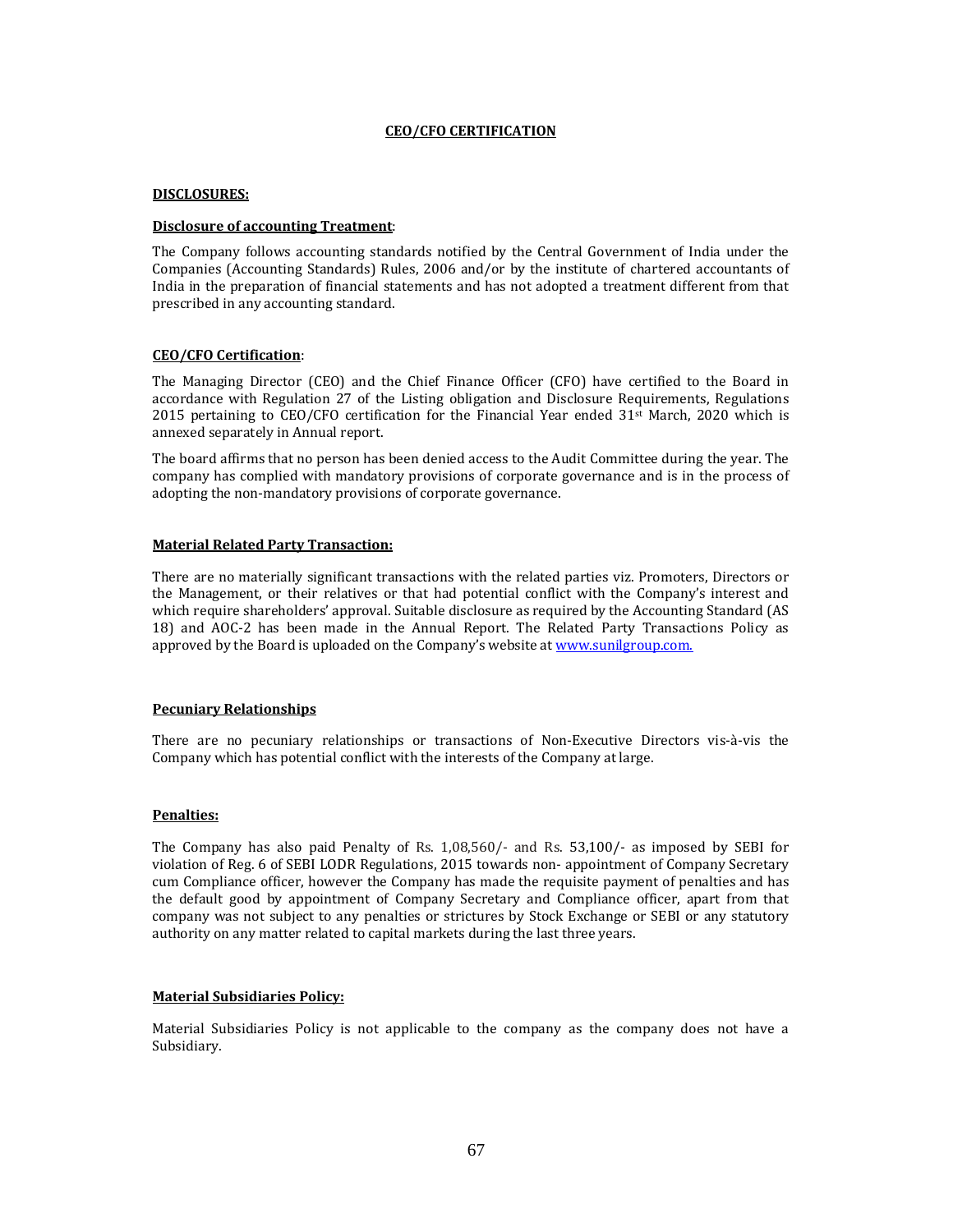### **Vigil Mechanism and Whistle‐Blower Policy:**

Pursuant to Section 177(9) and (10) of the Companies Act, 2013 and Regulation27 (2) of Security and Exchange Board of India (SEBI) (Listing Obligation and Disclosure Requirements) Regulations, 2015, the Company has a Whistle-Blower Policy for establishing a Vigil Mechanism for Directors and employees to report genuine concerns regarding unethical behavior, actual or suspected fraud or violation of the Company's Code of Conduct and Ethics policy. The said mechanism also provides for adequate safeguards against victimization of persons who use such mechanism and makes provision for direct access to the chairperson of the Audit Committee in appropriate or exceptional cases. We affirm that no employee of the Company was denied access to the Audit Committee. The said Whistle-Blower Policy has been hosted on the website of the Company at www.Sunilgroup.com

### **Code of Conduct**

The Board of Directors has adopted the code of conduct for the directors and senior management and the same has been placed on the company's website http://www.sunilgroup.comAll board members and senior management personnel have affirmed compliance with the code of conduct for the period under review. A declaration to that effect signed by the Managing Director is attached and forms part of the Annual Report of the Company

**FOR SUNIL INDUSTRIES LIMITED FOR SUNIL INDUSTRIES LIMITED**

 **Sd/‐ Sd/‐** 

**Mr.** Vinod Lath **Mr.** Pradeep Roongta  **(MANAGING DIRECTOR) (CFO)**

**Date: 28th August, 2020 Place:Dombivli**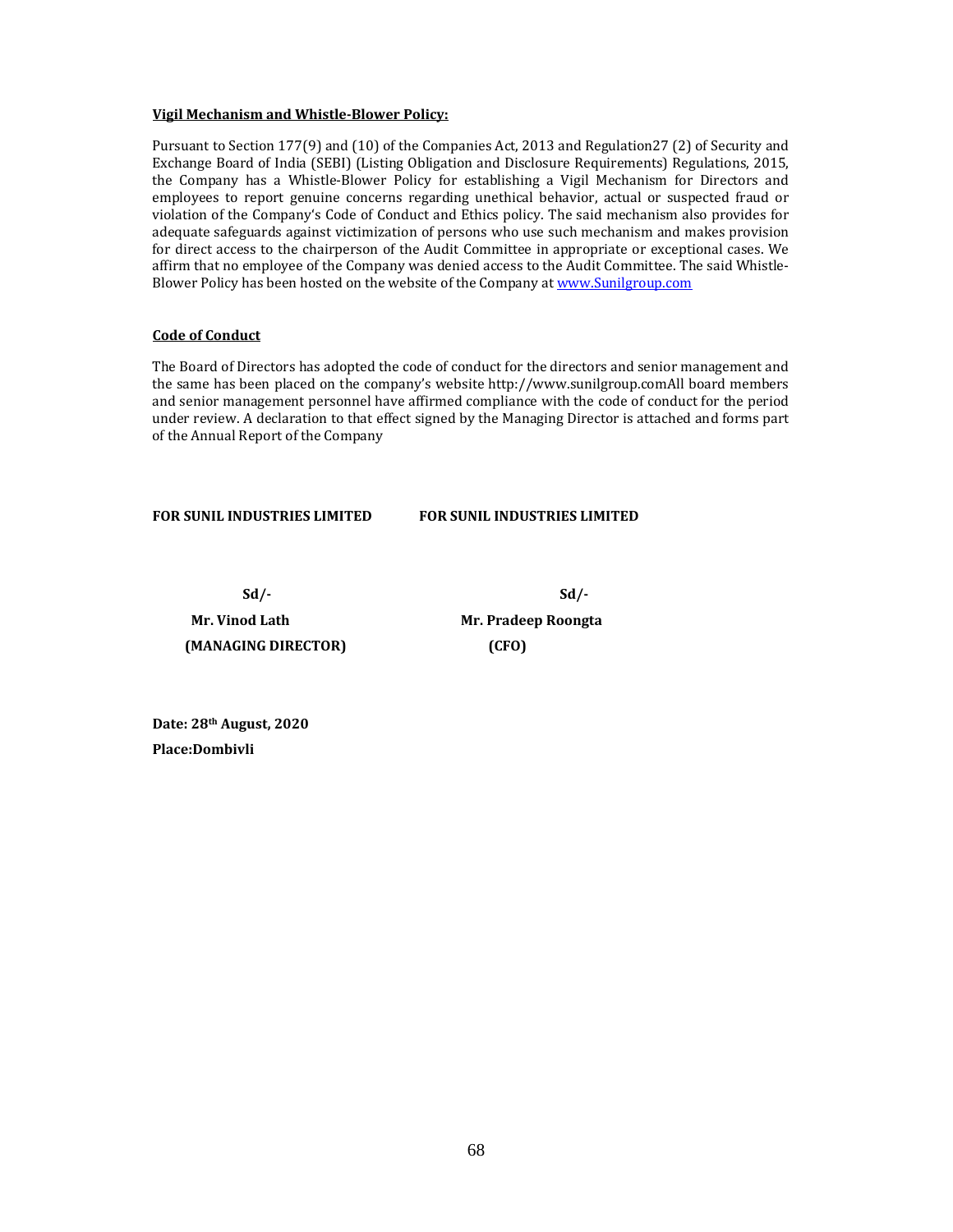### **COMPLIANCE CERTIFICATE BY CFO & CEO**

To, The Board of Directors. **SUNIL INDUSTRIES LIMITED** D-8, MIDC, Phase II, Manpada Road, Dombivli (E), Dist. Thane 421201

We, Mr. Vinod Lath, Managing Director and Mr. Pradeep Roongta, CFO of the Company as stipulated under Regulation  $17(8)$  and Part B of Schedule II of the SEBI (Listing Obligations and Disclosure Requirements) Regulations, 2015, do hereby certify for the Financial Year, ending 31st March, 2020:

**a)** We have reviewed Financial Statements and the Cash Flow Statement for the year ended 31st March, 2020 and that to the best of our knowledge and belief:

**1.** These statements do not contain any materially untrue statement or omit any material fact or contain statements that may be misleading;

**2.** These statements together present a true and fair view of the Company's affairs and are in compliance with current applicable accounting standards, applicable laws and regulations.

- **b)** There are, to the best of our knowledge and belief, no transactions entered into by the Company during the year which are fraudulent, illegal or in violation of the Company's code of conduct.
- **c)** We accept responsibility for establishing and maintaining internal controls for financial reporting. We have evaluated the effectiveness of internal control systems of the Company pertaining to financial reporting and have disclosed to the Auditors and the Audit Committee, deficiencies in the design or operation of such internal controls, if any, of which we are aware and steps taken or proposed to be taken for rectifying these deficiencies.
- **d)** We have indicated to the Auditors and the Audit Committee:
	- i. Significant changes, if any, in the internal control over financial reporting during the year.
	- ii. Significant changes, if any, in accounting policies made during the year and that the same have been disclosed in the notes to the Financial Statements: and
	- iii. Instances of significant fraud of which we have become aware and the involvement therein, if any, of the management or an employee having a significant role in the Company's internal control system over financial reporting.

| <b>FOR SUNIL INDUSTRIES LIMITED</b> | <b>FOR SUNIL INDUSTRIES LIMITED</b> |
|-------------------------------------|-------------------------------------|
|                                     |                                     |

 **Sd/‐ Sd/‐ (MANAGING DIRECTOR) (CFO)**

 **Mr. Vinod Lath Mr. Pradeep Roongta**

**Date: 28th August, 2020 Place:Dombivli**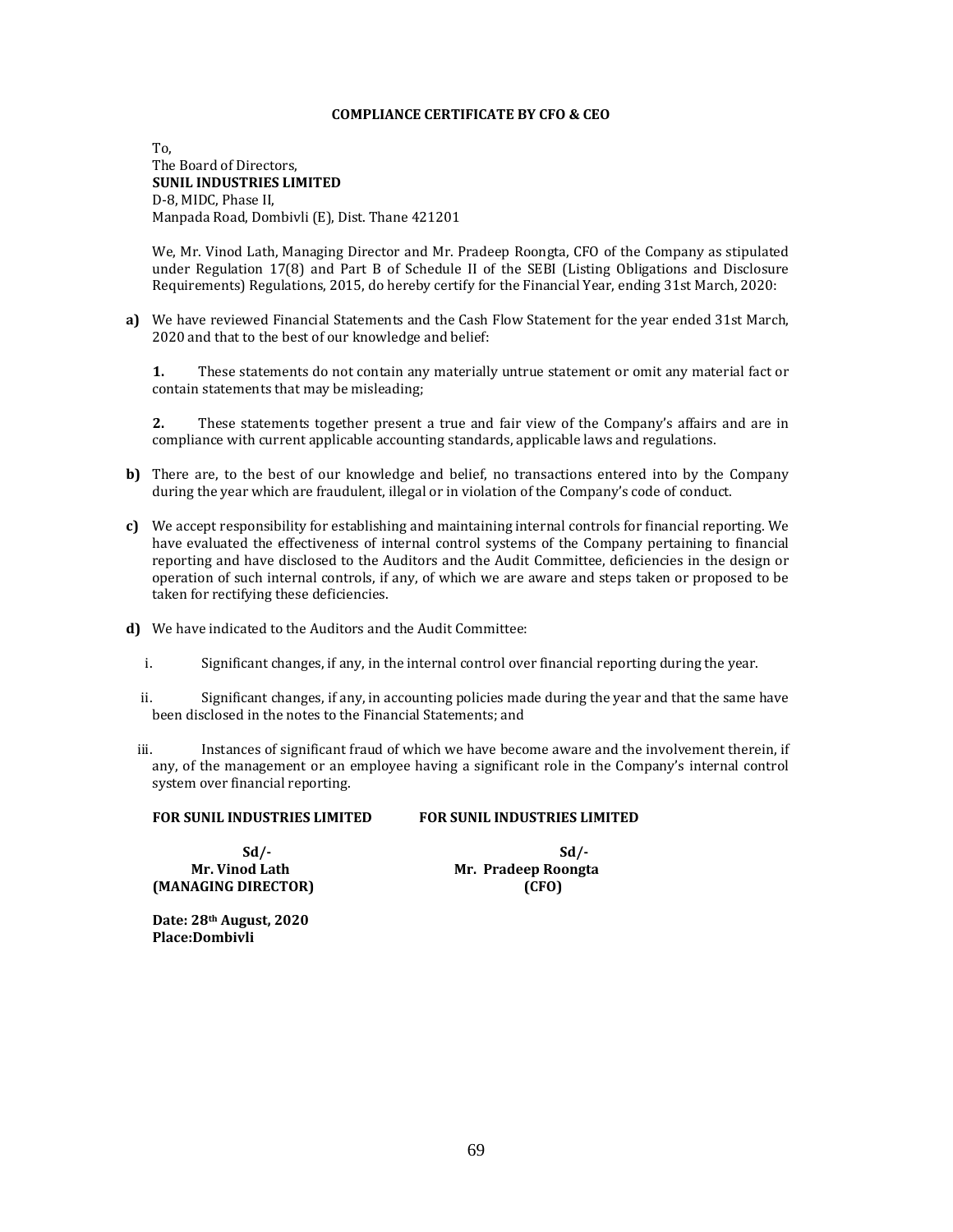# **DECLARATION REGARDING AFFIRMATION OF CODE OF CONDUCT ON BEHALF OF THE BOARD OF DIRECTORS AND SENIOR MANAGMENT**

In terms of the requirements of the Listing Obligation and Disclosure Requirements, Regulations 2015, Code of Conduct as approved by the Board of Directors of the Company I, Mr. Vinod Lath, Managing Director on behalf of the board of directors and senior management of the Company hereby declare that all Board members and senior management personnel affirm compliance with the code on an annual basis for the period 31st March, 2019.

**ON BEHALF OF THE BOARD**

**FOR SUNIL INDUSTRIES LIMITED**

**SD/‐ VINOD LATH MANAGING DIRECTOR & CHAIRMAN DIN NO: 00064774 DATE: 28th August, 2020 PLACE: DOMBIVLI**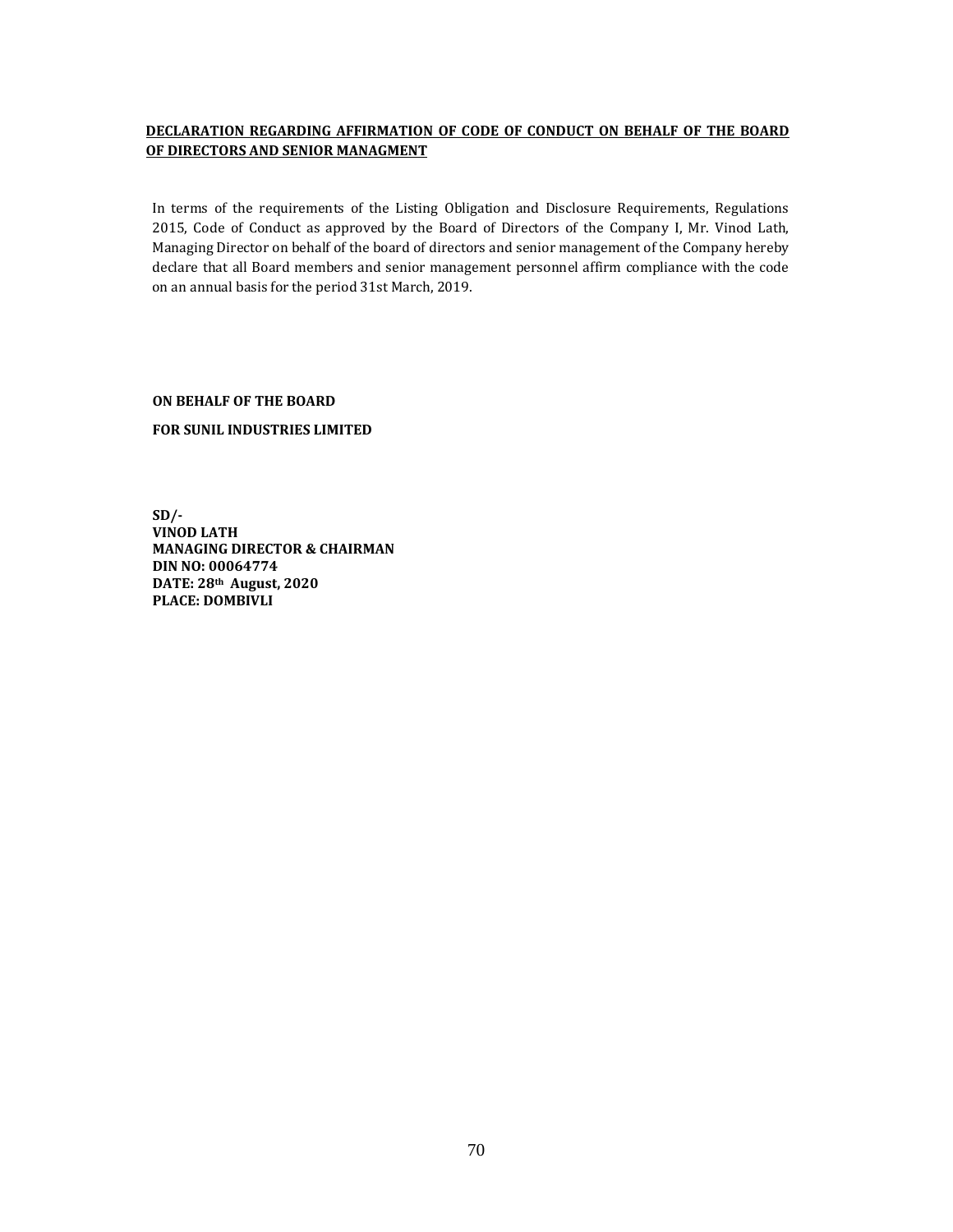#### **CERTIFICATE ON CORPORATE GOVERNANCE FROM PRACTICING COMPANY SECRETARIES**

To, The Shareholders. **SUNIL INDUSTRIES LIMITED** D-8, MIDC, Phase II, Manpada Road, Dombivli (E), Dist. Thane

We have reviewed the implementation of Corporate Governance procedures by the Company during the year ended March 31, 2020, with the relevant records and documents maintained by the Company, furnished to us for our review and the report on Corporate Governance as approved by the Board of Directors. 

The compliance of conditions of Corporate Governance is the responsibility of the management. Our examination is neither an audit nor an expression of opinion on the financial statements of the Company. 

On the basis of the above and according to the information and explanations given to us, in our opinion, the Company has complied with the conditions of Corporate Governance as stipulated in (Listing Obligations and Disclosure Requirements) Regulations, 2015 Listing Agreement with the Stock Exchanges apart from the Compliance of Regulation 31 (2),  $7(3)$ ,  $27(2)$  along with delay in payment of penalty for non-compliance of Regulation  $6$  (1) for the quarter ended 31.03.2019 for which the entire Promoter and Promoter group holding was freezed by the Depositories for part the Financial Year 2019‐2020. 

Efficiency or effectiveness with which the management has conducted the affairs of the Company, we further state that our examination of such compliance is neither an assurance as to the future viability of the Company nor the.

**Place:Mumbai.**

**Date: 28.08.2020**

**ICSI UDIN: F002827B000622666**

**For HS Associates Company Secretaries**

**Hemant S. Shetye Partner FCS No.: 2827 CP No.: 1483**

**\_\_\_\_\_\_\_\_\_\_\_\_\_\_\_\_\_\_\_\_\_\_\_**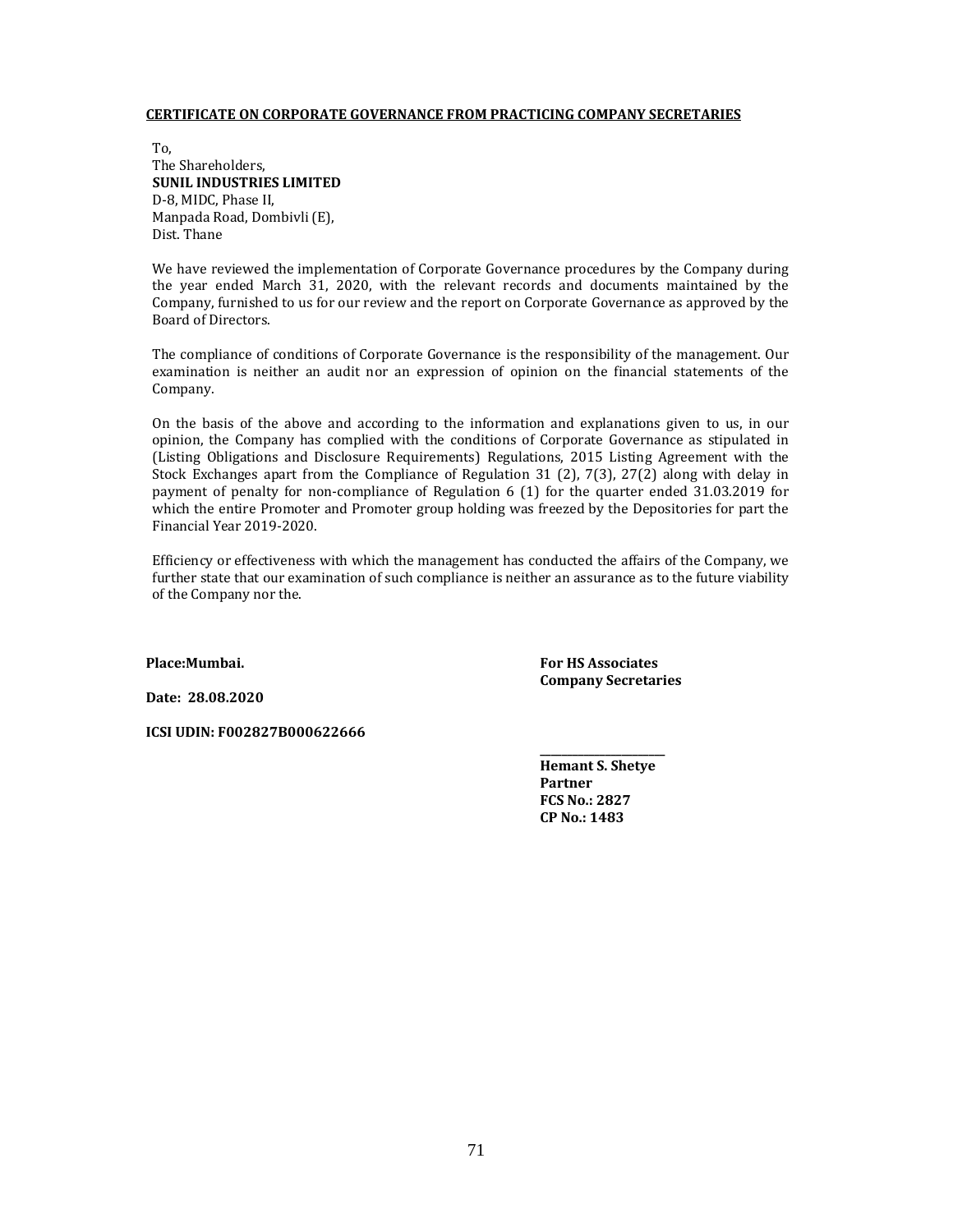### **Certificate of Non‐Disqualification of Directors**

(Pursuant to Regulation 34(3) and Schedule V Para C clause  $(10)(i)$  of the SEBI (Listing Obligations and Disclosure Requirements) Regulations, 2015)

We have examined the relevant registers, records, forms, returns and disclosures received from the Directors of SUNIL INDUSTRIES LIMITED having CIN L99999MH1976PLC019331 and having registered office at D 8 MIDC PHASE II, MANPADA ROAD DOMBIVLI (EAST) THANE MH 421201 (hereinafter referred to as 'the Company'), produced before me by the Company for the purpose of issuing this Certificate, in accordance with Regulation  $34(3)$  read with Schedule V Para-C Sub clause  $10(i)$  of the Securities & Exchange Board of India (Listing Obligations and Disclosure Requirements) Regulations, 2015.

In our opinion and to the best of our information and according to the verifications (including Directors Identification Number (DIN) status at the portal www.mca.gov.in) as considered necessary and explanations furnished to us by the Company & its officers, We hereby certify that none of the Directors on the Board of the Company as stated below for the Financial Year ended 31st March, 2020 have been debarred or disqualified from being appointed or continuing as Directors of companies by the Securities and Exchange Board of India, Ministry of Corporate Affairs, or any such other Statutory Authority.

| SR.<br>NO. | <b>NAME OF DIRECTOR</b>      | <b>DIN</b> | <b>DATE OF</b><br><b>APPOINTMENT</b> |
|------------|------------------------------|------------|--------------------------------------|
| 1.         | VINOD GAJANAND LATH          | 00064774   | 02/07/1979                           |
| 2.         | PRADEEP ROONGTA CHATRUPRASAD | 00130283   | 01/11/1999                           |
| 3.         | RAMESH CHAMANLAL KHANNA      | 00130351   | 01/09/2001                           |
| 4.         | RAJESH SITARAM TIBREWAL      | 00130509   | 22/08/2017                           |
| .5.        | ROHIT GADIA                  | 02175342   | 15/03/2012                           |
| 6.         | <b>SHRUTI RITESH SARAF</b>   | 07521927   | 27/05/2016                           |

Ensuring the eligibility of for the appointment/continuity of every Director on the Board is the responsibility of the management of the Company. Our responsibility is to express an opinion on these based on our verification. This certificate is neither an assurance as to the future viability of the Company nor of the efficiency or effectiveness with which the management has conducted the affairs of the Company.

**Place:Mumbai.**

**Date: 28.08.2020**

**ICSI UDIN: F002827B000622677**

**For HS Associates Company Secretaries**

**Hemant S. Shetye Partner FCS No.: 2827 CP No.: 1483**

**\_\_\_\_\_\_\_\_\_\_\_\_\_\_\_\_\_\_\_\_\_\_\_**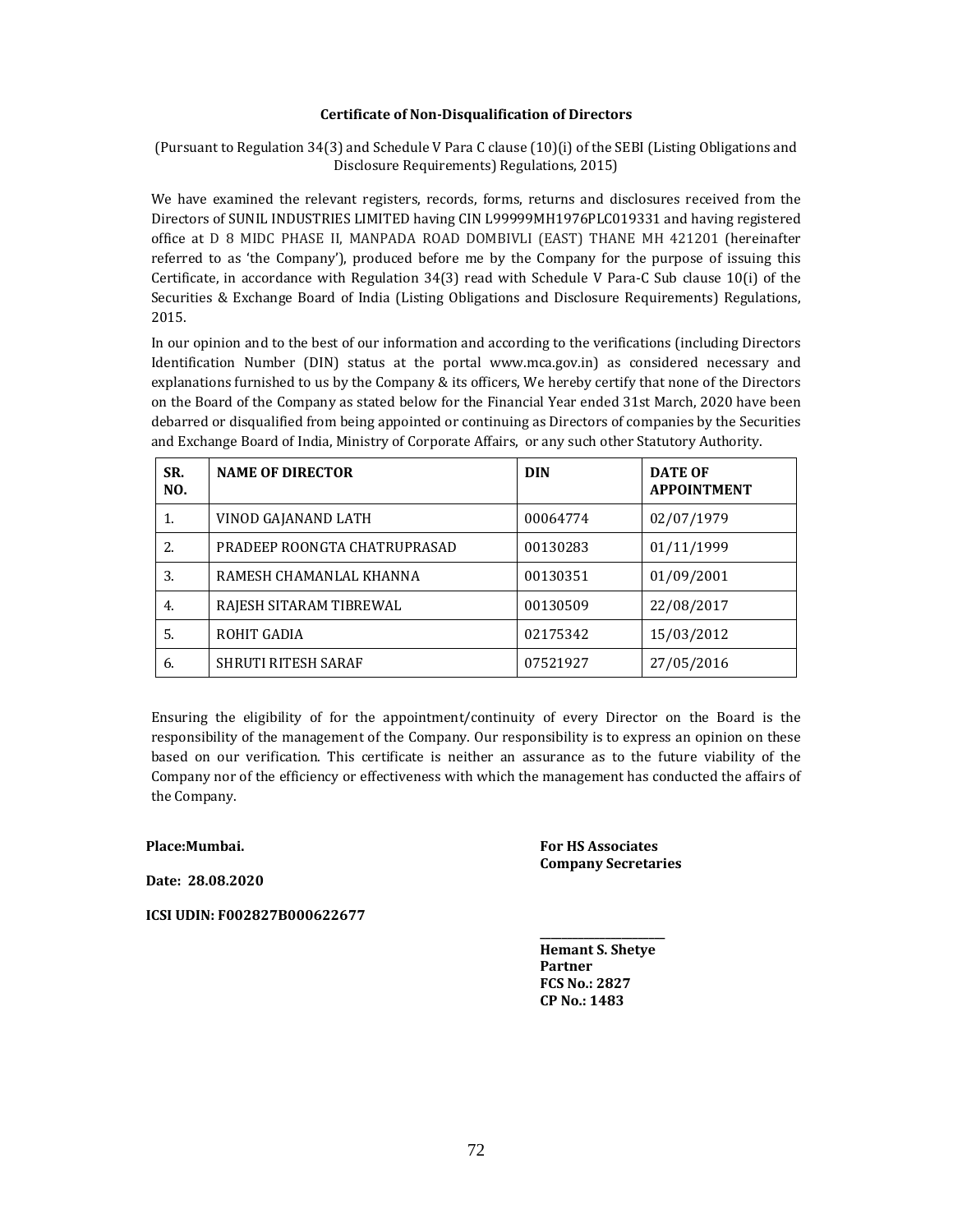#### **MANAGEMENT DISCUSSION AND ANALYSIS REPORT**

#### **A) Industry Structure and developments:**

The textiles and apparel industry in India has strengths across the entire value chain from fiber, yarn, fabric to apparel. It is highly diversified with a wide range of segments ranging from products of traditional handloom, handicrafts, wool and silk products to the organized textile industry. The organized textile industry is characterized by the use of capital-intensive technology for mass production of textile products and includes spinning, weaving, processing, and apparel manufacturing. The domestic textiles and apparel industry stood at \$140 bn in 2019 (including handicrafts) of which \$100 bn was domestically consumed while the remaining portion worth \$40 bn was exported to the world market.

Further, the domestic consumption of \$100 bn was divided into apparel at \$74 bn, technical textiles at \$19 bn and home furnishings at \$7 bn. While exports comprised of textile exports at \$20.5 bn apparel exports at \$16.1 bn and handlooms at \$3.8 bn.

#### **B) Opportunities, Outlook & Threats:**

# **Outlook**

The demand of textile value chain, including yarn, fabric and apparels is likely to contract by 25-35 per cent in the financial year 2021 due to ongoing economic slowdown following lockdown to curb the spread of the Covid-19 pandemic. The demand of varn, fabric and apparels is set to remain muted throughout first half of the financial year 2020-21. The FY21 demand growth would typically depend on discretionary spending, and thus a gradual recovery in household income over the second half of the current financial year between October 2020 and March 2021.

#### **Opportunities**

Countries building back after COVID-19 should not ignore the textile and apparel industry; it is considered a starter sector in the road to industrialization. When the industry expands, it provides a base on which to build capital for more technologically demanding industries. In fact, the textiles and apparel sector can be critical to the growth and development strategies of many developing countries. The global textiles and apparel industry market had a retail market value of \$1.9 trillion in 2019 and is projected reach \$3.3 trillion by 2030, growing at a compound annual growth rate of 3.5%. Projections ahead of COVID-19 forecasted that population growth, rising levels of disposable income and rapid urbanization in developing countries would likely drive demand in the future.

#### **Threats**

The textile industry is labour intensive in nature, and with most labourers headed to their hometowns, sector companies could face challenges to operate even at low capacities. The labour issue is expected to normalise in three-four months. Meanwhile, readymade garments / apparels and cotton yarn exports, which were already facing headwinds prior to the lockdown, is likely to be more impacted than other segments, led by the fragmented nature of industry and a slowdown in Chinese yarn demand. The situation has worsened in the lockdown with consumers delaying discretionary consumption. Key issues such as supply chain disruptions, incentives and labour unavailability need to be addressed to revive the textile sector. Labour retention policies of each state would be critical to ensure minimum disruption of manpower availability.

#### **C) Segment‐Wise Performance or product wise performance**

The company has only one segment i.e. Manufacturing of Textiles, therefore the requirement of segment-wise reporting is not applicable to the Company.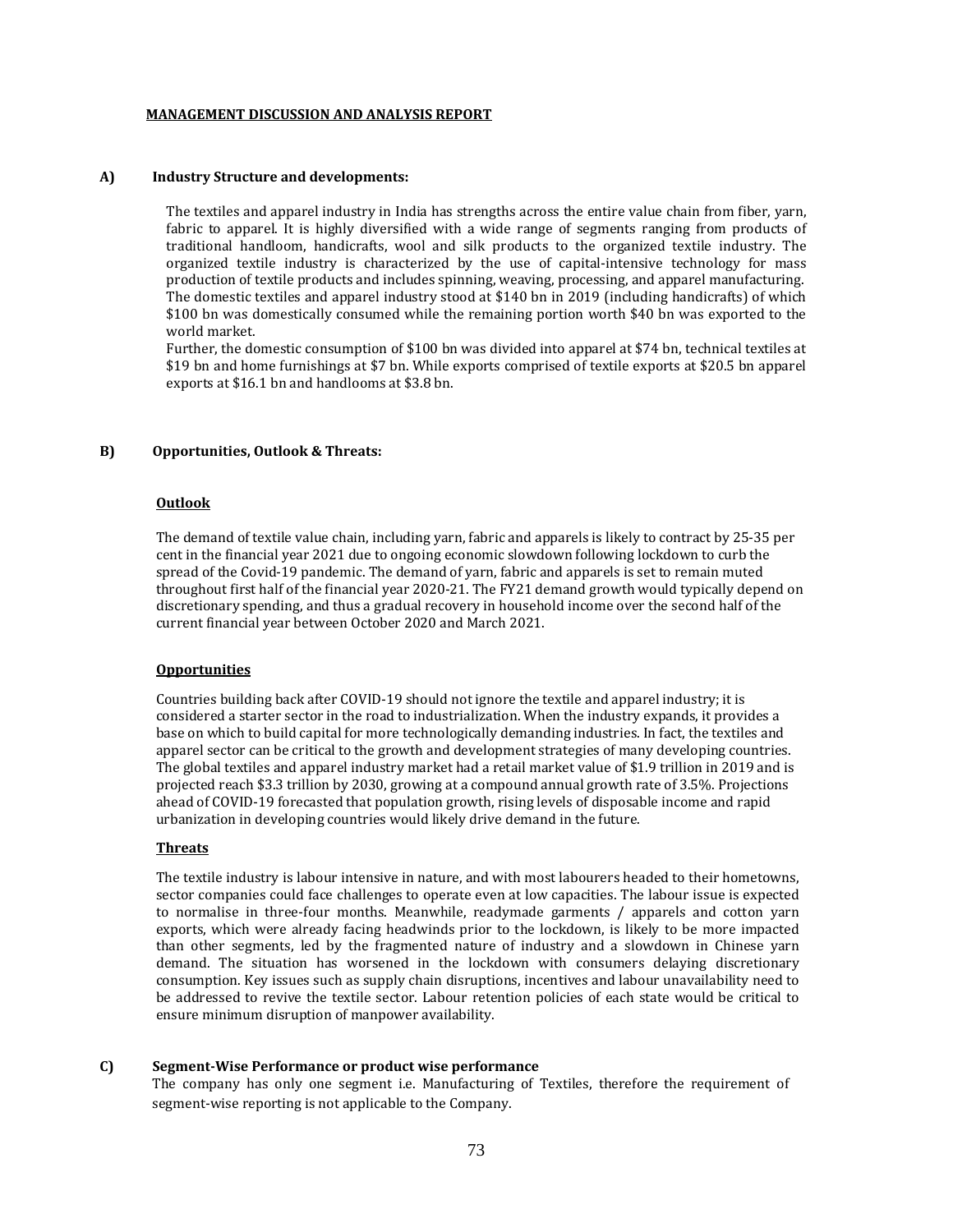# **D) Risk & concerns**

Your company is taking adequate steps to safeguard against Risks & Concerns

# **E) Internal control systems & their adequacy**

The Company has adequate internal audit system commensurate with its size and nature of operations. The Audit Committee of the Board of Directors approves the internal audit scope every year and quarterly presentation to the audit committees are made by internal auditors as well as statutory auditors of the Company. The Management consistently reviews the internal control systems and procedures to ensure efficient conduct of the business conforming to the ethics and code of conduct of the Company.

**F)** Discussion on financial performance with respect to operational performance.

During the year ended 31st March, 2020, your Company reported total Income of Rs. 915,900,633/which in comparison to previous year's figures have decreased by approximately  $15.57\%$ , this is due to Textile Industry experiencing a downfall. The Net Profit after tax and OCI is isRs. 6,912,477/- as compared to  $10,885,105/$ - in previous year marking a reduction of approximately 36.50 % but the overall profit carried forward to the Balance Sheet is Rs. 129,897,263/- which has increased by 5.62% as compared to previous year's figure.

# **G) Human Resource Policies:**

Your company considers its human resources as its most valuable assets, among all other assets of the Company. It has been the policy of the company to actuate the talent by providing opportunities to develop themselves within the organization. The company continued to have maintained very cordial & harmonious relations with its employees.

**H)** Details of significant changes (i.e. change of 25% or more as compared to the immediately previous financial year) in key financial ratios, along with detailed explanations therefor, including:

|  | (i) Debtors Turnover |
|--|----------------------|
|  |                      |

| Net Credit Sales/Average<br><b>Account Receivable</b> | Net Credit Sales | Average Account Receivable | Ratio |
|-------------------------------------------------------|------------------|----------------------------|-------|
| For FY ended 31st March,<br>2020                      | 913,904,315      | 293,853,903                | 3.11  |
| For FY ended 31st March.<br>2019                      | 1,082,429,835    | 272,373,284                | 3.97  |

Note:

The Decline in Percentage is due to recover of outstanding receivables for sales made in FY 2018-19 and Reduction in Net Credit Sales.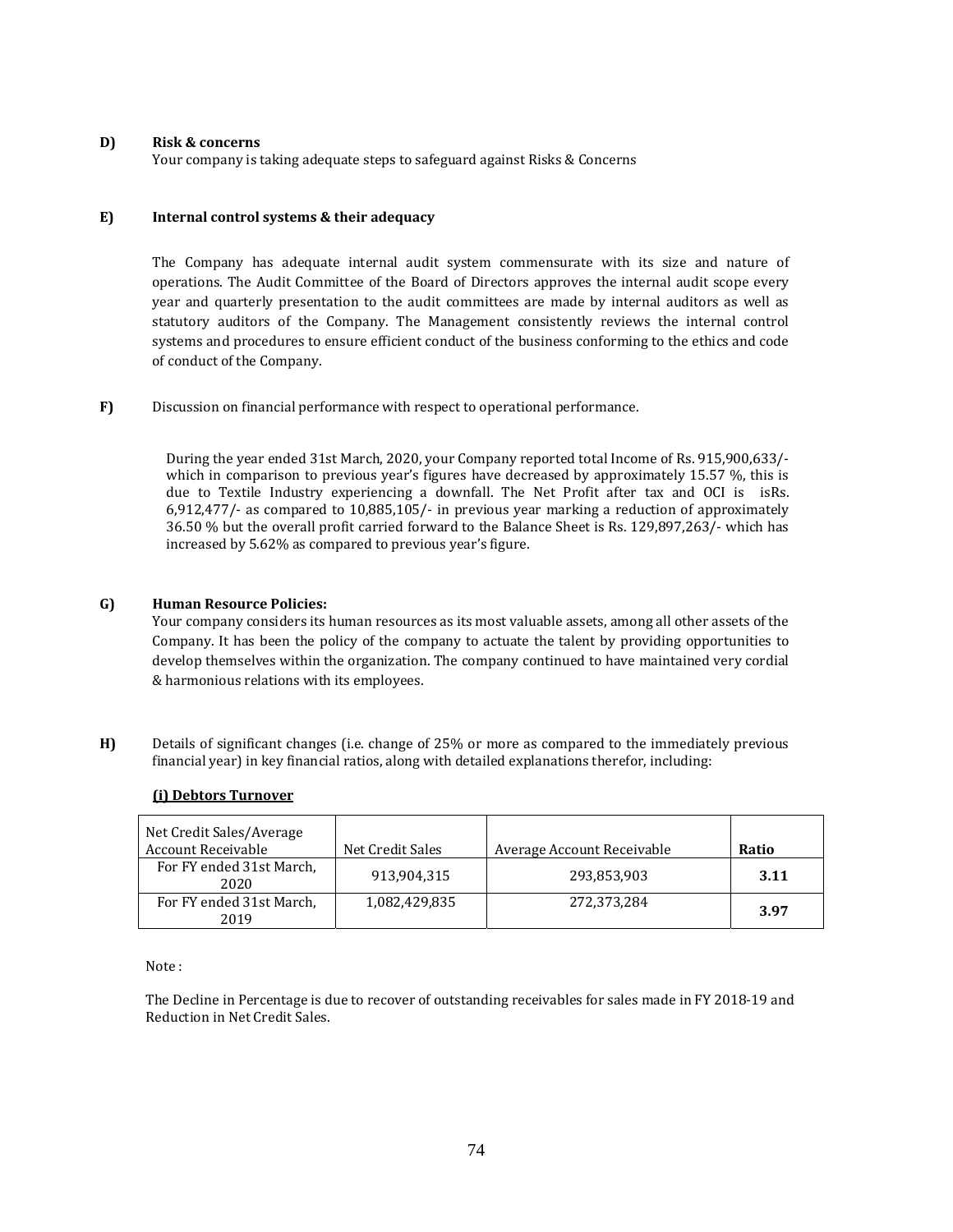# **(ii) Inventory Turnover**

| (Average Inventory $\div$ Cost of |                   |                    |       |
|-----------------------------------|-------------------|--------------------|-------|
| Goods Sold) x 365                 | Average Inventory | Cost of Goods Sold | Ratio |
| For FY ended 31st March, 2020     | 199.884.042       | 731.913.739        | 99.68 |
| For FY ended 31st March, 2019     | 165,968,547       | 974.953.736        | 62.13 |

Note:

The increase in inventory holding (i.e. Rawmaterial& Finished Goods) is mainly due to Processing Order of Sales - The Sales was effected in Month Of April & May 2019.

# **(iii) Interest Coverage Ratio**

| <b>EBIT/Interest Expenses</b> | EBIT       | Interest Expenses | Ratio |
|-------------------------------|------------|-------------------|-------|
| For FY ended 31st March, 2020 | 31,826,412 | 21,318,390        | 1.49  |
| For FY ended 31st March, 2019 | 42,801,306 | 29,477,930        | 1.45  |

Note:

Increase in EBIT is due to reduced interest rates on borrowings.

# **(iv) Current Ratio**

| Current Assets/Current Liablities | Current Assets | Current Liablities | Ratio |
|-----------------------------------|----------------|--------------------|-------|
| For FY ended 31st March, 2020     | 616,461,915    | 394,331,937        | 1.56  |
| For FY ended 31st March, 2019     | 612,076,756    | 394,977,046        | 1.55  |

Note:

Thereis a marginal difference in current FY.

# **(v) Debt Equity Ratio**

| Total Liablities/Total Shareholder Equity | Total Liablities | Total Shareholder Equity | Ratio |
|-------------------------------------------|------------------|--------------------------|-------|
| For FY ended 31st March, 2020             | 436,288,328      | 362,019,185              | 1.21  |
| For FY ended 31st March, 2019             | 431,030,387      | 355,106,709              | 1.21  |

Note:

There is a no change in current FY.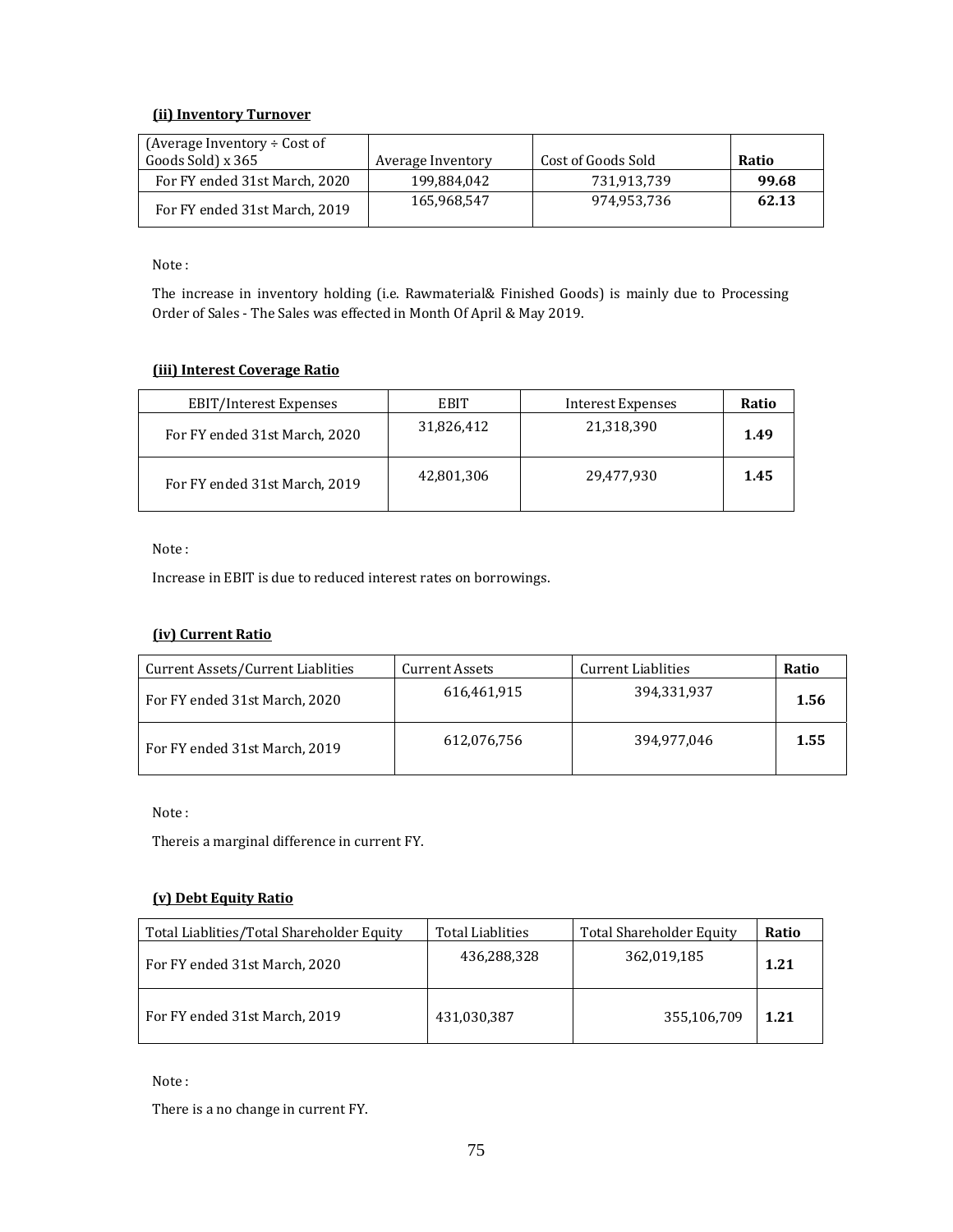# **(vi) Operating Profit Margin (%)**

| Operating Earnings/Revenue    | <b>Operating Earnings</b> | Revenue       | Ratio |
|-------------------------------|---------------------------|---------------|-------|
| For FY ended 31st March, 2020 | 181.990.575               | 913.904.315   | 0.20  |
| For FY ended 31st March, 2019 | 107,476,100               | 1,082,429,835 | 0.10  |

Note:

Increase in Operating Ratio is due to Trading in new product with good profit margin with lower direct cost.

# **(vii) Net Profit Margin (%)**

| Net Profit Before tax/Total Revenue | Net Profit Before tax | Total Revenue | Ratio |
|-------------------------------------|-----------------------|---------------|-------|
| For FY ended 31st March, 2020       | 10.508.022            | 915.900.633   | 0.01  |
| For FY ended 31st March, 2019       | 13,323,376            | 1,084,809,802 | 0.01  |

Note:

Decrease in net profit is due to reduction in Net Credit sales and increase in Wage cost and other direct expenses.

(i) Return on Net Worth as compared to the immediately previous financial year along with a detailed explanation thereof.

| Net Income Distributable to Equity<br>Shareholders/Equity Nos. | Net Income | Wt. Equity o/s | Ratio |
|----------------------------------------------------------------|------------|----------------|-------|
| For FY ended 31st March, 2020                                  | 6,912,477  | 4,200,000      | 1.65  |
| For FY ended 31st March, 2019                                  | 10,885,105 | 4,200,000      | 2.59  |

Note:

Decrease in Net Worth is due to reduction of Turnover and increase in operating cost.

# **Accounting Treatment:**

The Company is following India accounting standards  $(IND - AS)$  for Financial year 2019-20 as notified by the Central Government of India under the Companies (Accounting Standards) Rules under section 133 of the Companies Act, 2013 and as per guideline of the institute of chartered accountants of India in the preparation of financial statements and has not adopted a treatment different from that prescribed in any accounting standard.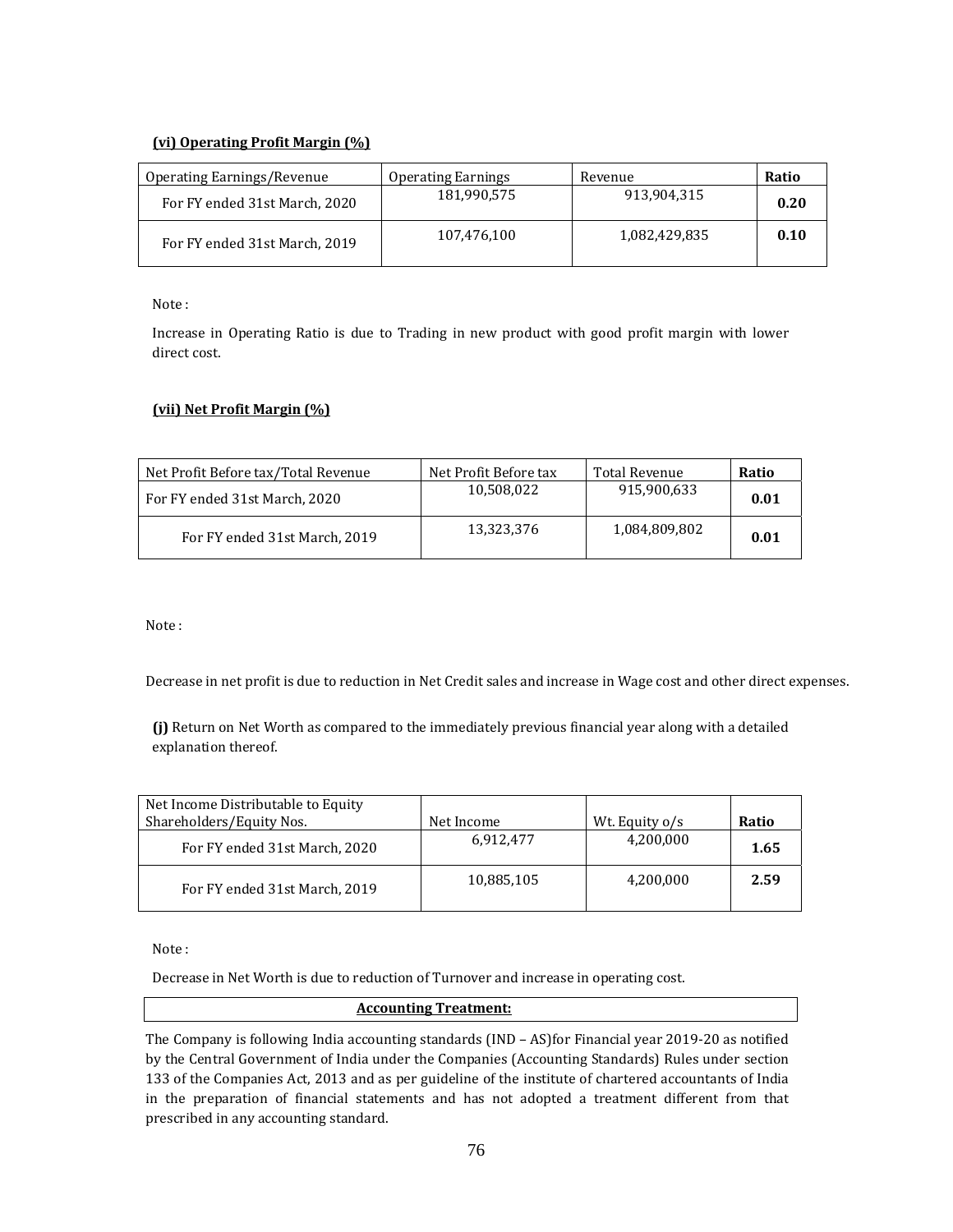#### **Imapct of Covid 19 Pandemic on the Company**

The outbreak of COVID-19 pandemic globally and in India is causiog significant disturbance and slowdown of economic activity. CO\llD-19 has significantly impacted business operations of the Company from the last fortnight of Morch, 2020, by way o  $\overline{f}$  Interruption in production, supply chain disruption, etc. tilt the lockdown period. March to June is usually considered to be the peak period of sales for the Company's business. Partial resumption of production and dispatch has commenced from the se<ond half of May, 2020. The Company has made a detailed assessment of the recoverability of the Company's assets such as Inventory, Receivables, Investments, etc. as at the Balance Sheet date, using reasonably available information, estimates and judgments and has determined that none of these balances require material adjustments to their carrying value. However, the impact of pandemic might vary from those estimated as on the date of approval of these financial statements and t he Company will continue to monitor any material changes to the future economic conditions The Company has not availed any moratorium in respect of term loans (Interest &Installments) and Interest on tash credit accounts and repayment of a ll term loans are done as per schedule. The company believes In its ability to contintJe as a going concern and meeting its liabilities as and when they fall due In the foreseeable future. The Company has Disclosed the Impact of Covid 19 Pandemic as per the format prescribed by SEBI to the Stock Exchange (BSE Limited) under regulation 30 of SEBI LODR Regulations, 2015.

#### **ON BEHALF OF THE BOARD**

#### **FOR SUNIL INDUSTRIES LIMITED**

**SD/‐** 

**VINOD LATH MANAGING DIRECTOR & CHAIRMAN DATE: 28th AUGUST,2020 DIN NO: 00064774 PLACE: DOMBIVLI**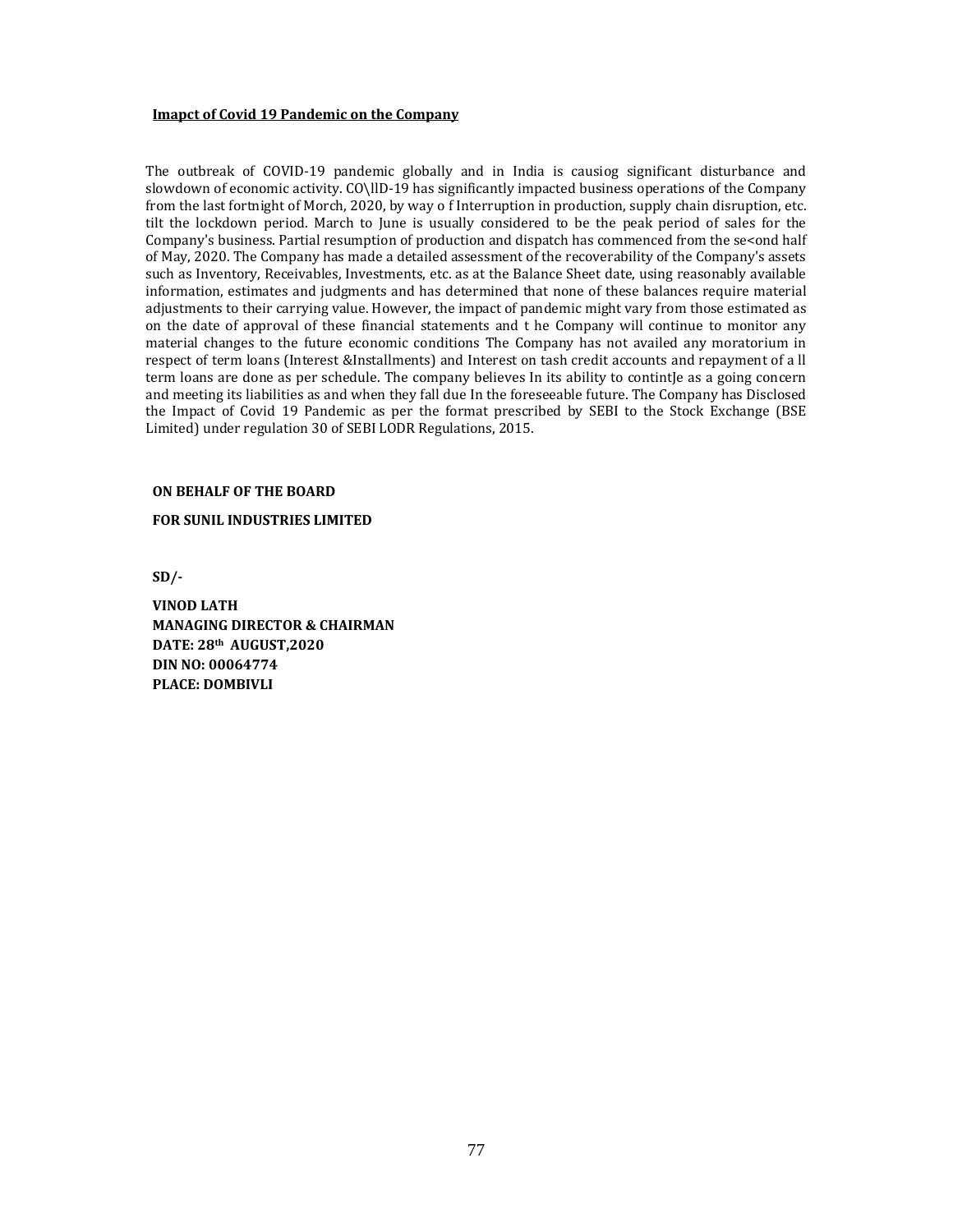# P R AGARWAL & AWASHTI CHARTERED ACCOUNTANTS

REGD OFFICE: 42, Gopal Bhavan, 199, Princess Street, Mumbai - 400 002. Phone: 022 22093908 Fax: 022 22089133 Email: info@pawanca.com

### INDPENDENT AUDITOR'S REPORT

To, 

The Members of Sunil Industries Limited

Report on the Standalone Ind AS Financial Statements

### **Opinion**

1. We have audited the accompanying standalone Ind AS financial statements of Sunil Industries Limited ("the Company"), which comprise the Balance Sheet as at 31<sup>st</sup> March 2020, and the Statement of Profit and Loss (including other comprehensive income), the statement of Cash Flows and the statement of changes in equity for the year then ended, and notes to the financial statement including a summary of significant accounting policies and other explanatory information (herein after referred to as "standalone Ind AS financial statements")

2. In our opinion and to the best of our information and according to the explanation given to us, the aforesaid standalone Ind AS financial statements give the information required by the Act in the manner so required and give a true and fair view in conformity with the accounting principles generally accepted in India including the Ind AS, of the state of affairs of the Company as at  $31^{st}$  March 2020, and its financial performance including comprehensive income, its cash flows and the change in equity for the year ended on that date.

# 3. Basis for Opinion

We conducted our audit in accordance with the Standards on Auditing (SAs) specified under section 143(10) of the Companies Act, 2013. Our responsibilities under those Standards are further described in the Auditor's Responsibilities for the Audit of the Financial Statements section of our report. We are independent of the Company in accordance with the code of Ethics issued by the Institute of Chartered Accountants of India together with the ethical requirements that are relevant to our audit of the financial statements under the provisions of the Companies Act, 2013 and the Rules thereunder, and we have fulfilled our other ethical responsibilities in accordance with these requirements and the Code of Ethics. We believe that the audit evidence we have obtained is sufficient and appropriate to provide a basis for our opinion.

# 4. Key Audit Matters

Key audit matters are those matters that, in our professional judgment, were of most significance in our audit of the financial statements of the current period. There matters were addressed in the context of our audit of the financial statements as a whole, and in forming our opinion thereon, and we do not provide a separate opinion on these matters.

### 5. Management's Responsibility for the Standalone Ind AS Financial Statements

The Company's Board of Directors is responsible for the matters stated in Section  $134(5)$  of the Companies Act, 2013 ("the Act") with respect to the preparation of these standalone Ind AS financial statements, that give a true and fair view of the financial position, financial performance including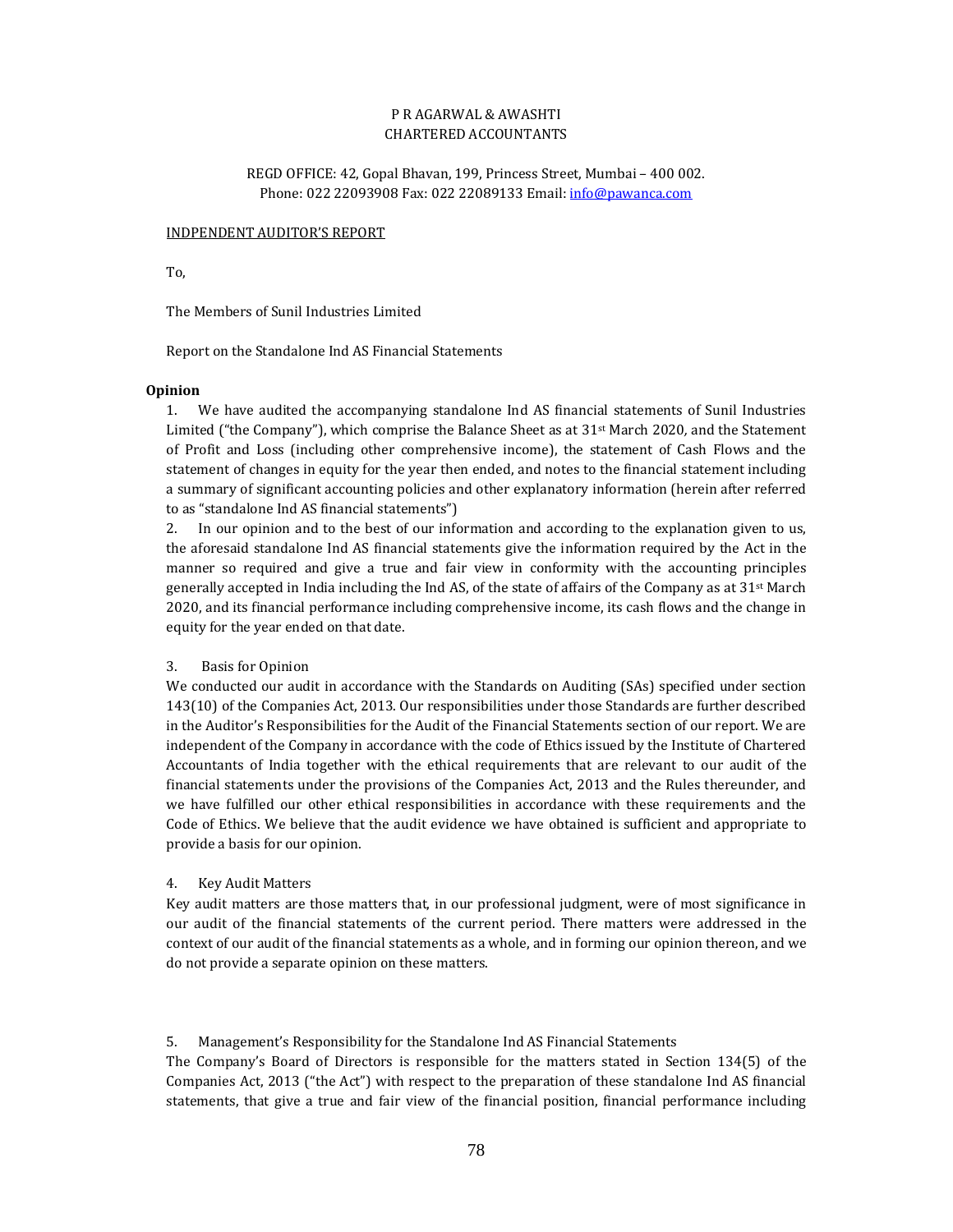other comprehensive income, cash flows and changes in equity of the Company in accordance with the accounting principles generally accepted in India, including the Indian Accounting Standards (Ind As) specified under Section 133 of the Act, read with relevant rules issued thereunder. This responsibility also includes maintenance of adequate accounting records in accordance with the provisions of the Act; for safeguarding the assets of the Company; for preventing and detecting frauds and other irregularities; selection and application of appropriate implementation and maintenance of accounting policies; making judgments and estimates that are reasonable and prudent; and design, implementation and maintenance of adequate internal financial controls, that were operating effectively for ensuring the accuracy and completeness of the accounting records, relevant to the preparation and presentation of the standalone Ind AS financial statements that give a true and fair view and are free from material misstatement, whether due to fraud or error.

In preparing the financial statements, management is responsible for assessing the Company's ability to continue as a going concern, disclosing, as applicable, matters related to going concern and using the going concern basis of accounting unless management either intends to liquidate the Company or to cease operations, or has no realistic alternative but to do so. Those Board of Directors are also responsible for overseeing the Company's financial reporting process.

### 6. Auditors Responsibility

Our objective are to obtain reasonable assurance about whether the financial statements as a whole are free from material misstatements, whether due to fraud or error, and to issue an auditor's report that includes our opinion. Reasonable assurance is a high level of assurance, but is not a guarantee that an audit conducted in accordance with SAs will always detect a material misstatement when it exists. Misstatements can arise from fraud or error and are considered material if, individually or in the aggregate, they could reasonably be expected to influence the economic decisions of users taken on the basis of these financial statements.

# Report on Other Legal and Regulatory Requirements

7. As required by the Companies (Auditor's Report) Order, 2016 ("the Order") issued by the Central Government of India in terms of sub-section 11 of section 143 of the Companies Act 2013, we give in the Annexure I a statement on the matters specified in paragraphs 3 and 4 of the Order to the extent applicable. 

8. As required by Section143(3) of the Act, we report that:

a. We have sought and obtained all the information and explanations which to the best of our knowledge and belief were necessary for the purpose of our audit;

b. In our opinion, proper books of account as required by law have been kept by the Company so far as it appears from our examination of those books.

c. The Balance sheet, the statement of profit and loss including other comprehensive income, the statement of cash flow and the statement of changes in equity dealt with by this report are in agreement with the books of account.

d. In our opinion, the aforesaid standalone Ind AS financial statements comply with the Indian Accounting Standards (Ind As) specified under Section 133 of the Act, read with relevant rule issued thereunder. 

e.  $\qquad$  On the basis of the written representations received from the directors as on 31<sup>st</sup> March, 2020 and taken on record by the Board of Directors, none of the directors is disqualified as on  $31st$ March 2020 from being appointed as a director in terms of Section  $164(2)$  of the Act;

f. We have also audited the internal financial controls over financial reporting (IFCoFR) of the Company as of  $31^{st}$  March 2020 in conjunction with our audit of the standalone Ind AS financial statements of the Company for the year ended on that date and our report dated  $30<sup>th</sup>$  July, 2020 as per Annexure II expressed.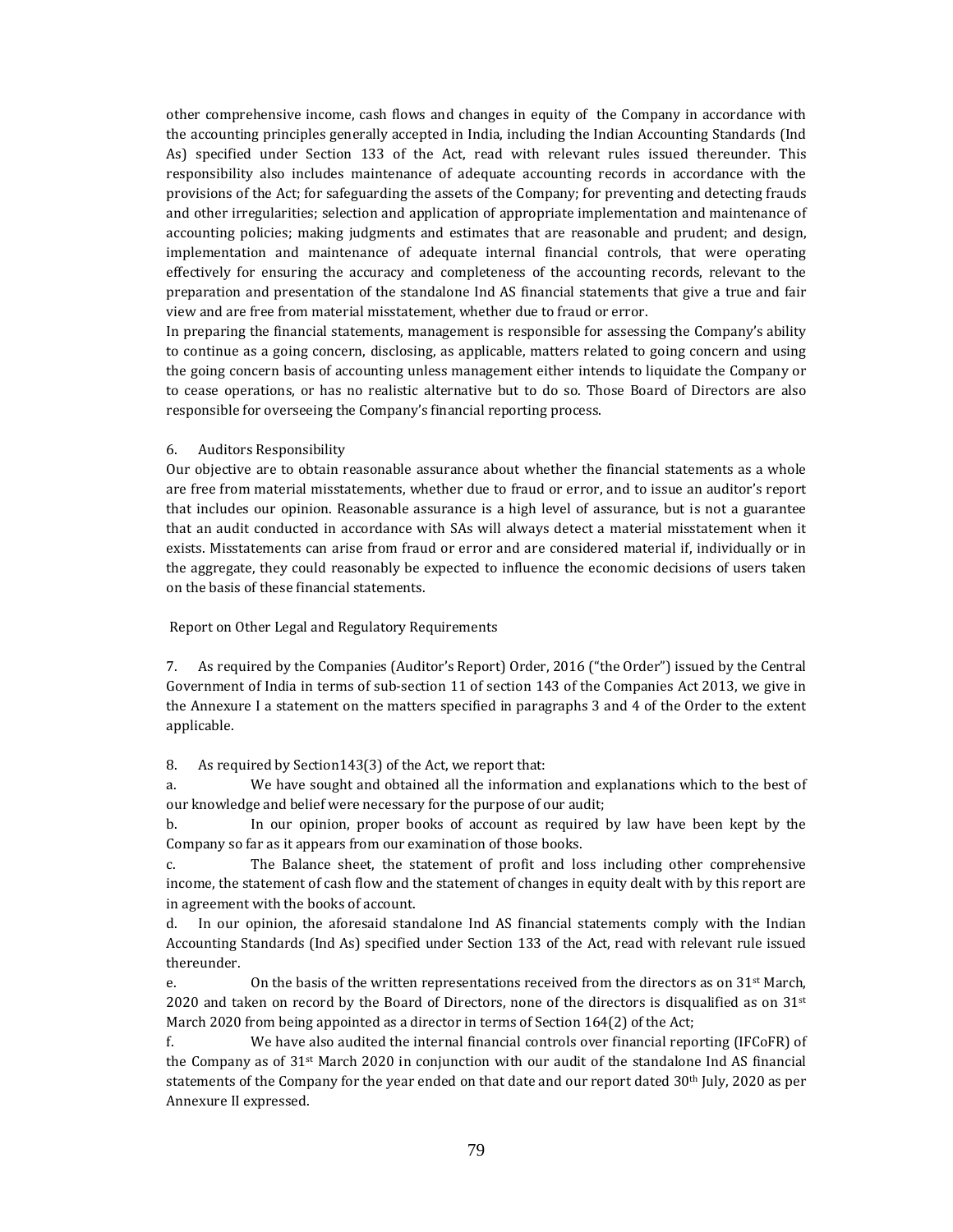g. With respect to the other matters to be included in the Auditor's Report in accordance with the requirements of section  $197(16)$  of the Act, as amended: In our opinion and to the best of our information and according to the explanations given to us, the

remuneration paid by the Company to its directors during the year is in accordance with the provisions of section 197 of the Act.

h. With respect to the other matters to be included in the Auditor's Report in accordance with Rule 11 of the Companies (Audit and Auditors) Rules, 2014 as amended, in our opinion and to the best of our information and according to the explanations given to us:

i. The Company has disclosed the impact of pending litigations on its financial positions in its standalone Ind AS financial statements (Refer Note : 35);

ii. The company did not have any long-term contracts including derivative contracts for which there were any material foreseeable losses.

iii. There were no amounts which were required to be transferred to the Investor Education and Protection Fund by the company.

For P R Agarwal & Awasthi Chartered Accountants Firm Registration No 117940W 

Sd/‐ 

CA Pawan KR Agarwal Partner M No-034147

Place: Mumbai Date: 30.07.2020 UDIN: 20034147AAAABX2171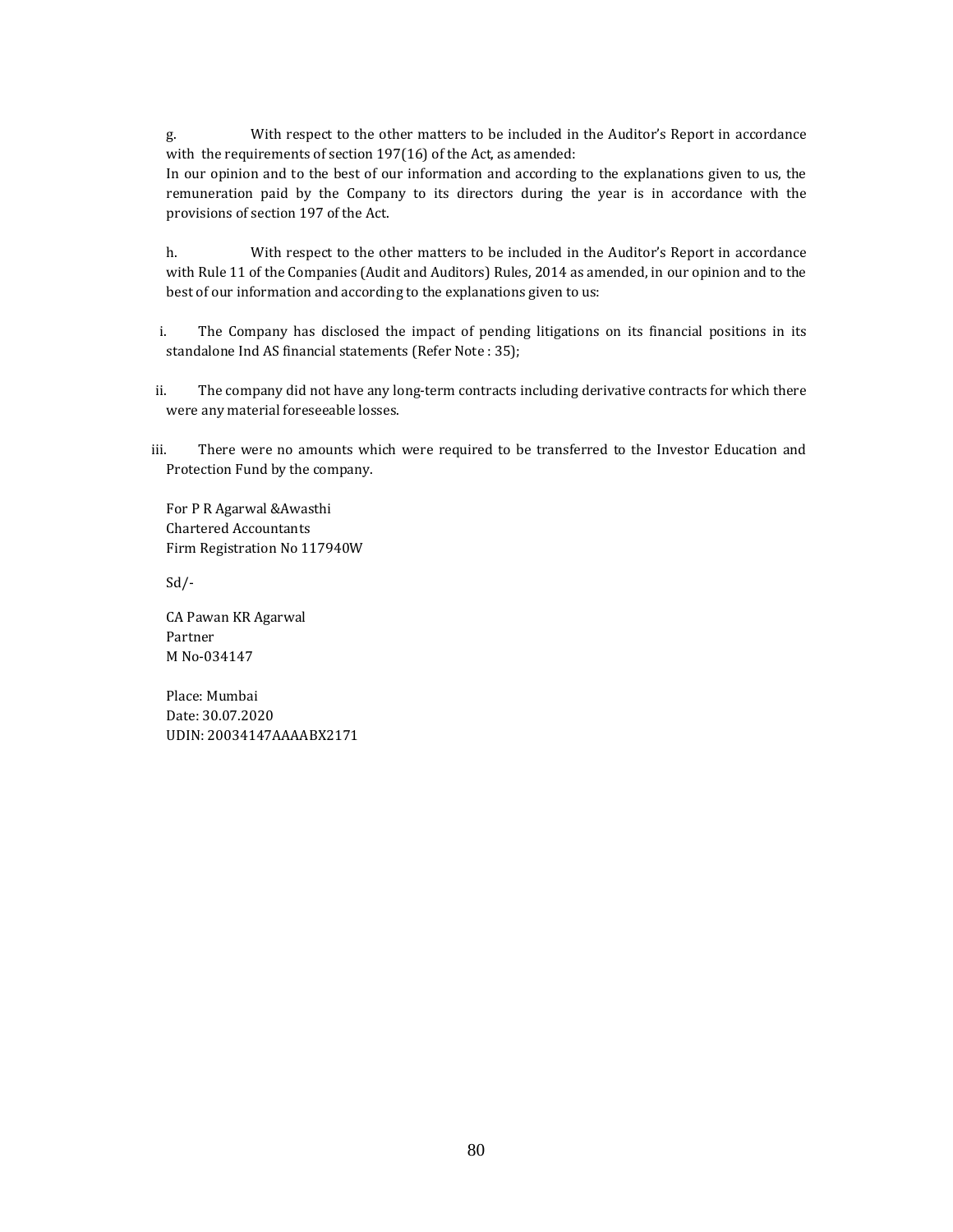# Annexure I to the Auditor's Report even date (Referred to in paragraph  $1$  thereof)

1 In respect of Fixed Assets:

. 

- a) The Company has maintained proper records showing full quantitative details and situation of its fixed assets.
- b) The fixed assets have been physically verified by the management at reasonable intervals during the year. We are informed that no material discrepancies were noticed by the management on such verification.
- 2 In respect of Inventories:
	- . As explained to us physical verification of inventory has been conducted during the year at reasonable intervals by the management and in our opinion and according to the information and explanation given to us, the Company is maintaining proper records of its inventories and no material discrepancies were noticed on physical verification.
	- 3 . The Company has not granted any loans, secured or unsecured to the companies, firms or other parties covered in the register maintained under Section 189 of the Companies Act, 2013.
	- 4 . The Company has not granted loans or made investments or given guarantees or securities to any party covered under section 185 and 186 of the Companies Act, 2013.
	- 5 . According to the information and explanations given to us, the Company has not accepted any deposits from public.
	- 6 We have broadly reviewed the books of account maintained by the company in respect of products where, pursuant to the Rules made by Central Government of India, the maintenance of cost records has been prescribed under subsection (1) of section 148 of the Companies Act, and are of the opinion that Prima Facie, the prescribed accounts and records have been made and maintained. We have not, however, made a detailed examination of records with a view to determine whether they are accurate or complete.
	- 7 In respect of Statutory Dues:
		- (a) According to record of the Company produced before us, the Company is generally regular in depositing with appropriate authorities undisputed statutory dues including provident fund, employees' state insurance, income tax, goods and services tax, customs duty, cess and other statutory dues applicable to it.
		- (b) According to the information and explanations given, no undisputed amounts payable in respect of Provident Fund, Employees' State Insurance, Income Tax, Goods and Service Tax, Customs Duty, Cess and other material statutory dueswere outstanding as at 31.03.2020 for a period of more than six months from the date they became payable.

| Sr no. | Name of the statue                                                     | Amount<br>Lacs) | (Rs. | in | Forum where dispute<br>is pending           |
|--------|------------------------------------------------------------------------|-----------------|------|----|---------------------------------------------|
|        | Central Excise<br>duty<br>(Payment made under<br>protest Rs. 20 Lakhs) | 141.30          |      |    | Commissioner<br>of<br>Central Excise-Thane- |
|        | Custom duty                                                            | 336.00          |      |    | Appellate<br>Tribunal(CESTAT)               |
| Ш      | (inclusive of<br>TNVAT<br>of Rs.20.82<br>penalty<br>lakhs)             | 28.05           |      |    | The Appellate Deputy<br>Commissioner(CT)    |

(c) The following dues have not been deposited by the company on account of disputes: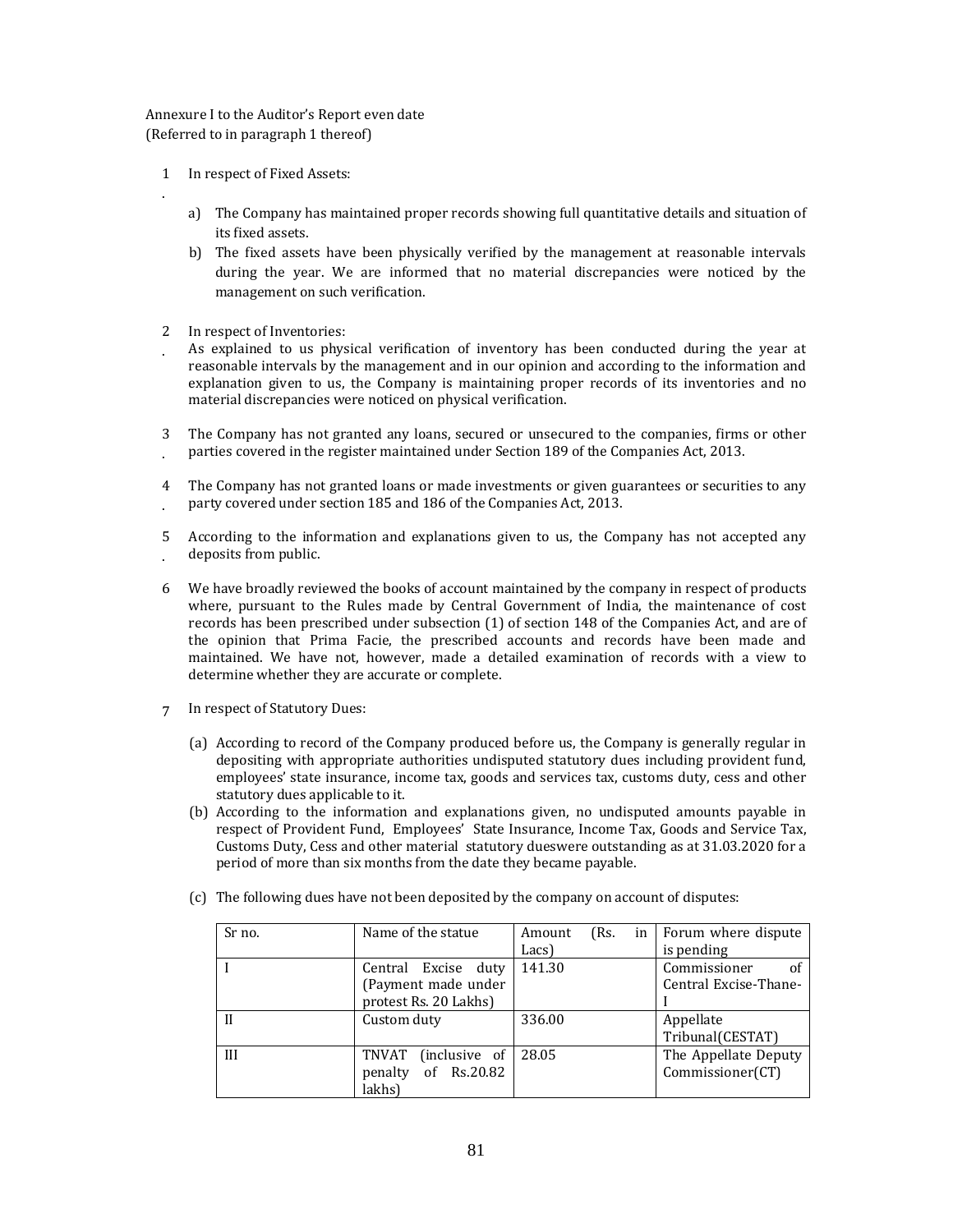- 8. As per the information and explanations given to us the company has not defaulted in repayment of dues to bank. The company has not obtained any loan from any financial institutions and issued debentures.
- 9. According to the records of the Company, the Company has no outstanding moneys raised by way of initial public offering. However, the company has taken term loans and applied for the purposes for which they were raised.
- 10. Based upon the audit procedures performed and information and explanations given by the management, we report that no fraud on or by the Company has been noticed or reported during the course of our audit.
- 11. According to the records of the Company, the managerial remuneration has been paid or provided in accordance with the requisite approvals mandated by the provisions of section 197 read with Schedule V to the Companies Act 2013.
- 12. In our opinion, and to the best of our information and according to the explanations provided by the management, we are of the opinion that the company is not a Nidhi Company. Hence, in our opinion, the requirements of para3 (xii) of the Order do not apply to the company.
- 13. According to the information and explanations given to us, the Company in respect to transactions with related parties has complied provisions of sections 177 and 188 of Companies Act, 2013 and has disclosed all particulars in Financial Statements.
- 14. The company has not made any preferential allotment or private placement of shares during the year, therefore comments under this clause are not called for.
- 15. In our opinion, and to the best of our information and according to the explanations provided by the management, we are of the opinion that the company has not entered into any non-cash transaction with directors or persons connected with him and no provisions of section 192 have been contravened.
- 16. In our opinion, and to the best of our information and according to the explanations provided by the management, we are of the opinion that the company is not required to be registered under section 45-IA of the Reserve Bank of India Act,1934.

For P R Agarwal & Awasthi Chartered Accountants Firm Registration No 117940W

Sd/‐ CA Pawan KR Agarwal Partner M No-034147

Place: Mumbai Date: 30.07.2020 

UDIN: 20034147AAAABX2171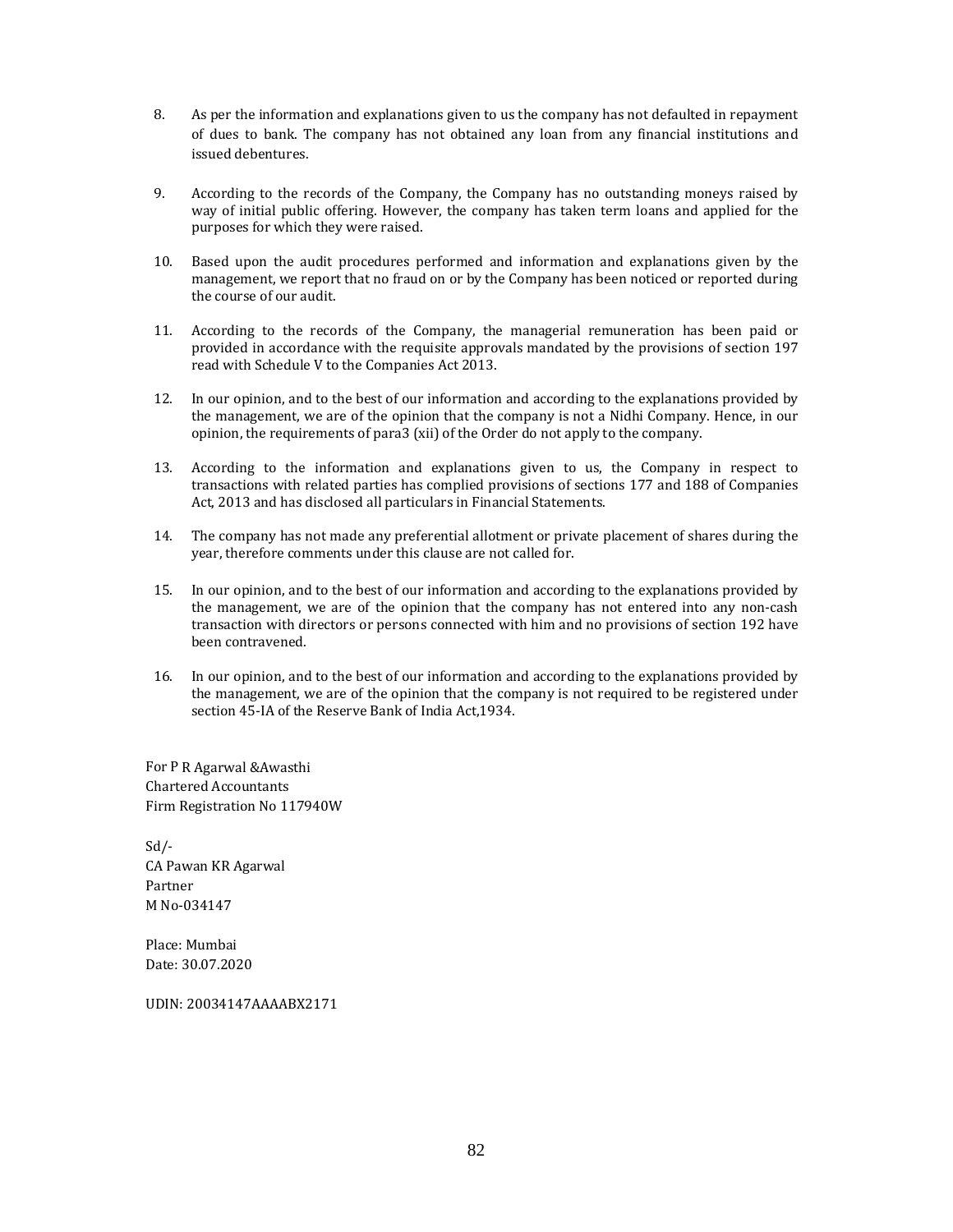# Annexure II

Independent Auditor's report on the Internal Financial Controls with reference to financial statements and its operative effectiveness under Clause (i) of Sub-section 3 of Section 143 of the Companies Act, 2013 ("the Act") 

1. In conjunction with our audit of the standalone financial statements of Sunil Industries Limited ("the Company") as of and for the year ended  $31<sup>st</sup>$  March, 2020, we have audited the internal financial controls over financial reporting  $(IFCoFR)$  of the company of as of that date.

# Management's Responsibility for Internal Financial Controls

2. The Company's Board of Directors is responsible for establishing and maintaining internal financial controls based on the criteria being specified by management. These responsibilities include the design, implementation and maintenance of adequate internal financial controls with reference to financial statements, that were operating effectively for ensuring the orderly and efficient conduct of the company's business, including adherence to company's policies, the safeguarding of its assets, the prevention and detection of frauds and errors, the accuracy and completeness of the accounting records, and the timely preparation of reliable financial information, as required under the Act.

# Auditors' Responsibility

- 3. Our responsibility is to express an opinion on the Company's IFCoFR based on our audit. We conducted our audit in accordance with the Standards on Auditing, issued by the Institute of Chartered Accountants of India (ICAI) and deemed to be prescribed under section  $143(10)$  of the Act, to the extent applicable to an audit of IFCoFR, and the Guidance Note on Audit of Internal Financial Controls Over Financial Reporting (the "Guidance Note") issued by the ICAI. Those Standards and the Guidance Note require that we comply with ethical requirements and plan and perform the audit to obtain reasonable assurance about whether adequate IFCoFR were established and maintained and if such controls operated effectively in all material respects.
- 4. Our audit involves performing procedures to obtain audit evidence about the adequacy of the IFCoFR and their operating effectiveness. Our audit of IFCoFR included obtaining an understanding of IFCoFR, assessing the risk that a material weakness exists, and testing and evaluating the design and operating effectiveness of internal control based on the assessed risk. The procedures selected depend on the auditor's judgement, including the assessment of the risks of material misstatement of the financial statements, whether due to fraud or error.
- 5. We believe that the audit evidence we have obtained is sufficient and appropriate to provide a basis for our audit opinion on the Company's IFCoFR.

Meaning of Internal Financial Controls over Financial Reporting

6. A company's IFCoFR is a process designed to provide reasonable assurance regarding the reliability of financial reporting and the preparation of financial statements for external purposes in accordance with generally accepted accounting principles including the Accounting Standards. A company's IFCoFR includes those policies and procedures that (1) pertain to the maintenance of records that, in reasonable detail, accurately and fairly reflect the transactions and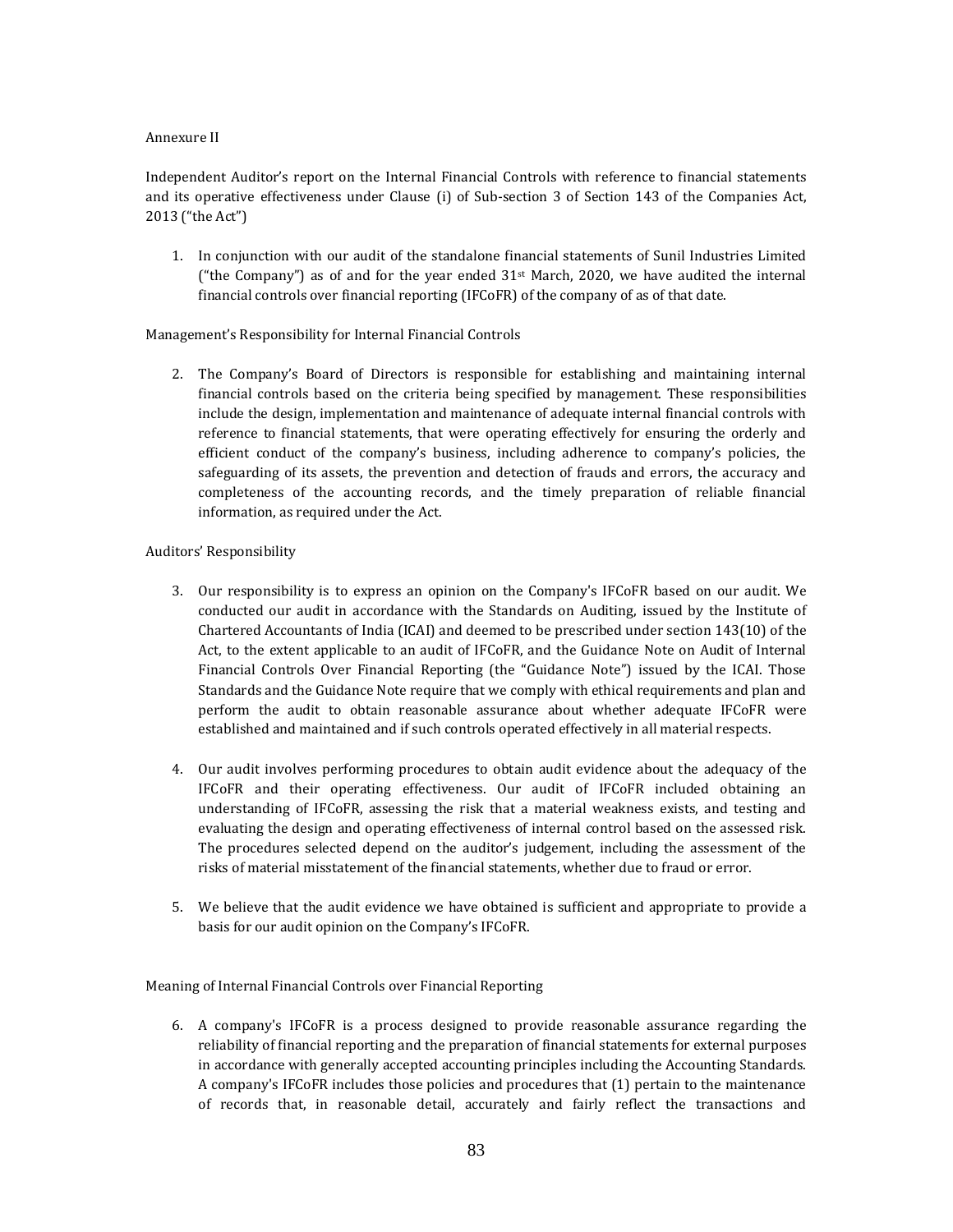dispositions of the assets of the company;  $(2)$  provide reasonable assurance that transactions are recorded as necessary to permit preparation of financial statements in accordance with generally accepted accounting principles including Accounting Standards, and that receipts and expenditures of the company are being made only in accordance with authorizations of management and directors of the company; and (3) provide reasonable assurance regarding prevention or timely detection of unauthorized acquisition, use, or disposition of the company's assets that could have a material effect on the financial statements.

Inherent Limitations of Internal Financial Controls over Financial Reporting

7. Because of the inherent limitations of IFCoFR, including the possibility of collusion or improper management override of controls, material misstatements due to error or fraud may occur and not be detected. Also, projections of any evaluation of the IFCoFR to future periods are subject to the risk that IFCoFR may become inadequate because of changes in conditions, or that the degree of compliance with the policies or procedures may deteriorate.

Opinion 

8. In our opinion, the Company has, in all material respects, adequate internal financial controls over financial reporting and such internal financial controls over financial reporting were operating effectively as at  $31^{st}$  March, 2020, based on the criteria being specified by management.

For P R Agarwal & Awasthi Chartered Accountants Firm Registration No 117940W

Sd/‐ CA Pawan KR Agarwal Partner M No-034147

Place: Mumbai Date: 30.07.2020 

UDIN: 20034147AAAABX2171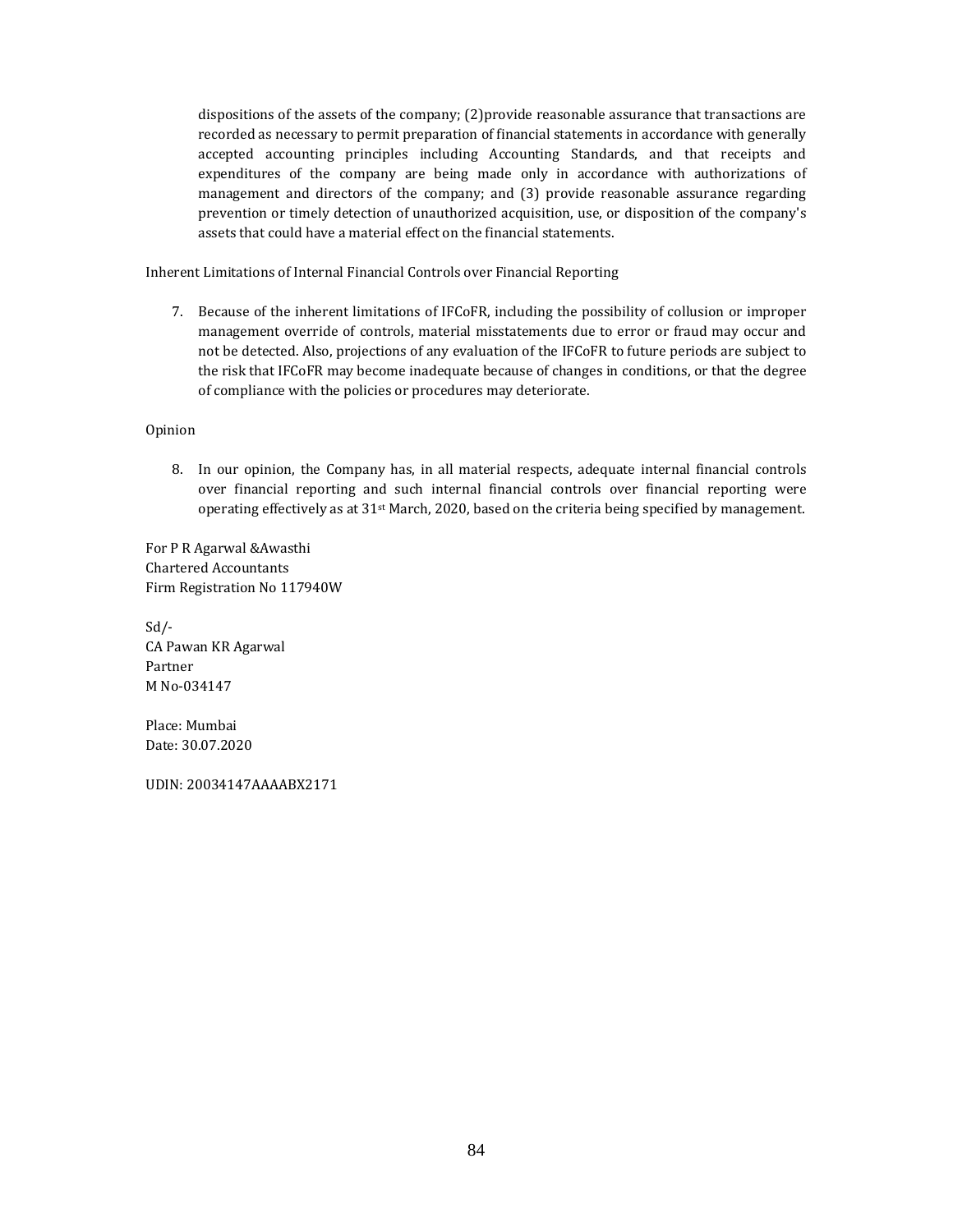#### **Balance Sheet as at 31st March, 2020 CIN : L99999MH1976PLC019331**

| <b>PARTICULARS</b>                | <b>Note</b><br>No. | 31st March, 2020<br>(Rs.) | 31st March, 2019<br>(Rs.) |
|-----------------------------------|--------------------|---------------------------|---------------------------|
| <b>ASSETS</b>                     |                    |                           |                           |
| <b>Non-current assets</b>         |                    |                           |                           |
| a) Property, Plant & Equipment    | $\overline{c}$     | 158,020,109               | 147,965,742               |
| b) Other Intangible Assets        | $\overline{c}$     | 189,201                   | 276,879                   |
| c) Financial Assets               |                    |                           |                           |
| (i) Non-crurrent Investments      | 3                  | 234,400                   | 234,400                   |
| d) Other Financial Assets         | $\overline{4}$     | 5,000,000                 | 5,000,000                 |
| e) Other Non current Assets       | 5                  | 18,401,889                | 20,583,319                |
|                                   |                    | 181,845,599               | 174,060,341               |
| <b>Current assets</b>             |                    |                           |                           |
| a) Inventories                    | 6                  | 197,812,072               | 201,956,013               |
| b) Financial Assets               |                    |                           |                           |
| (i) Trade receivables             | 7                  | 324, 331, 671             | 263,376,137               |
| (ii) Cash and cash equivalents    | 8                  | 4,861,227                 | 78,581,355                |
| c) Current Tax Assets             | 9                  | 2,707,478                 | 2,679,740                 |
| d) Other current assets           | 10                 | 86,749,467                | 65,483,510                |
|                                   |                    | 616,461,915               | 612,076,756               |
| <b>TOTAL</b>                      |                    | 798,307,515               | 786,137,096               |
|                                   |                    |                           |                           |
| <b>EQUITY AND LIABILITIES</b>     |                    |                           |                           |
| <b>Equity</b>                     |                    |                           |                           |
| a) Equity Share capital           | 11                 | 41,984,000                | 41,984,000                |
| b) Other Equity                   | 12                 | 320,035,186               | 313,122,709               |
|                                   |                    | 362,019,186               | 355,106,709               |
| <b>LIABILITIES</b>                |                    |                           |                           |
| 1) Non-current liabilities        |                    |                           |                           |
| a) Financial Liablities           |                    |                           |                           |
| (i) Borrowings                    | 13                 | 31,841,308                | 26,030,380                |
| b) Deferred tax liabilities (Net) | 14                 | 10,115,083                | 9,914,500                 |
| c) Provisions                     | 15                 |                           | 108,461                   |
|                                   |                    | 41,956,391                | 36,053,341                |
| 2) Current liabilities            |                    |                           |                           |
| a) Financial Liabilities          |                    |                           |                           |
| (i) Borrowings                    | 16                 | 243,313,516               | 280,709,246               |
| (ii) Trade payables               | 17                 | 111,602,914               | 63,809,856                |
| b) Other Financial liabilities    | 18                 | 19,543,679                | 16,582,853                |
| c) Current Tax liabilities        | 19                 | 2,650,262                 | 3,668,653                 |
| d) Other Current liabilities      | 20                 | 17,221,567                | 30,045,107                |
| e) Provisions                     | 21                 |                           | 161,332                   |
|                                   |                    | 394,331,938               | 394,977,046               |
| <b>TOTAL</b>                      |                    | 798,307,515               | 786,137,096               |
|                                   |                    |                           |                           |

Notes are integral part of the balance sheet  $\&$  profit  $\&$  loss account 1 As per our report of even date For and on behalf of Board of Directors For **P.R. Agarwal & Awasthi Sunil Industries Limited** *Chartered Accountants Firm Reg No.:117940W* **Vinod Lath**

**C.A. Pawan KR. Agarwal** Partner **Pradeep Roongta**<br>Membership Number- 34147 (CFO & WTD) Membership Number- 34147

Place : Mumbai **Ms. Saurabh Sahu**

(Chairman & Managing Director) (DIN:64774)

(DIN:130283)

Company Secretary ACS: 55322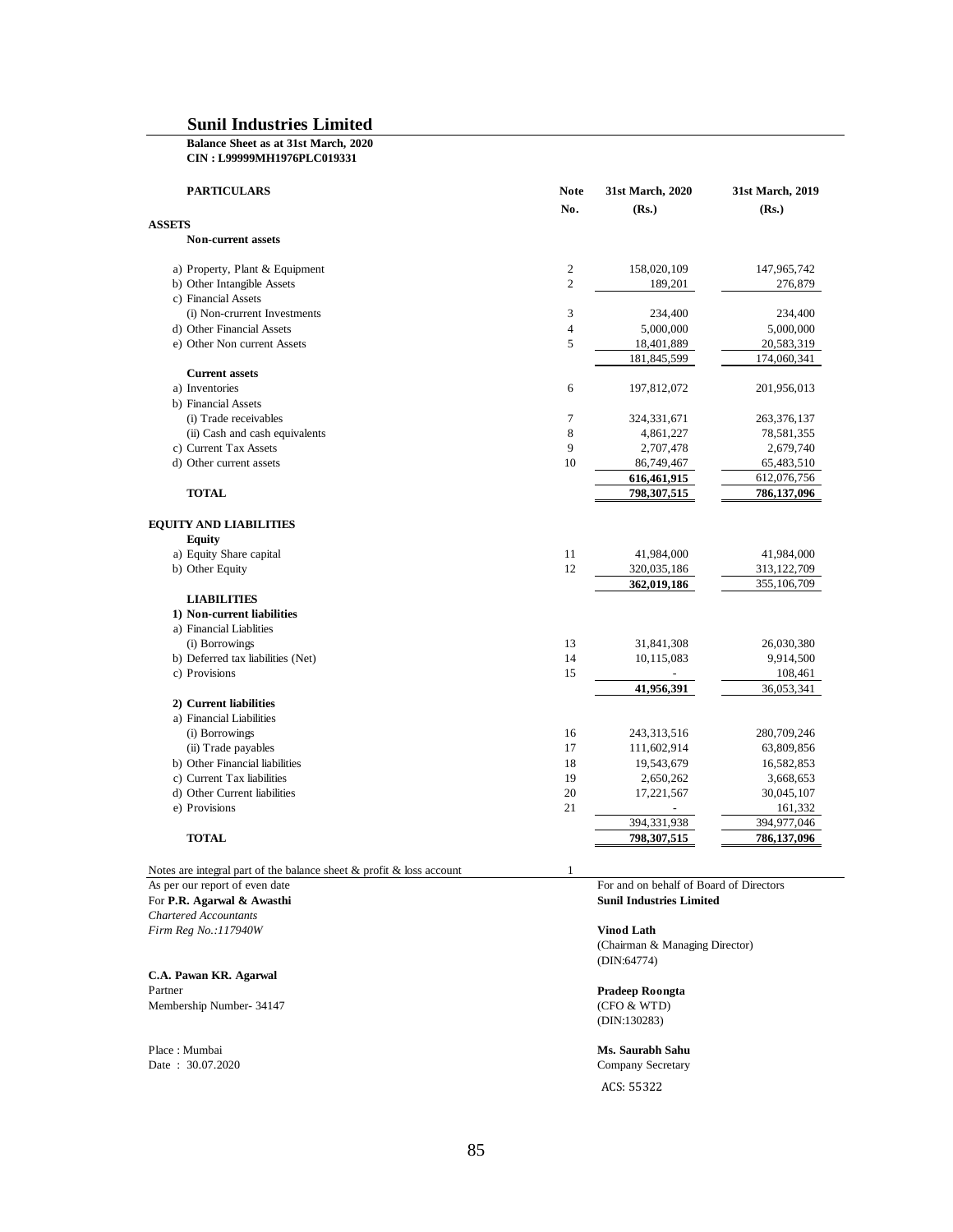#### **Statement of Profit and Loss for the year ended 31st March, 2020 CIN : L99999MH1976PLC019331**

| <b>PARTICULARS</b>                                                                   | <b>Note</b><br>No. | 31st March, 2020<br>(Rs.) | 31st March, 2019<br>(Rs.) |
|--------------------------------------------------------------------------------------|--------------------|---------------------------|---------------------------|
| <b>INCOME:</b>                                                                       |                    |                           |                           |
| Revenue from Operations                                                              | 22                 | 913,904,315               | 1,082,429,835             |
| Other income                                                                         | 23                 | 1,996,318                 | 2,379,967                 |
| <b>Total Revenue</b>                                                                 |                    | 915,900,633               | 1,084,809,802             |
| <b>EXPENDITURE:</b>                                                                  |                    |                           |                           |
| Cost of materials consumed                                                           | 24                 | 479,662,680               | 793,899,290               |
| Purchases of Stock in trade                                                          |                    | 152,807,065               | 30,998,881                |
| Changes in inventories of finished goods, work-in-progress and waste                 | 25                 | (16,079,121)              | 5,529,603                 |
| Employee benefits expenses                                                           | 26                 | 21,813,734                | 19,299,345                |
| Finance costs                                                                        | 27                 | 21,318,391                | 29,477,930                |
| Depreciation and amortization expenses                                               |                    | 14,593,351                | 14,364,274                |
| Other expenses                                                                       | 28                 | 231,112,040               | 178,088,244               |
| <b>Total Expenditures</b>                                                            |                    | 905,228,140               | 1,071,657,568             |
| Profit before extraordinary items and tax                                            |                    | 10,672,493                | 13, 152, 234              |
| <b>Extraordinary Items:</b>                                                          |                    |                           |                           |
| Prior year adjustments                                                               |                    |                           |                           |
| Profit before tax                                                                    |                    | 10,672,493                | 13,152,234                |
| $(Add)/Less$ :                                                                       |                    |                           |                           |
| Tax expenses :                                                                       |                    |                           |                           |
| Current tax expense for current year                                                 |                    | 3,225,000                 | 4,496,000                 |
| Current tax expense relating to prior years                                          |                    | 169,962                   | 659,479                   |
| Net current tax expense                                                              |                    | 3,394,962                 | 5,155,479                 |
| Deferred tax                                                                         |                    | 200,583                   | (2,717,209)               |
| Profit for the year                                                                  |                    | 7,076,948                 | 10,713,963                |
| <b>Other Comprehensive Income</b>                                                    |                    |                           |                           |
| Items that will not be reclassified to profit or loss                                |                    |                           |                           |
| Re-measurement gains/ (losses) on defined benefit obligations<br>Tax Effect on above |                    | (164, 471)                | 171,142                   |
| Total Other Comprehensive Income                                                     |                    | 6,912,477                 | 10,885,105                |
| Earnings per equity share: Basic & Diluted (in Rs.)                                  |                    | 1.65                      | 2.59                      |
|                                                                                      |                    |                           |                           |

Notes are integral part of the balance sheet & profit & loss account

For P.R. Agarwal & Awasthi *Chartered Accountants Firm Reg No.:117940W* **Vinod Lath**

**C.A. Pawan KR. Agarwal** Partner **Pradeep Roongta**<br>Membership Number- 34147 (CFO & WTD) Membership Number- 34147

Place : Mumbai **Ms. Saurabh Sahu**<br>
Date : 30.07.2020 **Ms. Saurabh Sahu**<br>
Company Secretary

As per our report of even date<br>
For and on behalf of Board of Directors<br>
For P.R. Agarwal & Awasthi

(Chairman & Managing Director) (DIN:64774)

(DIN:130283)

Company Secretary ACS: 55322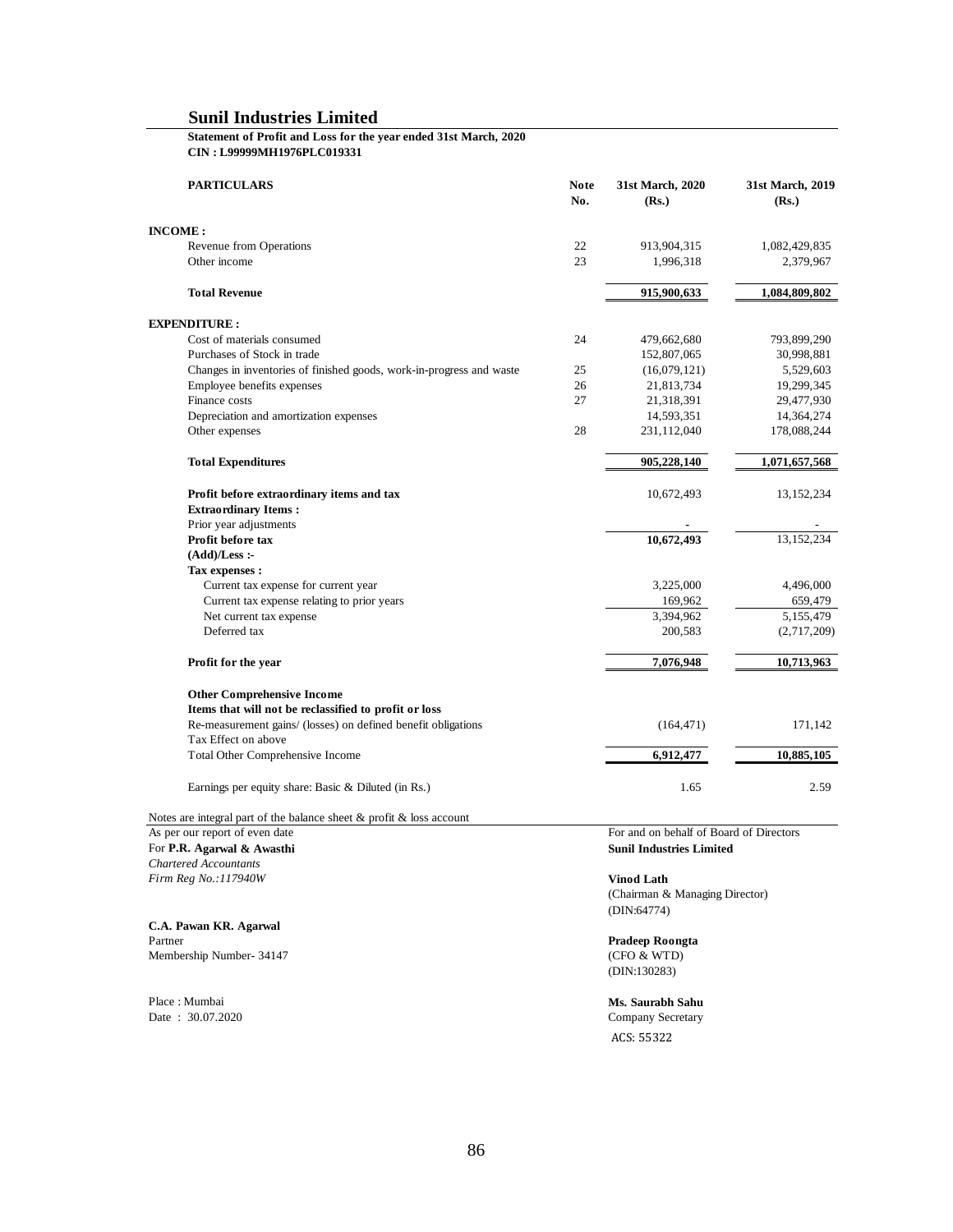#### **Cash Flow Statement For the year ended 31st March, 2020 CIN : L99999MH1976PLC019331**

|    | <b>PARTICULARS</b>                                           | 31st March, 2020<br>(Rs.) | 31st March, 2019<br>(Rs.) |
|----|--------------------------------------------------------------|---------------------------|---------------------------|
| A. | <b>CASH FLOW FROM OPERATING ACTIVITIES</b>                   |                           |                           |
|    | Net Profit / (Loss) before Tax and after Extraordinary items | 10,672,493                | 13, 152, 234              |
|    | <b>Adjustment For:</b>                                       |                           |                           |
|    | Depreciation                                                 | 14,593,351                | 14,364,274                |
|    | Interest & Finance charges                                   | 21,318,391                | 29,477,930                |
|    | Interest received                                            | (1,695,288)               | (2, 115, 475)             |
|    | Dividend received                                            |                           |                           |
|    | Profit $(-)$ / Loss $(+)$ on sale of Assets                  | 71,391                    | (260,000)                 |
|    | <b>Operative Profit before Working Capital Changes</b>       | 44,960,337                | 54,618,963                |
|    | <b>Adjustment For:</b>                                       |                           |                           |
|    | Increase/ (Decrease) in Trade Payables                       | 47,793,058                | (10,096,919)              |
|    | Increase/ (Decrease) in Other than Trade Payables            | 2,960,826                 | 144,937                   |
|    | Increase/ (Decrease) in Other Current Liabilities            | (12,823,540)              | (3, 195, 282)             |
|    | Increase / (Decrease) in Short term provision                | (325, 803)                | 166,960                   |
|    | Increase/ (Decrease) in Long Term Provision                  | (108, 461)                | (58, 319)                 |
|    | Increase/ (Decrease) in Trade Receivable                     | (60, 955, 534)            | 17,994,295                |
|    | Increase/ (Decrease) in Inventories                          | 4,143,941                 | (71, 974, 932)            |
|    | Increase / (Decrease) in Other Non Current Assets            | 2,181,430                 | (2,493,227)               |
|    | Increase / (Decrease) in Other Current Assets                | (21, 265, 957)            | (19,745,961)              |
|    | <b>Cash Generation from Operations</b>                       | 6,560,297                 | (34, 639, 487)            |
|    | Direct Taxes                                                 | (4,441,091)               | (938, 689)                |
|    | Net Cash Flow from operating activities                      | 2,119,207                 | (35,578,176)              |
| В. | <b>CASH FLOW FROM INVESTING ACTIVITIES</b>                   |                           |                           |
|    | Sale / (Purchase) of Fixed Assets (net)                      | (24, 631, 431)            | 156,770                   |
|    | Sale / (Purchase) of Investment (net)                        |                           | (2,308)                   |
|    | Proceeds from/ (Investment in) fixed deposits (net)          | 26,832,176                | (12, 929, 129)            |
|    | Dividend received                                            |                           |                           |
|    | <b>Interest Received</b>                                     | 1,695,288                 | 2,115,475                 |
|    | Net Cash used in investing activities                        | 3,896,034                 | (10, 659, 192)            |
| C. | <b>CASH FLOW FROM FINANCING ACTIVITIES</b>                   |                           |                           |
|    | Proceeds from/ (Repayment of) Non-Current Borrowings (net)   | (31, 584, 802)            | 115,426,088               |
|    | Interest paid                                                | (21, 318, 391)            | (29, 477, 930)            |
|    | Net Cash used in financing activities                        | (52, 903, 193)            | 85,948,158                |
| D. | Net Change In Cash And Cash Equilants (A+B+C)                | (46, 887, 952)            | 39,710,788                |
|    | Cash and Cash Equivalents (Opening)                          | 50,751,085                | 11,040,297                |
|    | Cash and Cash Equivalents (Closing)                          | 3,863,133                 | 50,751,085                |
|    |                                                              |                           |                           |

Notes : 1. Figures in brackets represent cash outflows.

2. Previous year figures have been regrouped wherever necessary.

For **P.R. Agarwal & Awasthi Sunil Industries Limited** *Chartered Accountants* Firm Reg No.:117940W **Vinod Lath**

**C.A. Pawan KR. Agarwal Pradeep Roongta** Partner (CFO & WTD) Membership Number- 34147 (DIN:130283)

Place :Mumbai Company Secretary Date: 30.07.2020 ACS: 55322

As per our report of even date For and on behalf of Board of Directors

(Chairman & Managing Director) (DIN:64774)

# **Ms. Saurabh Sahu**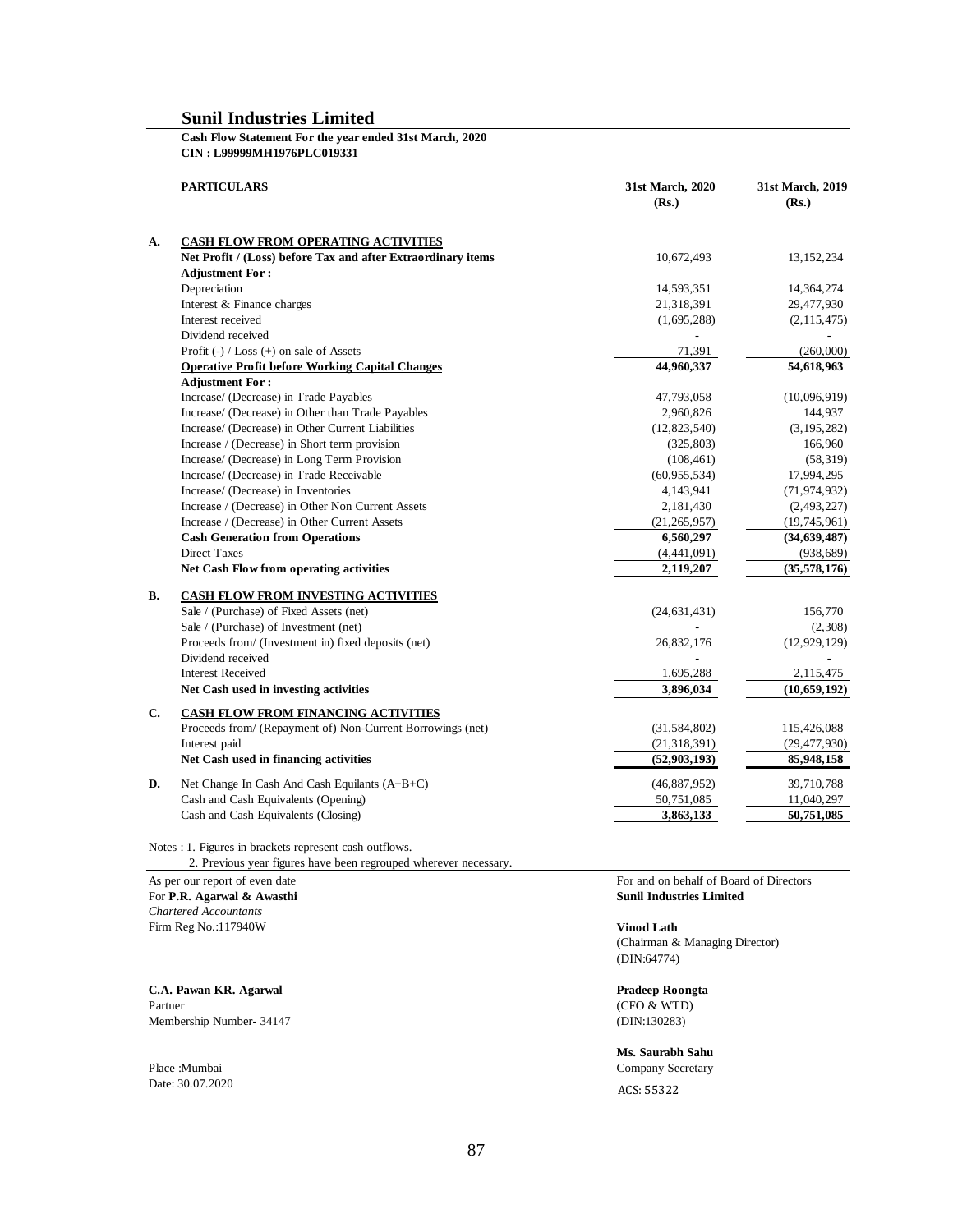|                                               | Land      | Leaschold<br>Lands | Building<br>Factory | Bhiwandi<br>Godown | Office Premises | Residential<br>Premises | <b>Bore Well</b> | Building   | Equipments Equipment<br>â | <b>Office</b> | Plant & Machinery Tube Well |         | <b>Equipments</b><br>Electrical | Computers Furniture & Fixtures |           | <b>Vehicles</b> | TOTAL       | <b>Software</b>   |
|-----------------------------------------------|-----------|--------------------|---------------------|--------------------|-----------------|-------------------------|------------------|------------|---------------------------|---------------|-----------------------------|---------|---------------------------------|--------------------------------|-----------|-----------------|-------------|-------------------|
| Gross carrying amount                         |           |                    |                     |                    |                 |                         |                  |            |                           |               |                             |         |                                 |                                |           |                 |             |                   |
| Balance as at 1 April 2019                    | 4,290,322 | 379,087            | 40,794,441          | 198,920            | 830,050         | 66,036,750              | 56.040           | 10,055,495 | 1,857,095                 | 1,921,193     | 130,854,881                 | 106.833 | 3,427,507                       | 4,517249                       | 5,322,607 | 8,352,784       | 279,001.254 | 290,688           |
| Additions                                     |           |                    |                     |                    |                 |                         | 20,000           | 3,736,834  |                           |               | 20,826,539                  |         |                                 | 119,705                        |           |                 | 24,703,078  |                   |
| Acquisition through business combination      |           |                    |                     |                    |                 |                         |                  |            |                           |               |                             |         |                                 |                                |           |                 |             |                   |
| Disposals                                     |           |                    |                     |                    |                 |                         |                  |            |                           |               | 432,940                     |         |                                 |                                |           | 983.991         | 2,416,931   |                   |
| Revaluation increase                          |           |                    |                     |                    |                 |                         |                  |            |                           |               |                             |         |                                 |                                |           |                 |             |                   |
| Net exchange differences                      |           |                    |                     |                    |                 |                         |                  |            |                           |               |                             |         |                                 |                                |           |                 |             |                   |
| Balance as at 31 March 2020                   | 4,290,322 | 379,087            | 40.794.441          | 198,920            | 830,050         | 66,036,750              | 76.040           | 13,792,329 | 1857,095                  | 1,921,193     | 150,248,479                 | 106,833 | 3,427,507                       | 4,636954                       | 5,322,607 | 7,368,793       | 301,287,401 | 290,688           |
| Depreciation and impairment                   |           |                    |                     |                    |                 |                         |                  |            |                           |               |                             |         |                                 |                                |           |                 |             |                   |
| Balance as at 1 April 2019                    |           | 49,777             | 27,455,381          | 153,878            | 356,585         | 5,353,909               | 51,460           | 2,794,698  | 1,851,655                 | 1,786,902     | 73,332,051                  | 106,833 | 3,256,130                       | 4,375,983                      | 4,848,587 | 5,261,552       | 131,035,381 | 13809             |
| Disposal                                      |           |                    |                     |                    |                 |                         |                  |            |                           |               | 1,361,293                   |         |                                 |                                |           | 912,600         | 2,273,893   |                   |
| Net exchange differences                      |           |                    |                     |                    |                 |                         |                  |            |                           |               |                             |         |                                 |                                |           |                 |             |                   |
| Depreciation                                  |           | 3,829              | 1,289,962           | 5,014              | 13.090          | 1.045.473               | 5.016            | 316.305    |                           | 11.240        | 11,064.331                  |         |                                 | 87,244                         | 67.163    | 597,006         | 14505,673   | 87,678            |
| Balance as at 31 March 2020                   |           | 53,606             | 28,745,343          | 158,892            | 369,675         | 6,399,382               | 56,476           | 3,111,003  | 1,851,655                 | 1,798,142     | 83,035,089                  | 106,833 | 3,256,130                       | 4,463,227                      | 4,915,750 | 4,945,958       | 143,267,161 | 101,487           |
| Carrying amount as at 31 March 2020 4,290,322 |           | 325,481            | 12,049,098          | 40,028             | 460,375         | 59,637,368              | 19,564           | 10,681,326 | 5,40                      | 123,051       | 67,213,390                  |         | 171,377                         | 173,727                        | 406,858   | 2,422,835       | 158,020,109 | 189,201           |
|                                               |           |                    |                     |                    |                 |                         |                  |            |                           |               |                             |         |                                 |                                |           |                 |             |                   |
|                                               | Land      |                    | Building<br>Factory | Bhiwandi<br>Godown | Office Premises | Residential<br>Premises | <b>Bore Well</b> | i Building | Equipments Equipment<br>Ē | Office        | Plant & Machinery Tube Well |         | Equipments<br>Electrical        | Computers Furniture & Fixtures |           | Vehicles        | TOTAL       | <b>Software</b>   |
| Gross carrying amount                         |           |                    |                     |                    |                 |                         |                  |            |                           |               |                             |         |                                 |                                |           |                 |             |                   |
| Balance as at 1 April 2018                    | 4,290,322 | 379,087            | 40,794,441          | 198,920            | 830,050         | 66,036,750              | 56,040           | 10,055,495 | 1,857,095                 | 1,883,537     | 131,354,881                 | 106,833 | 3,427,507                       | 4,426,675                      | 5,322,607 | 8,352,784       | 279,373,024 | 290,688           |
| Additions                                     |           |                    |                     |                    |                 |                         |                  |            |                           | 37,656        |                             |         |                                 | 90,574                         |           |                 | 128,230     |                   |
| Acquisition through business combination      |           |                    |                     |                    |                 |                         |                  |            |                           |               |                             |         |                                 |                                |           |                 |             |                   |
| Held for sale or included in disposal group   |           |                    |                     |                    |                 |                         |                  |            |                           |               | $500,000$                   |         |                                 |                                |           |                 | 500,000     |                   |
| Net exchange differences                      |           |                    |                     |                    |                 |                         |                  |            |                           |               |                             |         |                                 |                                |           |                 |             |                   |
| Balance as at 31 March 2019                   | 4,290,322 | 379,087            | 40,794,441          | 198,920            | 830,050         | 66,036,750              | 56.040           | 10,055.495 | 1,857,095                 | 1.921.193     | 130,854,881                 | 106833  | 3,427,507                       | 4,517.249                      | 5,322,607 | 8,352,784       | 279,001,254 | 290,688           |
| Depreciation and impairment                   |           |                    |                     |                    |                 |                         |                  |            |                           |               |                             |         |                                 |                                |           |                 |             |                   |
| Balance as at 1 April 2018                    |           | 45,948             | 26,165,419          | 148,864            | 343,495         | 4,308,436               | 40,812           | 2,478,393  | 1,851,655                 | 1,781,723     | 62,915,563                  | 106,833 | 3,256,130                       | 4,314,741                      | 4,775,372 | 4,617,326       | 117,150,710 | 9206              |
| Net exchange differences                      |           |                    |                     |                    |                 |                         |                  |            |                           |               |                             |         |                                 |                                |           |                 |             |                   |
| Held for sale or included in disposal group   |           |                    |                     |                    |                 |                         |                  |            |                           |               | 475,000                     |         |                                 |                                |           |                 | 475,000     |                   |
| Depreciation                                  |           | 3,829              | 1,289,962           | 5,014              | 13.090          | 1,045,473               | 10,648           | 316,305    |                           | 5.179         | 10,891,488                  |         |                                 | 61242                          | 73,215    | 644.226         | 14,359,671  | $4,603$           |
| Balance as at 31 March 2019                   |           | 49.777             | 27,455.381          | 153,878            | 356,585         | 5,353909                | 51.460           | 2,794,698  | 1851.655                  | 1.786.902     | 73,332.051                  | 106833  | 3.256.130                       | 4375.983                       | 1,848,587 | 5.261.552       | 131.035.381 | 13,809<br>276,879 |
| Carrying amount as at 31 March 2019 4,290,322 |           |                    | 329,310 13,339,060  | 45,042             | 473,465         | 60,682,841              | 4,580            | 7,260,797  | 5,440                     | 134,291       | 57,522,830                  |         | $171,377$                       | 141,266                        | 474,021   | 3,091,232       | 147,965,742 |                   |

aunts are as follows: property, plant and equipment & Ingantiable Assets their carrying amounts are as follows: **Scott** tiahh J  $min$  of  $k$   $log$ Details of the property, plant and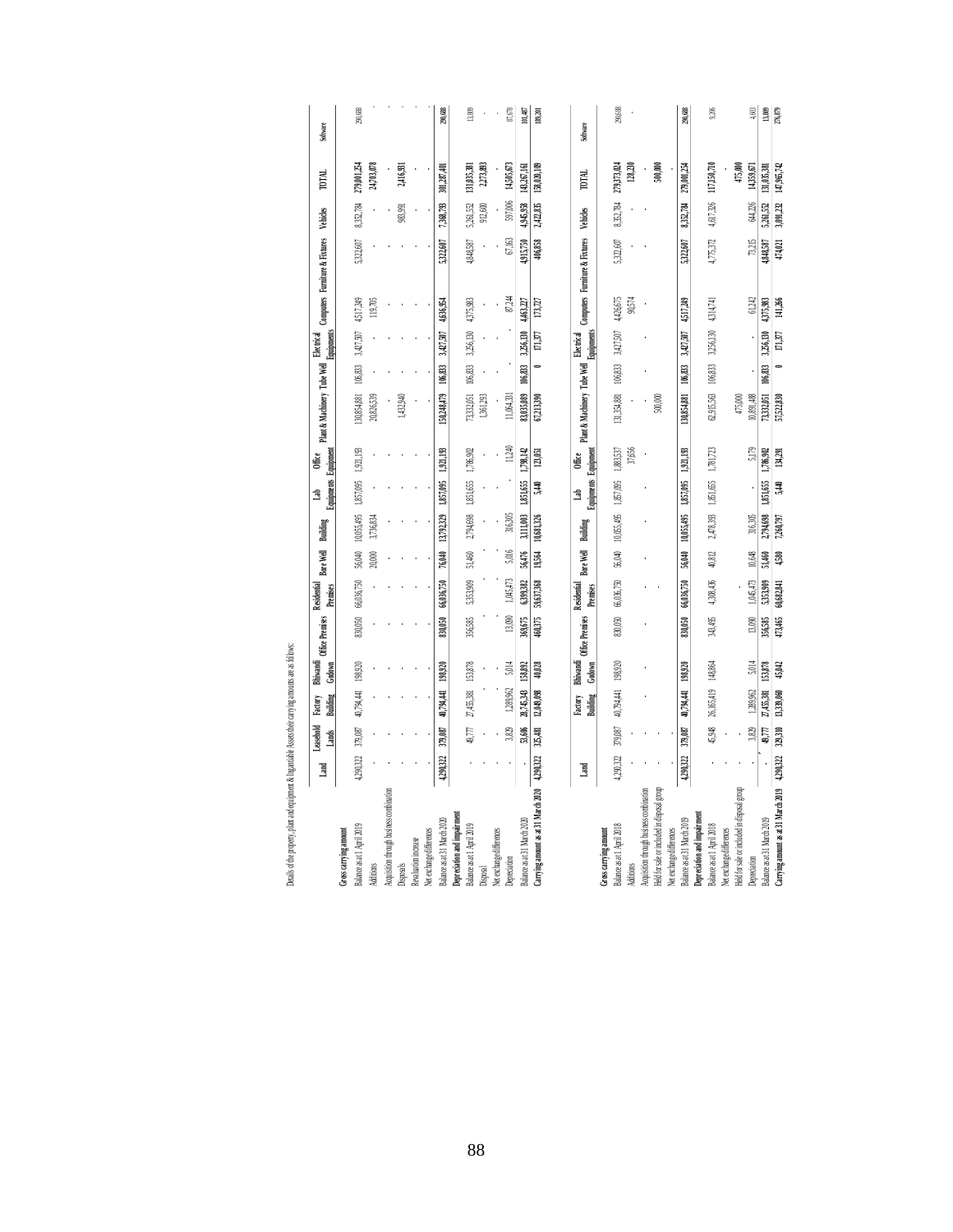# **Notes to financial statements for the year ended 31st March, 2020 CIN : L99999MH1976PLC019331**

| <b>PARTICULARS</b>                                                                                                  | 31st March, 2020 | 31st March, 2019 |
|---------------------------------------------------------------------------------------------------------------------|------------------|------------------|
| Note - 3 : Non-current investments                                                                                  |                  |                  |
| <b>Unquoted Equity Instruments:</b>                                                                                 |                  |                  |
| Investments carried at fair value through profit or loss<br>33,141 (P.Y. 32,541) Equity Shares of Fairdeal Supplies | 233,400          | 233,400          |
| Limited of Rs.10 each fully paid up                                                                                 |                  |                  |
| 100 (P.Y. 100) Equity Shares of Sunil Fabrics Private Limited                                                       | 1,000            | 1,000            |
| of Rs.10 each fully paid up                                                                                         |                  |                  |
| <b>Total</b>                                                                                                        | 234,400          | 234,400          |
| Aggregate amount of quoted investments -At Cost                                                                     |                  |                  |
| Aggregate amount of quoted investments -At Market Value                                                             |                  |                  |
| Aggregate amount of unquoted investments -At Cost                                                                   | 234,400          | 234,400          |
| Aggregate amount of unquoted investments - At Market Value                                                          |                  |                  |
| <b>Note - 4 : Other Financial Assets</b>                                                                            |                  |                  |
| Bank Deposits having maturity more than 12 Months*                                                                  | 5,000,000        | 5,000,000        |
| <b>Total</b>                                                                                                        | 5,000,000        | 5,000,000        |
| *Mark as Lein against Bank Gurantee                                                                                 |                  |                  |
| Note - 5 : Other Non current Assets                                                                                 |                  |                  |
| Unsecured, Considered Good                                                                                          |                  |                  |
| Capital Advances                                                                                                    |                  | 1,500,000        |
| Advances Other than Capital Advances                                                                                |                  |                  |
| a. Security deposits                                                                                                | 8,404,489        | 9,572,319        |
| b. Others                                                                                                           | 9,997,400        | 9,511,000        |
| Total                                                                                                               | 18,401,889       | 20,583,319       |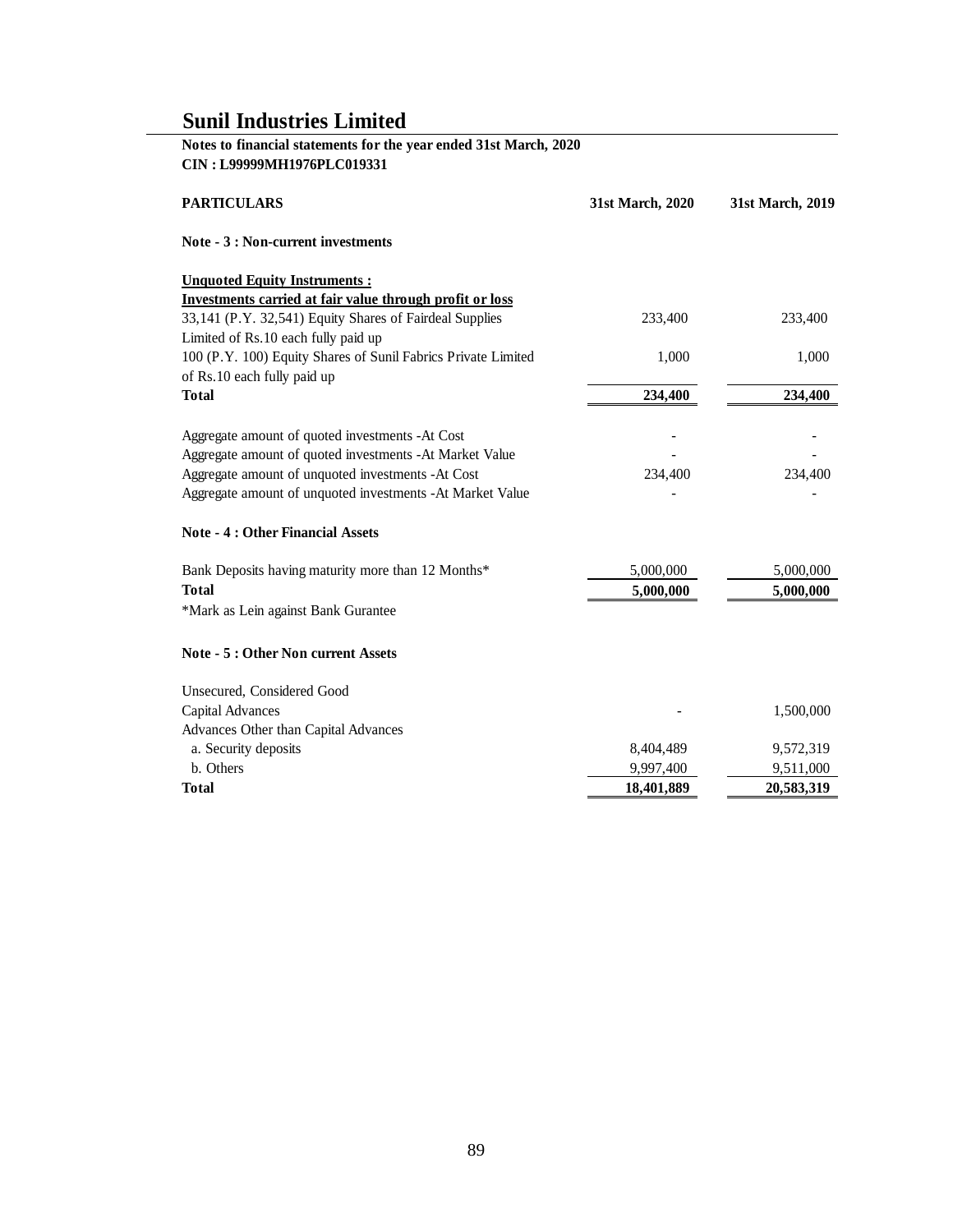### **Notes to financial statements for the year ended 31st March, 2020 CIN : L99999MH1976PLC019331**

| <b>PARTICULARS</b>                                     | 31st March, 2020<br>(Rs.) | 31st March, 2019<br>(Rs.) |
|--------------------------------------------------------|---------------------------|---------------------------|
| Note - 6 : Inventories                                 |                           |                           |
| (As Certified by management)                           |                           |                           |
| Raw materials                                          | 76,925,821                | 97,749,657                |
| Work-in-progress                                       | 1,029,670                 | 1,425,454                 |
| Finished goods (other than those acquired for trading) | 103.469.811               | 86,933,265                |
| Stores, spares and others                              | 14,789,240                | 14,529,209                |
| <b>Packing Materials</b>                               | 1,043,021                 | 916,239                   |
| Fuel, Oil & Gases                                      | 386,460                   | 301,460                   |
| Waste (Valued at net realisable value)                 | 168,048                   | 100.729                   |
| <b>Total</b>                                           | 197,812,072               | 201,956,013               |

#### **Method of Valuation of Stock :**

a) Stock of Raw Material & Packing material is valued at lower of Cost determined on FIFO basis or net realisable value

b) Stores & spares and Fuel ,oil & Gases are valued at lower of Cost or net realisable value.

c) Work -in Progress and Finished Goods are valued at cost or net realizable value whichever is lower.

The cost includes manufacturing expenses and appropriate overheads.

#### **Note - 7 : Trade Receivables**

| Unsecured, Considered Good                                                         |               |               |
|------------------------------------------------------------------------------------|---------------|---------------|
| Others                                                                             | 324, 331, 671 | 263, 376, 137 |
| Total                                                                              | 324,331,671   | 263,376,137   |
| Note - 8 : Cash and cash equivalents                                               |               |               |
| i) Balances with banks                                                             |               |               |
| In current accounts                                                                | 2,430,134     | 50,278,586    |
| In deposit accounts with maturity of less than 3 months*                           |               |               |
| Cash on hand                                                                       | 1,432,999     | 472,499       |
|                                                                                    | 3,863,133     | 50,751,085    |
| ii) Other Bank Balances                                                            |               |               |
| Fixed Deposits with maturity period of more than 3 months but less than 12 months* | 998,094       | 27,830,270    |
| <b>Total</b>                                                                       | 4,861,227     | 78,581,355    |
| *Mark as Lein against Bank Gurantee                                                |               |               |
| <b>Note - 9 : Current Tax Assets</b>                                               |               |               |
| Balance with income tax authorities (Net)                                          | 2,707,478     | 2,679,740     |
|                                                                                    | 2,707,478     | 2,679,740     |
| Note - 10 : Other current assets                                                   |               |               |
| Unsecured, considered good                                                         |               |               |
| Advances other than Capital Advances                                               | 43,794,180    | 30,495,179    |
| <b>Interest Accrued</b>                                                            | 1,058,046     | 1,160,692     |
| Tender Deposits (EMD)                                                              | 7,130,244     | 5,792,660     |
| <b>Balance with Government authorities</b>                                         |               |               |
| - Other than Income Tax Authorities                                                | 33,654,638    | 26,981,636    |
| Prepaid Insurance                                                                  | 1,004,392     | 1,053,343     |
| Gratuity                                                                           | 107,968       |               |
| Total                                                                              | 86,749,467    | 65,483,510    |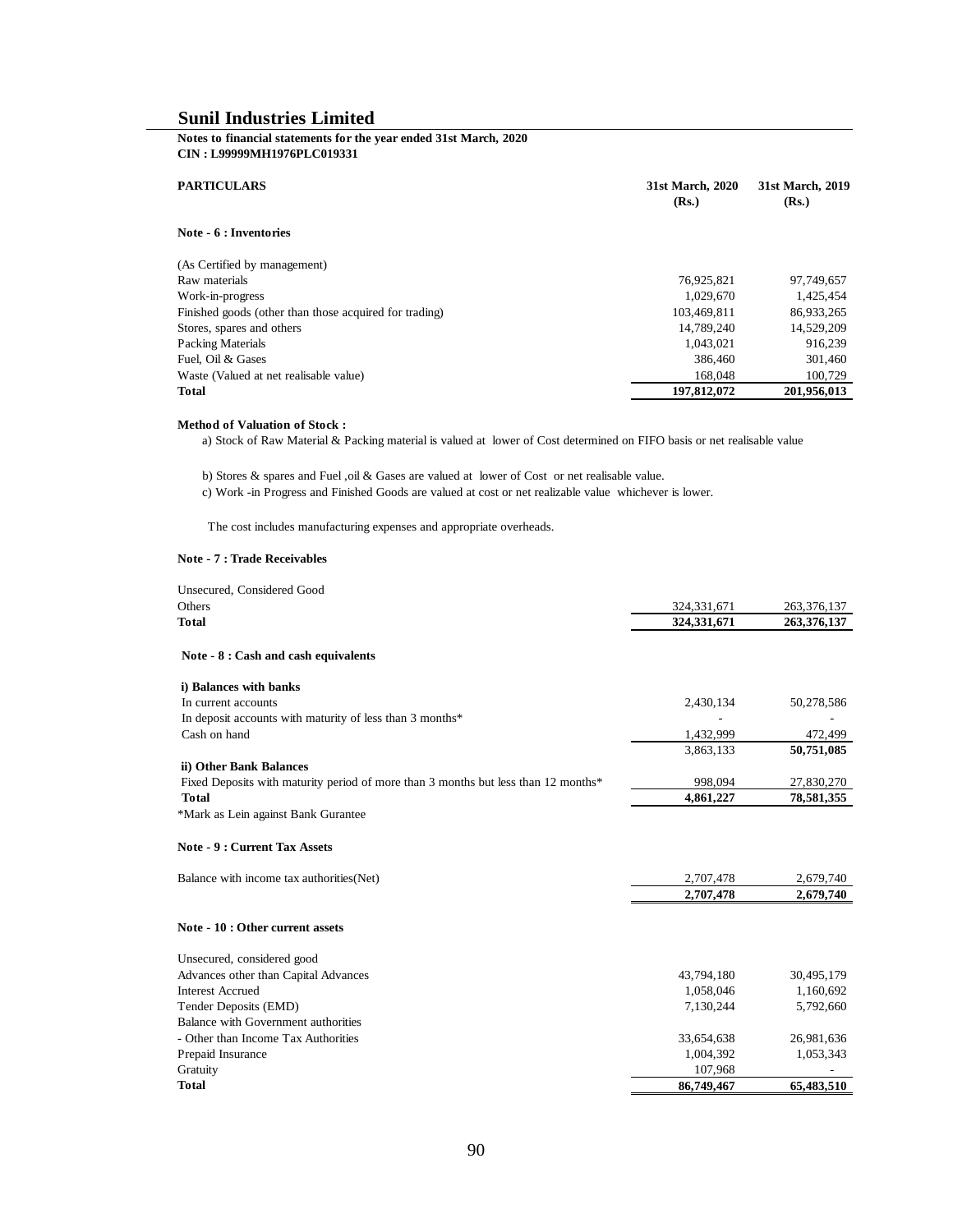**Notes to financial statements for the year ended 31st March, 2020 CIN : L99999MH1976PLC019331**

#### **Note : 11 Share Capital**

**A**

| <b>Particulars</b>                 | 31st March, 2020 |            |                | 31st March, 2019 |  |
|------------------------------------|------------------|------------|----------------|------------------|--|
|                                    | <b>Numbers</b>   | Rs.        | <b>Numbers</b> | Rs.              |  |
|                                    |                  |            |                |                  |  |
| Authorised                         |                  |            |                |                  |  |
| Equity Shares of Rs.10 each        | 5,000,000        | 50,000,000 | 5,000,000      | 50,000,000       |  |
|                                    | 5,000,000        | 50,000,000 | 5,000,000      | 50,000,000       |  |
| Issued, Subscribed & fully Paid up |                  |            |                |                  |  |
| Equity Shares of Rs.10 each        | 4,200,000        | 42,000,000 | 4,200,000      | 42,000,000       |  |
| Less: Calls in Arrears             |                  | 16.000     |                | 16,000           |  |
|                                    |                  |            |                |                  |  |
| Total                              | 4.200,000        | 41.984.000 | 4,200,000      | 41,984,000       |  |

#### **B Reconciliation of the number of shares outstanding is set out below :**

| <b>Particulars</b>            | 31st March, 2020 |            |                | 31st March, 2019 |
|-------------------------------|------------------|------------|----------------|------------------|
|                               | <b>Numbers</b>   | Rs.        | <b>Numbers</b> | Rs.              |
| At the beginning of the year  | 4,200,000        | 41,984,000 | 4,200,000      | 41,984,000       |
| Shares Issued during the year |                  |            |                |                  |
| At the end of the year        | 4,200,000        | 41,984,000 | 4,200,000      | 41,984,000       |

#### **C Detail of shareholders holding more than 5% of shares in the company**

|                              | 31st March, 2020 |              |               | 31st March, 2019 |
|------------------------------|------------------|--------------|---------------|------------------|
| <b>Particulars</b>           | No. of Shares    | % of Holding | No. of Shares | % of Holding     |
| Sunil Exim Pvt Ltd           | 344,900          | 8.21         | 344,900       | 8.21             |
| Saroj Vinod Lath             | 335,200          | 7.98         | 335,200       | 7.98             |
| Rajshree Fiscal Services Ltd | 317,500          | 7.56         | 317.500       | 7.56             |
| Vinod Gajanand Lath          | 322,200          | 7.67         | 322,200       | 7.67             |
| Laxmikant Vinod Lath         | 235,600          | 5.61         | 235,600       | 5.61             |

#### **D Aggregate No. of Shares issued as fully paid up for consideration other than cash, bonus shares issued and shares bought back during the period of 5 Years immediately preceding the reporting date.**

| Particulars                                                                                              | Aggregate No. of<br>Shares (for last 5<br><b>Financial Years</b> ) |
|----------------------------------------------------------------------------------------------------------|--------------------------------------------------------------------|
| <b>Equity Shares:</b><br>Fully paid up pursuant to contract(s) without<br>payment being received in cash | NIL.                                                               |
| Fully paid up by way of bonus shares                                                                     | NIL.                                                               |
| Shares bought back                                                                                       | NIL.                                                               |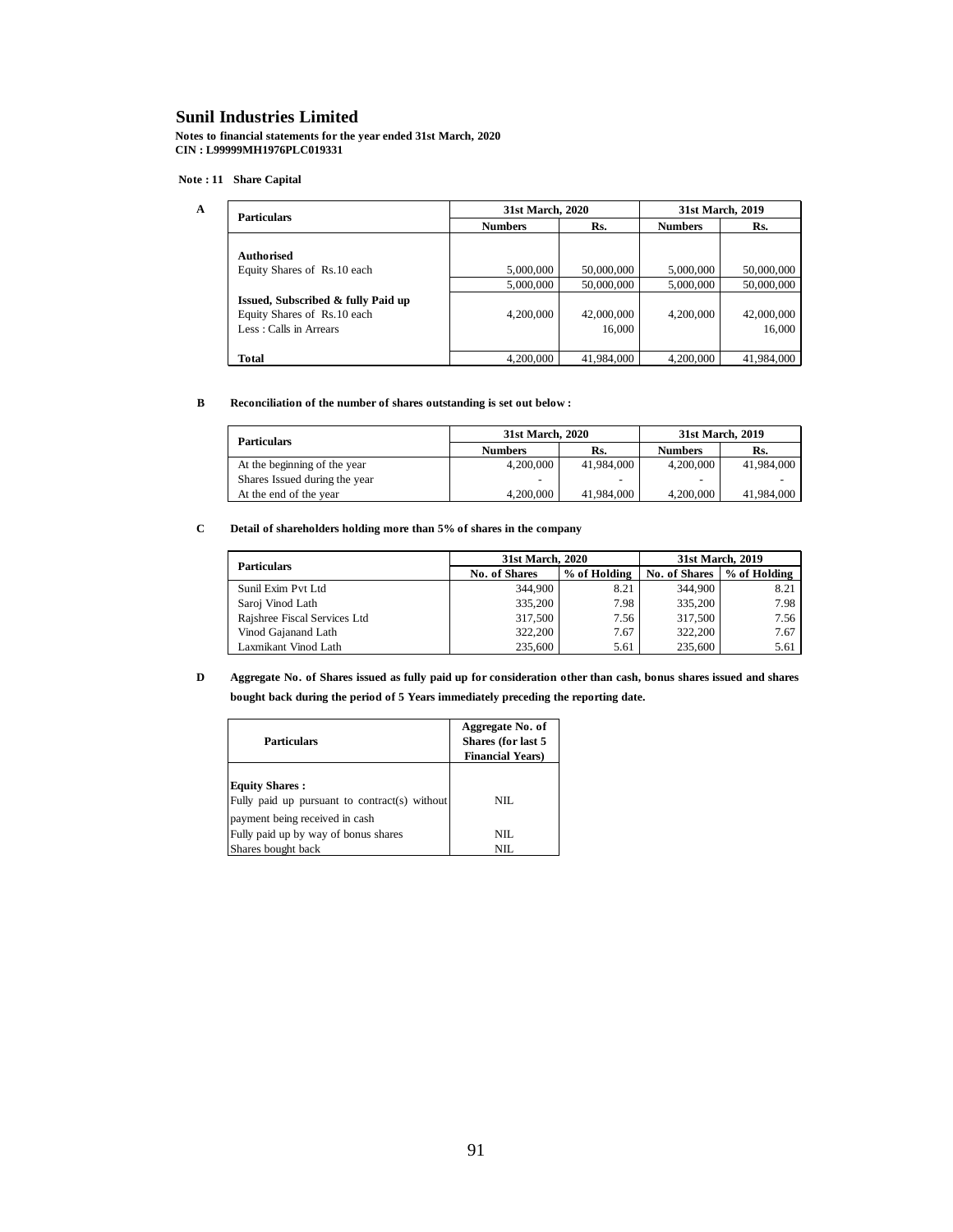#### **Notes to financial statements for the year ended 31st March, 2020 CIN : L99999MH1976PLC019331**

**Statement of Changes in Equity -**

| A. Equity share capital |  |  |
|-------------------------|--|--|
|-------------------------|--|--|

|                                                         | <b>Notes</b> | <b>Number</b> | <b>INR</b> |
|---------------------------------------------------------|--------------|---------------|------------|
| Balance as at 1 April 2018                              |              | 4,200,000     | 41,984,000 |
| Changes in equity share capital during the year 2018-19 |              | ۰             | ۰          |
| Balance as at 31 March 2019                             |              | 4,200,000     | 41,984,000 |
|                                                         | 11           | 4,200,000     | 41,984,000 |
| Balance as at 1 April 2019                              |              |               |            |
| Changes in equity share capital during the year 2019-20 |              | ۰             | ٠          |
| Balance as at 31 March 2020                             |              | 4,200,000     | 41,984,000 |

# **B. Other equity**

|                                                            |              | <b>Reserves and surplus</b> |                           |                          |                           |
|------------------------------------------------------------|--------------|-----------------------------|---------------------------|--------------------------|---------------------------|
|                                                            | <b>Notes</b> | <b>General Reserves</b>     | <b>Securities premium</b> | <b>Retained earnings</b> | <b>Total other Equity</b> |
| Balance as at 1 April 2018                                 |              | 140,857,634                 | 49.280.289                | 112,099,681              | 302,237,604               |
| <b>Dividends</b>                                           |              |                             |                           |                          |                           |
| Issue of share capital on exercise of employee share opti- |              |                             |                           |                          |                           |
| Profit for the year                                        |              |                             |                           | 10,713,963               | 10,713,963                |
| Other comprehensive income                                 |              |                             |                           | 171,142                  | 171,142                   |
| Balance as at 31 March 2019                                |              | 140,857,634                 | 49,280,289                | 122,984,786              | 313, 122, 709             |
| Balance as at 1 April 2019                                 | 12           | 140.857.634                 | 49,280,289                | 122,984,786              | 313,122,709               |
| <b>Dividends</b>                                           |              |                             |                           |                          |                           |
| Issue of share capital on exercise of employee share       |              |                             |                           |                          |                           |
| option                                                     |              |                             |                           |                          |                           |
| Profit for the year                                        |              |                             |                           | 7,076,948                | 7,076,948                 |
| Other comprehensive income                                 |              |                             |                           | (164, 471)               | (164, 471)                |
| Balance as at 31 March 2020                                |              | 140,857,634                 | 49.280.289                | 129,897,263              | 320,035,186               |

Accompanying notes are forming part of financial statements For and on behalf of Board of Directors

# As per our report of even date **For P.R. Agarwal & Awasthi Vinod Lath** Firm Reg No.:117940W

**C.A. Pawan KR. Agarwal** Partner Membership Number- 34147 **Ms. Saurabh Sahu**

Date: 30.07.2020 Place : Mumbai

**Sunil Industries Limited**

*(Chairman & Managing Director)*<br>*(DIN:64774)* 

**Pradeep Roongta**  $(CFO & WTD)$ <br>(DIN:130283)

Company Secretary ACS: 55322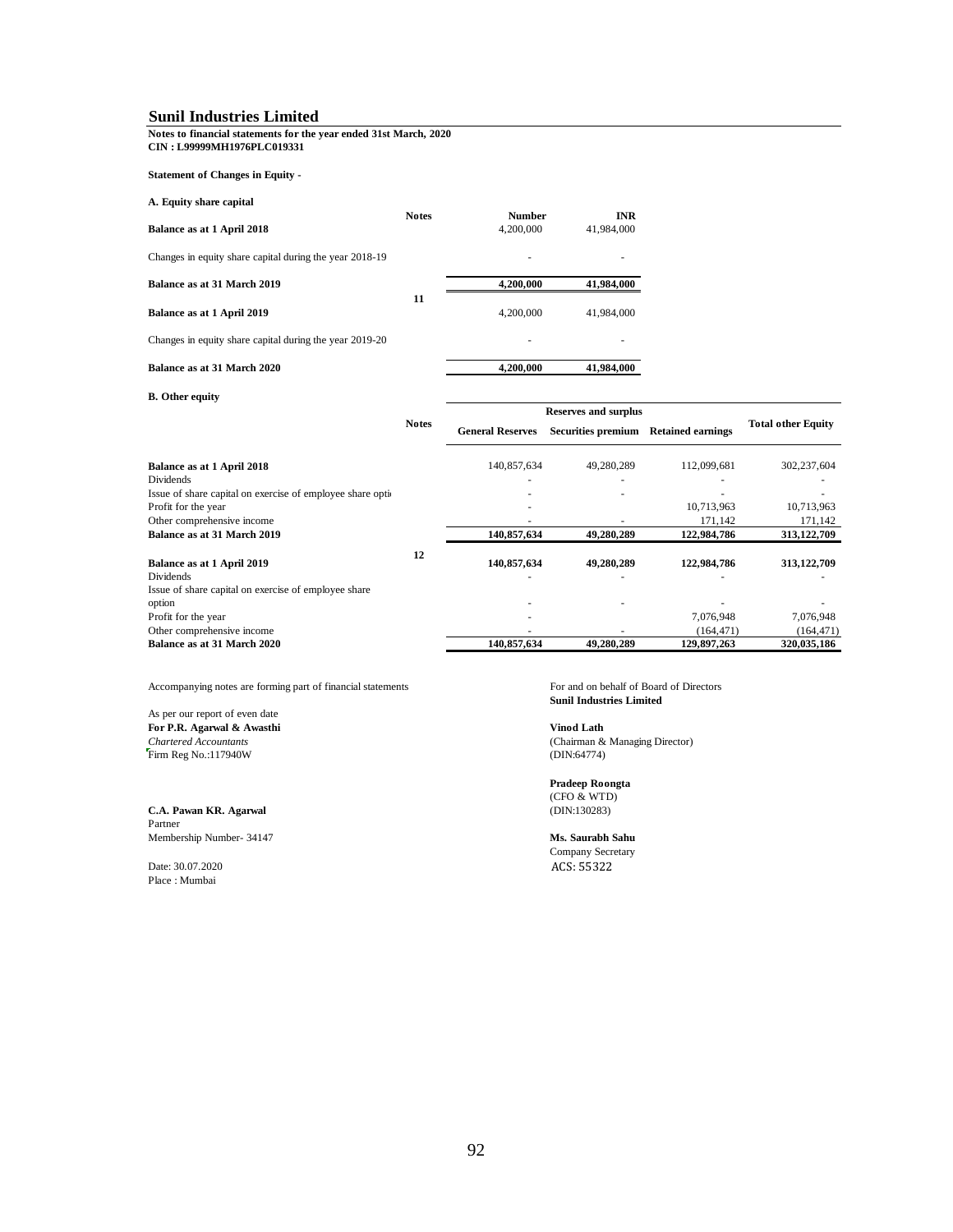#### **Notes to financial statements for the year ended 31st March, 2020 CIN : L99999MH1976PLC019331**

| <b>PARTICULARS</b>                                              | 31st March, 2020<br>(Rs.) | 31st March, 2019<br>(Rs.) |
|-----------------------------------------------------------------|---------------------------|---------------------------|
| Note - 12 : Other Equity                                        |                           |                           |
| <b>General Reserves</b>                                         |                           |                           |
| <b>Opening Balance</b>                                          | 140,857,634               | 140,857,634               |
| $(+)/(-)$ Transfer                                              |                           |                           |
| <b>Closing Balance</b>                                          | 140,857,634               | 140,857,634               |
| <b>Securities Premium Account</b>                               |                           |                           |
| <b>Opening Balance</b>                                          | 49,280,289                | 49,280,289                |
| $(+)/(-)$ Transfer                                              |                           |                           |
| <b>Closing Balance</b>                                          | 49,280,289                | 49,280,289                |
| <b>Surplus</b>                                                  |                           |                           |
| Opening balance                                                 | 122,984,786               | 112,099,681               |
| (+) Net Profit / (Net Loss) for the current year                | 6,912,477                 | 10,885,105                |
| <b>Closing Balance</b>                                          | 129,897,263               | 122,984,786               |
| <b>Total</b>                                                    | 320,035,186               | 313, 122, 709             |
| Note - 13 : Borrowings                                          |                           |                           |
| <b>Secured Loan</b>                                             |                           |                           |
| Term Loans :-<br>$\mathbf{D}$ and $\mathbf{D}$ and $\mathbf{D}$ | 21.011.200                | 20.020                    |

| <b>Total</b> | 31,841,308 | 26,030,380 |
|--------------|------------|------------|
| From Other   | -          | -          |
| From Banks   | 31,841,308 | 26,030,380 |
|              |            |            |

#### **Notes:**

#### **I) Nature of Security :**

These facilities are secured against the following charge on various assets of the Company :

1. Facilities from Bank are secured by Equitable mortgage charge on factory land, building and plant machinery situated at Dombivali, Thane and flat owned by the company at Mumbai, Maharashtra. Further Exclusive charge on entire current assets of the company both present & future, personal guarantee of Director Mr.Pradeep Roongta and Corporate Guarantees of M/s Sunil Exim Private Limited.

2. Car loan from ICICI Bank is secured by hypothecation of Innova Motor car.

#### **II) Terms of Repayment :**

Term Loan from Bank are repaid in 66 equal monthly installments, Mature on December-2023.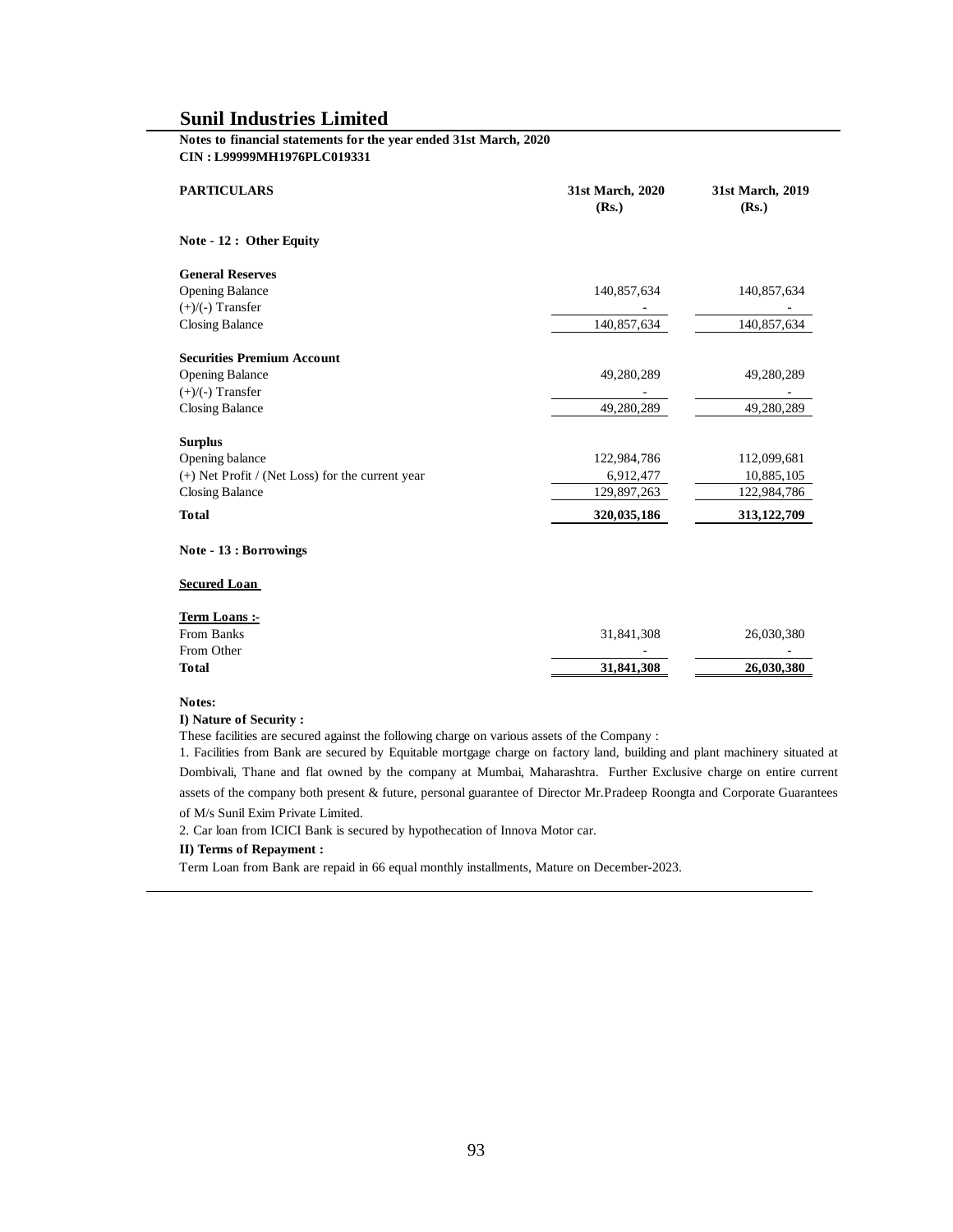**Notes to financial statements for the year ended 31st March, 2020 CIN : L99999MH1976PLC019331**

| <b>PARTICULARS</b>                                    | 31st March, 2020<br>(Rs.) | 31st March, 2019<br>(Rs.) |
|-------------------------------------------------------|---------------------------|---------------------------|
| Note - 14 : Deferred tax liability (Net)              |                           |                           |
| Deferred tax liability                                |                           |                           |
| Net Block as per Companies Act                        | 153,539,901               | 143,573,213               |
| Net Block as per Income Tax Act                       | 117,072,369               | 107,256,889               |
| Difference                                            | 36,467,533                | 36,316,324                |
| Deferred tax liability (A)                            | 10,145,268                | 10,103,201                |
| Deferred tax assets                                   |                           |                           |
| Expenditure to be disallowed u/s 43B -                |                           |                           |
| <b>Bonus</b>                                          | 108,500                   | 408,500                   |
| Gratuity                                              |                           | 269,793                   |
|                                                       | 108,500                   | 678,293                   |
| Deferred tax assets (B)                               | 30,185                    | 188,701                   |
| Net Deferred Tax Liability (Closing)                  | 10,115,083                | 9,914,500                 |
| Less : Net Deferred Tax Liability (Opening)           | 9,914,500                 | 12,631,709                |
| Net Deferred Tax Liability to be recognized in Profit |                           |                           |
| & Loss Account.                                       | 200,583                   | (2,717,209)               |
| Note - 15 : Provisions                                |                           |                           |
| Provision for employee benefits:                      |                           |                           |
| Gratuity                                              |                           | 108,461                   |
| <b>Total</b>                                          | $\blacksquare$            | 108,461                   |
| Note - 16 : Borrowings                                |                           |                           |
| <b>Loans Repayable on Demand:</b>                     |                           |                           |
| <b>Secured Loan</b>                                   |                           |                           |
| From Banks*                                           | 103,226,311               | 121,236,244               |
| <b>Unsecured Loans From</b>                           |                           |                           |
| <b>Related Party</b>                                  | 20,935,802                | 35,668,836                |
| <b>Inter Corporate Deposit</b>                        | 119, 151, 403             | 123,804,166               |
| Total                                                 | 243,313,516               | 280,709,246               |
| *[Refer Note 13.I(1) for security]                    |                           |                           |
| Note - 17 : Trade payables                            |                           |                           |
| Due to Micro, Small & Mediuum Enterprises             | 67,885                    | 19,824                    |
| Due to Others                                         | 111,535,029               | 63,790,032                |
| Total                                                 | 111,602,914               | 63,809,856                |

**Note: Disclosure for micro and small enterprises:**

As per information available with the Company, Due to Micro and Small Enterprises have been determined to the extent such parties have been identified on the basis of information collected by the management. There are no parties for which balances are overdue for more than 45 Days and hence no interest provision is made on outstanding balances as at March 31, 2020. This has been relied upon by the auditors.

#### **Note - 18 : Other Financial Liabilities**

**Total**

| Current maturities of Term Loan*             | 9,915,154  | 5,971,987  |
|----------------------------------------------|------------|------------|
| Interest accrued but not Due                 | 145,477    | 106,428    |
| Interest accrued and Due                     | 9,483,048  | 10,504,438 |
| <b>Total</b>                                 | 19,543,679 | 16,582,853 |
| *[Refer Note 13.I(1) for security]           |            |            |
| <b>Note - 19: Current Tax Liabilities</b>    |            |            |
| Income $Tax(net)$                            | 2,650,262  | 3,668,653  |
| <b>Total</b>                                 | 2,650,262  | 3,668,653  |
| <b>Note - 20 : Other Current Liabilities</b> |            |            |
| Statutory dues                               | 1,954,064  | 2,677,313  |
| <b>Other Liabilities</b>                     | 11,635,157 | 23,334,388 |
| Outstanding expenses                         | 3,632,346  | 4,033,405  |
| <b>Total</b>                                 | 17,221,567 | 30,045,107 |
| <b>Note - 21 : Provisions</b>                | 94         |            |
| Provision for employee benefits:             |            |            |

Gratuity **161,332** 

 **- 161,332**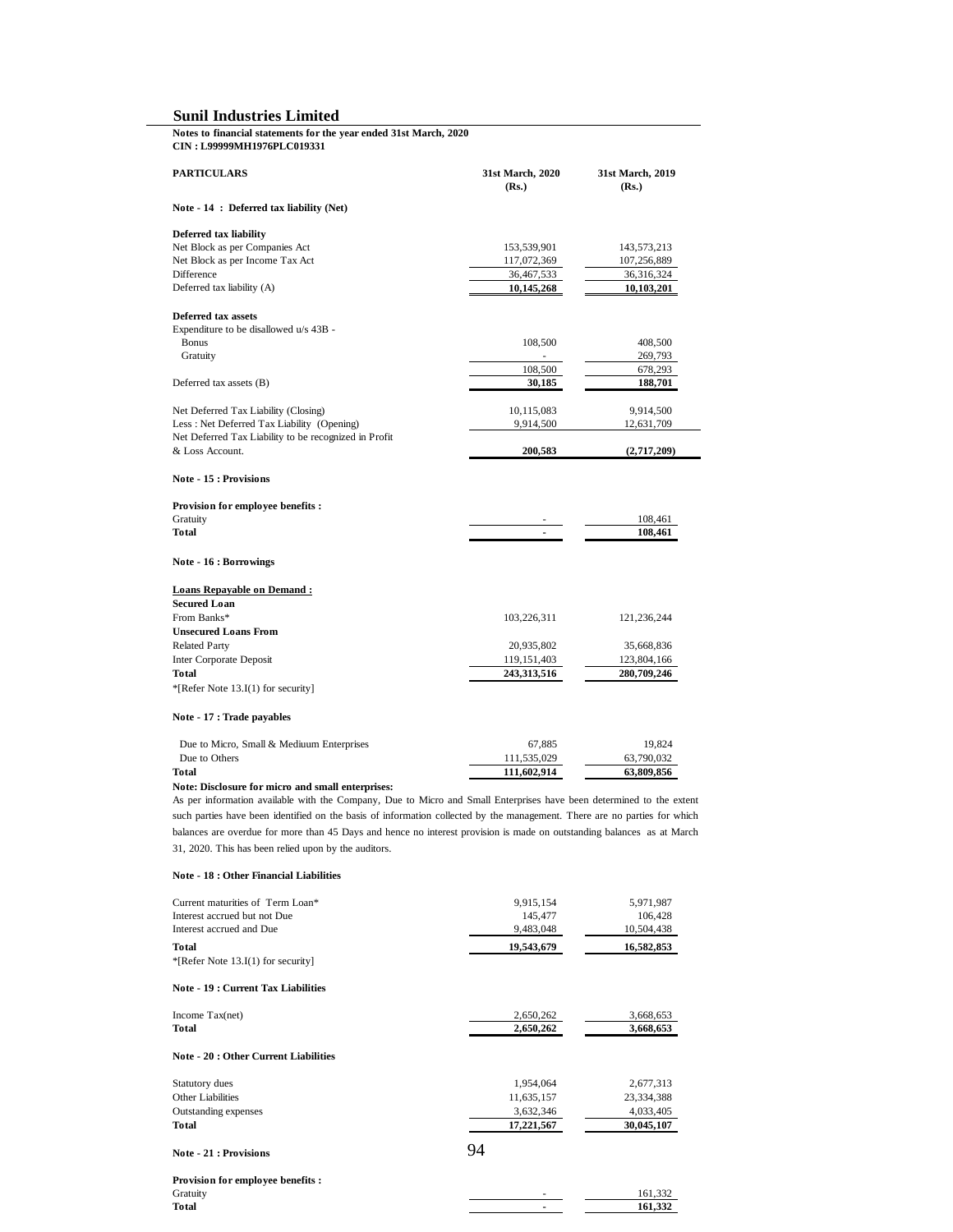| Notes to financial statements for the year ended 31st March, 2020<br>CIN: L99999MH1976PLC019331 |                           |                           |
|-------------------------------------------------------------------------------------------------|---------------------------|---------------------------|
| <b>PARTICULARS</b>                                                                              | 31st March, 2020<br>(Rs.) | 31st March, 2019<br>(Rs.) |
| Note - 22 : Revenue from operations                                                             |                           |                           |
| <b>Revenue from operations</b>                                                                  |                           |                           |
| Sale of products:<br>Sale of products                                                           | 892,031,844               | 1,049,696,312             |
|                                                                                                 |                           |                           |
| Sale of service:<br>Processing Charges                                                          | 21,872,471                | 32,733,523                |
| <b>Total</b>                                                                                    | 913,904,315               | 1,082,429,835             |
| <b>Detail of Sales</b>                                                                          |                           |                           |
| Sale of products comprises:                                                                     |                           |                           |
| Cloth                                                                                           | 665,733,500               | 956,115,217               |
| Made-Ups                                                                                        | 5,633,632                 | 29,763,209                |
| Yarn                                                                                            | 3,383,148                 | 13,610,081                |
| <b>Cotton Sales</b>                                                                             | 1,866,811                 | 1,059,628                 |
| Waste<br>Others                                                                                 | 1,327,251                 | 592,649<br>197750         |
| <b>Sale of Traded Goods Comprises:</b>                                                          | 2,537,392                 |                           |
| <b>Sanitary Napkins</b>                                                                         | 211,550,110               | 48, 357, 778              |
| Sale of service :                                                                               |                           |                           |
| Processing Charges                                                                              | 21,872,471                | 32,733,523                |
| Total                                                                                           | 913,904,315               | 1,082,429,835             |
| Note - 23 : Other income                                                                        |                           |                           |
| Interest income                                                                                 |                           |                           |
| Profit on sale of fixed Asset                                                                   | 1,695,288                 | 2,115,475<br>260,000      |
| Miscellaneous                                                                                   | 301,029                   | 4,491                     |
| Total                                                                                           | 1,996,318                 | 2,379,967                 |
| Note - 24 : Cost of materials consumed                                                          |                           |                           |
| <b>Raw Material Consumed</b>                                                                    |                           |                           |
| <b>Opening Stock</b>                                                                            | 97,749,657                | 23, 232, 946              |
| Add: Purchases                                                                                  | 458,838,845               | 868,416,001               |
|                                                                                                 | 556,588,501               | 891,648,947               |
| Less: Closing stock                                                                             | 76,925,821                | 97,749,657                |
| <b>Total Consumption</b>                                                                        | 479,662,680               | 793,899,290               |
| Raw Material Comprises of:                                                                      |                           |                           |
| $(A)$ Yarn                                                                                      | 79,826,119                | 58, 154, 732              |
| $(B)$ Cloth                                                                                     | 309,291,305               | 732,411,510               |
| $(C)$ Fibre                                                                                     | 69,391,618                | 77,849,760                |
|                                                                                                 | 458,509,042               | 868,416,001               |
| Note 25 Changes in inventories of finished goods, work-in-progress and waste                    |                           |                           |
| Inventories at the end of the year:                                                             |                           |                           |
| Finished goods                                                                                  | 103,469,811               | 86,933,265                |
| Work-in-progress                                                                                | 1,029,670                 | 1,425,454                 |
| Waste                                                                                           | 265,027<br>104,764,507    | 100,729<br>88,459,448     |
|                                                                                                 |                           |                           |
| Inventories at the beginning of the year:                                                       |                           |                           |
| Finished goods                                                                                  | 86,933,265                | 55,631,550                |
| Work-in-progress                                                                                | 1,425,454                 | 38,221,839                |
| Waste                                                                                           | 326,667                   | 135,662                   |
|                                                                                                 | 88,685,386                | 93,989,051                |
| Net (increase) / decrease                                                                       | $-16,079,121$             | 5,529,603                 |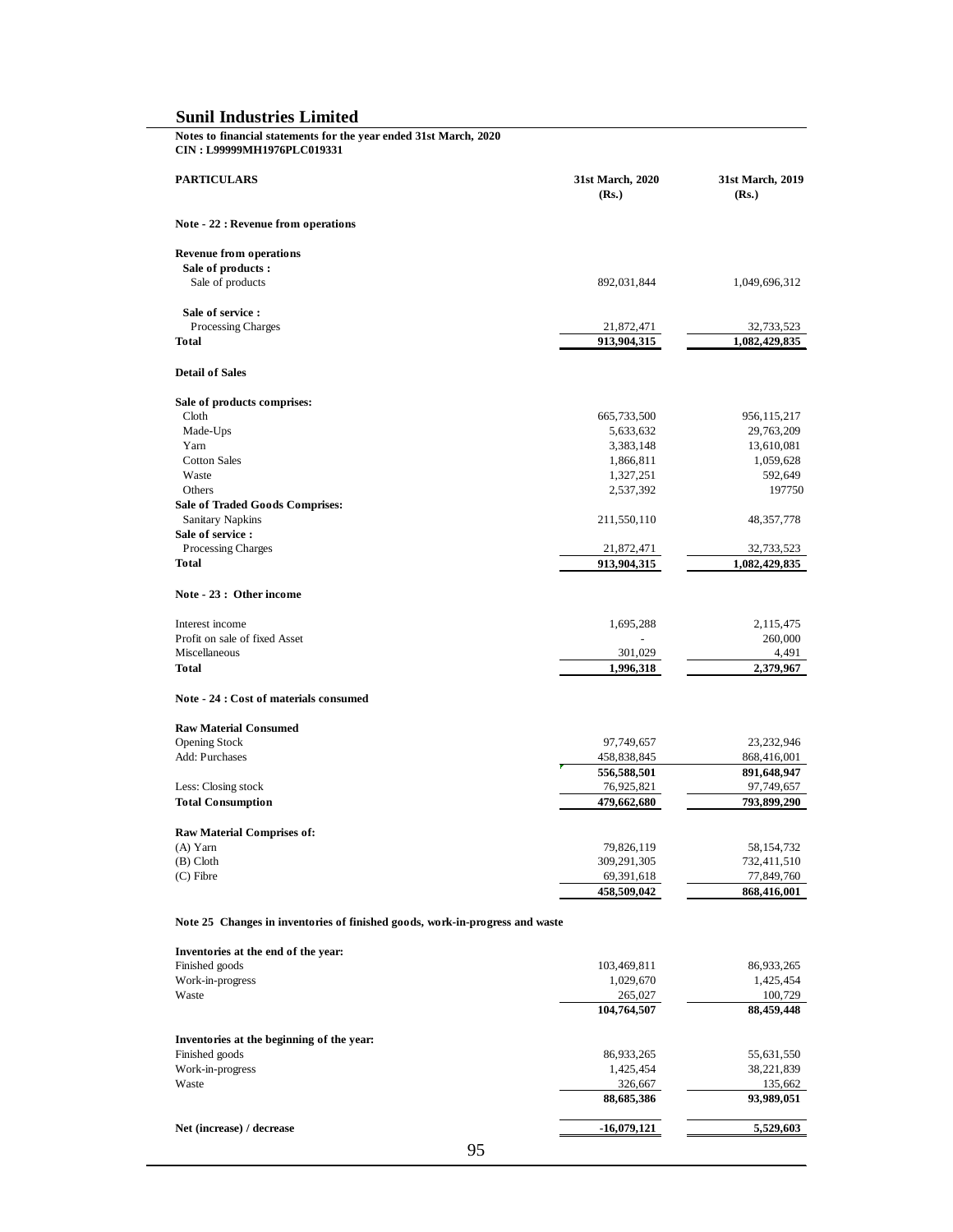#### **Notes to financial statements for the year ended 31st March, 2020 CIN : L99999MH1976PLC019331**

| <b>PARTICULARS</b>                        | 31st March, 2020<br>(Rs.) | 31st March, 2019<br>(Rs.) |
|-------------------------------------------|---------------------------|---------------------------|
| Note - 26 : Employee benefit expenses     |                           |                           |
| Salaries & wages                          | 17,981,974                | 16,751,918                |
| Contributions to provident and other fund | 2,136,134                 | 1,563,225                 |
| Staff welfare expenses                    | 1,695,626                 | 984,202                   |
| <b>Total</b>                              | 21,813,734                | 19,299,345                |
| Note - 27 : Finance costs                 |                           |                           |
| <b>Interest Expenses</b>                  |                           |                           |
| (i) on Bank Borrowings                    | 8,496,168                 | 9,305,110                 |
| (ii) others-                              |                           |                           |
| - on Others                               | 10,612,435                | 13, 163, 341              |
| - on Income Tax                           |                           |                           |
| Other Borrowing Cost                      |                           |                           |
| (i) Bank Charges and Commission           | 790,287                   | 1,127,479                 |
| (ii) Loan Processing Charges              | 1,419,500                 | 5,882,000                 |
| Total                                     | 21,318,391                | 29,477,930                |
| Note - 28 : Other expenses                |                           |                           |
| <b>MANUFACTURING EXPENSES</b>             |                           |                           |
| Processing and Labour Charges             | 55,943,877                | 50,182,027                |
| Stores, Dyes and Chemicals consumed       | 58,404,858                | 42,767,702                |
| Power and Fuel                            | 44,900,758                | 39,021,429                |
| <b>Water Charges</b>                      | 2,591,003                 | 2,963,089                 |
| <b>Testing Charges</b>                    | 2,641,699                 | 1,141,578                 |
| Repairs to Building                       | 1,581,627                 | 1,301,978                 |
| Repairs to Machinery                      | 2,561,558                 | 2,578,735                 |
| Packing Material consumed                 | 2,841,613                 | 4,569,423                 |
| <b>ADMINISTRATIVE EXPENSES</b>            |                           |                           |
| Rent                                      | 671,000                   | 757,700                   |
| Rates and Taxes                           | 6,338,590                 | 2,804,755                 |
| Repairs to Others                         | 1,099,675                 | 1,238,040                 |
| <b>Insurance Charges</b>                  | 1,607,005                 | 1,643,896                 |
| Travelling and Conveyance                 | 3,263,741                 | 3,380,742                 |
| Professional Fees                         | 1,384,407                 | 728,719                   |
| Donations                                 | 1,162,316                 | 1,372,460                 |
| Corporate Social Responsibility           | 365,900                   | 204,920                   |
| Other Expenses                            | 3,827,289                 | 2,606,449                 |
| Freight, Octroi and Forwarding Expenses   | 23,492,101                | 11,454,560                |
| <b>Auditors's Remuneration</b>            | 250,000                   | 250,000                   |
| Loss on Assets Discarded                  | 71,391                    |                           |
| <b>SELLING EXPENSES</b>                   |                           |                           |
| Advertisement and Sales Promotion         | 1,865,682                 | 1,597,597                 |
| Brokerage and Commission                  | 14,245,950                | 5,522,445                 |
| Total                                     | 231,112,040               | 178,088,244               |
| Payments to auditor                       |                           |                           |
| For Audit Fee                             | 250,000                   | 250,000                   |
| For others                                |                           |                           |
| Total                                     | 250,000                   | 250,000                   |
|                                           |                           |                           |

# **Depreciation & Amortization Expenses**

| Depreciation on Tangible Assets   | 14.505.673 | 14.359.671 |
|-----------------------------------|------------|------------|
| Depreciation on Intangible Assets | 87.678     | 4.603      |
| <b>Total</b>                      | 14.593.351 | 14,364,274 |
|                                   |            |            |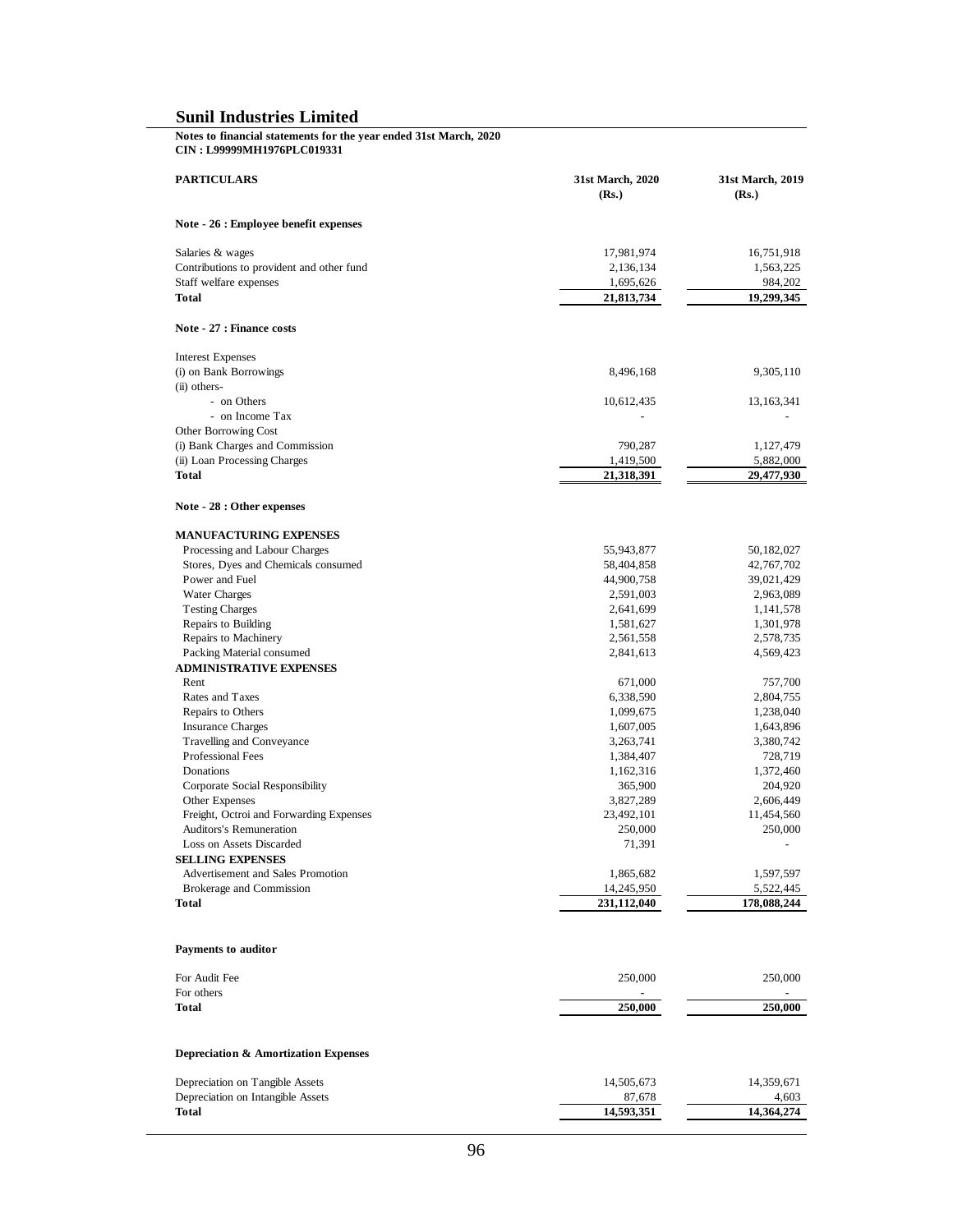#### **Sunil Industries Ltd.**

Notes to financial statements for the year ended 31<sup>st</sup> March 2020.

### **Note 1 SIGNIFICANT ACCOUNTING POLICIES FOR THE YEAR ENDED 31.03.2020**

#### **i. Basis of preparation of financial Statements**

The financial statements of the company have been prepared in accordance with Indian Accounting Standards (Ind AS) as notified by Ministry of Corporate Affairs pursuant to Section 133 of the Companies Act, 2013 ("Act") read with of the Companies (Indian Accounting Standards) Rules, 2015 as amended and other relevant provisions of the Act.

The accounting policies adopted in the preparation of AS financial statement are consistent with those of previous year.

#### ii. **Historical cost convention**

(i)The financial statements have been prepared on a historical cost basis, except for the following:

1) Defined benefit plans - plan assets measured at fair value;

#### (ii) **Current and non‐current classification**

All assets and liabilities have been classified as current or non-current as per the Company's normal operating cycle (not exceeding twelve months) and other criteria set out in the Schedule III to the Act.

# **iii. Use of Estimates**

The preparation of the financial statements in conformity with Ind AS requires management to make estimates, judgements and assumptions. These estimates, judgements and assumptions effect the application of the accounting policies and the reported amounts of assets and liabilities, the disclosures of contingent assets and liabilities at the date of the financial statements and reported amounts of revenue and expenditure during the period. Application of accounting policies that require critical accounting estimates involving complex and subjective judgements and the use of assumptions in these financial statements have been disclosed below. Accounting estimates could change from period to period. Actual results could differ from those estimates. Appropriate changes in estimates are made as management becomes aware of changes in circumstances surrounding these estimates. Changes in estimates are reflected in the financial statements in the period in which changes are made and, if material, their effects are disclosed in the notes to the financial statements.

### **iv. Revenue Recognition**

### **a. Revenue recognition**

Effective 01 April 2018, the Company has adopted Indian Accounting Standard 115 (Ind AS  $115$ ) – 'Revenue from contracts with customers' using the cumulative catch-up transaction method, applied to contracts that were not completed as on the transaction date *i.e.* 01 April 2018. Accordingly, the comparative amounts of revenue and the corresponding contract assets/ liabilities have not been retrospectively adjusted. The effect on adoption of Ind-AS 115 was insignificant.

Revenue is recognized on satisfaction of performance obligation upon transfer of control of promised products or services to customers in an amount that reflects the consideration the Company expects to receive in exchange for those products or services.

#### b. **Other operating revenue –**

i. Revenue from Job work is recognized when services are rendered.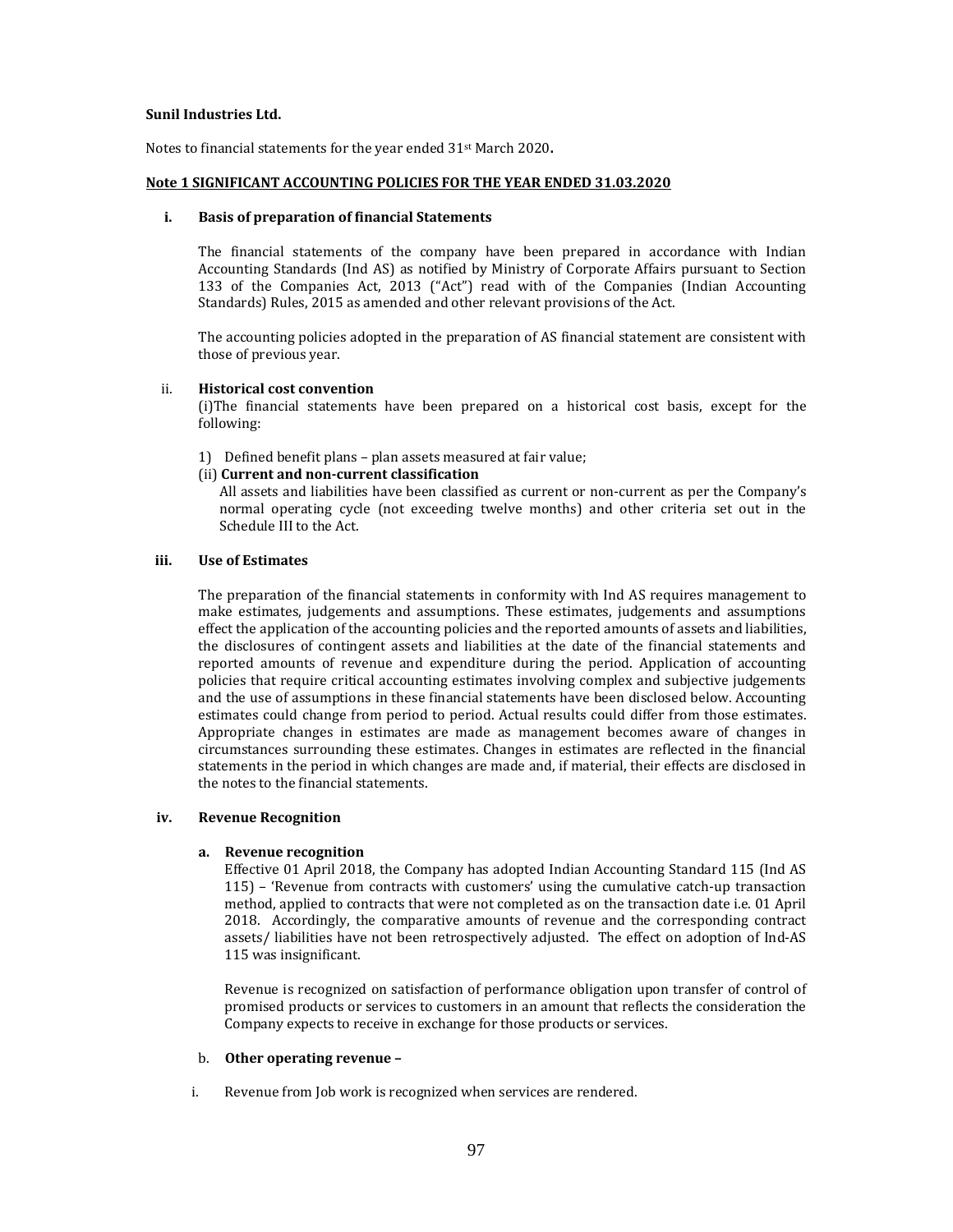- ii. Interest income is recognized on accrual basis.
- iii. Export Incentives under various schemes are accounted in the year of export.
- iv. Export sales are accounted for on the basis of dates of Bill of Lading. Gross Sales are inclusive of incentives/benefits, and net of sales returns.

#### **v. Property, plant and equipment:**

The Company had applied for the one time transaction exemption of considering the carrying cost on the transition date i.e.  $1^{st}$  April, 2016 as the deemed cost under IND AS. Hence regarded thereafter as historical cost.

Freehold land is carried at cost. All other items of property, plant and equipment are stated at cost less depreciation and impairment, if any. Historical cost includes expenditure that is directly attributable to the acquisition of the items

Fixed assets are stated at cost of acquisition less accumulated depreciation if any. Costs directly attributable to acquisition are capitalized until the property, plant and equipment are ready to use, as intended by management. The company depreciates property, plant and equipment over their estimated useful lives using the straight-line method. The estimated useful lives are as follows:

| Leasehold Land          | 99 years |
|-------------------------|----------|
| <b>Factory Building</b> | 30 years |
| Plant & machinery       | 08 years |
| Vehicles                | 10 years |
| Computer                | 03 years |
| Furniture               | 10 years |
| Office Equipment        | 05 years |

Depreciation methods, useful lives and residual value are reviewed periodically, including at each financial year end.

"Based on technical evaluation, the management believes that the useful lives as given above best represent the period over which management expects to use the assets. Hence the useful lives for these assets are different from the useful lives as prescribed under Part C of Schedule II of the Companies Act 2013". 

Advances paid towards the acquisition of property, plant and equipment outstanding at each balance sheet date is classified as capital advances under other non-current assets and the cost of assets not put to use before such date are disclosed under 'Capital work – in - progress' Subsequent expenditures relating to property, plant and equipment is capitalized only when it is probable that future economic benefits associated with these will flow to the company and the cost of the item can be measured reliably .Repairs and maintenance costs are recognized in net profit in the Statement of Profit and Loss when incurred .The cost and related accumulated depreciation are eliminated from the financial statements upon sale or retirement of the asset and the resultant gains or losses are recognized in the Statement of Profit and Loss. Assets to be disposed off are reported at the lower of the carrying value or the fair value less cost to sell.

### **vi. Intangible assets:**

Intangible assets are stated at cost less accumulated amortization and impairment .Intangible assets are amortized over the irrespective individual estimated useful lives on a straight - line basis ,from the date that they are available for use .The estimated useful life of an identifiable intangible asset is based on a number of factors including the effects of obsolescence, demand, competition and other economic factors (such as the stability of the industry,and known technological advances ) and the level of maintenance expenditures required to obtain the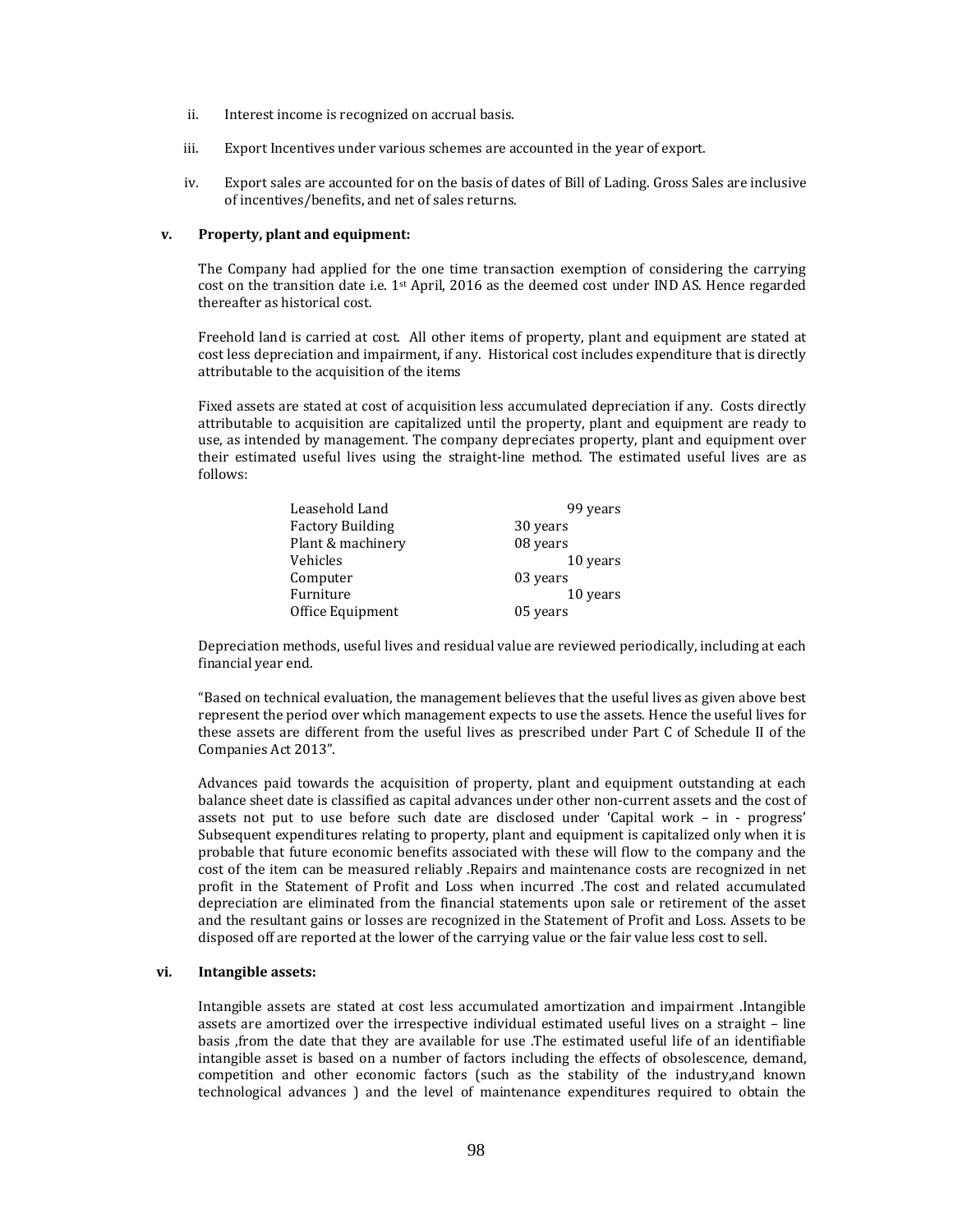expected future cash flows from the asset. Amortization methods and useful lives are reviewed periodically including at each financial year end.

#### **vii. Impairment of Assets**

An asset is treated as impaired when the carrying cost of assets exceeds its recoverable value. An impairment loss is charged to the profit  $&$  loss account as and when an asset is identified as impaired. The impairment loss recognized in prior accounting period is reversed if there has been a change in the estimate of recoverable amount.

# **viii. Lease**

# **Operating Lease**

### **As a lessee**

Leases in which a significant portion of the risks and rewards of ownership are not transferred to the Company, as lessee, are classified as operating leases. Payments made under operating leases are charged to the Statement of Profit and Loss on a straight-line basis over the period of the lease unless the payments are structured to increase in line with expected general inflation to compensate for the Company's expected inflationary cost increases.

#### **As a lessor**

Lease income from operating leases where the Company is a lessor is recognised in income on a straight-line basis over the lease term unless the receipts are structured to increase in line with expected general inflation to compensate for the expected inflationary cost increases. The respective leased assets are included in the balance sheet based on their nature.

#### **ix. Cash and Cash Equivalents**

For the purpose of presentation in the statement of cash flows, cash and cash equivalents includes cash on hand, bank overdraft, deposits held at call with financial institutions, over shortterm highly liquid investments with original maturities of three months or less that are readily convertible to known amounts of cash and which are subject to an insignificant risk of changes in value.

### x. **Inventories**

Inventories of Raw Materials, Packing Materials, are valued at Cost determined on FIFO basis or net realization value. Work-in-Progress, Stores and spares, Fuel, Oil & Gases, Waste, Finished Goods, and Stock -in-trade are stated 'at cost or net realizable value, whichever is lower'. Cost comprise all cost of purchase, cost of conversion and other costs incurred in bringing the inventories to their present location and condition. Cost formulae used are 'First-in-First-out', Weighted Average cost' or 'Specific Identification', as applicable. Due allowance is estimated and made for defective and obsolete items, wherever necessary.

#### **xi. Investments and other financial assets**

#### **(i) Classification**

- The Company classifies its financial assets in the following measurement categories:
- (1) those to be measured subsequently at fair value (either through other comprehensive income, or though the Statement of Profit and Loss), and
- (2) those measured at amortised cost. The classification depends on the Company's business model for managing the
	- financial assets and the contractual terms of the cash flows.

# **(ii) Measurement**

At initial recognition, the Company measures a financial asset at its fair value. Transaction costs of financial assets carried at fair value through the Profit and Loss are expensed in the Statement of Profit and Loss.

#### **Equity instruments:**

The Company measures its equity investment other than in subsidiaries, joint ventures and associates at fair value through profit and loss. However where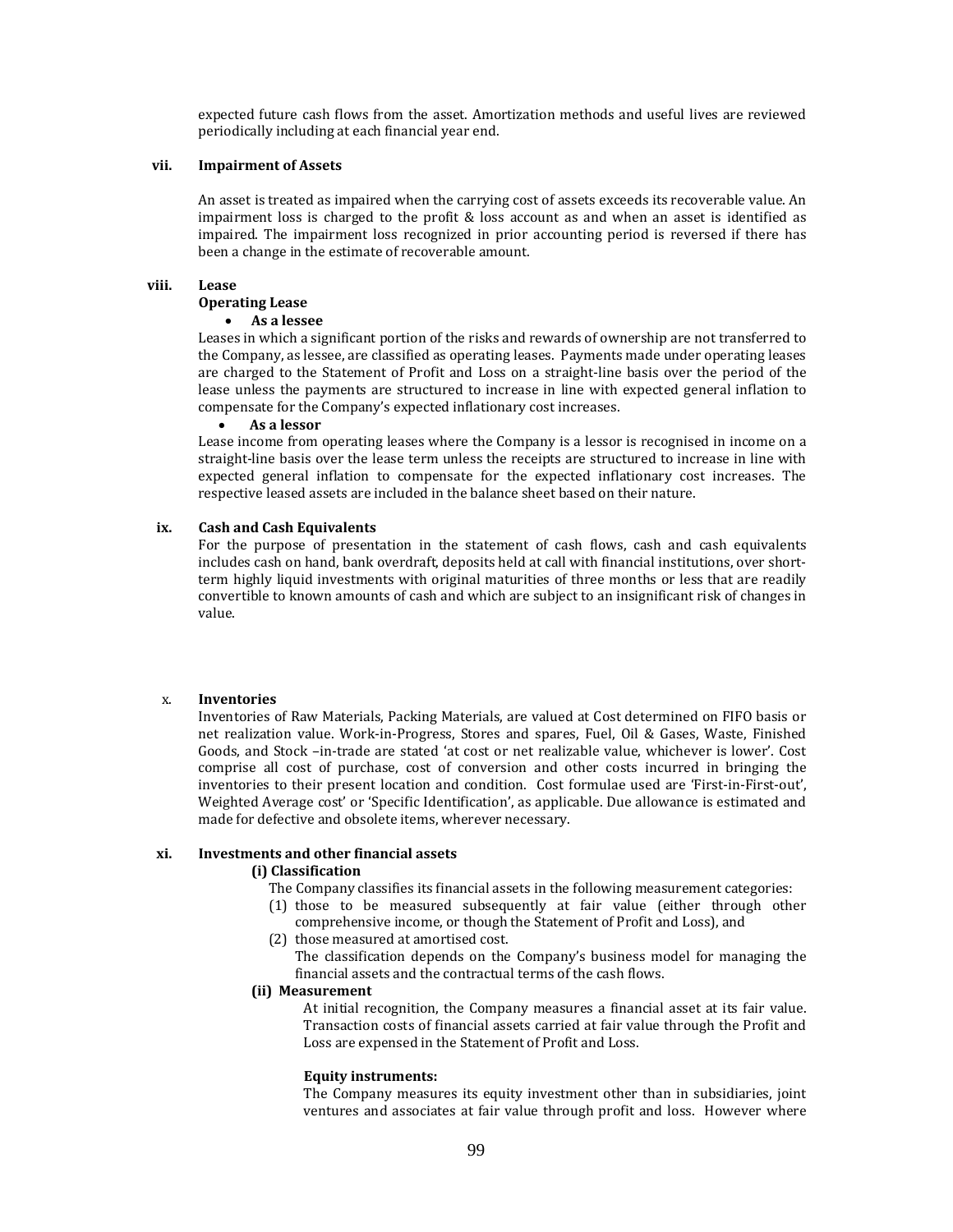the Company's management makes an irrevocable choice on initial recognition to present fair value gains and losses on specific equity investments in other comprehensive income(Currently no such choice made), there is no subsequent reclassification, on sale or otherwise, of fair value gains and losses to the Statement of Profit and Loss.

#### **(iii) Impairment of financial assets**

The Company measures the expected credit loss associated with its assets based on historical trend, industry practices and the business environment in which the entity operates or any other appropriate basis. The impairment methodology applied depends on whether there has been a significant increase in credit risk.

#### **xii. Impairment of non‐financial assets**

Goodwill and intangible assets that have an indefinite useful life are not subject to amortisation and are tested annually for impairment or more frequently if events or charges in circumstances indicate that they might be impaired. Other assets are tested for impairment whenever events or charges in circumstances indicate that the carrying amount may not be recoverable. An impairment loss is recognised for the amount by which the asset's carrying amount exceeds its recoverable amount. The recoverable amount is the higher of an asset's fair value less costs of disposal and value in use. For the purpose of assessing impairment, assets are grouped at the lowest levels for which there are separately identifiable cash inflows which are largely independent of the cash inflows from other assets or group of assets (cash-generating units). Assets other than goodwill that suffered an impairment are reviewed for possible reversal of the impairment at the end of each reporting period.

# **xiii. Derivative financial instruments**

Derivative financial instruments such as forward contracts, option contracts and cross currency swaps, to hedge its foreign currency risks are initially recognised at fair value on the date a derivative contract is entered into and are subsequently re-measured at their fair value with changes in fair value recognised in the Statement of Profit and Loss in the period when they arise.

#### **xiv. Foreign Currency**

### Functional Currency

The functional currency of the company is the Indian Rupee. The financial statements are presented in Indian Rupees.

### **Transactions and translations**

Foreign-currency denominated monetary assets and liabilities are translated into the relevant functional currency at exchange rates in effect at the balance sheet date. The gains or losses resulting from such translations are included in net profit in the Statement of Profit and Loss. Non-monetary assets and non-monetary liabilities denominated in a foreign currency and measured at fair value are translated at the exchange rate prevalent at the date when the fair value was determined. Nonmonetary assets and non-monetary liabilities denominated in a foreign currency and measured at historical cost are translated at the exchange rate prevalent at the date of the transaction.

Transaction gains or losses realized upon settlement of foreign currency transactions are included in determining net profit for the period in which the transaction is settled. Revenue, expense and cashflow items denominated in foreign currencies are translated into the relevant functional currencies using the exchange rate in effect on the date of the transaction.

### **xv. Employee Benefits**

a. Short Term Employee Benefits are recognized as an expense at the undiscounted amount in the profit and loss account of the year in which the related service is rendered.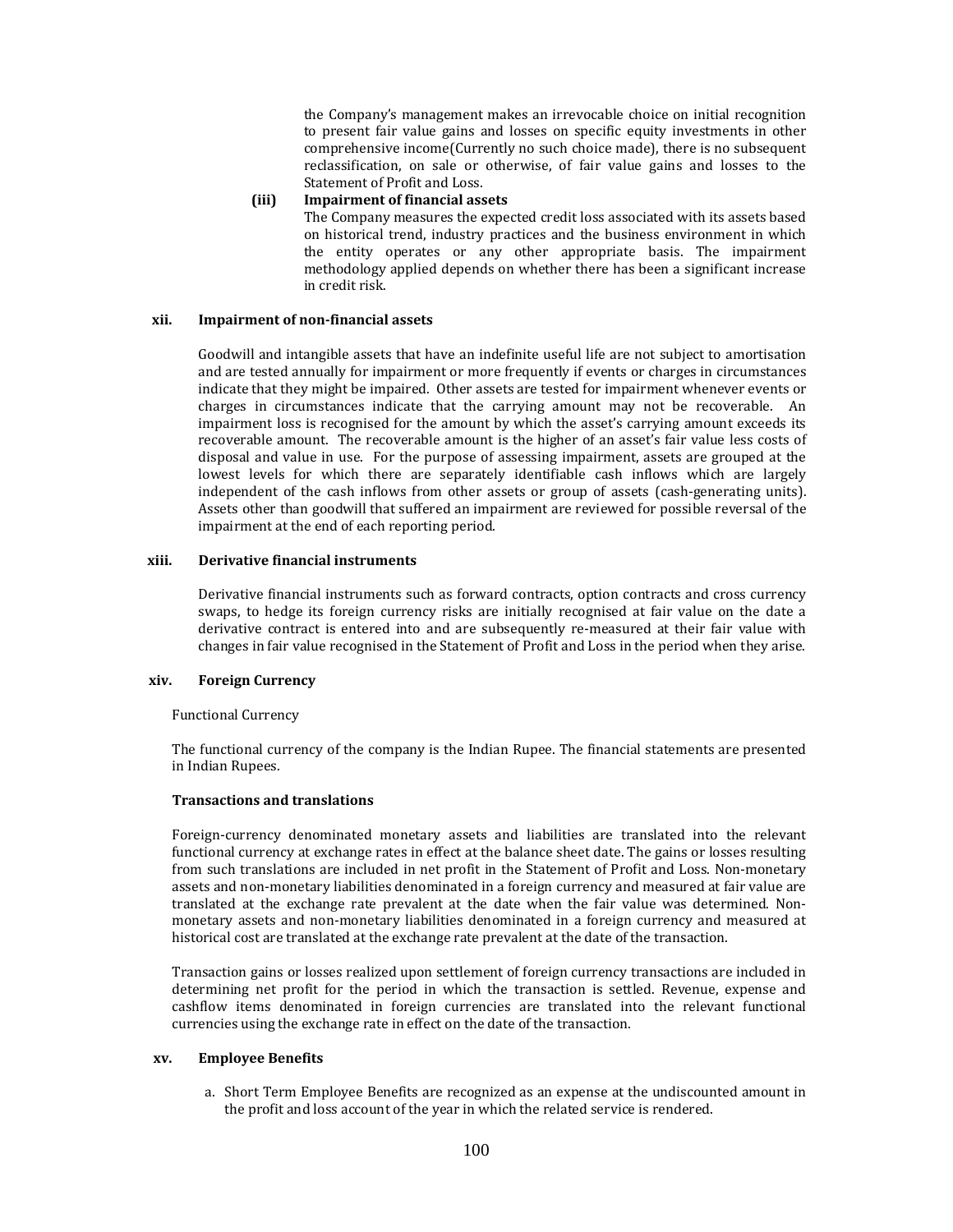- b. Post employment benefits are recognized as an expense in the Profit and Loss account for the year in which the employee has rendered services. The defined benefit obligation is provided for on the basis of an actuarial valuation on projected unit cost method.
- c. Long Term employee benefits are recognized as an expense in the Profit and Loss account for the year in which the employee has rendered services.

### **xvi. Taxation**

- a. Provision for current tax is made with reference to taxable income computed for the accounting period, for which the financial statements are prepared by applying the tax rates as applicable.
- b. Deferred tax is recognised subject to the consideration of prudence, on timing differences being the difference between taxable income and accounting income that originate in one period and are capable of reversal in one or more subsequent periods. Such deferred tax is quantified using the tax rates and laws enacted or substantively enacted as on the Balance Sheet date. Deferred tax assets are recognized and carried forward to extent that there is a reasonable certainty that sufficient future taxable income will be available against which such deferred tax assets can be realised.

#### **xvii. Borrowing Cost:**

Borrowing costs that are attributable to the acquisition or construction of qualifying assets are capitalized as part of the cost of such assets. A qualifying asset is one that necessarily takes substantial period of time to get ready for intended use. All other borrowing costs are charged to revenue.

#### **xviii. Government Grants:**

Grants and subsidies from the government are recognized when there is reasonable assurance that the grant/subsidy will be received, and all attaching conditions will be complied with. When the grant or subsidy relates to an expense item, it is netted off with the relevant expense. Where the grant or subsidy relates to an asset, its value is deducted in arriving at the carrying amount of the related asset.

#### **xix. Provisions, Contingent Liabilities and Contingent Assets:**

Provisions involving substantial degree of estimation in measurement are recognised when there is a present obligation as a result of past events and it is probable that there will be an outflow of resources. Contingent Liabilities are not recognised but are disclosed in the notes to the accounts. Contingent Assets are neither recognised nor disclosed in the financial statements.

#### **xx. Segmental Reporting:**

The company is primarily engaged in business of processing of fabrics and sale .The company also processes fabrics on job work basis. During the previous Financial year the company had carried out activity of trading in sanitary napkins. However the revenue from processing on job work basis and trading in sanitary napkins during the year under review and in the preceding financial year is less than  $10\%$  of the total revenue, the disclosure requirements of Indian Accounting Standard issued by the Institute of chartered Accountants Of India are not applicable. Since there are no exports reporting on geographical segments is not required.

#### **xxi. Recent accounting pronouncements**

**Ind AS 116:**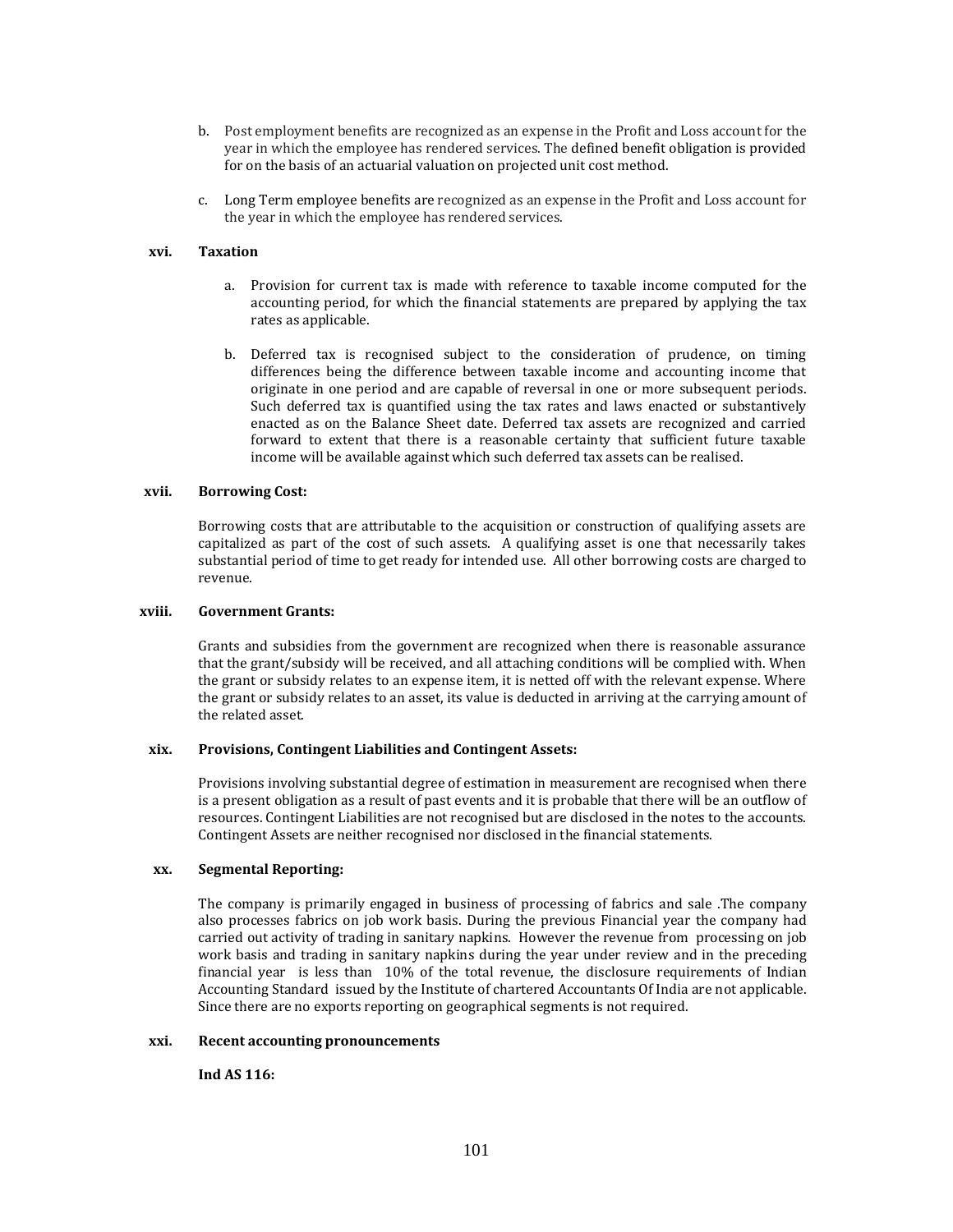On  $30<sup>th</sup>$  March 2019, the Ministry of Corporate Affairs (MCA) has notified Ind AS 116 Leases, under Companies (Indian Accounting Statements) Amendment Rules, 2019 which is applicable with effect from 1<sup>st</sup>April, 2019.

Ind AS 116 sets out the principles for the recognition, measurement, presentation and disclosure of leases for both parties to a contract i.e., the lessee and the lessor. Ind AS 116 introduces a single lease accounting model for lessee and requires the lessee to recognize right of use assets and lease liabilities for all leases with a term of more than twelve months, unless the underlying asset is low value in nature. Currently, operating lease expenses are charged to the statement of profit and loss. Ind AS 116 substantially carries forward the lessor accounting requirements in Ind AS  $17$ .

As per Ind AS 116, the lessee needs to recognize depreciation on rights of use assets and finance costs on lease liabilities in the statement of profits and loss. The lease payments made by the lessee under the lease arrangement will be adjusted against the lease liabilities.

The Company has elected not to apply the requirements of Ind AS 116 Leases to short-term leases of all assets that have a lease term of 12 months or less and leases for which the underlying asset is of low value. The lease payments associated with these leases are recognized as an expense on a straight-line basis over the lease term.

### **xxii. Critical estimates and judgements –**

The preparation of financial statements requires the use of accounting estimates which by definition will seldom equal the actual results. Management also need to exercise judgement in applying the Company's accounting policies.

This note provides an overview of the areas that involved a higher degree of judgement or complexity, and items which are more likely to be materially adjusted due to estimates and assumptions turning out to be different than those originally assessed. Detailed information about each of these estimates and judgements is included in relevant notes together with information about the basis of calculation for each affected line item in the financial statements.

### **The areas involving critical estimates or judgement are:**

- (i) Estimated useful life of PPE, investment property and intangible assets- Refer Note 2
- (ii) Probable outcome of matters included under Contingent Liabilities Refer Note 35
- (iii) Estimation of Defined benefit obligation Refer Note 29

**Note 29**: As per Ind AS 19 "Employee Benefits", the disclosure of Employee benefits as defined in the Indian Accounting Standard are given below:

### **Defined Benefit Plan:**

### **Gratuity**

| (Amount in Rs.) |                                                      |            |            |  |
|-----------------|------------------------------------------------------|------------|------------|--|
|                 |                                                      | As on      | As on      |  |
| Sr. No.         | <b>Particulars</b>                                   | 31.03.2020 | 31.03.2019 |  |
| 1               | <b>Assumption</b>                                    |            |            |  |
|                 | Discount Rate                                        | 6.80%      | 7.45%      |  |
|                 | Salary Escalation                                    | 7.00%      | 7.00%      |  |
| 2               | <b>Present value of Obligation</b>                   |            |            |  |
|                 | Present value of obligations as at beginning of year | 36,21,991  | 34,95,941  |  |
|                 | Interest cost                                        | 1,61,332   | 2,58,319   |  |
|                 | <b>Current Service Cost</b>                          | 2,64,036   | 1,65,514   |  |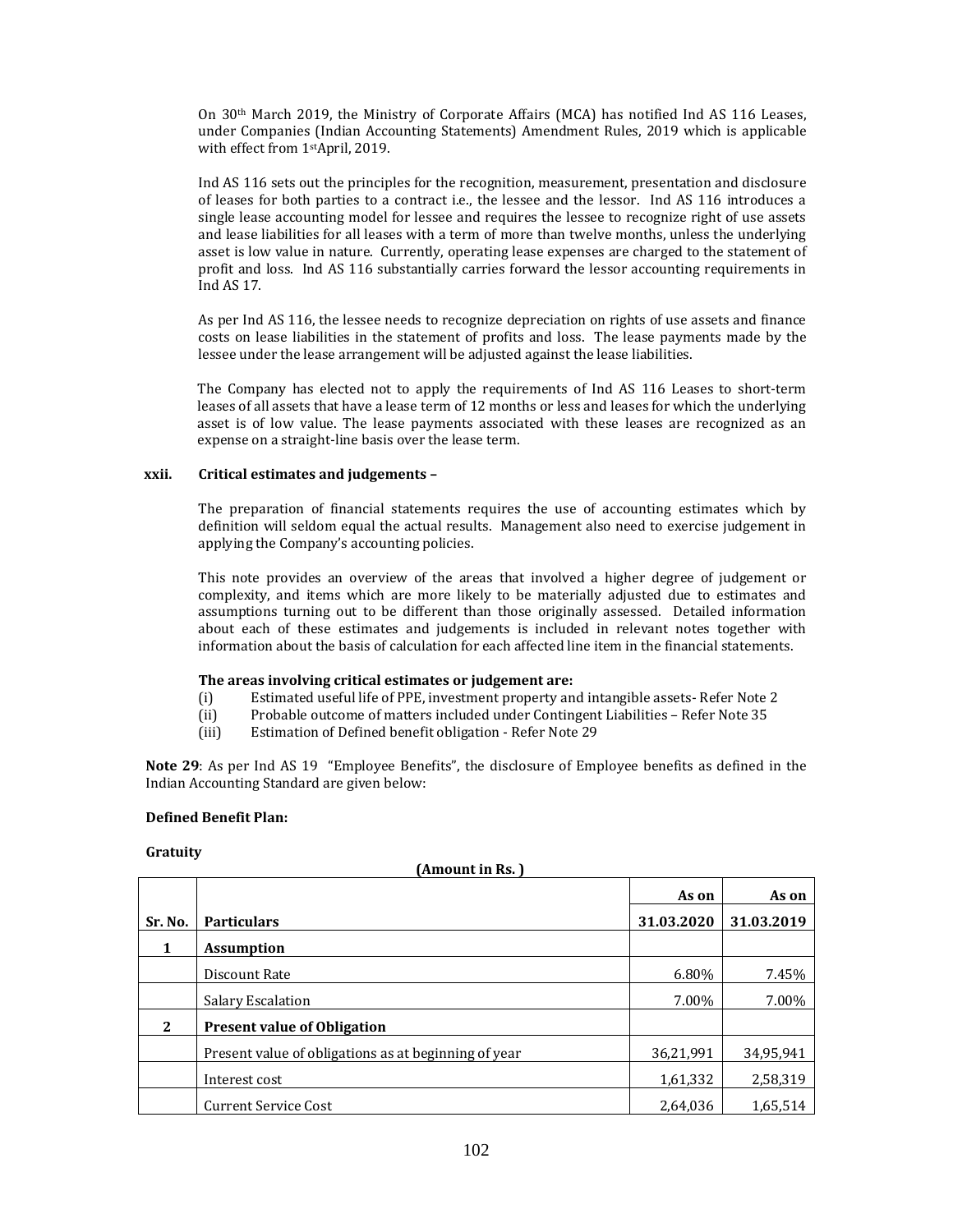|   | Liability Transferred In                       |            |              |
|---|------------------------------------------------|------------|--------------|
|   | <b>Benefits Paid</b>                           | (1,04,363) | (1, 30, 892) |
|   | Prior Year Charge                              |            |              |
|   | Actuarial (gain)/ loss on obligations          | 1,69,533   | (1,66,891)   |
|   | Present value of obligations as at end of year | 41,12,529  | 36,21,991    |
| 3 | Fair value of plan assets                      |            |              |
|   | Fair value of plan assets at beginning of year | 33,52,198  | 31,63,647    |
|   | Expected return on plan assets                 | 2,55,008   | 2,43,730     |
|   | Contributions                                  | 7,17,654   | 75,713       |
|   | Assets Transferred In                          |            |              |
|   | <b>Benefits Paid</b>                           | (1,04,363) | (1, 30, 892) |
|   | Actuarial (gain)/ loss on obligations          |            |              |
|   | Fair value of plan assets at the end of year   | 42,20,497  | 33,52,198    |

| 4 | <b>Actuarial Gain/Loss recognized</b>            |          |            |
|---|--------------------------------------------------|----------|------------|
|   | Actuarial (gain)/ loss on obligations            | 1,69,533 | (1,66,891) |
|   | Actuarial (gain)/loss for the year - plan assets | -        |            |
|   | Actuarial (gain)/ loss on obligations            | 1,69,533 | (1,66,891) |
|   | Actuarial (gain)/ loss recognized in the year    | 1,69,533 | (1,66,891) |

| 5 | The amounts to be recognized in the balance sheet          |               |             |
|---|------------------------------------------------------------|---------------|-------------|
|   | Present value of obligations as at the end of year         | 41,12,529     | 36,21,991   |
|   | Fair value of plan assets as at the end of the year        | (42, 20, 497) | (33,52,198) |
|   | <b>Funded status</b>                                       | (1,07,968)    | 2,69,793    |
| 6 | <b>Expenses Recognized in statement of Profit and loss</b> |               |             |
|   | <b>Current Service cost</b>                                | 1,61,332      | 1,65,514    |
|   | <b>Interest Cost</b>                                       | 14,090        | 18,840      |
|   | Past Service Cost                                          |               |             |
|   | Expenses to be recognized in statement of Profit and loss  | 1,75,422      | 1,84,354    |
| 7 | In Other Comprehensive Income                              |               |             |
|   | Actuarial (Gain)/Loss                                      |               |             |
|   | Due to Change in financial assumptions                     | 2,34,507      | 32,753      |
|   | Due to Change in demographic assumption                    | (4,748)       |             |
|   | Due to Change in experience adjustments                    | (60, 226)     | (1,99,644)  |
|   | Return on Plan Assets                                      | (5,062)       | (4,251)     |
|   | Net(Income)/Expense for the period Recognised in OCI       | 1,64,471      | (1,71,142)  |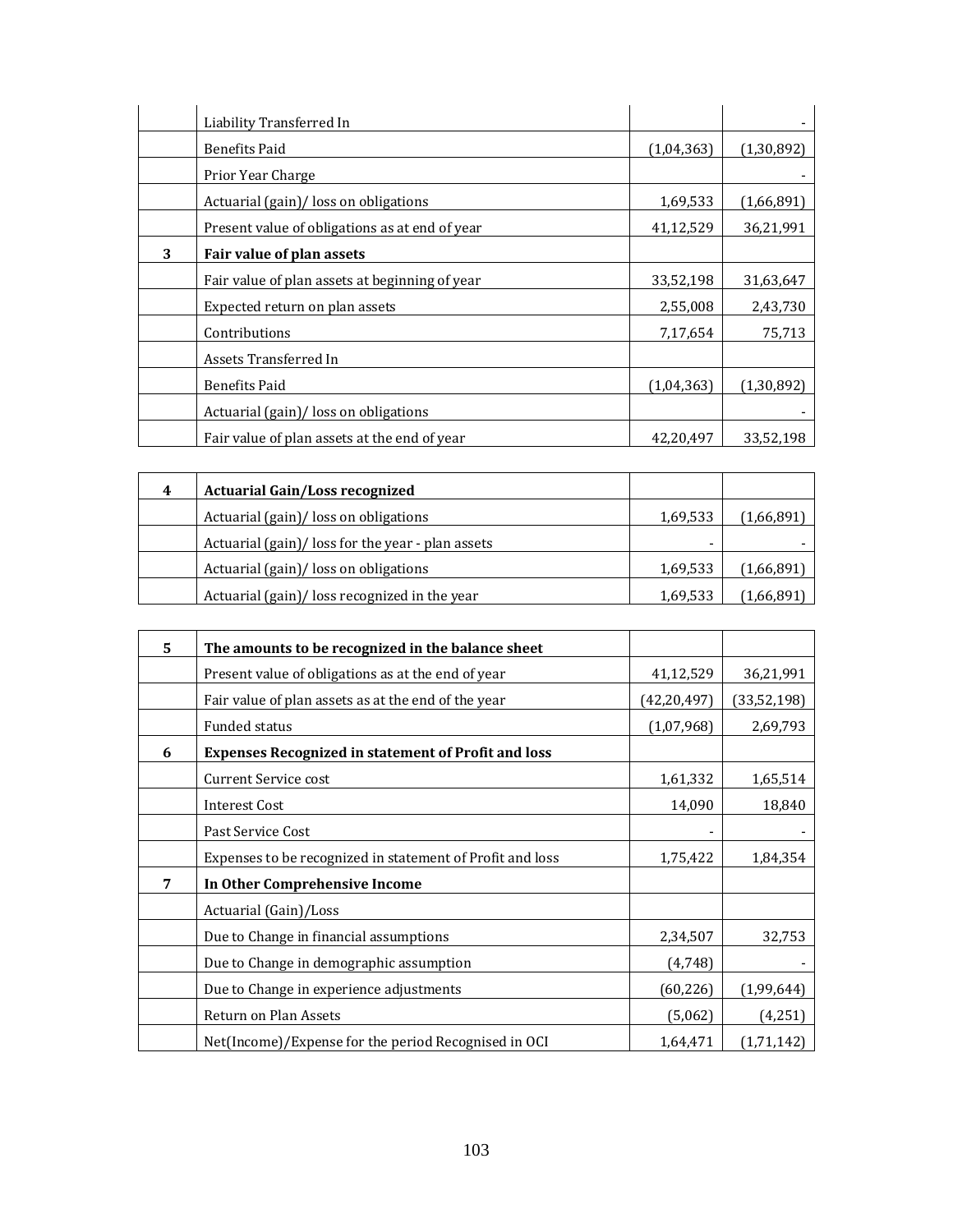#### **Note 30: Related Party Disclosure**

# **Details of related parties:**

# **A) Related party and their relationships :**

i) Enterprises controlled by Director and Relatives:

EskeTex (India) Private Limited 

Sunil Fabrics Private Limited Sunil Synthetics Private Limited

Sunil Prints Private Limited

Sunil EXIM Private Limited

Sunil Bleaching Co. Private Limited

Rarefab Textiles Private Limited 

### ii) Key Managerial Personnel:

**Executive Directors** Mr. Vinod Lath – Chairman & Managing Director Mr. Pradeep Roongta – CFO & Whole Time Director Mr. Ramesh Khanna- Whole time Director

Relatives of Executive Directors Mr. Laxmikant Lath - Son of Mr. Vinod Lath Mr. PrateekRoongta- Son of Mr. Pradeep Roongta Mrs. Saroj Lath - Wife of Mr.Vinod Lath Mrs. BeenaRoongta - Wife of Mr. Pradeep Roongta Mrs. Vandana Lath - Daughter in Law of Mr. Vinod Lath

 Non‐Executive Directors Mr. RohitGadia- Non-Executive Director Mrs. ShrutiSaraf- Non-Executive Director Mr.RajeshTibrewal- Non-Executive Director Ms. Swati Baugh - Company Secretary (up to 14.02.2020) Mr. SourabhSahu- Company Secretary (From 12.03.20) Note: Related parties have been identified by the Management.

#### **Transactions with related parties (Amount in Rs.)**

| <b>Transaction with Related Parties</b>       | For the year ended |                |
|-----------------------------------------------|--------------------|----------------|
|                                               | March 31, 2020     | March 31, 2019 |
| Cloth Purchases                               |                    |                |
| Interest Paid                                 | 9,74,727           | 16,92,483      |
| <b>Weaving Charges</b>                        | 36,96,756          | 37,49,872      |
| Loans Taken(Net)                              | (1,62,56,269)      | 3,56,68,836    |
| Rent paid                                     | 6,05,000           | 6,05,000       |
|                                               |                    |                |
| <b>Transaction with Key Management Person</b> |                    |                |
| <b>Remuneration to Directors</b>              | 34,64,280          | 35,28,137      |
| Remuneration to Company Secretary             | 35,865             | 57,177         |
|                                               |                    |                |
| <b>Transactions with Relatives of KMP</b>     |                    |                |
| Salary Paid                                   | 14,40,000          | 14,40,000      |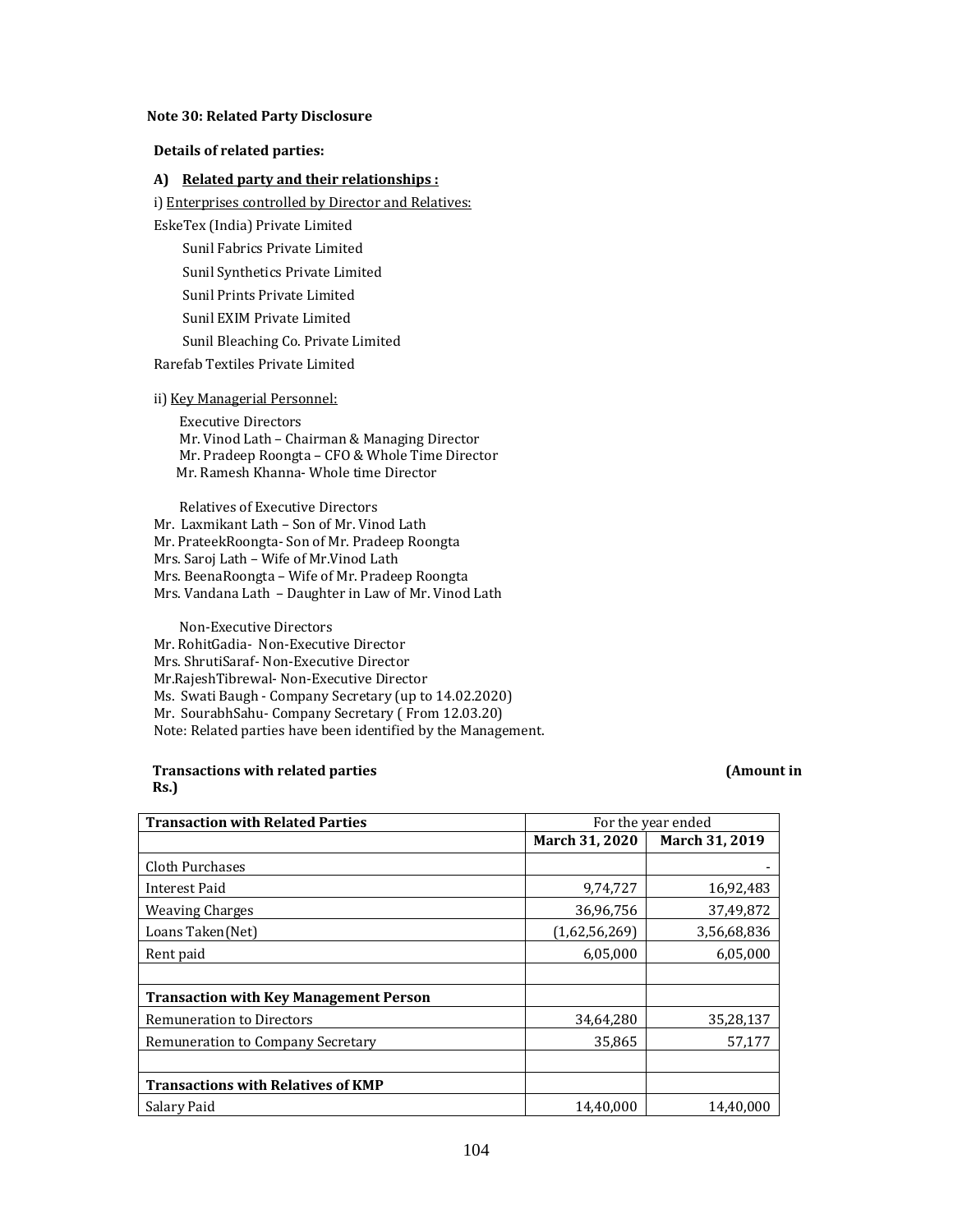# **(Amt. in Rs.)**

|         |   |                                 | For the year ended |                       |
|---------|---|---------------------------------|--------------------|-----------------------|
|         |   |                                 | March 31, 2020     | <b>March 31, 2019</b> |
| Note 31 |   | <b>C.I.F. Value of Imports:</b> |                    |                       |
|         | a | Stores & Spares                 | <b>NIL</b>         | NIL                   |
|         |   | Capital Goods                   | <b>NIL</b>         | NIL                   |
|         |   | Cloth Purchase                  | NIL                | <b>NIL</b>            |

# **(Amt. in Rs.)**

|         |                                         | For the year ended |                |
|---------|-----------------------------------------|--------------------|----------------|
|         |                                         | 2020<br>March 31.  | March 31, 2019 |
| Note 32 | <b>Expenditure in Foreign Currency:</b> | NIL.               | NIL            |

#### **(Amt. In Rs.)**

|         |                                      | For the year ended |                |
|---------|--------------------------------------|--------------------|----------------|
|         |                                      | March 31. 2020     | March 31. 2019 |
| Note 33 | <b>Earnings in Foreign Currency:</b> | <b>NIL</b>         | <b>NIL</b>     |

**Note 34 :Stores, Spares, Dyes and Chemicals consumed:**

|     |                    |                   | (Amt. In Rs.)         |
|-----|--------------------|-------------------|-----------------------|
|     | For the year ended |                   |                       |
|     | <b>Particulars</b> | 2020<br>March 31, | <b>March 31, 2019</b> |
| a l | Indigenous         | 5,84,04,858       | 4,27,67,702           |
|     | Imported           | <b>NIL</b>        | <b>NIL</b>            |

#### **(Amt. In Rs.)**

| No.<br>te: |              |                                                                |             |             |
|------------|--------------|----------------------------------------------------------------|-------------|-------------|
| 35         |              | <b>CONTINGENT LIABILITIES NOT PROVIDED FOR:</b>                |             | As at       |
|            |              | <b>Particulars</b>                                             | March 31,   | March 31,   |
|            |              |                                                                | 2020        | 2019        |
|            | a            | <b>Bank Guarantee</b>                                          | 3,65,45,023 | 5,42,52,776 |
|            |              |                                                                |             |             |
|            | b            | Disputed Excise Duty liability*                                | 1,41,29,548 | 1,41,29,548 |
|            |              |                                                                |             |             |
|            | $\mathbf{C}$ | Disputed Customs Duty liability of M/s. Sunil Impex, a firm in | 3,36,00,000 | 3,36,00,000 |
|            |              | which the company was an erstwhile partner sharing 80%         |             |             |
|            |              | profit and loss (to the extent of the profit and loss sharing  |             |             |
|            |              | ratio). $**$                                                   |             |             |
|            | d            | Disputed TNVAT liability (Inclusive of penalty of Rs. 20.82    | 28,04,623   | 28,04,623   |
|            |              | $lakhs$ <sup>***</sup>                                         |             |             |

\* In the case of Excise Duty Liability, the Company had filed the appeal to CEGAT. An order was passed by CEGAT and has remanded the matter back to the Adjudicating Authority namely Commissioner of Central Excise, Thane-I. The management is of the view that the said demand will be deleted for which no liability will arise and in view of the same no provision is made as it will not impact the financial statements.

\*\* In the case of Custom duty, the contingent liabilities is on account of the "departmental" appeal filed by custom authorities, the company had in fact received the order in its favor, in the first appeal. Therefore the management of the company is of the view that the departmental appeal would be dismissed in favor of the company, hence the same is shown as a contingent liability and no provision is made as it will not impact the financial statements.

\*\*\* In the case of TNVAT Liability, the company has filed appeal to the Sales Tax/VAT authorities. The management is in the view that the demands will be deleted and no provision is to be made as this will not impact the financial statements.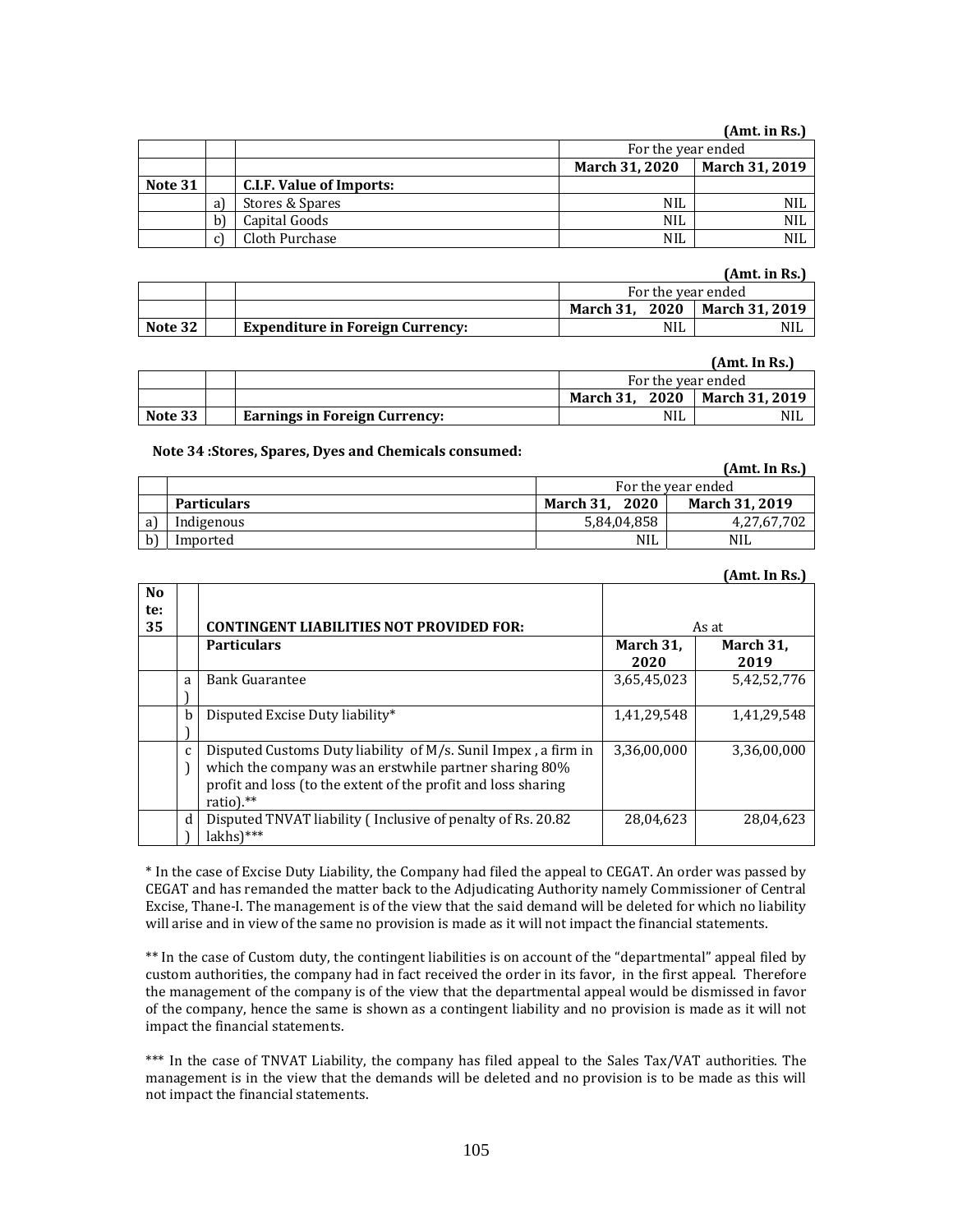# **Note: 36‐ Capital Commitments**

|                                                         |                    | (Amt. In Rs.)     |
|---------------------------------------------------------|--------------------|-------------------|
|                                                         | For the year ended |                   |
| <b>Particulars</b>                                      | March 31.<br>2020  | March 31,<br>2019 |
| Estimated amount of Capital Contracts (net of advances) | 75,00,000          | 2,35,00,000       |

# **Note: 37 ‐ Earning Per Share**

|              |                                                             | As at     |             |
|--------------|-------------------------------------------------------------|-----------|-------------|
|              |                                                             | March 31, | March 31,   |
|              |                                                             | 2020      | 2019        |
|              | <b>Particulars</b>                                          |           |             |
| a            | No of Shares at the beginning of the year                   | 42,00,000 | 42,00,000   |
| b)           | No of Shares at the end of the year                         | 42,00,000 | 42,00,000   |
|              | Weighted average number of Equity Shares outstanding during | 42,00,000 | 42,00,000   |
| c)           | the year                                                    |           |             |
|              |                                                             |           |             |
|              | <b>EPS</b>                                                  |           |             |
| a)           | Net Profit/ (Loss) available for Equity Shareholders        | 69,12,477 | 1,08,85,105 |
| b            | Basic Earning Per Share                                     | 1.65      | 2.59        |
| $\mathbf{c}$ | Diluted Earning Per Share                                   | 1.65      | 2.59        |

# **Note: 38**

The company has a spinning unit at Dindigul, Tamilnadu. The accounts of the Dindigul unit has been audited by S.M.M & Co. -Chartered Accountants

# **Note: 39 Assets Pledged as Security**

# **(Amt. In Rs.)**

| <b>Particulars</b>                                 | As at March 31, 2020 | As at March 31, 2019 |
|----------------------------------------------------|----------------------|----------------------|
| <b>Current Asset</b>                               |                      |                      |
| <b>Non-Financial Assets</b>                        |                      |                      |
| Inventories                                        | 19,78,12,072         | 20,19,56,013         |
|                                                    |                      |                      |
| <b>Financial Assets</b>                            |                      |                      |
| Trade Receivables                                  | 32,43,31,671         | 26,33,76,137         |
| Cash & Cash Equivalents                            | 38,63,133            | 5,07,51,085          |
| Other Bank Balance                                 | 9,98,094             | 2,78,30,270          |
| <b>Current Tax Assets</b>                          | 27,07,478            | 26,79,740            |
| <b>Other Current Assets</b>                        | 8,56,37,108          | 6,44,30,167          |
|                                                    |                      |                      |
| Total<br>Pledged<br>Current<br>Assets<br><b>as</b> | 61,53,49,556         | 61,10,23,412         |
| Security                                           |                      |                      |
|                                                    |                      |                      |
| <b>Non-Current Assets</b>                          |                      |                      |
| <b>Non-Financial Assets</b>                        |                      |                      |
| Leasehold Land                                     | 1,21,957             | 1,23,392             |
| <b>Factory Building</b>                            | 81,97,316            | 92,79,181            |
| <b>Residential Premises</b>                        | 5,96,37,236          | 6,06,82,842          |
| Furniture                                          | 3,44,706             | 3,95,898             |
| Plant and Equipment                                | 2,52,48,427          | 80,20,488            |
| Others Tangible Assets                             | 24,30,114            | 30,53,854            |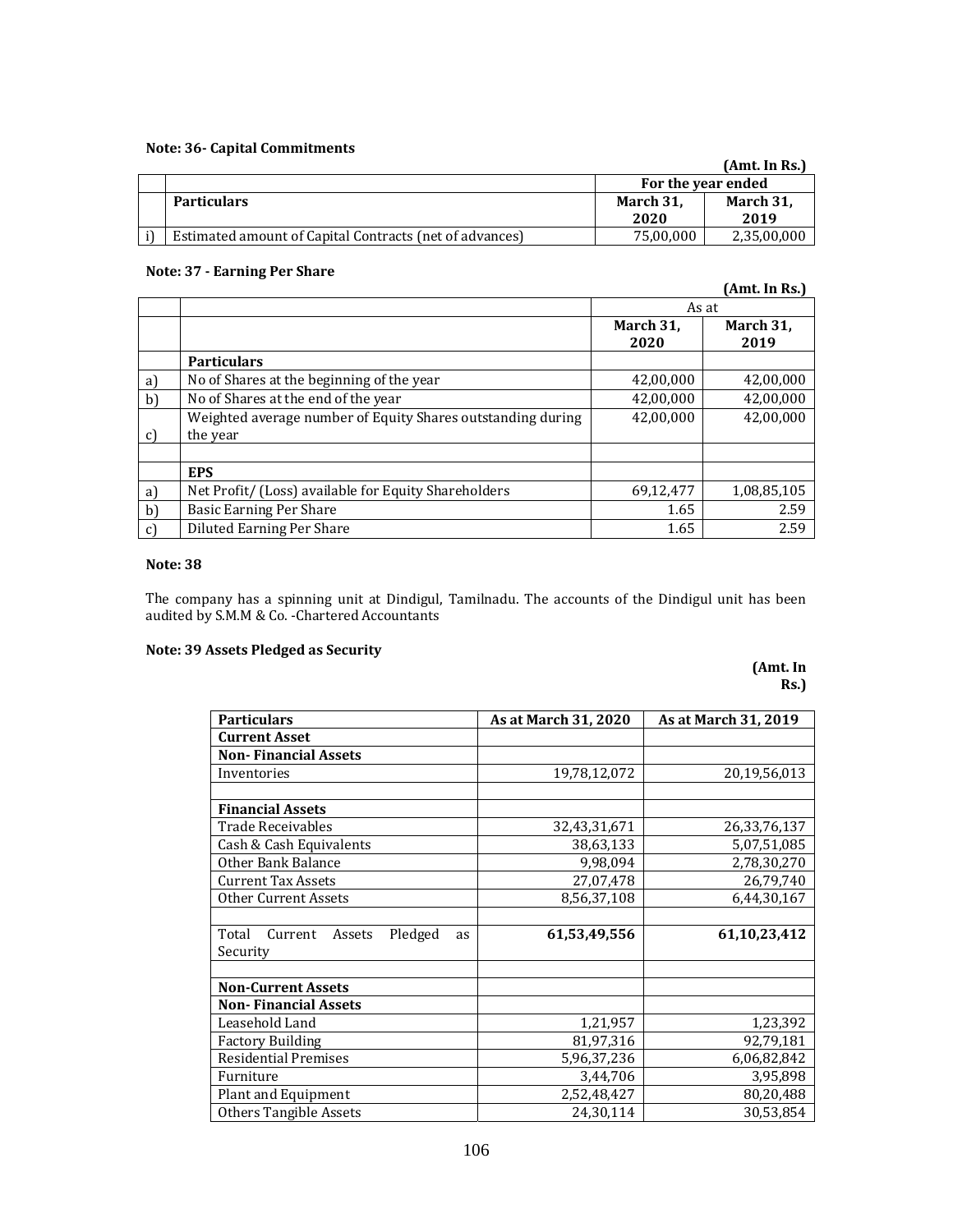| Deposits & Advances                     | 1,84,01,889  | 2,05,83,319  |
|-----------------------------------------|--------------|--------------|
|                                         |              |              |
| <b>Financial Assets</b>                 |              |              |
| Non-Current Investments                 | 2,34,400     | 2,34,400     |
| Deposit with Banks with maturity more   | 50,00,000    | 50,00,000    |
| than 12 months                          |              |              |
|                                         |              |              |
| Total Non-current Assets Pledged as     | 11,96,16,045 | 10,73,73,374 |
| Security                                |              |              |
|                                         |              |              |
| <b>Total Assets Pledges as Security</b> | 73,49,65,601 | 71,83,96,786 |

#### **Note 40: Fair Value measurement**

#### **Financial Instrument by category and hierarchy**

The fair values of the financial assets and liabilities are included at the amount at which the instrument could be exchanged in a current transactionbetween willing parties, other than in a forced or liquidation sale. 

#### **The following methods and assumptions were used to estimate the fair values:**

1. Fair value of cash and short-term deposits, trade and other short-term receivables, trade payables, other current liabilities, short

term loans from banks and other financial institutions approximate their carrying amounts largely due to short term maturities of these instruments.

2. Financial instruments with fixed and variable interest rates are evaluated by the Company based on parameters such asinterest rates and individual credit worthiness of the counterparty. Based on this evaluation, allowances are taken to accountfor expected losses of these receivables. Accordingly, fair value of such instruments is not materially different from their carrying amounts.

The fair values for loans, security deposits and investment in preference shares were calculated based on cash flows discounted using a currentlending rate. They are classified as level 3 fair values in the fair value hierarchy due to the inclusion of unobservable inputs including counter partycredit risk.

The fair values of non-current borrowings are based on discounted cash flows using a current borrowing rate. They are classified as level 3 fairvalues in the fair value hierarchy due to the use of unobservable inputs, including own credit risk.

For financial assets and liabilities that are measured at fair value, the carrying amounts are equal to thefair values.

#### **Note 41: Financial Risk Management**

#### **Financial risk management objectives and policies**

The Company's financial risk management is an integral part of how to plan and execute its business strategies. The Company's financial riskmanagement policy is set by the Managing Board.

Market risk is the risk of loss of future earnings, fair values or future cash flows that may result from a change in the price of a financial instrument.The value of a financial instrument may change as a result of changes in the interest rates, foreign currency exchange rates, equity prices and othermarket changes that affect market risk sensitive instruments. Market risk is attributable to all market risk sensitive financial instruments includinginvestments and deposits, foreign currency receivables, payables and loans and borrowings.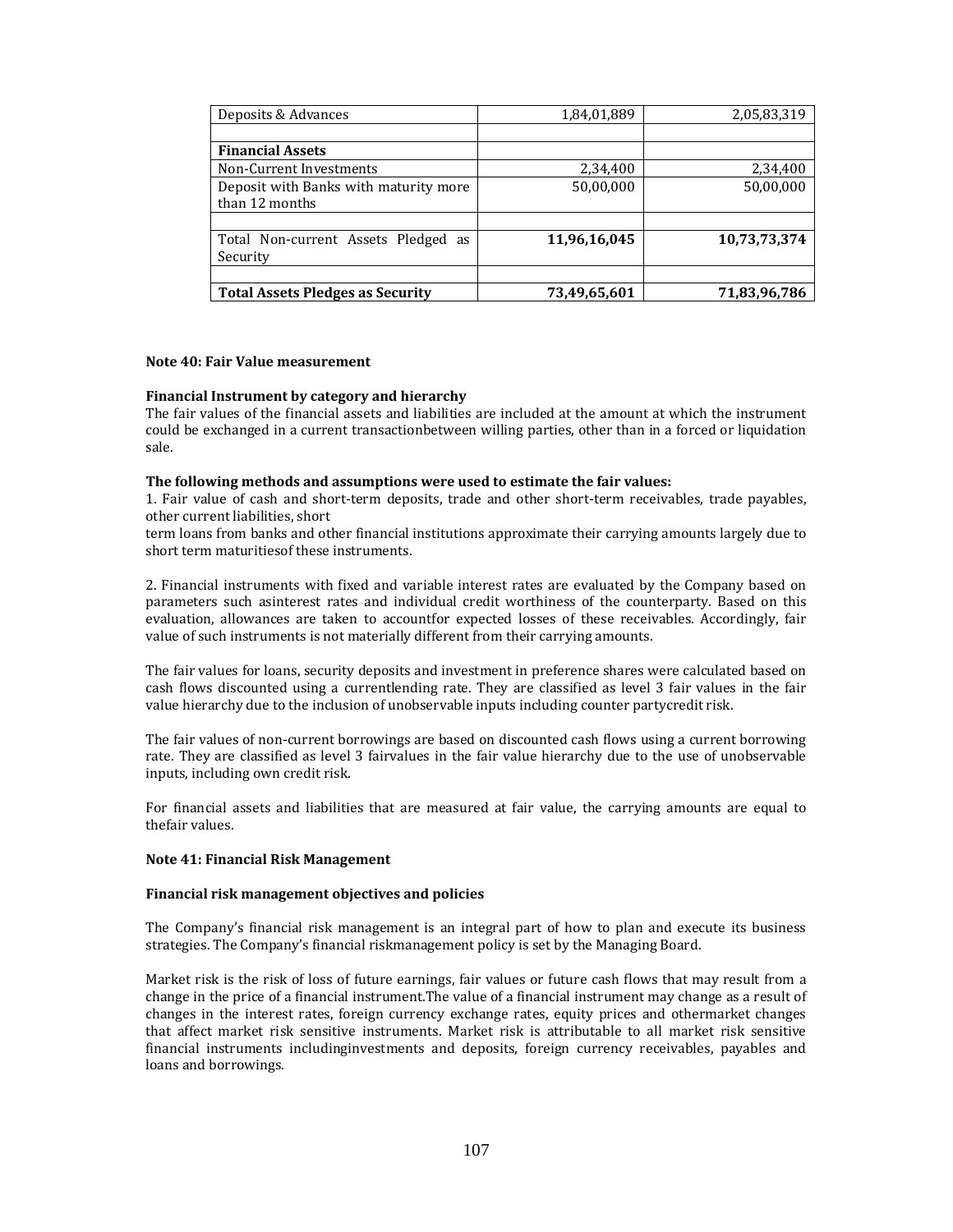The Company manages market risk through the managing board, which evaluates and exercises independent control over the entire processof market risk management. The managing board recommend risk management objectives and policies, which are approved by SeniorManagement.

## **Market Risk‐ Interest rate risk**

Interest rate risk is the risk that the fair value of future cash flows of the financial instruments will fluctuate because of changes in market interestrates. In order to optimize the Company's position with regards to interest income and interest expenses and to manage the interest rate risk,treasury performs a comprehensive corporate interest rate risk management by balancing the proportion of fixed rate and floating rate financialinstruments in its total portfolio.

## **Note 42:Capital risk management (a) Risk Management**

The Company aim to manage its capital efficiently so as to safeguard its ability to continue as a going concern and to optimise returns to ourshareholders.

The capital structure of the Company is based on management's judgement of the appropriate balance of key elements in order to meet itsstrategic and day-to-day needs. We consider the amount of capital in proportion to risk and manage the capital structure in light of changes ineconomic conditions and the risk characteristics of the underlying assets. In order to maintain or adjust the capital structure, the Company mayadjust the amount of dividends paid to shareholders, return capital to shareholders or issue new shares. 

The Company's policy is to maintain a stable and strong capital structure with a focus on total equity so as to maintain investor, creditorsand market confidence and to sustain future development and growth of its business. The Company will take appropriate steps in order tomaintain, or if necessary adjust, its capital structure. 

| <b>Particulars</b>                              | As at March 31, 2020 | As at March 31, 2019 |
|-------------------------------------------------|----------------------|----------------------|
| Cash and cash equivalents (Incl. Deposit        | 48,61,227            | 7,85,81,355          |
| with banks)                                     |                      |                      |
| Less:                                           |                      |                      |
| <i>(including)</i><br>borrowings<br>Non-current | 4,17,56,462          | 3,20,02,367          |
| current maturities)                             |                      |                      |
| <b>Current Borrowings</b>                       | 24,33,13,516         | 28,07,09,246         |
| Interest Payable                                | 96,28,525            | 1,06,10,866          |
| <b>Net Debt</b>                                 | 28,98,37,276         | 24,47,41,124         |

**(Amt. In Rs.)**

## **Note 43: Net Debt Reconciliation**

## **Note: 44**

The outbreak of COVID-19 pandemic globally and in India is causing significant disturbance and slowdown of economic activity. COVID-19 has significantly impacted business operations of the Company from the last fortnight of March, 2020, by way of interruption in production, supply chain disruption, etc. till the lockdown period. March to June is usually considered to be the peak period of sales for the Company's business. Partial resumption of production and dispatch has commenced from the second half of May, 2020.

The Company has made a detailed assessment of the recoverability of the Company's assets such as Inventory, Receivables, Investments, etc. as at the Balance Sheet date, using reasonably available information, estimates and judgments and has determined that none of these balances require material